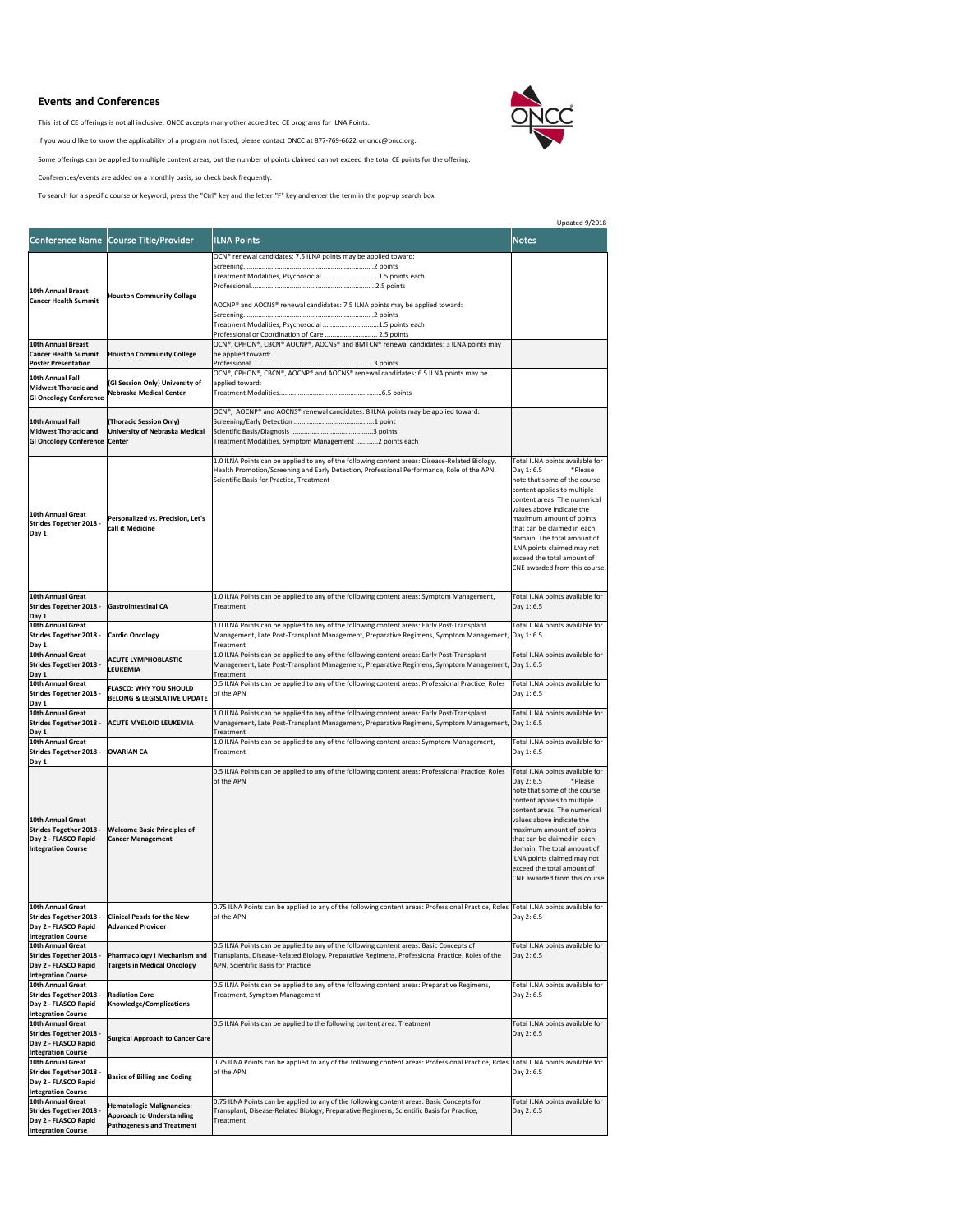| 10th Annual Great<br><b>Strides Together 2018 -</b><br>Day 2 - FLASCO Rapid<br><b>Integration Course</b> | How do we best learn?                                                | 0.5 ILNA Points can be applied to any of the following content areas: Professional Practice, Roles<br>of the APN                                                                                                                                                                                       | Total ILNA points available for<br>Day 2: 6.5 |
|----------------------------------------------------------------------------------------------------------|----------------------------------------------------------------------|--------------------------------------------------------------------------------------------------------------------------------------------------------------------------------------------------------------------------------------------------------------------------------------------------------|-----------------------------------------------|
| 10th Annual Great<br><b>Strides Together 2018 -</b><br>Day 2 - FLASCO Rapid<br><b>Integration Course</b> | <b>Oncologic Emergencies &amp;</b><br><b>Symptom Management</b>      | 0.5 ILNA Points can be applied to any of the following content areas: Early Post-Transplant<br>Management, Late Post-Transplant Management, Oncologic Emergencies, Symptom<br>Management                                                                                                               | Total ILNA points available for<br>Day 2: 6.5 |
| 10th Annual Great<br><b>Strides Together 2018 -</b><br>Day 2 - FLASCO Rapid<br><b>Integration Course</b> | <b>Clinical Trials</b>                                               | 0.5 ILNA Points can be applied to any of the following content areas: Basic Concepts for<br>Transplant, Disease-Related Biology, Professional Practice, Roles of the APN, Scientific Basis for<br>Practice                                                                                             | Total ILNA points available for<br>Day 2: 6.5 |
| 10th Annual Great<br><b>Strides Together 2018 -</b><br>Day 2 - FLASCO Rapid<br><b>Integration Course</b> | <b>Pathology and How to</b><br><b>Understand It</b>                  | 0.5 ILNA Points can be applied to any of the following content areas: Basic Concepts for<br>Transplant, Disease-Related Biology, Professional Practice, Roles of the APN, Scientific Basis for<br>Practice                                                                                             | Total ILNA points available for<br>Day 2: 6.5 |
| 10th Annual Great<br><b>Strides Together 2018 -</b><br>Day 2 - FLASCO Rapid<br><b>Integration Course</b> | <b>Lessons Learned</b>                                               | 0.5 ILNA Points can be applied to any of the following content areas: Professional Practice, Roles<br>of the APN                                                                                                                                                                                       | Total ILNA points available for<br>Day 2: 6.5 |
| 10th Annual Palliative<br><b>Care Conference</b>                                                         | <b>Virginia Nurses Association</b>                                   | OCN®, CPHON®, CBCN®, AOCNP® and AOCNS® renewal candidates: 7 ILNA points may be applied<br>toward:<br>BMTCN® renewal candidates: 7 ILNA points may be applied toward:                                                                                                                                  |                                               |
| 10th Annual Regional<br><b>Cancer Symposium</b>                                                          | <b>Cabell Huntington Hospital</b>                                    | OCN®, AOCNP® and AOCNS® renewal candidates: 10 ILNA points may be applied toward:                                                                                                                                                                                                                      |                                               |
| 11th Annual Breast<br><b>Cancer Health Summit</b>                                                        | <b>Houston Community College</b>                                     | OCN®, CBCN®, AOCNP® and AOCNS® renewal candidates: 8 ILNA points may be applied toward:                                                                                                                                                                                                                |                                               |
| 11th Annual Current<br>Perspectives on<br><b>Palliative Care: Across</b><br>the Care Continuum           | UC Health, University of CO<br><b>Hospital and Memorial Hospital</b> | OCN®, CPHON®, CBCN®, AOCNP® and AOCNS® renewal candidates: 5 ILNA points may be applied<br>toward:<br>Survivorship or End of Life or Professional 1.25 points<br>BMTCN® renewal candidates: 5 ILNA points may be applied toward:<br>Survivorship or Professional or Post-Transplant Issues 1.25 points |                                               |
| 11th Annual Multiple<br>Myeloma Survivorship<br>Conference                                               | Leukemia and Lymphoma<br><b>Society</b>                              | OCN®, AOCNP® and AOCNS® renewal candidates: 6 ILNA points may be applied toward:                                                                                                                                                                                                                       |                                               |
| 11th Annual Palliative<br>Care Conference (2015)                                                         | <b>Virginia Nurses Association</b>                                   | OCN®, CPHON®, CBCN®, AOCNP® and AOCNS® renewal candidates: 7 ILNA points may be applied<br>toward:<br>BMTCN® renewal candidates: 7 ILNA points may be applied toward:                                                                                                                                  |                                               |
| 12th Annual Best of San<br><b>Antonio: Breast Cancer- IIMEDEX</b><br><b>Bench to Bedside</b>             |                                                                      | OCN®, CBCN® AOCNP®, and AOCNS® renewal candidates: 4.5 ILNA points may be applied toward:                                                                                                                                                                                                              |                                               |
| 12th Annual Healing<br><b>Healthcare Conference</b><br>(Health East)                                     | <b>WI Nurses Association</b>                                         | OCN®, CBCN®, CPHON®, BMTCN ®, AOCNP®, and AOCNS® renewal candidates: 7 ILNA points may<br>be applied toward:                                                                                                                                                                                           |                                               |
| 12th Annual Oncology<br>Spring Forum - Emerging Aspirus Inc.<br><b>Concepts in Cancer Care</b>           |                                                                      | OCN®, AOCNP® and AOCNS® renewal candidates: 6.67 ILNA points may be applied toward:<br>Screening, Scientific Basis, Symptom Management 1.0 point each                                                                                                                                                  |                                               |
| 12th Annual Oncology<br><b>Concepts in Cancer Care</b>                                                   | Spring Forum: Emerging Aspirus Regional Cancer Center                | OCN®, AOCNP® and AOCNS® renewal candidates: 6.5 ILNA points may be applied toward:                                                                                                                                                                                                                     |                                               |
| 12th Annual Palliative<br>Care Conference (2016)                                                         | <b>Virginia Nurses Association</b>                                   | OCN®, CPHON®, CBCN®, AOCNP® and AOCNS® renewal candidates: 6.75 ILNA points may be<br>applied toward:<br>Treatment Modalities or Symptom Management0.75 points<br>BMTCN® renewal candidates: 6 ILNA points may be applied toward:                                                                      |                                               |
| 13th Annual Embracing<br><b>Excellence in Oncology</b><br>Nursing Practice 2018                          | <b>One Mutant Cell</b>                                               | 1 ILNA Point in Scientific Basis for Practice OR Disease-Related Biology                                                                                                                                                                                                                               |                                               |
| <b>13th Annual Embracing</b><br><b>Excellence in Oncology</b><br><b>Nursing Practice 2018</b>            | <b>New Frontiers in Gynecologic</b><br>Oncology                      | 1 ILNA Point in Scientific Basis for Practice OR Diagnosis and Staging OR Treatment                                                                                                                                                                                                                    |                                               |
| <b>13th Annual Embracing</b><br><b>Excellence in Oncology</b><br><b>Nursing Practice 2018</b>            | Survivorship                                                         | 1 ILNA Point in Survivorship                                                                                                                                                                                                                                                                           |                                               |
| <b>13th Annual Embracing</b><br><b>Excellence in Oncology</b><br><b>Nursing Practice 2018</b>            | <b>Spirituality in Oncology</b>                                      | 1 ILNA Point in Professional Practice OR Psychosocial OR Navigation                                                                                                                                                                                                                                    |                                               |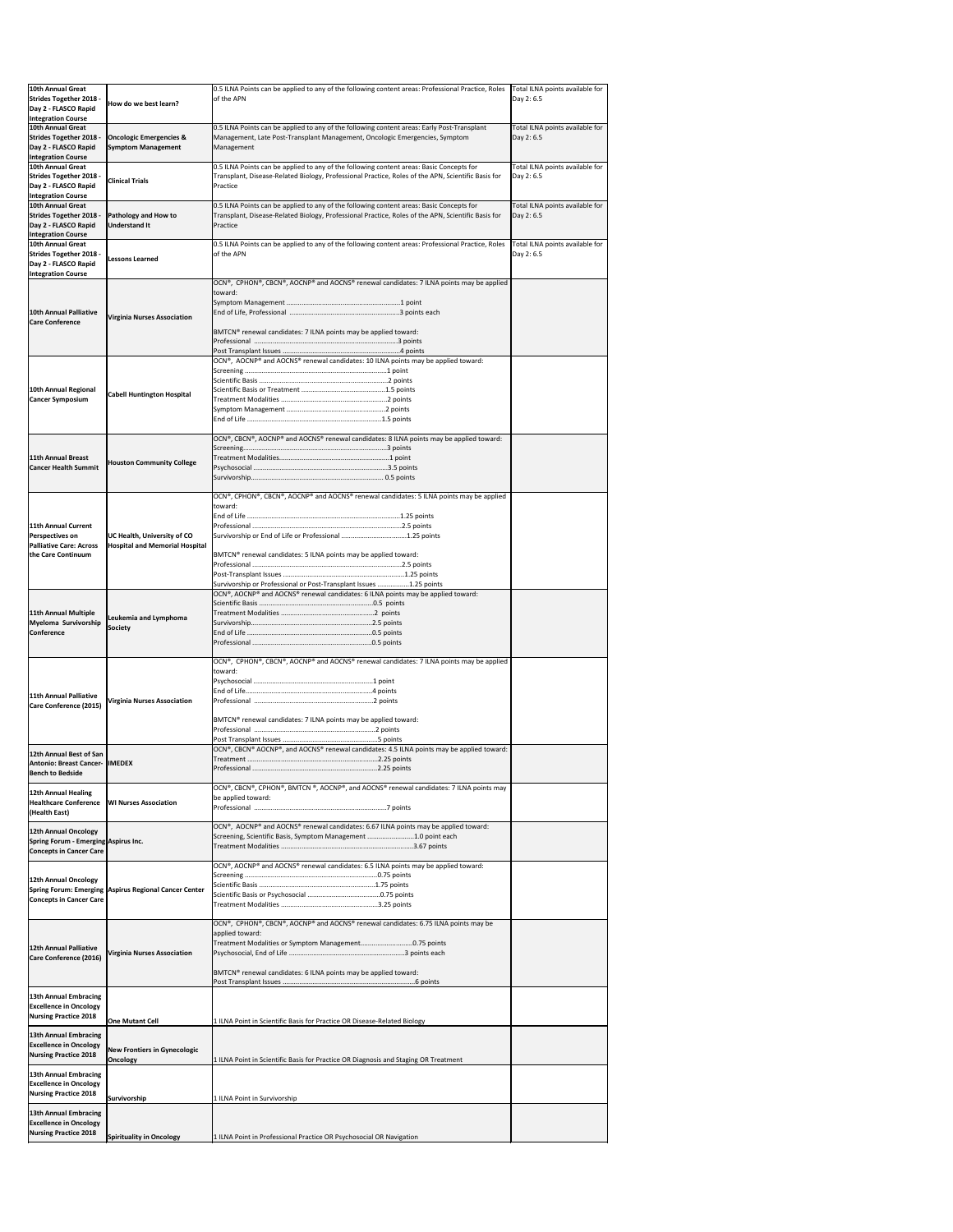| <b>13th Annual Embracing</b>                                                   |                                                    |                                                                                                                                                                   |  |
|--------------------------------------------------------------------------------|----------------------------------------------------|-------------------------------------------------------------------------------------------------------------------------------------------------------------------|--|
| <b>Excellence in Oncology</b><br><b>Nursing Practice 2018</b>                  | <b>Chemotherapy-Induced Nausea</b><br>and Vomiting | 1 ILNA Point in Palliative Care OR Symptom Management                                                                                                             |  |
| <b>13th Annual Embracing</b>                                                   |                                                    |                                                                                                                                                                   |  |
| <b>Excellence in Oncology</b><br><b>Nursing Practice 2018</b>                  | <b>Immunotherapy and Neuro</b><br><b>Oncology</b>  | 1 ILNA Point in Scientific Basis for Practice OR Treatment OR Disease-Related Biology                                                                             |  |
| <b>13th Annual Embracing</b>                                                   |                                                    |                                                                                                                                                                   |  |
| <b>Excellence in Oncology</b><br><b>Nursing Practice 2018</b>                  | <b>Breast Cancer Panel</b>                         | 2 ILNA Points in Coordination of Care OR Diagnosis and Staging OR Treatment OR Navigation                                                                         |  |
| <b>13th Annual Embracing</b>                                                   |                                                    |                                                                                                                                                                   |  |
| <b>Excellence in Oncology</b><br><b>Nursing Practice 2018</b>                  | <b>New Drugs</b>                                   | 1 ILNA Point in Treatment                                                                                                                                         |  |
| 13th Annual Embracing<br><b>Excellence in Oncology</b>                         |                                                    |                                                                                                                                                                   |  |
| <b>Nursing Practice 2018</b>                                                   | <b>CAR T-cell Therapy</b>                          | 1 ILNA Point in Treatment OR Preparative Regimens OR Symptom Management OR Early Post-<br><b>Transplant Management</b>                                            |  |
| <b>13th Annual Embracing</b><br><b>Excellence in Oncology</b>                  |                                                    |                                                                                                                                                                   |  |
| <b>Nursing Practice 2018</b>                                                   | <b>Pancreatic Cancer</b>                           | 1 ILNA Point in Scientific Basis OR Treatment                                                                                                                     |  |
| <b>13th Annual Embracing</b><br><b>Excellence in Oncology</b>                  |                                                    |                                                                                                                                                                   |  |
| <b>Nursing Practice 2018</b>                                                   | <b>End of Life</b>                                 | 1 ILNA Point in End-of-Life OR Professional Practice                                                                                                              |  |
| <b>13th Annual Embracing</b><br><b>Excellence in Oncology</b>                  |                                                    |                                                                                                                                                                   |  |
| <b>Nursing Practice 2018</b>                                                   | <b>Colon Cancer</b>                                | 1 ILNA Point in Scientific Basis OR Treatment                                                                                                                     |  |
| 13th Annual Embracing<br><b>Excellence in Oncology</b>                         |                                                    |                                                                                                                                                                   |  |
| <b>Nursing Practice 2018</b>                                                   | <b>Medical Cannabis</b>                            | 1.5 ILNA Points in Professional Performance OR Symptom Management OR Palliative Care                                                                              |  |
| <b>13th Annual Embracing</b><br><b>Excellence in Oncology</b>                  |                                                    | 1 ILNA Point in Coordination of Care OR Navigation OR Health Promotion/Screening and Early                                                                        |  |
| <b>Nursing Practice 2018</b><br>13th Annual                                    | <b>Obesity and Oncology</b>                        | Detection OR Survivorship OR Psychosocial<br>OCN®, CBCN®, AOCNP® and AOCNS® renewal candidates: 19.25 ILNA points may be applied                                  |  |
| <b>International Congress</b>                                                  | <b>Physicians Education Resource</b>               | toward:                                                                                                                                                           |  |
| on the Future of Breast<br>cancer                                              |                                                    |                                                                                                                                                                   |  |
|                                                                                |                                                    | $[OCN®, CBCN®, AOCNP® and AOCNS® renewal candidates: 8 ILNA points may be applied toward:$<br>Scientific Basis, Treatment, Survivorship, End of Life 1 point each |  |
|                                                                                |                                                    |                                                                                                                                                                   |  |
| 13th Annual Oncology                                                           | <b>ONS (San Francisco Bay Area</b>                 | CPHON <sup>®</sup> renewal candidates: 8 ILNA points may be applied toward:<br>Treatment, Survivorship, End of Life, Disease Related Bio 1 point each             |  |
| Care Update (OCU) 2013 ONS)                                                    |                                                    |                                                                                                                                                                   |  |
|                                                                                |                                                    | BMTCN® renewal candidates: 2 ILNA points may be applied toward:                                                                                                   |  |
|                                                                                |                                                    |                                                                                                                                                                   |  |
|                                                                                |                                                    | OCN <sup>®</sup> renewal candidates: 10.25 ILNA points may be applied toward:                                                                                     |  |
| 13th Annual Winter                                                             | <b>Research to Practice</b>                        |                                                                                                                                                                   |  |
| <b>Lung Cancer Conference</b>                                                  |                                                    | AOCNP® and AOCNS® renewal candidates: 10.25 ILNA points may be applied toward:<br>Scientific Basis/Diagnosis, Roles of the APN1 point each                        |  |
|                                                                                |                                                    | OCN® renewal candidates: 16.5 ILNA points may be applied toward:                                                                                                  |  |
| 13th Annual Women's<br><b>Cancer Conference</b>                                |                                                    |                                                                                                                                                                   |  |
| <b>Progress in Women's</b><br><b>Cancers from Treatment</b><br>to Survivorship | <b>City of Hope</b>                                |                                                                                                                                                                   |  |
| 14th Annual Lung                                                               |                                                    | Psychosocial, Survivorship, End of Life, Professional 0.80 points each<br>Day 1                                                                                   |  |
| <b>Cancer Conference (Day Research to Practice</b>                             |                                                    | OCN®, AOCNP® and AOCNS® renewal candidates: 0.75 ILNA points may be applied toward:                                                                               |  |
|                                                                                |                                                    | Day 2                                                                                                                                                             |  |
| 14th Annual Lung                                                               |                                                    | OCN®, AOCNP® and AOCNS® renewal candidates: 6.25 ILNA points may be applied toward:                                                                               |  |
| Cancer Conference (Day Research to Practice                                    |                                                    |                                                                                                                                                                   |  |
|                                                                                |                                                    |                                                                                                                                                                   |  |
| 14th Annual Lung                                                               |                                                    | Day 3<br>OCN®, AOCNP® and AOCNS® renewal candidates: 3.75 ILNA points may be applied toward:                                                                      |  |
| <b>Cancer Conference (Day Research to Practice</b>                             |                                                    |                                                                                                                                                                   |  |
|                                                                                |                                                    |                                                                                                                                                                   |  |
|                                                                                |                                                    | OCN <sup>®</sup> renewal candidates: 10.75 ILNA points may be applied toward:                                                                                     |  |
| 14th Annual Lung<br><b>Cancer Conference</b>                                   | <b>Research to Practice</b>                        |                                                                                                                                                                   |  |
| (Entire Conference)                                                            |                                                    | AOCNP® and AOCNS® renewal candidates: 10.75 ILNA points may be applied toward:<br>Scientific Basis/Diagnosis, Roles of the APN1 point each                        |  |
|                                                                                |                                                    | OCN <sup>®</sup> renewal candidates: 6.5 ILNA points may be applied toward:                                                                                       |  |
| 14th Annual<br>Multidisciplinary                                               |                                                    |                                                                                                                                                                   |  |
| <b>Genitourinary Oncology</b><br> Course                                       | <b>Cleveland Clinic</b>                            | AOCNP® and AOCNS® renewal candidates: 6.5 ILNA points may be applied toward:                                                                                      |  |
|                                                                                |                                                    | Professional or Coordination of Care 1.55 points                                                                                                                  |  |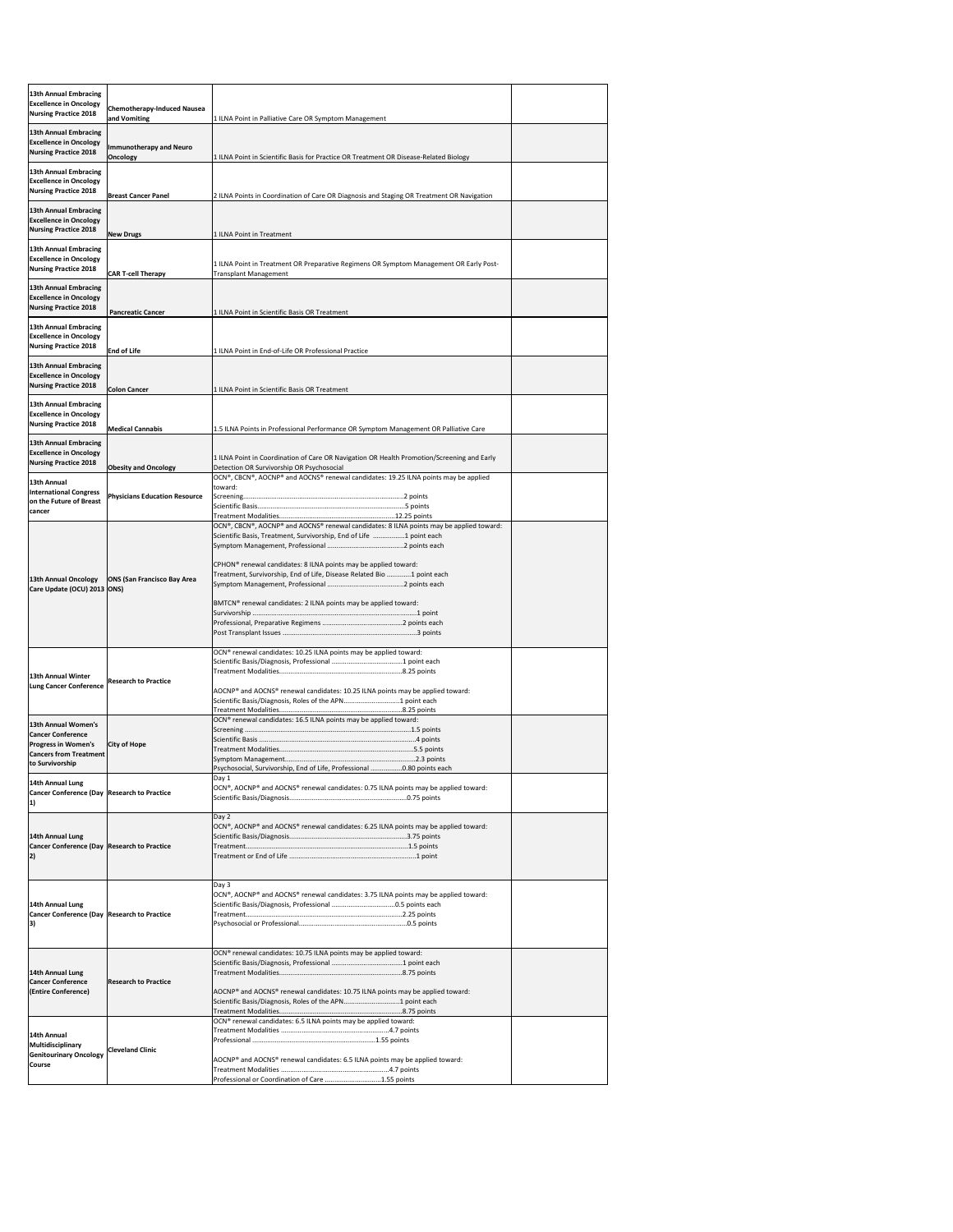|                                                         |                                                        | $[OCN®, CBCN®, AOCNP® and AOCNS® renewal candidates: 8 ILNA points may be applied toward:$                                                                    |  |
|---------------------------------------------------------|--------------------------------------------------------|---------------------------------------------------------------------------------------------------------------------------------------------------------------|--|
|                                                         |                                                        |                                                                                                                                                               |  |
|                                                         |                                                        | Symptom Management, Psychosocial, Professional 1 point each                                                                                                   |  |
|                                                         |                                                        | CPHON <sup>®</sup> renewal candidates: 8 ILNA points may be applied toward:                                                                                   |  |
| <b>14th Annual Oncology</b>                             | <b>ONS (San Francisco Bay Area</b>                     | Symptom Management, Psychosocial, Professional 1 point each                                                                                                   |  |
| Care Update (OCU) 2014   ONS)                           |                                                        | Survivorship, End of Life, Disease Related Biology0.50 points each                                                                                            |  |
|                                                         |                                                        | BMTCN® renewal candidates: 8 ILNA points may be applied toward:                                                                                               |  |
|                                                         |                                                        |                                                                                                                                                               |  |
|                                                         |                                                        |                                                                                                                                                               |  |
|                                                         |                                                        |                                                                                                                                                               |  |
|                                                         |                                                        | OCN <sup>®</sup> renewal candidates: 7 ILNA points may be applied toward:                                                                                     |  |
| <b>15th Annual</b>                                      |                                                        |                                                                                                                                                               |  |
| Multidisciplinary<br><b>Genitourinary Oncology</b>      | <b>Cleveland Clinic</b>                                |                                                                                                                                                               |  |
| <b>Course</b>                                           |                                                        | AOCNP® and AOCNS® renewal candidates: 7 ILNA points may be applied toward:                                                                                    |  |
|                                                         |                                                        |                                                                                                                                                               |  |
|                                                         |                                                        | OCN <sup>®</sup> renewal candidates: 5 ILNA points may be applied toward:<br>Scientific Basis, Psychosocial, Survivorship1 point each                         |  |
| 15 <sup>th</sup> Annual NEWONS                          | <b>ONS (Northeastern Wisconsin</b>                     |                                                                                                                                                               |  |
| <b>Fall Conference</b>                                  | Chapter)                                               | AOCNP® and AOCNS® renewal candidates: 5 ILNA points may be applied toward:                                                                                    |  |
|                                                         |                                                        | Scientific Basis, Survivorship, Coordination of Care1 point each                                                                                              |  |
|                                                         |                                                        | OCN®, CBCN®, AOCNP®, and AOCNS® renewal candidates: 8 ILNA points may be applied toward:                                                                      |  |
|                                                         |                                                        | Scientific Basis/Diagnosis, Psychosocial, Professional 1 point                                                                                                |  |
|                                                         |                                                        |                                                                                                                                                               |  |
|                                                         |                                                        |                                                                                                                                                               |  |
|                                                         |                                                        | CPHON <sup>®</sup> renewal candidates: 8 ILNA points may be applied toward:                                                                                   |  |
|                                                         |                                                        |                                                                                                                                                               |  |
|                                                         |                                                        |                                                                                                                                                               |  |
| <b>15th Annual Oncology</b><br>Care Update (OCU)        | <b>ONS (San Francisco Bay Area</b><br>ONS)             |                                                                                                                                                               |  |
|                                                         |                                                        |                                                                                                                                                               |  |
|                                                         |                                                        | BMTCN® renewal candidates: 7 ILNA points may be applied toward:                                                                                               |  |
|                                                         |                                                        |                                                                                                                                                               |  |
|                                                         |                                                        |                                                                                                                                                               |  |
|                                                         |                                                        |                                                                                                                                                               |  |
|                                                         |                                                        |                                                                                                                                                               |  |
|                                                         |                                                        |                                                                                                                                                               |  |
| <b>15th Annual Science</b>                              |                                                        | OCN®, AOCNP® and AOCNS® renewal candidates: 5 ILNA points may be applied toward:                                                                              |  |
| <b>Forum- Resistance was</b><br><b>Futile</b>           | Institute for Medical Education                        |                                                                                                                                                               |  |
|                                                         |                                                        | OCN®, AOCNP®, and AOCNS® renewal candidates: 5.25 ILNA points may be applied toward:                                                                          |  |
|                                                         |                                                        |                                                                                                                                                               |  |
|                                                         |                                                        | <b>OR</b>                                                                                                                                                     |  |
|                                                         |                                                        |                                                                                                                                                               |  |
|                                                         |                                                        |                                                                                                                                                               |  |
| <b>16th Annual ASH</b><br><b>Review</b>                 | <b>Cleveland Clinic</b>                                | BMTCN <sup>®</sup> renewal candidates: 3 ILNA points may be applied toward:                                                                                   |  |
|                                                         |                                                        |                                                                                                                                                               |  |
|                                                         |                                                        | OR.                                                                                                                                                           |  |
|                                                         |                                                        |                                                                                                                                                               |  |
|                                                         |                                                        | OCN®, AOCNP®, and AOCNS® renewal candidates: 6.5 ILNA point may be applied toward:                                                                            |  |
|                                                         |                                                        |                                                                                                                                                               |  |
|                                                         |                                                        |                                                                                                                                                               |  |
|                                                         |                                                        |                                                                                                                                                               |  |
|                                                         |                                                        | CPHON <sup>®</sup> renewal candidates: 4.5 ILNA point may be applied toward:                                                                                  |  |
| <b>16th Annual MSHO</b>                                 | Michigan Society of Hematology                         |                                                                                                                                                               |  |
| <b>Nurse Network Retreat</b>                            | and Oncology                                           |                                                                                                                                                               |  |
|                                                         |                                                        | CBCN® renewal candidates: 3.5 ILNA point may be applied toward:                                                                                               |  |
|                                                         |                                                        |                                                                                                                                                               |  |
|                                                         |                                                        | BMTCN® renewal candidates: 2.5 ILNA point may be applied toward:                                                                                              |  |
|                                                         |                                                        |                                                                                                                                                               |  |
|                                                         |                                                        | OCN®, AOCNP®, and AOCNS® renewal candidates: 5 ILNA points may be applied toward:                                                                             |  |
| <b>16th Annual NEWONS</b><br><b>Fall Conference</b>     | <b>ONS (Northeastern Wisconsin</b><br><b>Chapter</b> ) |                                                                                                                                                               |  |
|                                                         |                                                        |                                                                                                                                                               |  |
| <b>16th Annual Oncology</b>                             | <b>ONS (San Francisco Bay Area</b>                     | OCN®, AOCNP® and AOCNS® renewal candidates: 8 ILNA points may be applied toward:<br>Scientific Basis, Treatment Modalities, Symptom Management  2 points each |  |
| Care Update (OCU) 2016   ONS)                           |                                                        |                                                                                                                                                               |  |
|                                                         |                                                        | $[OCN®, CPHON®, AOCNP® and AOCNS® renewal candidates: 6 ILNA points may be applied toward:$                                                                   |  |
|                                                         |                                                        |                                                                                                                                                               |  |
| 16th Biennial Blood and<br><b>Marrow Transplant and</b> |                                                        |                                                                                                                                                               |  |
| Hematologic                                             | <b>Ada Canyon Medical Education</b><br>Consortium      | BMTCN® renewal candidates: 6 ILNA points may be applied toward:                                                                                               |  |
| <b>Malignancies</b><br>Conference                       |                                                        | Basic Concepts, Pre-Transplant Care, GVHD Prevention 1 point each                                                                                             |  |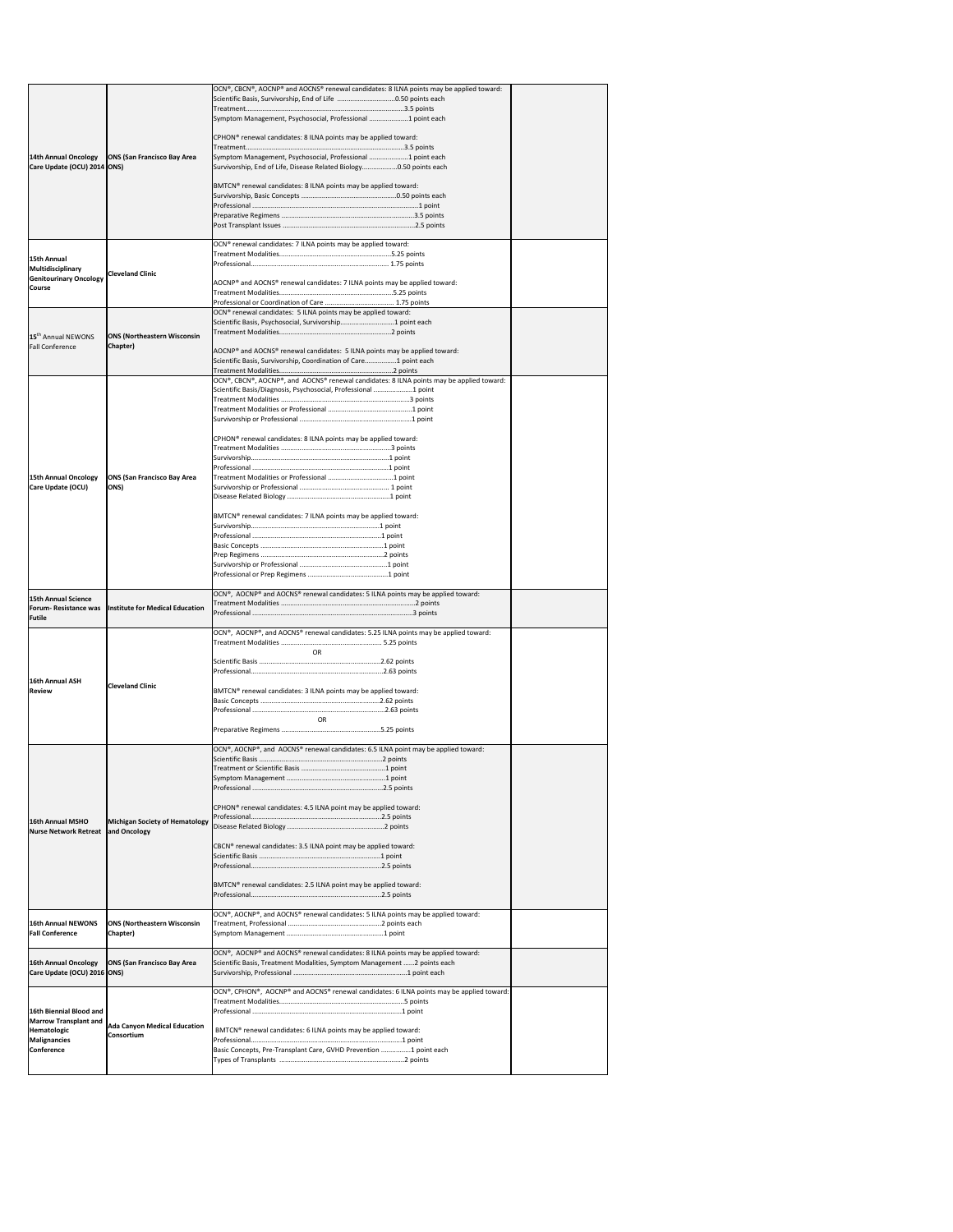| 17th Annual NEWONS<br><b>Fall Conference</b>                                    | <b>ONS (Northeastern Wisconsin</b><br>Chapter)                                                   | OCN®, AOCNP®, and AOCNS® renewal candidates: 5 ILNA points may be applied toward:<br>Treatment, Survivorship, End of Life, Professional Up to .83* points each                                                                                                                                                                                                                                                                                                                                                                    | * The numerical values<br>indicate the maximum amount<br>of points that can be claimed<br>in each domain. The total<br>amount of ILNA points claimed<br>may not exceed the total<br>amount of CNE awarded from<br>this course.                                                                           |
|---------------------------------------------------------------------------------|--------------------------------------------------------------------------------------------------|-----------------------------------------------------------------------------------------------------------------------------------------------------------------------------------------------------------------------------------------------------------------------------------------------------------------------------------------------------------------------------------------------------------------------------------------------------------------------------------------------------------------------------------|----------------------------------------------------------------------------------------------------------------------------------------------------------------------------------------------------------------------------------------------------------------------------------------------------------|
| 17th Annual West HI                                                             | Hawaii Consortium for<br><b>Cancer Symposium 2014 Continuing Medical Education</b>               | $\vert$ OCN®, AOCNP® and AOCNS® renewal candidates: 9.5ILNA points may be applied toward:<br>Screening/Early Detection, Scientific Basis/Diagnosis0.75 points each                                                                                                                                                                                                                                                                                                                                                                |                                                                                                                                                                                                                                                                                                          |
| 18th Annual Essentia<br><b>Health Oncology</b><br>Symposium 2016                | <b>Challenges in Cancer Care</b>                                                                 | OCN®, AOCNP® and AOCNS® renewal candidates: 7 ILNA points may be applied toward:<br>Treatment Modalities, Psychosocial 2.5 points each<br>CPHON <sup>®</sup> renewal candidates: 7 ILNA points may be applied toward:<br>Disease related Biology, Survivorship 0.5 points each<br>Treatment Modalities, Psychosocial 2.5 points each<br>CBCN® renewal candidates: 3.5 ILNA points may be applied toward:<br>Symptom Management, Survivorship 0.5 points each<br>BMTCN® renewal candidates: 4.5 ILNA points may be applied toward: |                                                                                                                                                                                                                                                                                                          |
| 18th Annual Lynn Sage<br><b>Breast Cancer</b><br>Symposium -2016                | Northwestern University                                                                          | OCN® and CBCN® renewal candidates: 21 ILNA points may be applied toward:<br><b>OR</b><br>Symptom Management or Survivorship or End of Life 3.5* points                                                                                                                                                                                                                                                                                                                                                                            | *Note that some of the course<br>content applies to multiple content<br>areas. The numerical value<br>indicates the maximum amount of<br>points that can be claimed in each<br>domain. The total amount of ILNA<br>points claimed may not exceed the<br>total amount of CNE awarded from<br>this course. |
| 18th Annual Tyler<br><b>Breast Cancer</b><br><b>Conferences</b>                 | 18th Annual Tyler Breast Cancer<br><b>Conferences</b>                                            | OCN®, CBCN® AOCNP® and AOCNS® renewal candidates: 7.75 ILNA points may be applied<br>toward:                                                                                                                                                                                                                                                                                                                                                                                                                                      |                                                                                                                                                                                                                                                                                                          |
| 18th Annual West HI                                                             | Hawaii Consortium for<br><b>Cancer Symposium 2015 Continuing Medical Education</b>               | $\overline{OCN^{\circ}}$ , AOCNP® and AOCNS® renewal candidates: 9.5ILNA points may be applied toward:<br>Screening, Symptom Management, Survivorship 1 point each                                                                                                                                                                                                                                                                                                                                                                |                                                                                                                                                                                                                                                                                                          |
| 19th Annual West<br>Hawaii Cancer<br>Symposium 2016<br><b>1st Annual Tyler</b>  | Hawaii Consortium for<br><b>Continuing Medical Education</b><br><b>East Texas Medical Center</b> | OCN®, AOCNP® and AOCNS® renewal candidates: 9.5 ILNA point may be applied toward:<br>CPHON <sup>®</sup> renewal candidates: 3.5 ILNA point may be applied toward:<br>CBCN <sup>®</sup> renewal candidates: 5.5 ILNA point may be applied toward:<br>BMTCN <sup>®</sup> renewal candidates: 5.5 ILNA point may be applied toward:<br>OCN®, AOCNP®, and AOCNS® renewal candidates: 5.3 ILNA points may be applied toward:                                                                                                           |                                                                                                                                                                                                                                                                                                          |
| Gastrointestinal<br><b>Oncology Symposium</b><br><b>1st Annual WI Review of</b> | <b>Regional Healthcare System</b>                                                                | Treatment Modalities4 points<br>OCN®, CBCN®, AOCNP® and AOCNS® renewal candidates: 3 ILNA points may be applied toward:                                                                                                                                                                                                                                                                                                                                                                                                           |                                                                                                                                                                                                                                                                                                          |
| <b>San Antonio Breast</b><br><b>Cancer Symposium</b>                            | <b>Medical College of Wisconsin</b>                                                              | Screening/Early Detection, Treatment Modalities 1 point each<br>$\overline{)$ OCN®, CPHON®, AOCNP® and AOCNS® renewal candidates: 1.25 ILNA points may be applied                                                                                                                                                                                                                                                                                                                                                                 |                                                                                                                                                                                                                                                                                                          |
| 2013 BMT Tandem<br><b>Meeting</b>                                               | <b>Basic Concepts &amp; Indications for</b><br><b>Transplant</b>                                 | toward:<br>$\vert$ OCN®, CPHON®, AOCNP® and AOCNS® renewal candidates: 0.75 ILNA points may be applied                                                                                                                                                                                                                                                                                                                                                                                                                            |                                                                                                                                                                                                                                                                                                          |
| 2013 BMT Tandem<br><b>Meeting</b>                                               | <b>Compassion Fatigue</b>                                                                        | toward:<br>OCN®, CPHON®, AOCNP® and AOCNS® renewal candidates: 0.75 ILNA points may be applied                                                                                                                                                                                                                                                                                                                                                                                                                                    |                                                                                                                                                                                                                                                                                                          |
| 2013 BMT Tandem<br><b>Meeting</b>                                               | <b>Donor Advocacy</b>                                                                            | toward:<br>OCN®, CPHON®, AOCNP® and AOCNS® renewal candidates: 1.5 ILNA point may be applied                                                                                                                                                                                                                                                                                                                                                                                                                                      |                                                                                                                                                                                                                                                                                                          |
| 2013 BMT Tandem<br><b>Meeting</b><br>2013 BMT Tandem<br><b>Meeting</b>          | <b>Hot Topics</b><br>Multiple Myeloma                                                            | toward:<br>OCN® renewal candidates: 1.25 ILNA points may be applied toward:<br>CPHON <sup>®</sup> renewal candidates: 1.25 ILNA points may be applied toward:<br>$AOCNP®$ and AOCNS <sup>®</sup> renewal candidates: 1.25 ILNA point may be applied toward:                                                                                                                                                                                                                                                                       |                                                                                                                                                                                                                                                                                                          |
| 2013 BMT Tandem<br><b>Meeting</b>                                               | Nutrition                                                                                        | Treatment or Diagnosis Staging and Treatment Planning 1.25 points<br>OCN®, CPHON®, AOCNP® and AOCNS® renewal candidates: 0.75 ILNA points may be applied<br>toward:                                                                                                                                                                                                                                                                                                                                                               |                                                                                                                                                                                                                                                                                                          |
| 2013 BMT Tandem<br><b>Meeting</b>                                               | <b>Oral Complications</b>                                                                        | $\vert$ OCN®, CPHON®, AOCNP® and AOCNS® renewal candidates: 0.75 ILNA points may be applied<br>toward:                                                                                                                                                                                                                                                                                                                                                                                                                            |                                                                                                                                                                                                                                                                                                          |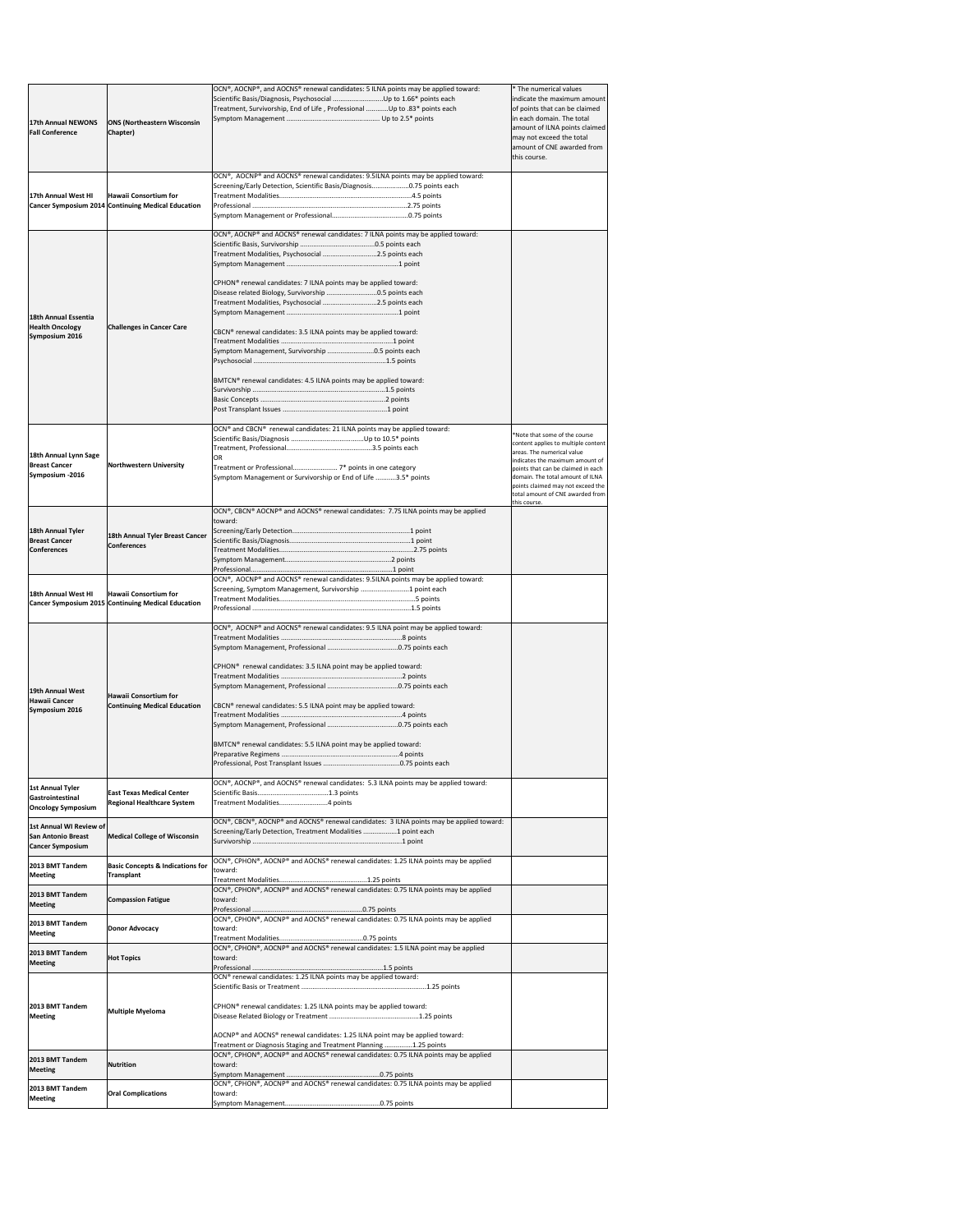|                                                       |                                                                        | OCN®, AOCNP® and AOCNS® renewal candidates: 0.75 ILNA points may be applied toward:                                                                                 |  |
|-------------------------------------------------------|------------------------------------------------------------------------|---------------------------------------------------------------------------------------------------------------------------------------------------------------------|--|
| 2013 BMT Tandem                                       | <b>Primary Immune Deficiencies</b>                                     |                                                                                                                                                                     |  |
| <b>Meeting</b>                                        |                                                                        | CPHON <sup>®</sup> renewal candidates: 0.75 ILNA points may be applied toward:                                                                                      |  |
|                                                       |                                                                        |                                                                                                                                                                     |  |
|                                                       |                                                                        | OCN®, AOCNP® and AOCNS® renewal candidates: 0.75 ILNA points may be applied toward:                                                                                 |  |
| <b>2013 BMT Tandem</b><br><b>Meeting</b>              | <b>Role of Different Cell Products</b>                                 | CPHON <sup>®</sup> renewal candidates: 0.75 ILNA points may be applied toward:                                                                                      |  |
|                                                       |                                                                        |                                                                                                                                                                     |  |
|                                                       |                                                                        | OCN®, CPHON®, AOCNP® and AOCNS® renewal candidates: 1 ILNA point may be applied toward:                                                                             |  |
| 2013 BMT Tandem<br><b>Meeting</b>                     | <b>Survivorship Panel</b>                                              |                                                                                                                                                                     |  |
| 2013 BMT Tandem                                       | <b>Transplant Nursing Oral</b>                                         | OCN®, CPHON®, AOCNP® and AOCNS® renewal candidates: 1.25 ILNA points may be applied                                                                                 |  |
| <b>Meeting</b>                                        | <b>Abstracts - Session 1</b>                                           | toward:                                                                                                                                                             |  |
| 2013 BMT Tandem                                       | <b>Transplant Nursing Oral</b>                                         | OCN®, CPHON®, AOCNP® and AOCNS® renewal candidates: 1.5 ILNA points may be applied                                                                                  |  |
| <b>Meeting</b>                                        | <b>Abstracts - Session 2</b>                                           | toward:                                                                                                                                                             |  |
| 2013 BMT Tandem                                       | <b>Viral Infections</b>                                                | OCN®, CPHON®, AOCNP® and AOCNS® renewal candidates: 0.75 ILNA points may be applied<br>toward:                                                                      |  |
| <b>Meeting</b>                                        | <b>Young Adult and Adolescent</b>                                      | OCN®, CPHON®, AOCNP® and AOCNS® renewal candidates: 0.75 ILNA points may be applied                                                                                 |  |
| 2013 BMT Tandem<br><b>Meeting</b>                     | <b>Patients: Care Issues for All</b>                                   | toward:                                                                                                                                                             |  |
|                                                       | <b>Nurses</b>                                                          | OCN®, AOCNP® and AOCNS® renewal candidates: 14.75 ILNA points may be applied toward:                                                                                |  |
|                                                       |                                                                        | Scientific Basis, Treatment Modalities, Symptom Management, Survivorship,                                                                                           |  |
| 2013 Hematopoietic<br><b>Stem Cell Transplant for</b> | <b>Knight Cancer Institute (OHSU)</b>                                  |                                                                                                                                                                     |  |
| <b>Advanced Practice</b><br><b>Providers</b>          |                                                                        | CPHON <sup>®</sup> renewal candidates: 14.75 ILNA points may be applied toward:<br>Treatment Modalities, Symptom Management, Survivorship, Disease Related Biology, |  |
|                                                       |                                                                        |                                                                                                                                                                     |  |
|                                                       |                                                                        | OCN®, CPHON®, CBCN® AOCNP® and AOCNS® renewal candidates: 6.5 ILNA points may be applied                                                                            |  |
|                                                       |                                                                        | toward:                                                                                                                                                             |  |
| 2014 ASCO Review                                      | <b>Cleveland Clinic</b>                                                |                                                                                                                                                                     |  |
|                                                       |                                                                        | BMTCN® renewal candidates: 6.5 ILNA points may be applied toward:                                                                                                   |  |
|                                                       |                                                                        |                                                                                                                                                                     |  |
|                                                       |                                                                        | OCN® renewal candidates: 1 ILNA point may be applied toward:                                                                                                        |  |
|                                                       |                                                                        |                                                                                                                                                                     |  |
| 2014 BMT Tandem<br><b>Meeting</b>                     | Amyloidosis                                                            | CPHON <sup>®</sup> renewal candidates: 1 ILNA point may be applied toward:                                                                                          |  |
|                                                       |                                                                        |                                                                                                                                                                     |  |
|                                                       |                                                                        | AOCNP® and AOCNS® renewal candidates: 1 ILNA point may be applied toward:<br>Diagnosis Staging and Treatment Planning  point                                        |  |
| 2014 BMT Tandem                                       | <b>Best Abstracts</b>                                                  | OCN®, CPHON®, AOCNP® and AOCNS® renewal candidates: 0.75 ILNA points may be applied<br>toward:                                                                      |  |
| <b>Meeting</b>                                        |                                                                        |                                                                                                                                                                     |  |
| 2014 BMT Tandem<br><b>Meeting</b>                     | <b>BMT Patients Connect: Social</b><br><b>Media, Mobile and Online</b> | OCN®, CPHON®, AOCNP® and AOCNS® renewal candidates: 0.75 ILNA points may be applied<br>toward:                                                                      |  |
|                                                       | <b>Communities</b>                                                     | OCN®, CPHON®, AOCNP® and AOCNS® renewal candidates: 1.5 ILNA points may be applied                                                                                  |  |
| 2014 BMT Tandem<br><b>Meeting</b>                     | <b>Caregiver Panel</b>                                                 | toward:                                                                                                                                                             |  |
| 2014 BMT Tandem                                       |                                                                        | OCN®, CPHON®, AOCNP® and AOCNS® renewal candidates: 0.50 ILNA points may be applied                                                                                 |  |
| Meeting                                               | <b>Certification Update</b>                                            | toward:                                                                                                                                                             |  |
| 2014 BMT Tandem                                       | <b>cGVHD with Case Studies</b>                                         | OCN®, CPHON®, AOCNP® and AOCNS® renewal candidates: 1.25 ILNA points may be applied<br>toward:                                                                      |  |
| Meeting                                               |                                                                        |                                                                                                                                                                     |  |
| 2014 BMT Tandem                                       | <b>CLABSI</b>                                                          | OCN®, CPHON®, AOCNP® and AOCNS® renewal candidates: 1 ILNA point may be applied toward:                                                                             |  |
| <b>Meeting</b>                                        |                                                                        | OCN®, CPHON®, AOCNP® and AOCNS® renewal candidates: 1 ILNA point may be applied toward:                                                                             |  |
| 2014 BMT Tandem<br>Meeting                            | <b>Hot Topics</b>                                                      |                                                                                                                                                                     |  |
| 2014 BMT Tandem                                       |                                                                        | OCN®, CPHON®, AOCNP® and AOCNS® renewal candidates: 1 ILNA point may be applied toward:                                                                             |  |
| <b>Meeting</b>                                        | Monoclonal Antibody Therapy to<br><b>Prevent Relapse</b>               |                                                                                                                                                                     |  |
| 2014 BMT Tandem                                       |                                                                        | OCN®, CPHON®, AOCNP® and AOCNS® renewal candidates: 0.75 ILNA points may be applied                                                                                 |  |
| Meeting                                               | <b>Palliative Care</b>                                                 | toward:                                                                                                                                                             |  |
|                                                       |                                                                        | OCN <sup>®</sup> renewal candidates: 1.25 ILNA points may be applied toward:                                                                                        |  |
|                                                       | <b>Role of Cytogenetics</b>                                            |                                                                                                                                                                     |  |
| 2014 BMT Tandem<br><b>Meeting</b>                     | Interpretation in Hematological<br><b>Malignancies</b>                 | CPHON <sup>®</sup> renewal candidates: 1.25 ILNA points may be applied toward:                                                                                      |  |
|                                                       |                                                                        | AOCNP® and AOCNS® renewal candidates: 1.25 ILNA point may be applied toward:                                                                                        |  |
|                                                       |                                                                        | Diagnosis Staging and Treatment Planning 1.25 points                                                                                                                |  |
| 2014 BMT Tandem<br><b>Meeting</b>                     | <b>Round Tables</b>                                                    | OCN®, CPHON®, AOCNP® and AOCNS® renewal candidates: 1.5 ILNA points may be applied<br>toward:                                                                       |  |
|                                                       | <b>Sacred Cows: Infection</b>                                          | OCN®, CPHON®, AOCNP® and AOCNS® renewal candidates: 1.5 ILNA points may be applied                                                                                  |  |
| 2014 BMT Tandem<br>Meeting                            | <b>Prevention Practices Across the</b>                                 | toward:                                                                                                                                                             |  |
| 2014 BMT Tandem                                       | <b>Country</b><br><b>Transplant Nursing Oral</b>                       | OCN®, CPHON®, AOCNP® and AOCNS® renewal candidates: 0.75 ILNA points may be applied                                                                                 |  |
| Meeting                                               | <b>Abstracts - Session 1</b>                                           | toward:                                                                                                                                                             |  |
| 2014 BMT Tandem                                       | <b>Transplant Nursing Oral</b>                                         | OCN®, CPHON®, AOCNP® and AOCNS® renewal candidates: 1 ILNA point may be applied toward:                                                                             |  |
| Meeting                                               | <b>Abstracts - Session 2</b>                                           |                                                                                                                                                                     |  |
|                                                       |                                                                        | OCN®, AOCNP® and AOCNS® renewal candidates: 2.4 ILNA points may be applied toward:<br>Screening or Scientific Basis or Treatment 2.4 points                         |  |
| 2014 Cancer Update                                    | <b>Mercy Medical Center</b>                                            | <b>OR</b>                                                                                                                                                           |  |
|                                                       |                                                                        |                                                                                                                                                                     |  |
|                                                       |                                                                        |                                                                                                                                                                     |  |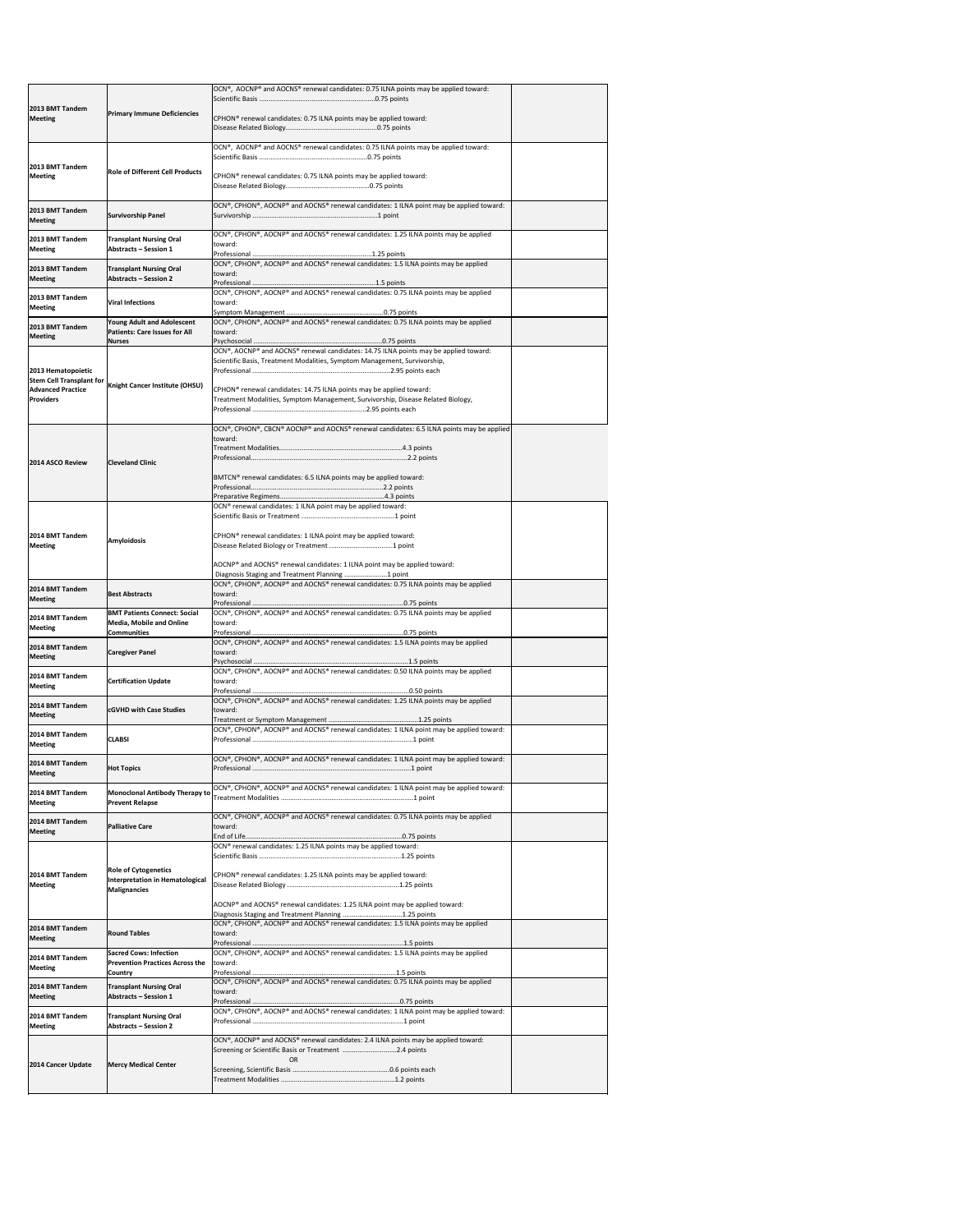|                                                      |                                                       | OCN®, AOCNP® and AOCNS® renewal candidates: 4 ILNA points may be applied toward:<br>Treatment or Symptom Management or End of Life4 points        |  |
|------------------------------------------------------|-------------------------------------------------------|---------------------------------------------------------------------------------------------------------------------------------------------------|--|
| 2014 Gastro-Intestinal                               | Nebraska Methodist College                            | CBCN <sup>®</sup> and CPHON <sup>®</sup> renewal candidates: 0.5 ILNA point may be applied toward:                                                |  |
| <b>Malignancies</b><br>Symposium                     | <b>Center</b>                                         |                                                                                                                                                   |  |
|                                                      |                                                       | BMTCN® renewal candidates: 0.5 ILNA points may be applied toward:                                                                                 |  |
|                                                      |                                                       | Day 1<br>OCN®, AOCNP® and AOCNS® renewal candidates: 7.5ILNA points may be applied toward:                                                        |  |
|                                                      |                                                       |                                                                                                                                                   |  |
| 2014 Scofield Advanced<br><b>Oncology Conference</b> | University of Iowa                                    | CBCN <sup>®</sup> and BMTCN <sup>®</sup> renewal candidates: 2.5 ILNA points may be applied toward:                                               |  |
| (Day 1)                                              |                                                       | CPHON <sup>®</sup> renewal candidates: 1.25 ILNA points may be applied toward:                                                                    |  |
|                                                      |                                                       |                                                                                                                                                   |  |
|                                                      |                                                       | Day 2<br>OCN®, AOCNP® and AOCNS® renewal candidates: 7.5 ILNA points may be applied toward:                                                       |  |
|                                                      |                                                       | Screening, Treatment Modalities, Professional 2.5 points each                                                                                     |  |
| 2014 Scofield Advanced                               |                                                       | CBCN <sup>®</sup> renewal candidates: 6.25 ILNA points may be applied toward:                                                                     |  |
| <b>Oncology Conference</b><br> (Day 2)               | University of Iowa                                    | BMTCN® renewal candidates: 5 ILNA points may be applied toward:                                                                                   |  |
|                                                      |                                                       | Basic Concepts, Types of Transplants 1.25 points each                                                                                             |  |
|                                                      |                                                       | CPHON <sup>®</sup> renewal candidates: 5 ILNA points may be applied toward:                                                                       |  |
|                                                      |                                                       | Treatment Modalities, Professional 2.5 points each<br>OCN®, CPHON®, CBCN® AOCNP® and AOCNS® renewal candidates: 14.16 ILNA points may be          |  |
|                                                      |                                                       | applied toward:                                                                                                                                   |  |
| 2015 Annual Meeting                                  |                                                       |                                                                                                                                                   |  |
| and Palliative Care<br>Symposium                     | <b>INNECOS</b>                                        |                                                                                                                                                   |  |
|                                                      |                                                       | BMTCN® renewal candidates: 10.16 ILNA points may be applied toward:                                                                               |  |
|                                                      |                                                       |                                                                                                                                                   |  |
|                                                      |                                                       | OCN®, CBCN®, AOCNP®, and AOCNS® renewal candidates: 7.25 ILNA points may be applied<br>toward:                                                    |  |
|                                                      |                                                       |                                                                                                                                                   |  |
| 2015 ASCO Review                                     | <b>Cleveland Clinic</b>                               | BMTCN® renewal candidates: 3 ILNA points may be applied toward:                                                                                   |  |
|                                                      |                                                       |                                                                                                                                                   |  |
| 2015 AVAHO                                           |                                                       | OCN®, CBCN®, AOCNP® and AOCNS® renewal candidates: 12 ILNA points may be applied toward:                                                          |  |
| Conference Program                                   | <b>AVAHO 11th Annual Meeting</b>                      | Treatment Modalities, Survivorship, End of Life, Professional  2 points each                                                                      |  |
|                                                      |                                                       | OCN®, AOCNP® and AOCNS® renewal candidates: 10 ILNA points may be applied toward:                                                                 |  |
| 2015 Big 4 Cancer<br>Conference                      | <b>University of TN</b>                               |                                                                                                                                                   |  |
|                                                      |                                                       | $\vert$ BMTCN®, OCN®, CPHON®, AOCNP® and AOCNS® renewal candidates: 1 ILNA point may be applied                                                   |  |
| 2015 BMT Tandem<br><b>Meeting</b>                    | <b>Alternative to Inpatient</b><br><b>Transplants</b> | toward:                                                                                                                                           |  |
| 2015 BMT Tandem<br><b>Meeting</b>                    | <b>ASBMT Nursing SIG Meeting</b>                      | BMTCN®, OCN®, CPHON®, AOCNP® and AOCNS® renewal candidates: 1 ILNA point may be applied<br>toward:                                                |  |
| 2015 BMT Tandem                                      | <b>Award Lectureship</b>                              | BMTCN®, OCN®, CPHON®, AOCNP® and AOCNS® renewal candidates: 1 ILNA point may be applied<br>toward:                                                |  |
| <b>Meeting</b>                                       |                                                       | $\vert$ BMTCN®, OCN®, CPHON®, AOCNP® and AOCNS® renewal candidates: 1 ILNA point may be applied                                                   |  |
| 2015 BMT Tandem<br><b>Meeting</b>                    | <b>Best Abstract Lunch</b>                            | toward:                                                                                                                                           |  |
| 2015 BMT Tandem<br><b>Meeting</b>                    | <b>Breaking Bad News</b>                              | BMTCN®, OCN®, CPHON®, AOCNP® and AOCNS® renewal candidates: 1 ILNA point may be applied<br>toward:                                                |  |
| 2015 BMT Tandem                                      | Distress Screening - CoC                              | $\vert$ BMTCN®, OCN®, CPHON®, AOCNP® and AOCNS® renewal candidates: 1 ILNA point may be applied                                                   |  |
| <b>Meeting</b>                                       | <b>Requirements</b>                                   | toward:<br>OCN®, AOCNP® and AOCNS® renewal candidates: 1 ILNA point may be applied toward:                                                        |  |
|                                                      |                                                       |                                                                                                                                                   |  |
| 2015 BMT Tandem<br><b>Meeting</b>                    | <b>Myelofibrosis</b>                                  | CPHON <sup>®</sup> renewal candidates: 1 ILNA point may be applied toward:                                                                        |  |
|                                                      |                                                       | BMTCN <sup>®</sup> renewal candidates: 1 ILNA point may be applied toward:                                                                        |  |
| 2015 BMT Tandem                                      |                                                       | Basic Concepts and Indications for Transplant 1 point<br> OCN®, CPHON®, AOCNP® and AOCNS® renewal candidates: 1 ILNA point may be applied toward: |  |
| Meeting                                              | <b>ONS SIG Meeting</b>                                | BMTCN®, OCN®, CPHON®, AOCNP® and AOCNS® renewal candidates: 0.50 ILNA points may be                                                               |  |
| 2015 BMT Tandem<br>Meeting                           | <b>Oral Abstracts #1</b>                              | applied toward:                                                                                                                                   |  |
| 2015 BMT Tandem<br><b>Meeting</b>                    | <b>Oral Abstracts #2</b>                              | BMTCN®, OCN®, CPHON®, AOCNP® and AOCNS® renewal candidates: 0.50 ILNA points may be<br>applied toward:                                            |  |
| 2015 BMT Tandem                                      | <b>Poster Session</b>                                 | $\vert$ BMTCN®, OCN®, CPHON®, AOCNP® and AOCNS® renewal candidates: 1 ILNA point may be applied<br>toward:                                        |  |
| <b>Meeting</b>                                       |                                                       | OCN®, CPHON®, AOCNP® and AOCNS® renewal candidates: 1 ILNA point may be applied toward:                                                           |  |
| 2015 BMT Tandem                                      | <b>Pulmonary Complications</b>                        |                                                                                                                                                   |  |
| <b>Meeting</b>                                       |                                                       | BMTCN <sup>®</sup> renewal candidates: 1 ILNA point may be applied toward:                                                                        |  |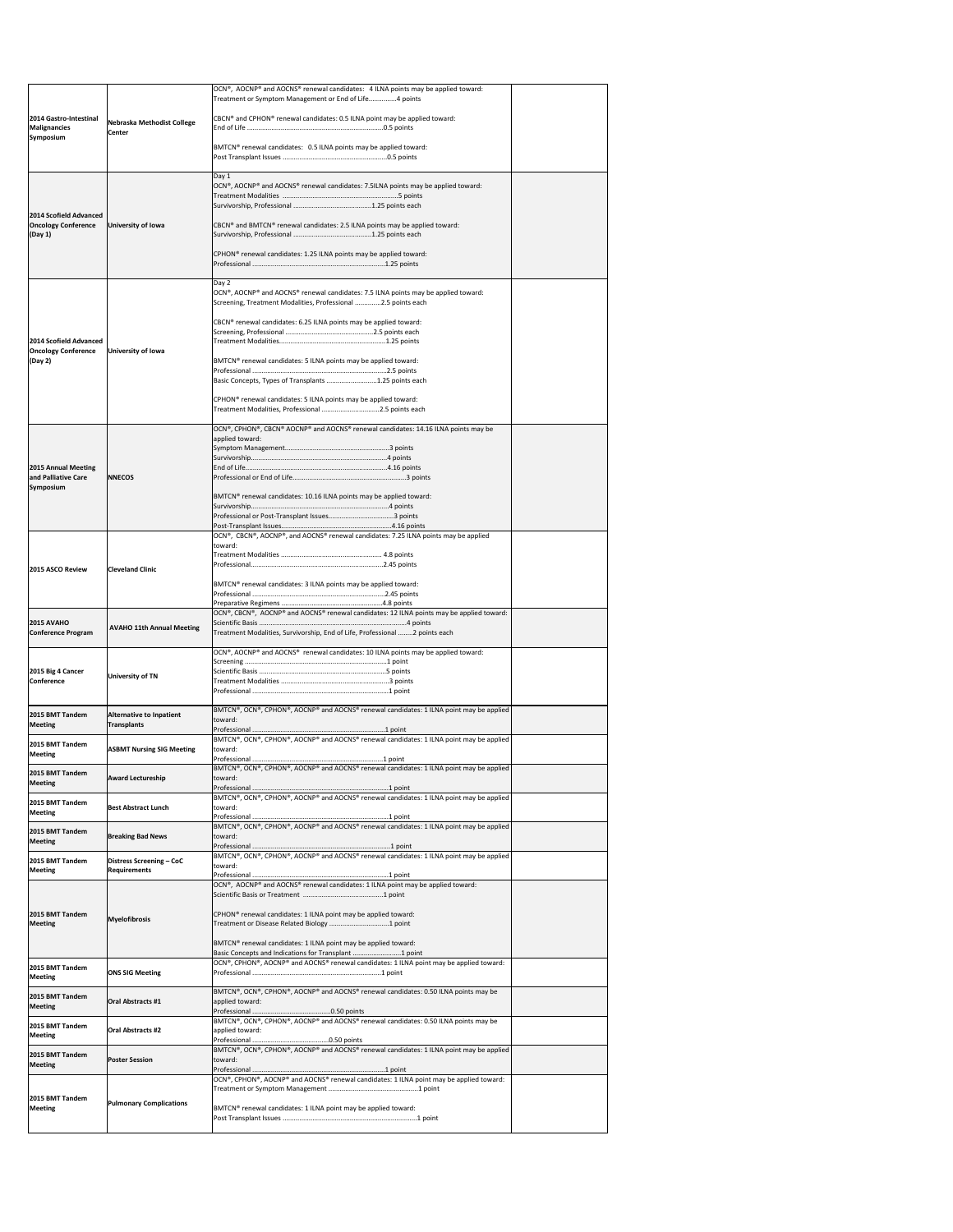| 2015 BMT Tandem                              |                                                         | BMTCN®, OCN®, CPHON®, AOCNP® and AOCNS® renewal candidates: 1.5 ILNA points may be                                               |  |
|----------------------------------------------|---------------------------------------------------------|----------------------------------------------------------------------------------------------------------------------------------|--|
| <b>Meeting</b>                               | Roundtables                                             | applied toward:                                                                                                                  |  |
|                                              |                                                         | OCN®, CPHON®, AOCNP® and AOCNS® renewal candidates: 1 ILNA point may be applied toward:                                          |  |
|                                              |                                                         |                                                                                                                                  |  |
| 2015 BMT Tandem<br><b>Meeting</b>            | Spirituality in the AYA<br>Population                   | BMTCN® renewal candidates: 1 ILNA point may be applied toward:                                                                   |  |
|                                              |                                                         |                                                                                                                                  |  |
|                                              |                                                         |                                                                                                                                  |  |
| 2015 BMT Tandem                              | <b>Staff Led QI</b>                                     | BMTCN®, OCN®, CPHON®, AOCNP® and AOCNS® renewal candidates: 1 ILNA point may be applied<br>toward:                               |  |
| <b>Meeting</b>                               |                                                         |                                                                                                                                  |  |
|                                              |                                                         | OCN® and CPHON® renewal candidates: 1 ILNA point may be applied toward:                                                          |  |
|                                              |                                                         |                                                                                                                                  |  |
| 2015 BMT Tandem                              | <b>Transplant Education for</b>                         | AOCNP <sup>®</sup> and AOCNS <sup>®</sup> renewal candidates: 1 ILNA point may be applied toward:                                |  |
| <b>Meeting</b>                               | <b>Patients and Families</b>                            |                                                                                                                                  |  |
|                                              |                                                         | BMTCN® renewal candidates: 1 ILNA point may be applied toward:                                                                   |  |
|                                              |                                                         |                                                                                                                                  |  |
|                                              |                                                         | $\overline{)$ OCN®, CPHON®, AOCNP® and AOCNS® renewal candidates: 1.25 ILNA points may be applied<br>toward:                     |  |
| 2015 BMT Tandem                              | <b>Transplant in the Morbidly</b>                       |                                                                                                                                  |  |
| <b>Meeting</b>                               | <b>Obese Patient</b>                                    |                                                                                                                                  |  |
|                                              |                                                         | BMTCN® renewal candidates: 1.25 ILNA points may be applied toward:                                                               |  |
|                                              |                                                         | Pre-Transplant Care OR Preparative Regimens1.25 points<br>OCN® renewal candidates: 2.2 ILNA points may be applied toward:        |  |
| 2015 Cancer Update                           | <b>Mercy Medical Center</b>                             | Screening/Early Detection or Treatment Modalities 2.2 points                                                                     |  |
|                                              |                                                         | OCN®, CBCN®, CPHON®, AOCNP®, and AOCNS® renewal candidates: 6.25 ILNA points may be<br>applied toward:                           |  |
|                                              |                                                         |                                                                                                                                  |  |
| 2015 Clinical Oncology                       |                                                         |                                                                                                                                  |  |
| Symposium                                    | University of MO                                        | BMTCN ® renewal candidates: 6.25 ILNA points may be applied toward:                                                              |  |
|                                              |                                                         |                                                                                                                                  |  |
|                                              |                                                         |                                                                                                                                  |  |
|                                              |                                                         | OCN® renewal candidates: 21.25 ILNA points may be applied toward:                                                                |  |
|                                              |                                                         | Scientific Basis, Survivorship, End of Life3.5 points each                                                                       |  |
|                                              |                                                         |                                                                                                                                  |  |
| 2015 Genitourinary                           | <b>ASCO</b>                                             |                                                                                                                                  |  |
| <b>Cancers Symposium</b>                     |                                                         | OCN® renewal candidates: 21.25 ILNA points may be applied toward:                                                                |  |
|                                              |                                                         | Scientific Basis, Survivorship, End of Life3.5 points each                                                                       |  |
|                                              |                                                         |                                                                                                                                  |  |
| <b>2015 Great Strides</b>                    |                                                         | AOCNP® and AOCNS® renewal candidates: 6 ILNA points may be applied toward:                                                       |  |
| <b>Together</b>                              | <b>FL ASCO</b>                                          | Coordination of Care or Roles of the APN 4.5 points                                                                              |  |
|                                              |                                                         |                                                                                                                                  |  |
|                                              |                                                         | OCN®, AOCNP® and AOCNS® renewal candidates: 6 ILNA points may be applied toward:                                                 |  |
|                                              |                                                         | Treatment, Symptom Management, Psychosocial, Survivorship 1 point each                                                           |  |
|                                              |                                                         |                                                                                                                                  |  |
|                                              |                                                         | CPHON <sup>®</sup> renewal candidates: 5 ILNA points may be applied toward:                                                      |  |
|                                              |                                                         | Treatment, Symptom Management, Survivorship 1 point each                                                                         |  |
| 2015 Iowa Eastern Iowa                       | <b>ONS (Eastern Iowa Chapter)</b>                       |                                                                                                                                  |  |
| <b>ONS</b>                                   |                                                         | CBCN <sup>®</sup> renewal candidates: 2 ILNA points may be applied toward:                                                       |  |
|                                              |                                                         |                                                                                                                                  |  |
|                                              |                                                         | BMTCN® renewal candidates: 4 ILNA points may be applied toward:                                                                  |  |
|                                              |                                                         |                                                                                                                                  |  |
|                                              |                                                         |                                                                                                                                  |  |
|                                              |                                                         | OCN®, CPHON®, CBCN®, AOCNP®, and AOCNS® renewal candidates: 7 ILNA points may be applied                                         |  |
|                                              |                                                         | toward:                                                                                                                          |  |
| 2015 MDONS Fall                              |                                                         |                                                                                                                                  |  |
| lConference                                  | <b>ONS (Metro Denver)</b>                               |                                                                                                                                  |  |
|                                              |                                                         | BMTCN <sup>®</sup> renewal candidates: 7 ILNA points may be applied toward:                                                      |  |
|                                              |                                                         |                                                                                                                                  |  |
|                                              |                                                         | OCN®, CBCN®, CPHON®, AOCNP®, and AOCNS® renewal candidates: 7 ILNA points may be applied                                         |  |
|                                              |                                                         | toward:                                                                                                                          |  |
|                                              |                                                         |                                                                                                                                  |  |
| 2015 Palliative Care<br>lConference          | Johnston-Willis Hospital                                |                                                                                                                                  |  |
|                                              |                                                         | BMTCN® renewal candidates: 7 ILNA points may be applied toward:                                                                  |  |
|                                              |                                                         |                                                                                                                                  |  |
|                                              |                                                         |                                                                                                                                  |  |
|                                              |                                                         | $[OCN®, CBCN®, CPHON®, AOCNP® and AOCNS® renewal candidates: 5 ILNA points may be applied$<br>toward:                            |  |
| 2015 PCE Series<br>I Symposium               | <b>Boston University</b>                                |                                                                                                                                  |  |
|                                              |                                                         |                                                                                                                                  |  |
|                                              |                                                         | Treatment or Symptom Management 1.25 points<br>OCN®, AOCNP® and AOCNS® renewal candidates: 16 ILNA points may be applied toward: |  |
|                                              | 2015 San Antonio Breast UT Health Science Center at San |                                                                                                                                  |  |
| <b>Cancer Symposium</b>                      | Antonio School of Medicine                              |                                                                                                                                  |  |
|                                              |                                                         |                                                                                                                                  |  |
| 2015 San Antonio Breast                      |                                                         | $[OCN®, CBCN®, AOCNP® and AOCNS® renewal candidates: 2.75 ILNA points may be applied$                                            |  |
| <b>Cancer Symposium</b>                      | <b>University of Kansas Medical</b><br><b>Center</b>    | toward:<br>Screening or Scientific Basis or Treatment or Symptom Management2.75 points                                           |  |
| <b>Breast Cancer Review</b>                  |                                                         |                                                                                                                                  |  |
| 2015 Scofield Advanced                       |                                                         | OCN®, AOCNP® and AOCNS® renewal candidates: 15.4 ILNA points may be applied toward:                                              |  |
| <b>Oncology Nursing</b><br><b>Conference</b> | University of Iowa Hospitals and<br><b>Clinics</b>      | Symptom Management, Psychosocial, Professional2.5 points each                                                                    |  |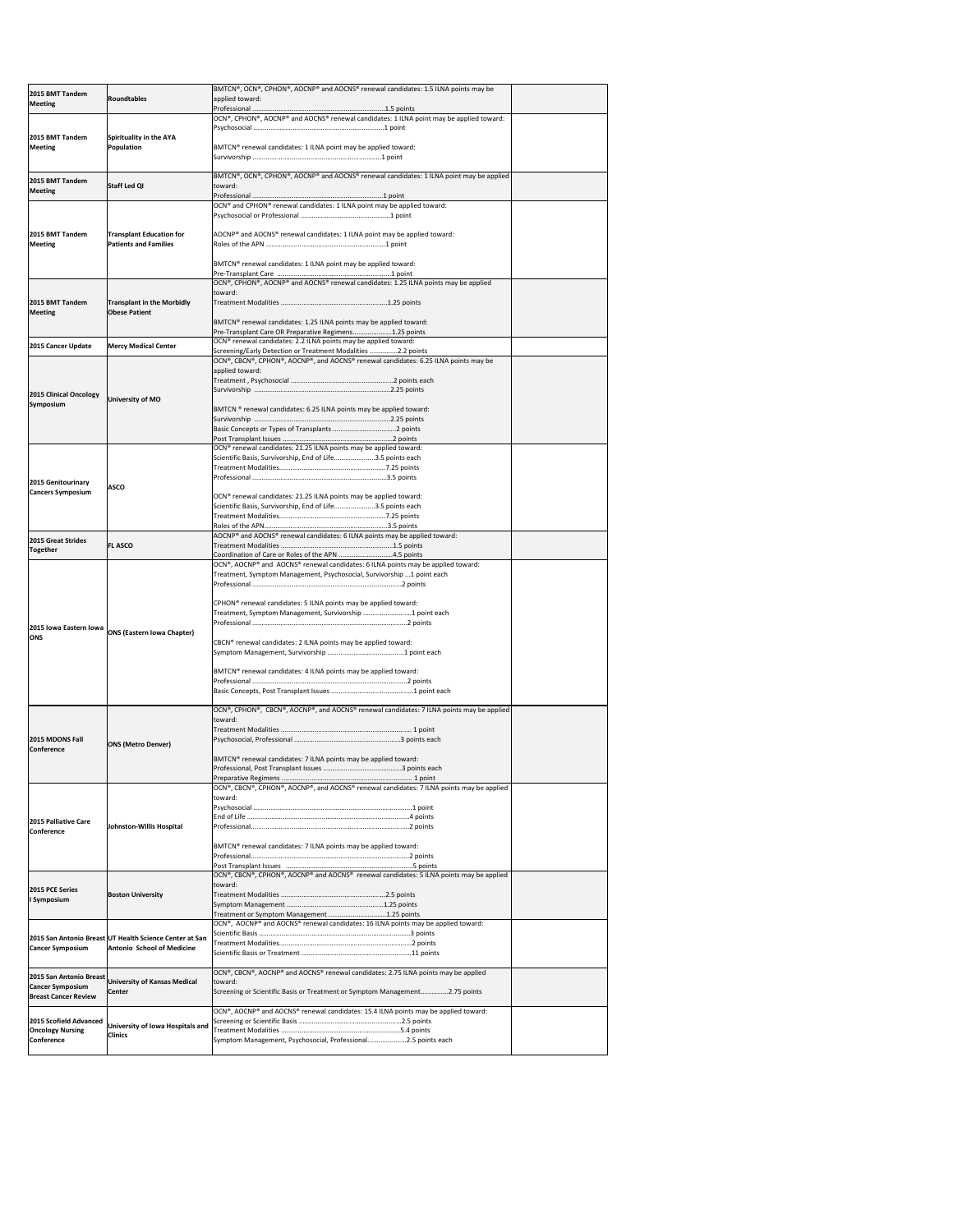|                                                        |                                                                             | OCN® renewal candidates: 24.25 ILNA points may be applied toward:                                                                                    |                                                            |
|--------------------------------------------------------|-----------------------------------------------------------------------------|------------------------------------------------------------------------------------------------------------------------------------------------------|------------------------------------------------------------|
|                                                        |                                                                             |                                                                                                                                                      |                                                            |
|                                                        |                                                                             | Or                                                                                                                                                   |                                                            |
|                                                        |                                                                             |                                                                                                                                                      |                                                            |
|                                                        |                                                                             | AOCNP® and AOCNS® renewal candidates: 24.25 ILNA points may be applied toward:                                                                       |                                                            |
| 2015 Society of<br><b>Hematologic Oncology</b>         | <b>Society of Hematologic Oncology</b>                                      | Professional or Roles of the APN or Treatment9.7 points<br>Scientific Basis, Treatment Modalities, Roles of the APN  4.85 points each                |                                                            |
| (SOHO) Annual Meeting                                  | (SOHO)                                                                      |                                                                                                                                                      |                                                            |
|                                                        |                                                                             | CPHON <sup>®</sup> renewal candidates: 24.25 ILNA points may be applied toward:                                                                      |                                                            |
|                                                        |                                                                             | Treatment Modalities, Disease Related Biology  4.85 points each                                                                                      |                                                            |
|                                                        |                                                                             | Treatment Modalities or Professional4.85 points                                                                                                      |                                                            |
|                                                        |                                                                             | BMTCN® renewal candidates: 24.25 ILNA points may be applied toward:                                                                                  |                                                            |
|                                                        |                                                                             | Basic Concepts, Types of Transplants, Pre-Transplant Care 4.85 points each                                                                           |                                                            |
| 2015 Spring Oncology<br><b>Education Symposium</b>     | 2015 Spring Oncology Education<br>Symposium                                 | OCN®, AOCNP® and AOCNS® renewal candidates: 3.5 ILNA points may be applied toward:<br>Scientific Basis or Treatment or Symptom Management 3.5 points |                                                            |
|                                                        |                                                                             | OCN®, CBCN®, AOCNP® and AOCNS® renewal candidates: 7 ILNA points may be applied toward:                                                              | * The numerical values                                     |
|                                                        |                                                                             |                                                                                                                                                      | indicate the maximum amount                                |
|                                                        |                                                                             |                                                                                                                                                      | of points that can be claimed<br>in each domain. The total |
|                                                        |                                                                             |                                                                                                                                                      | amount of ILNA points claimed<br>may not exceed the total  |
|                                                        |                                                                             | CPHON <sup>®</sup> renewal candidates: 6 ILNA points may be applied toward:                                                                          | amount of CNE awarded from                                 |
|                                                        | 2015 Surviving to Thrive   ONS (Northwest PA Chapter)                       |                                                                                                                                                      | this course.                                               |
|                                                        |                                                                             |                                                                                                                                                      |                                                            |
|                                                        |                                                                             |                                                                                                                                                      |                                                            |
|                                                        |                                                                             | BMTCN <sup>®</sup> renewal candidates: 6 ILNA points may be applied toward:                                                                          |                                                            |
|                                                        |                                                                             |                                                                                                                                                      |                                                            |
|                                                        |                                                                             |                                                                                                                                                      |                                                            |
|                                                        |                                                                             | OCN®, CBCN®, AOCNP®, and AOCNS® renewal candidates: 13.5 ILNA points may be applied<br>toward:                                                       |                                                            |
| 2015 Third Annual<br><b>Scripps Cancer</b>             | <b>Scripps Health</b>                                                       |                                                                                                                                                      |                                                            |
| Symposium                                              |                                                                             |                                                                                                                                                      |                                                            |
|                                                        |                                                                             |                                                                                                                                                      |                                                            |
|                                                        |                                                                             | OCN® renewal candidates: 7 ILNA points may be applied toward:                                                                                        |                                                            |
|                                                        |                                                                             |                                                                                                                                                      |                                                            |
|                                                        |                                                                             |                                                                                                                                                      |                                                            |
|                                                        |                                                                             |                                                                                                                                                      |                                                            |
|                                                        |                                                                             | AOCNP® and AOCNS® renewal candidates: 7 ILNA points may be applied toward:                                                                           |                                                            |
|                                                        |                                                                             |                                                                                                                                                      |                                                            |
|                                                        |                                                                             |                                                                                                                                                      |                                                            |
| 2015 Winter Oncology                                   |                                                                             |                                                                                                                                                      |                                                            |
| <b>Education Symposium</b>                             | <b>Baptist Health</b>                                                       | CPHON <sup>®</sup> renewal candidates: 7 ILNA points may be applied toward:                                                                          |                                                            |
|                                                        |                                                                             |                                                                                                                                                      |                                                            |
|                                                        |                                                                             |                                                                                                                                                      |                                                            |
|                                                        |                                                                             | CBCN® renewal candidates: 5.8 ILNA points may be applied toward:                                                                                     |                                                            |
|                                                        |                                                                             |                                                                                                                                                      |                                                            |
|                                                        |                                                                             |                                                                                                                                                      |                                                            |
|                                                        |                                                                             |                                                                                                                                                      |                                                            |
|                                                        |                                                                             | BMTCN® renewal candidates: 3.8 ILNA points may be applied toward:                                                                                    |                                                            |
|                                                        |                                                                             | OCN <sup>®</sup> renewal candidates: 6 ILNA point may be applied toward:                                                                             |                                                            |
| 2016 Annual Conference<br><b>Hitting the Mark with</b> | The Queen's Medical Center                                                  |                                                                                                                                                      |                                                            |
| <b>Targeted Therapies</b>                              |                                                                             | Symptom Management, Psychosocial 1.5 points each                                                                                                     |                                                            |
|                                                        |                                                                             | OCN®, AOCNP®, and AOCNS® renewal candidates: 10.99 ILNA points may be applied toward:                                                                |                                                            |
| 2016 Annual Meeting                                    | <b>Northern New England Clinical</b>                                        | Treatment or Scientific Basis or Symptom Management 1 point                                                                                          |                                                            |
| and 5th Palliative Care<br>Symposium                   | <b>Oncology Society</b>                                                     | Treatment Modalities or Symptom Management 0.5 points                                                                                                |                                                            |
|                                                        |                                                                             |                                                                                                                                                      |                                                            |
| 2016 BMT Tandem                                        | <b>Best Nursing Abstracts</b>                                               | OCN®, CPHON®, AOCNP®, AOCNS®, and BMTCN® renewal candidates: 1 ILNA points may be                                                                    |                                                            |
| <b>Meetings</b>                                        | (Supported by the ONS<br>Foundation)                                        | applied toward:                                                                                                                                      |                                                            |
|                                                        |                                                                             | OCN®, CPHON®, AOCNP® and AOCNS® renewal candidates: 1.5 ILNA points may be applied                                                                   |                                                            |
| 2016 BMT Tandem                                        | <b>Chronic GVHD with Dermatology</b>                                        | toward:                                                                                                                                              |                                                            |
| <b>Meetings</b>                                        |                                                                             | BMTCN® renewal candidates: 1.5 ILNA points may be applied toward:                                                                                    |                                                            |
|                                                        |                                                                             | GVHD Prevention and Management 1.5 points                                                                                                            |                                                            |
| 2016 BMT Tandem<br><b>Meetings</b>                     | <b>Compassion Fatigue: Practical</b><br><b>Approaches to Reigniting the</b> | $\vert$ OCN®, CPHON®, AOCNP®, AOCNS®, and BMTCN® renewal candidates: 1.25 ILNA points may be<br>applied toward:                                      |                                                            |
|                                                        | Passion                                                                     | Professional<br>OCN®, CPHON®, AOCNP®, AOCNS®, and BMTCN® renewal candidates: 1.5 ILNA points may be                                                  |                                                            |
| 2016 BMT Tandem<br><b>Meetings</b>                     | <b>Hot Topics: Right to Die</b>                                             | applied toward:                                                                                                                                      |                                                            |
|                                                        |                                                                             | OCN <sup>®</sup> renewal candidates: 1 ILNA point may be applied toward:                                                                             |                                                            |
|                                                        |                                                                             |                                                                                                                                                      |                                                            |
|                                                        |                                                                             | CPHON <sup>®</sup> renewal candidates: 1 ILNA point may be applied toward:                                                                           |                                                            |
| 2016 BMT Tandem                                        | <b>Immunotherapy for Hematologic</b>                                        | Disease Related Biology or Treatment Modalities 1 point                                                                                              |                                                            |
| <b>Meetings</b>                                        | <b>Malignancies</b>                                                         | AOCNP® and AOCNS® renewal candidates: 1 ILNA point may be applied toward:                                                                            |                                                            |
|                                                        |                                                                             | Treatment Modalities or Diagnosis Staging and Treatment 1 point                                                                                      |                                                            |
|                                                        |                                                                             | BMTCN® renewal candidates: 1 ILNA point may be applied toward:                                                                                       |                                                            |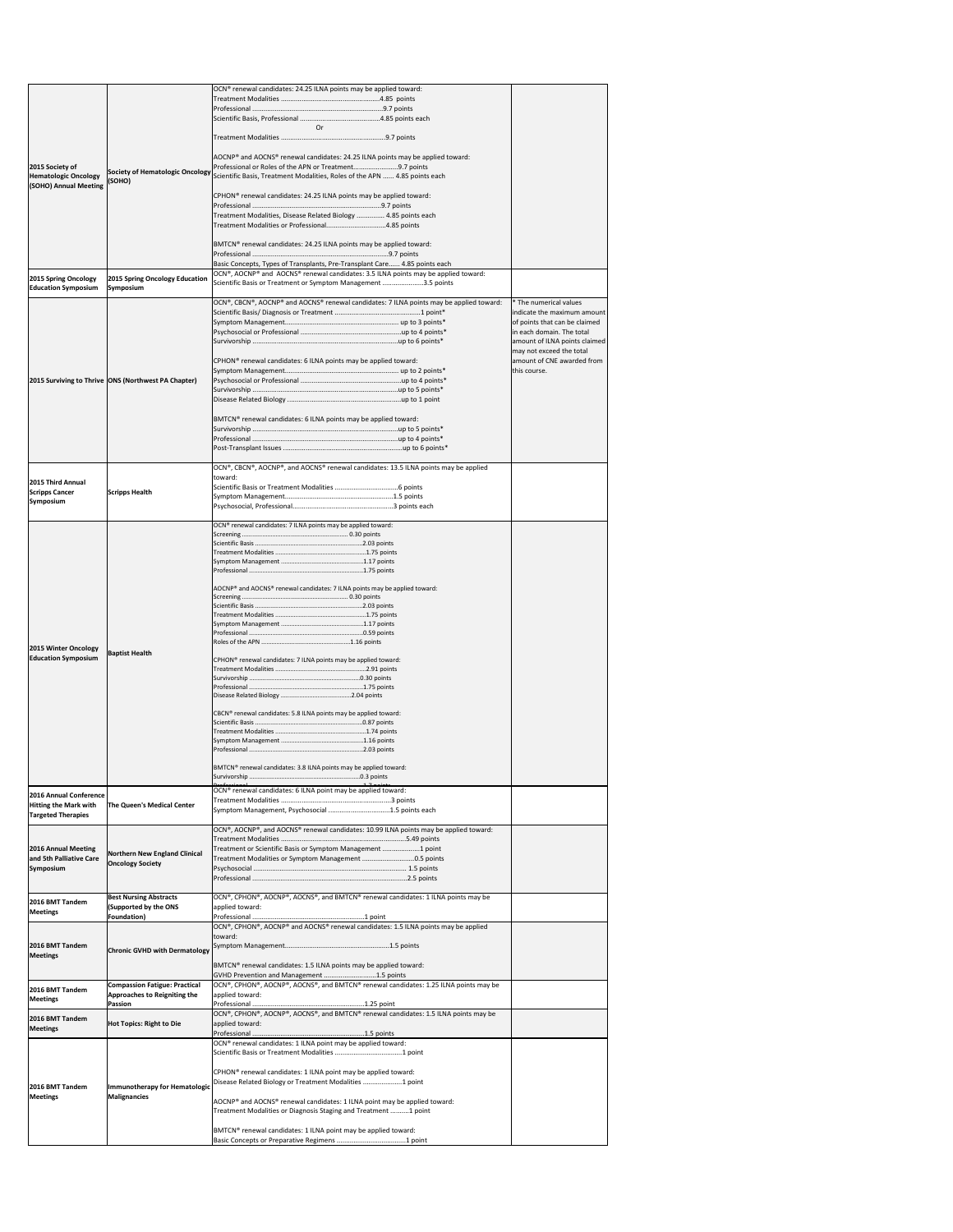|                                                       |                                                                                | OCN®, CPHON®, AOCNP® and AOCNS® renewal candidates: 1.5 ILNA points may be applied                                                                                     |                                                              |
|-------------------------------------------------------|--------------------------------------------------------------------------------|------------------------------------------------------------------------------------------------------------------------------------------------------------------------|--------------------------------------------------------------|
|                                                       |                                                                                | toward:<br>End of Life or Professional or Symptom Management1.5 points                                                                                                 |                                                              |
| 2016 BMT Tandem<br><b>Meetings</b>                    | <b>Oral Abstracts</b>                                                          |                                                                                                                                                                        |                                                              |
|                                                       |                                                                                | BMTCN® renewal candidates: 1.5 ILNA points may be applied toward:                                                                                                      |                                                              |
|                                                       |                                                                                | PR transplant Care or Professional or GVHD Prevention and Management or                                                                                                |                                                              |
| 2016 BMT Tandem                                       |                                                                                | OCN®, CPHON®, AOCNP®, AOCNS®, and BMTCN® renewal candidates: 1 ILNA point may be                                                                                       |                                                              |
| <b>Meetings</b>                                       | <b>Patient Perspective</b>                                                     | applied toward:                                                                                                                                                        |                                                              |
|                                                       |                                                                                | OCN®, CPHON®, AOCNP®, AOCNS®, and BMTCN® renewal candidates: 1 ILNA points may be                                                                                      |                                                              |
| 2016 BMT Tandem<br><b>Meetings</b>                    | <b>Poster Session</b>                                                          | applied toward:                                                                                                                                                        |                                                              |
|                                                       |                                                                                | $\overline{OCN^{\circ}}$ , CPHON <sup>®</sup> , AOCNP <sup>®</sup> and AOCNS <sup>®</sup> renewal candidates: 1.25 ILNA points may be applied                          |                                                              |
|                                                       |                                                                                | toward:                                                                                                                                                                |                                                              |
| 2016 BMT Tandem                                       | <b>Progress in Transplant for Sickle</b><br><b>Cell Disease: The Adult and</b> |                                                                                                                                                                        |                                                              |
| <b>Meetings</b>                                       | <b>Pediatric Perspectives</b>                                                  | BMTCN® renewal candidates: 1.25 ILNA points may be applied toward:                                                                                                     |                                                              |
|                                                       |                                                                                | Basic Concepts or Pre Transplant Care 1.25 points                                                                                                                      |                                                              |
|                                                       |                                                                                | OCN®, CPHON®, and BMTCN® renewal candidates: 1.75 ILNA points may be applied toward:                                                                                   |                                                              |
| 2016 BMT Tandem                                       | Roundtables                                                                    |                                                                                                                                                                        |                                                              |
| <b>Meetings</b>                                       |                                                                                | AOCNP® and AOCNS® renewal candidates: 1.75 ILNA points may be applied toward:                                                                                          |                                                              |
|                                                       |                                                                                | Professional or Roles of the APN 1.75 points                                                                                                                           |                                                              |
| 2016 BMT Tandem                                       | <b>Sexuality: An Important</b>                                                 | OCN®, CPHON®, AOCNP®, AOCNS®, and BMTCN® renewal candidates: 1 ILNA point may be                                                                                       |                                                              |
| <b>Meetings</b>                                       | <b>Survivor's Concern</b>                                                      | applied toward:                                                                                                                                                        |                                                              |
|                                                       |                                                                                | OCN® and CPHON® renewal candidates: 1 ILNA point may be applied toward:                                                                                                |                                                              |
|                                                       |                                                                                |                                                                                                                                                                        |                                                              |
| 2016 BMT Tandem                                       |                                                                                | SIG Update and Low Microbial   AOCNP® and AOCNS® renewal candidates: 1 ILNA points may be applied toward:                                                              |                                                              |
| <b>Meetings</b>                                       | Diet                                                                           |                                                                                                                                                                        |                                                              |
|                                                       |                                                                                | BMTCN® renewal candidates: 1 ILNA point may be applied toward:                                                                                                         |                                                              |
|                                                       |                                                                                |                                                                                                                                                                        |                                                              |
| 2016 BMT Tandem                                       | <b>Transplant in the High-Risk</b>                                             | OCN®, CPHON®, AOCNP®, AOCNS®, and BMTCN® renewal candidates: 1 ILNA point may be                                                                                       |                                                              |
| <b>Meetings</b>                                       | <b>Behavior Patient</b>                                                        | applied toward:                                                                                                                                                        |                                                              |
|                                                       |                                                                                | OCN®, CBCN®, AOCNP® and AOCNS® renewal candidates: 8.4 ILNA points may be applied toward:                                                                              |                                                              |
| 2016 Breast Health                                    |                                                                                |                                                                                                                                                                        |                                                              |
| <b>Conference A Team</b>                              | <b>Allina Health</b>                                                           |                                                                                                                                                                        |                                                              |
| Approach                                              |                                                                                |                                                                                                                                                                        |                                                              |
|                                                       |                                                                                |                                                                                                                                                                        |                                                              |
|                                                       |                                                                                | OCN®, AOCNP® and AOCNS® renewal candidates: 1.2 ILNA points may be applied toward:                                                                                     |                                                              |
|                                                       |                                                                                | Scientific Basis/Diagnosis or Treatment or Symptom Management 1.2 points                                                                                               |                                                              |
| 2016 Cellular                                         |                                                                                | CPHON <sup>®</sup> renewal candidates: 13.1 ILNA points may be applied toward:                                                                                         |                                                              |
| <b>Fred Hutch</b>                                     | Immunotherapy at the Seattle Cancer Care Alliance                              | Treatment or Symptom Management or Disease Related Biology 1.2 points                                                                                                  |                                                              |
|                                                       |                                                                                | BMTCN® renewal candidates: 11.1 ILNA points may be applied toward:                                                                                                     |                                                              |
|                                                       |                                                                                | Basic Concepts or Preparative Regimens or Post-Transplant Issues 1.2 points                                                                                            |                                                              |
| 2016 College of                                       |                                                                                | OCN®, CBCN®, CPHON®, BMTCN ®, AOCNP®, and AOCNS® renewal candidates: 6.25 ILNA points                                                                                  |                                                              |
| <b>Surgeons Annual</b><br><b>Conference: Pathways</b> | <b>Commission on Cancer</b>                                                    | may be applied toward:                                                                                                                                                 |                                                              |
| to Quality                                            |                                                                                |                                                                                                                                                                        |                                                              |
|                                                       |                                                                                | OCN®, AOCNP® and AOCNS® renewal candidates: 6 ILNA points may be applied toward:                                                                                       |                                                              |
|                                                       |                                                                                |                                                                                                                                                                        |                                                              |
| 2016 Dartmouth<br><b>Hitchcock Oncology</b>           | Dartmouth Hitchcock Medical                                                    |                                                                                                                                                                        |                                                              |
| <b>Nursing Symposium</b>                              | <b>Center</b>                                                                  | BMTCN® renewal candidates: 6 ILNA points may be applied toward:                                                                                                        |                                                              |
|                                                       |                                                                                |                                                                                                                                                                        |                                                              |
| 2016 Fall Conference                                  |                                                                                |                                                                                                                                                                        |                                                              |
| <b>Challenging Dogmas:</b>                            |                                                                                | OCN®, CBCN®, AOCNP® and AOCNS® renewal candidates: 6 ILNA points may be applied toward:<br>Screening, Scientific Basis, Symptom Management, Professional  1 point each |                                                              |
| <b>New Directions in</b>                              | <b>ONS (Intermountain Chapter)</b>                                             |                                                                                                                                                                        |                                                              |
| <b>Cancer Care</b>                                    |                                                                                | Day 1                                                                                                                                                                  | Please note that some of the                                 |
|                                                       |                                                                                | OCN®, AOCNP® and AOCNS® renewal candidates: 6 ILNA points may be applied toward:.                                                                                      | course content applies to                                    |
|                                                       |                                                                                | Treatment Modalities or Oncologic Emergencies 3 points                                                                                                                 | multiple content areas. The<br>numerical value indicates the |
|                                                       |                                                                                |                                                                                                                                                                        | maximum amount of points                                     |
|                                                       |                                                                                |                                                                                                                                                                        | that can be claimed in each                                  |
|                                                       |                                                                                |                                                                                                                                                                        | domain. The total amount of<br>ILNA points claimed may not   |
|                                                       |                                                                                | CPHON <sup>®</sup> renewal candidates: 6 ILNA points may be applied toward:.                                                                                           | exceed the total amount of                                   |
| 2016 Fourth Annual                                    |                                                                                |                                                                                                                                                                        | CNE awarded from this course.                                |
| <b>Scripps Cancer</b>                                 | (Day 1) Scripps Conference<br><b>Services</b>                                  |                                                                                                                                                                        |                                                              |
| <b>Symposium</b>                                      |                                                                                |                                                                                                                                                                        |                                                              |
|                                                       |                                                                                |                                                                                                                                                                        |                                                              |
|                                                       |                                                                                | CBCN® renewal candidates: 6 ILNA points may be applied toward:.                                                                                                        |                                                              |
|                                                       |                                                                                |                                                                                                                                                                        |                                                              |
|                                                       |                                                                                |                                                                                                                                                                        |                                                              |
|                                                       |                                                                                |                                                                                                                                                                        |                                                              |
|                                                       |                                                                                |                                                                                                                                                                        |                                                              |
|                                                       |                                                                                | BMTCN® renewal candidates: 6 ILNA points may be applied toward:.                                                                                                       |                                                              |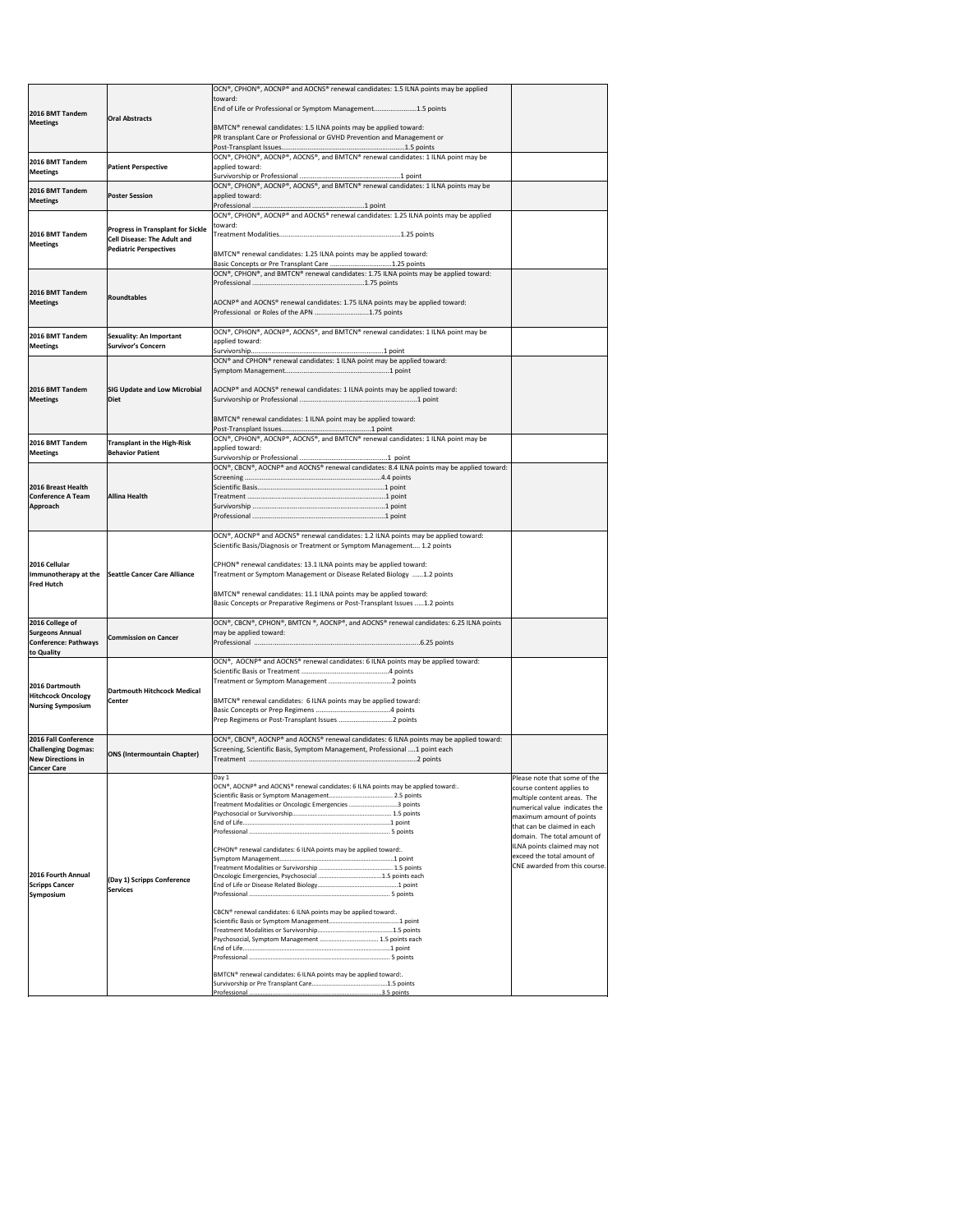|                                                                                                         |                                               | Day 2<br>OCN®, AOCNP® and AOCNS® renewal candidates: 5.5 ILNA points may be applied toward:.                                                                                                                                                                                                                                                                                                                                                                                                                                                                                                                                                                                                                                          | Please note that some of the<br>course content applies to<br>multiple content areas. The<br>numerical value indicates the<br>maximum amount of points<br>that can be claimed in each<br>domain. The total amount of<br>ILNA points claimed may not                                                                                                  |
|---------------------------------------------------------------------------------------------------------|-----------------------------------------------|---------------------------------------------------------------------------------------------------------------------------------------------------------------------------------------------------------------------------------------------------------------------------------------------------------------------------------------------------------------------------------------------------------------------------------------------------------------------------------------------------------------------------------------------------------------------------------------------------------------------------------------------------------------------------------------------------------------------------------------|-----------------------------------------------------------------------------------------------------------------------------------------------------------------------------------------------------------------------------------------------------------------------------------------------------------------------------------------------------|
| 2016 Fourth Annual<br><b>Scripps Cancer</b><br>Symposium                                                | (Day 2) Scripps Conference<br><b>Services</b> | CPHON <sup>®</sup> renewal candidates: 5.5 ILNA points may be applied toward:.<br>Treatment Modalities or Symptom Management 1.5 points                                                                                                                                                                                                                                                                                                                                                                                                                                                                                                                                                                                               | exceed the total amount of<br>CNE awarded from this course.                                                                                                                                                                                                                                                                                         |
|                                                                                                         |                                               | CBCN® renewal candidates: 5.5 ILNA points may be applied toward:.<br>Scientific Basis or Treatment Modalities, or Psychosocial or Symptom                                                                                                                                                                                                                                                                                                                                                                                                                                                                                                                                                                                             |                                                                                                                                                                                                                                                                                                                                                     |
|                                                                                                         |                                               | BMTCN® renewal candidates: 5.5 ILNA points may be applied toward:.                                                                                                                                                                                                                                                                                                                                                                                                                                                                                                                                                                                                                                                                    |                                                                                                                                                                                                                                                                                                                                                     |
| 2016 Genitourinary                                                                                      | <b>University of Cincinnati</b>               | Professional<br>5 points<br>OCN®, AOCNP® and AOCNS® renewal candidates: 1 ILNA point may be applied toward:                                                                                                                                                                                                                                                                                                                                                                                                                                                                                                                                                                                                                           |                                                                                                                                                                                                                                                                                                                                                     |
| <b>Cancer Conference</b>                                                                                |                                               | OCN® renewal candidates: 22 ILNA points may be applied toward:                                                                                                                                                                                                                                                                                                                                                                                                                                                                                                                                                                                                                                                                        |                                                                                                                                                                                                                                                                                                                                                     |
| 2016 Genitourinary<br><b>Cancers Symposium</b>                                                          | <b>ASCO</b>                                   | Scientific Basis, Survivorship, End of Life3.6 points each                                                                                                                                                                                                                                                                                                                                                                                                                                                                                                                                                                                                                                                                            |                                                                                                                                                                                                                                                                                                                                                     |
|                                                                                                         |                                               | OCN® renewal candidates: 22 ILNA points may be applied toward:<br>Scientific Basis, Survivorship, End of Life3.6 points each                                                                                                                                                                                                                                                                                                                                                                                                                                                                                                                                                                                                          |                                                                                                                                                                                                                                                                                                                                                     |
| 2016 Head and Neck<br><b>Cancer Conference</b>                                                          | <b>University of Cincinnati</b>               | OCN®, AOCNP® and AOCNS® renewal candidates: 1 ILNA point may be applied toward:                                                                                                                                                                                                                                                                                                                                                                                                                                                                                                                                                                                                                                                       |                                                                                                                                                                                                                                                                                                                                                     |
| 2016 MainLine Health<br><b>Oncology Nursing</b><br>Conference                                           | <b>PA State Nurses Association</b>            | 7 ILNA points can be applied to the following content areas:<br>Coordination of Care 0.75*<br>Professional Practice0.25/0.75*<br>Scientific Basis for Practice <sup>[2]</sup> 0.75<br>Symptom Management 1.5*                                                                                                                                                                                                                                                                                                                                                                                                                                                                                                                         | Total CNE awarded: 7<br>*Please note that some of the<br>course content applies to<br>multiple content areas. The<br>numerical values above<br>indicate the maximum amount<br>of points that can be claimed<br>in each domain. The total<br>amount of ILNA points claimed<br>may not exceed the total<br>amount of CNE awarded from<br>this course. |
| 2016 MD Anderson<br><b>Cancer Center 4th</b><br>International<br>lConference on Cancer<br>and the Heart | <b>MD Anderson</b>                            | OCN®, CBCN®, CPHON®, AOCNP®, and AOCNS® renewal candidates: 14.75 ILNA points may be<br>applied toward:<br>BMTCN® renewal candidates: 7 ILNA points may be applied toward:                                                                                                                                                                                                                                                                                                                                                                                                                                                                                                                                                            |                                                                                                                                                                                                                                                                                                                                                     |
|                                                                                                         |                                               |                                                                                                                                                                                                                                                                                                                                                                                                                                                                                                                                                                                                                                                                                                                                       |                                                                                                                                                                                                                                                                                                                                                     |
| 2016 Mt Hood ONS<br><b>Symposium</b>                                                                    | <b>ONS (Mt. Hood Chapter)</b>                 | OCN®, AOCNP® and AOCNS® renewal candidates: 6 ILNA points may be applied toward:<br>Treatment Modalities, Symptom Management, Professional 1 point each<br>Scientific Basis or Treatment or Oncologic Emergencies 1 point<br>CPHON <sup>®</sup> renewal candidates: 6 ILNA points may be applied toward:<br>Treatment Modalities, Symptom Management, Professional 1 point each<br>Disease Related Biology or Treatment or Oncologic Emergencies1 point<br>CBCN® renewal candidates: 5 ILNA points may be applied toward:<br>BMTCN® renewal candidates: 6 ILNA points may be applied toward:<br>Professional, Prep Regimens, Post-Transplant Issues 1 point each<br>OCN® renewal candidates: 21.75 ILNA points may be applied toward: |                                                                                                                                                                                                                                                                                                                                                     |
| 2016 Multidisciplinary<br><b>Approaches to Cancer</b><br>Symposium                                      | <b>City of Hope</b>                           | AOCNP® and AOCNS® renewal candidates: 21.75 ILNA points may be applied toward:<br>Scientific Basis or Treatment or Symptom Management or Coordination of<br>Care 2 points<br>CBCN® renewal candidates: 10 ILNA points may be applied toward:<br>CPHON <sup>®</sup> renewal candidates: 6 ILNA points may be applied toward:<br>BMTCN® renewal candidates: 8 ILNA points may be applied toward:<br>Professional, Basic Concepts, Types of Transplants  points each<br>Professional or Post Transplant Issues<br>2 noints                                                                                                                                                                                                               |                                                                                                                                                                                                                                                                                                                                                     |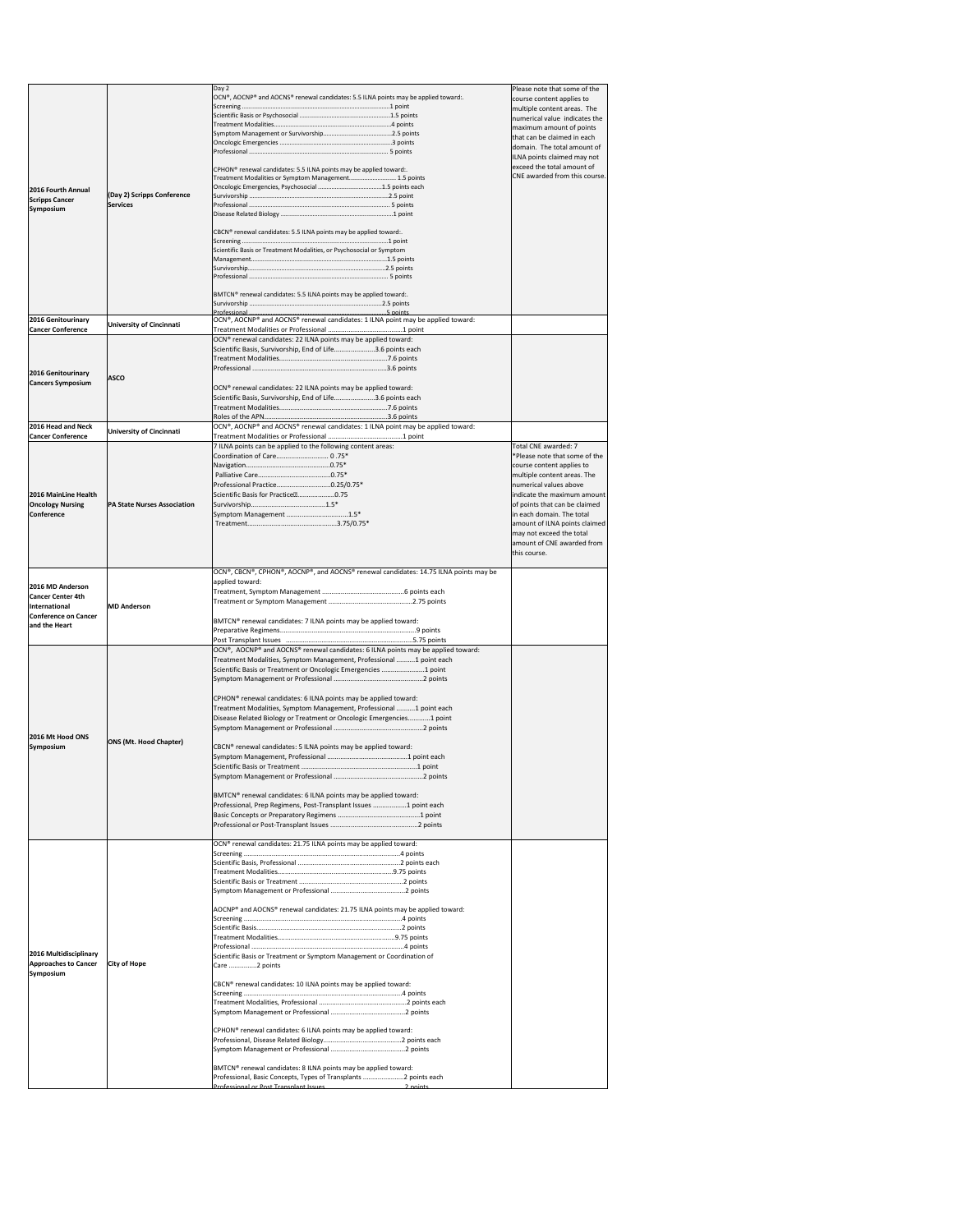|                                                                                                           |                                                    | $[OCN®, CPHON®, AOCNP®, and AOCNS® renewal candidates: 5.46 ILNA points may be applied$<br>toward:                                                                                    |  |
|-----------------------------------------------------------------------------------------------------------|----------------------------------------------------|---------------------------------------------------------------------------------------------------------------------------------------------------------------------------------------|--|
| <b>2016 NCCN Nursing</b><br><b>Program: Advancing</b><br><b>Oncology Nursing</b><br><b>Webinar Series</b> | National Comprehensive Cancer                      |                                                                                                                                                                                       |  |
|                                                                                                           |                                                    | CBCN <sup>®</sup> renewal candidates: 5.46 ILNA points may be applied toward:                                                                                                         |  |
|                                                                                                           | <b>Network</b>                                     |                                                                                                                                                                                       |  |
|                                                                                                           |                                                    | BMTCN® renewal candidates: 5.46 ILNA points may be applied toward:                                                                                                                    |  |
|                                                                                                           |                                                    |                                                                                                                                                                                       |  |
|                                                                                                           |                                                    | OCN®, AOCNP®, and AOCNS® renewal candidates: 9.5 ILNA points may be applied toward:                                                                                                   |  |
|                                                                                                           |                                                    |                                                                                                                                                                                       |  |
|                                                                                                           |                                                    |                                                                                                                                                                                       |  |
|                                                                                                           |                                                    |                                                                                                                                                                                       |  |
|                                                                                                           |                                                    |                                                                                                                                                                                       |  |
|                                                                                                           |                                                    | Scientific Basis 0.5 points and Symptom Management 0.3 points<br><b>OR</b>                                                                                                            |  |
|                                                                                                           |                                                    |                                                                                                                                                                                       |  |
|                                                                                                           | 2016 New Era of cancer   ONS (Texas Llano Estacado | CBCN® renewal candidates: 8.5 ILNA points may be applied toward:                                                                                                                      |  |
| <b>Treatment</b>                                                                                          | Chapter)                                           |                                                                                                                                                                                       |  |
|                                                                                                           |                                                    |                                                                                                                                                                                       |  |
|                                                                                                           |                                                    |                                                                                                                                                                                       |  |
|                                                                                                           |                                                    |                                                                                                                                                                                       |  |
|                                                                                                           |                                                    | Scientific Basis 0.4 points and Symptom Management 0.3 points<br>OR                                                                                                                   |  |
|                                                                                                           |                                                    |                                                                                                                                                                                       |  |
|                                                                                                           |                                                    | CPHON <sup>®</sup> and BMTCN <sup>®</sup> please see below                                                                                                                            |  |
|                                                                                                           |                                                    | CPHON <sup>®</sup> renewal candidates: 7.5 ILNA points may be applied toward:                                                                                                         |  |
|                                                                                                           |                                                    |                                                                                                                                                                                       |  |
|                                                                                                           |                                                    |                                                                                                                                                                                       |  |
|                                                                                                           |                                                    |                                                                                                                                                                                       |  |
|                                                                                                           |                                                    |                                                                                                                                                                                       |  |
| 2016 New Era of Cancer                                                                                    | <b>ONS (Texas Llano Estacado</b>                   |                                                                                                                                                                                       |  |
| Treatment for CPHON®<br>or BMTCN®                                                                         | <b>Chapter</b> )                                   | Treatment or Symptom Management or Disease Related Biology  0.3 points                                                                                                                |  |
|                                                                                                           |                                                    | BMTCN <sup>®</sup> renewal candidates: 5.3 ILNA points may be applied toward:                                                                                                         |  |
|                                                                                                           |                                                    |                                                                                                                                                                                       |  |
|                                                                                                           |                                                    |                                                                                                                                                                                       |  |
|                                                                                                           |                                                    |                                                                                                                                                                                       |  |
|                                                                                                           |                                                    |                                                                                                                                                                                       |  |
|                                                                                                           |                                                    | OCN® renewal candidates: 1.5 ILNA points may be applied toward:<br>Scientific Basis or Treatment or Symptom Management or Professional                                                |  |
| 2016 Oncology Grand                                                                                       |                                                    |                                                                                                                                                                                       |  |
| Rounds - Research to<br><b>Practice</b>                                                                   | <b>Bladder Cancer</b>                              | AOCNP® and AOCNS® renewal candidates: 1.5 ILNA points may be applied toward:                                                                                                          |  |
|                                                                                                           |                                                    | Scientific Basis or Treatment or Symptom Management or Professional or Roles of the APN                                                                                               |  |
|                                                                                                           |                                                    | OCN® and CBCN® renewal candidates: 1.5 ILNA points may be applied toward:                                                                                                             |  |
| 2016 Oncology Grand                                                                                       |                                                    | Scientific Basis or Treatment or Symptom Management or Professional 1.5 points                                                                                                        |  |
| Rounds - Research to<br><b>Practice</b>                                                                   | <b>Breast Cancer</b>                               | $AOCNP®$ and AOCNS <sup>®</sup> renewal candidates: 1.5 ILNA points may be applied toward:<br>Scientific Basis or Treatment or Symptom Management or Professional or Roles of the APN |  |
|                                                                                                           |                                                    |                                                                                                                                                                                       |  |
| 2016 Oncology Grand                                                                                       |                                                    | OCN® renewal candidates: 1.5 ILNA points may be applied toward:<br>Treatment or Symptom Management or Professional 1.5 points                                                         |  |
| Rounds - Research to<br><b>Practice</b>                                                                   | <b>Gastrointestinal Cancers</b>                    | AOCNP® and AOCNS® renewal candidates: 1.5 ILNA points may be applied toward:                                                                                                          |  |
|                                                                                                           |                                                    | Treatment or Symptom Management or Professional or Roles of the APN 1.5 points<br>OCN <sup>®</sup> renewal candidates: 2 ILNA points may be applied toward:                           |  |
|                                                                                                           |                                                    | Scientific Basis or Treatment or Symptom Management or Professional  2 points                                                                                                         |  |
|                                                                                                           |                                                    | AOCNP® and AOCNS® renewal candidates: 2 ILNA points may be applied toward:                                                                                                            |  |
|                                                                                                           |                                                    | Scientific Basis or Treatment or Symptom Management or Professional or Roles of the APN                                                                                               |  |
| 2016 Oncology Grand<br>Rounds - Research to                                                               | Immunotherapy                                      | CBCN® renewal candidates: .6 ILNA points may be applied toward:                                                                                                                       |  |
| <b>Practice</b>                                                                                           |                                                    |                                                                                                                                                                                       |  |
|                                                                                                           |                                                    | CPHON <sup>®</sup> renewal candidates: .6 ILNA points may be applied toward:<br>Professional, Disease Related Biology 0.6 points each                                                 |  |
|                                                                                                           |                                                    | BMTCN® renewal candidates: .6 ILNA points may be applied toward:                                                                                                                      |  |
|                                                                                                           |                                                    | OCN <sup>®</sup> renewal candidates: 2 ILNA points may be applied toward:                                                                                                             |  |
| 2016 Oncology Grand<br>Rounds - Research to                                                               | <b>Lymphoma and Chronic</b>                        | Scientific Basis or Treatment or Symptom Management or Professional 2 points                                                                                                          |  |
| <b>Practice</b>                                                                                           | Lymphocytic Leukemia                               | AOCNP® and AOCNS® renewal candidates: 2 ILNA points may be applied toward:<br>Scientific Basis or Treatment or Symptom Management or Professional or Roles of the APN                 |  |
|                                                                                                           |                                                    | OCN <sup>®</sup> renewal candidates: 1.5 ILNA points may be applied toward:<br>Scientific Basis or Treatment or Symptom Management or Professional 1.5 points                         |  |
| 2016 Oncology Grand                                                                                       |                                                    |                                                                                                                                                                                       |  |
| Rounds - Research to<br><b>Practice</b>                                                                   | Melanoma                                           | AOCNP® and AOCNS® renewal candidates: 1.5 ILNA points may be applied toward:<br>Scientific Basis or Treatment or Symptom Management or Professional or Roles of the APN               |  |
|                                                                                                           |                                                    |                                                                                                                                                                                       |  |
|                                                                                                           |                                                    | OCN <sup>®</sup> renewal candidates: 2 ILNA points may be applied toward:<br>Scientific Basis or Treatment or Symptom Management or End of Life or Professional                       |  |
| 2016 Oncology Grand                                                                                       |                                                    |                                                                                                                                                                                       |  |
| Rounds - Research to<br>Practice                                                                          | <b>Non-small Cell Lung Cancer</b>                  | AOCNP® and AOCNS® renewal candidates: 2 ILNA points may be applied toward:<br>Scientific Basis or Treatment or Symptom Management or End of Life or Professional or Roles of          |  |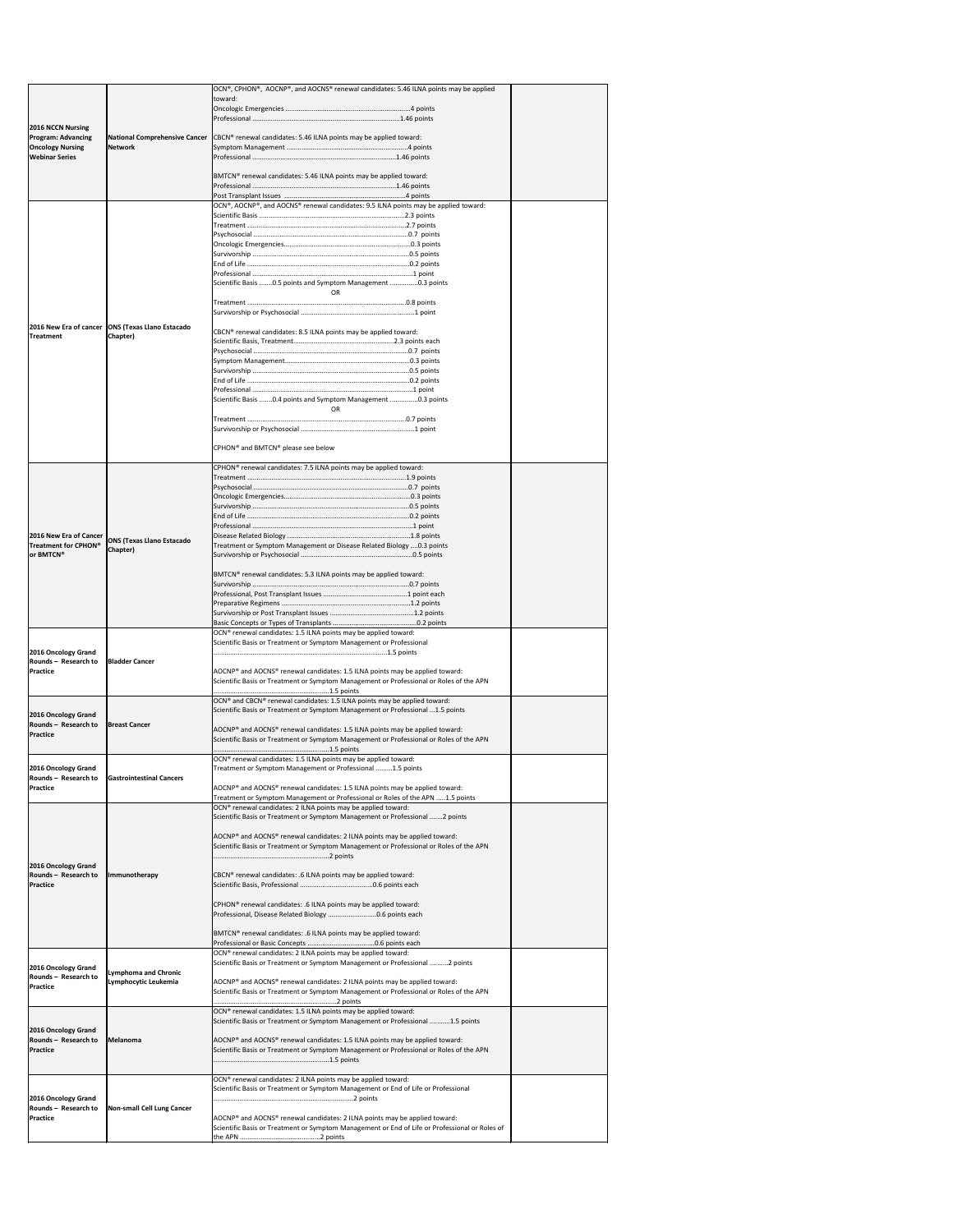| 2016 Oncology Grand                                                         |                                                       | OCN <sup>®</sup> renewal candidates: 1.5 ILNA points may be applied toward:<br>Scientific Basis or Treatment or Symptom Management or End of Life or Professional              |                                                                                                                         |
|-----------------------------------------------------------------------------|-------------------------------------------------------|--------------------------------------------------------------------------------------------------------------------------------------------------------------------------------|-------------------------------------------------------------------------------------------------------------------------|
| <b>Rounds - Research to</b><br><b>Practice</b>                              | <b>Ovarian Cancer</b>                                 | AOCNP® and AOCNS® renewal candidates: 1.5 ILNA points may be applied toward:<br>Scientific Basis or Treatment or Symptom Management or End of Life or Professional or Roles of |                                                                                                                         |
|                                                                             |                                                       | OCN <sup>®</sup> renewal candidates: 5.25 ILNA points may be applied toward:                                                                                                   |                                                                                                                         |
| 2016 Oncology Review:<br>Coverage from 2016                                 | Northwestern University                               | AOCNP® and AOCNS® renewal candidates: 5.25 ILNA points may be applied toward:                                                                                                  |                                                                                                                         |
| <b>ASCO Annual Meeting</b>                                                  |                                                       | CBCN® renewal candidates: 1.3 ILNA points may be applied toward:                                                                                                               |                                                                                                                         |
|                                                                             |                                                       | BMTCN® renewal candidates: 1.75 ILNA points may be applied toward:                                                                                                             |                                                                                                                         |
|                                                                             |                                                       | OCN®, CBCN®, AOCNP® and AOCNS® renewal candidates: 13.1 ILNA points may be applied<br>toward:                                                                                  |                                                                                                                         |
|                                                                             |                                                       |                                                                                                                                                                                |                                                                                                                         |
| 2016 Pain Management   Meeting the Challenge                                |                                                       | CPHON <sup>®</sup> renewal candidates: 13.1 ILNA points may be applied toward:                                                                                                 |                                                                                                                         |
|                                                                             |                                                       | BMTCN <sup>®</sup> renewal candidates: 11.1 ILNA points may be applied toward:                                                                                                 |                                                                                                                         |
|                                                                             |                                                       | $[OCN®, CBCN®, AOCNP® and AOCNS® renewal candidates: 2.25 ILNA points may be applied$                                                                                          | * The numerical values                                                                                                  |
|                                                                             |                                                       | toward:                                                                                                                                                                        | indicate the maximum amount                                                                                             |
|                                                                             |                                                       | CPHON <sup>®</sup> renewal candidates: 12.25 ILNA points may be applied toward:                                                                                                | of points that can be claimed<br>in each domain. The total<br>amount of ILNA points claimed<br>may not exceed the total |
| 2016 Pediatric End-of-                                                      | Cincinnati Children's Hospital                        |                                                                                                                                                                                | amount of CNE awarded from                                                                                              |
| <b>Life Nursing Education</b><br>Consortium (ELNEC)                         | <b>Medical Center</b>                                 |                                                                                                                                                                                | this course.                                                                                                            |
|                                                                             |                                                       |                                                                                                                                                                                |                                                                                                                         |
|                                                                             |                                                       | BMTCN® renewal candidates: 11.25 ILNA points may be applied toward:                                                                                                            |                                                                                                                         |
|                                                                             |                                                       |                                                                                                                                                                                |                                                                                                                         |
| 2016 Prostate Cancer<br><b>Educational Session</b>                          | <b>Christiana Health Services</b>                     | OCN®, AOCNP® and AOCNS® renewal candidates: 1.5 ILNA points may be applied toward:<br>Screening or Scientific Basis or Treatment or Symptom Management 1.5 points              |                                                                                                                         |
|                                                                             |                                                       | OCN® and CBCN® renewal candidates: 4 ILNA points may be applied toward:<br>Screening, Scientific Basis, Survivorship, End of Life 1 point each                                 |                                                                                                                         |
| 2016 Rhode Island<br><b>Cancer Summit-The</b><br><b>Patient Choice: The</b> | Leukemia and Lymphoma                                 | AOCNP <sup>®</sup> and AOCNS <sup>®</sup> renewal candidates: 4 ILNA points may be applied toward:<br>Screening, Treatment, Survivorship, End of Life 1 point each             |                                                                                                                         |
| Foundation of<br><b>Resilience</b>                                          | <b>Society</b>                                        | CPHON <sup>®</sup> renewal candidates: 2 ILNA points may be applied toward:                                                                                                    |                                                                                                                         |
|                                                                             |                                                       | BMTCN <sup>®</sup> renewal candidates: 2 ILNA points may be applied toward:<br> OCN®, AOCNP® and AOCNS® renewal candidates: 1 ILNA point may be applied toward:                |                                                                                                                         |
| 2016 Sarcoma<br><b>Melanoma Conference</b>                                  | <b>University of Cincinnati</b>                       |                                                                                                                                                                                |                                                                                                                         |
| 2016 Scofield Advanced                                                      |                                                       | OCN <sup>®</sup> renewal candidates: 10.38 ILNA points may be applied toward:                                                                                                  |                                                                                                                         |
| <b>Oncology Nursing</b>                                                     | University of Iowa Hospital and<br><b>Clinics</b>     |                                                                                                                                                                                |                                                                                                                         |
| <b>Conference</b>                                                           |                                                       |                                                                                                                                                                                |                                                                                                                         |
|                                                                             | 2016 Sharing QI Projects Denver Health Medical Center | OCN®, CPHON®, CBCN®, BMTCN® AOCNP®, and AOCNS® renewal candidates: 1 ILNA point may be<br>applied toward:                                                                      |                                                                                                                         |
|                                                                             |                                                       | OCN®, AOCNP®, and AOCNS® renewal candidates: 6.5 ILNA points may be applied toward:                                                                                            | *Please note that some of the                                                                                           |
|                                                                             |                                                       | Screening or Psychosocial or End of Life or Professional 1 point                                                                                                               | course content applies to                                                                                               |
|                                                                             |                                                       |                                                                                                                                                                                | multiple content areas. The<br>numerical values above                                                                   |
|                                                                             |                                                       |                                                                                                                                                                                | indicate the maximum amount<br>of points that can be claimed                                                            |
|                                                                             |                                                       | CBCN® renewal candidates: 5 ILNA points may be applied toward:<br>Screening or Scientific Basis or Treatment or Psychosocial or End of Life or Professional (select            | in each domain. The total<br>amount of ILNA points claimed                                                              |
|                                                                             |                                                       |                                                                                                                                                                                | may not exceed the total<br>amount of CNE awarded from<br>this course.                                                  |
| 2016 Updates in                                                             | <b>The Christ Hospital</b>                            | CPHON <sup>®</sup> renewal candidates: 6.5 ILNA points may be applied toward:                                                                                                  |                                                                                                                         |
| <b>Oncology Course</b>                                                      |                                                       |                                                                                                                                                                                |                                                                                                                         |
|                                                                             |                                                       |                                                                                                                                                                                |                                                                                                                         |
|                                                                             |                                                       |                                                                                                                                                                                |                                                                                                                         |
|                                                                             |                                                       | BMTCN® renewal candidates: 5.5 ILNA points may be applied toward:                                                                                                              |                                                                                                                         |
|                                                                             |                                                       | Survivorship or Professional or GVHD Prevention 1 point<br>Preparative Regimens 1.5 points and Basic Concepts 0.5 points<br><b>OR</b>                                          |                                                                                                                         |
|                                                                             |                                                       |                                                                                                                                                                                |                                                                                                                         |
|                                                                             |                                                       | OCN®, CBCN®, AOCNP®, and AOCNS® renewal candidates: 6 ILNA point may be applied toward:                                                                                        |                                                                                                                         |
| 2016 Winter Oncology<br><b>Symposium</b>                                    |                                                       |                                                                                                                                                                                |                                                                                                                         |
|                                                                             |                                                       |                                                                                                                                                                                |                                                                                                                         |
|                                                                             |                                                       |                                                                                                                                                                                |                                                                                                                         |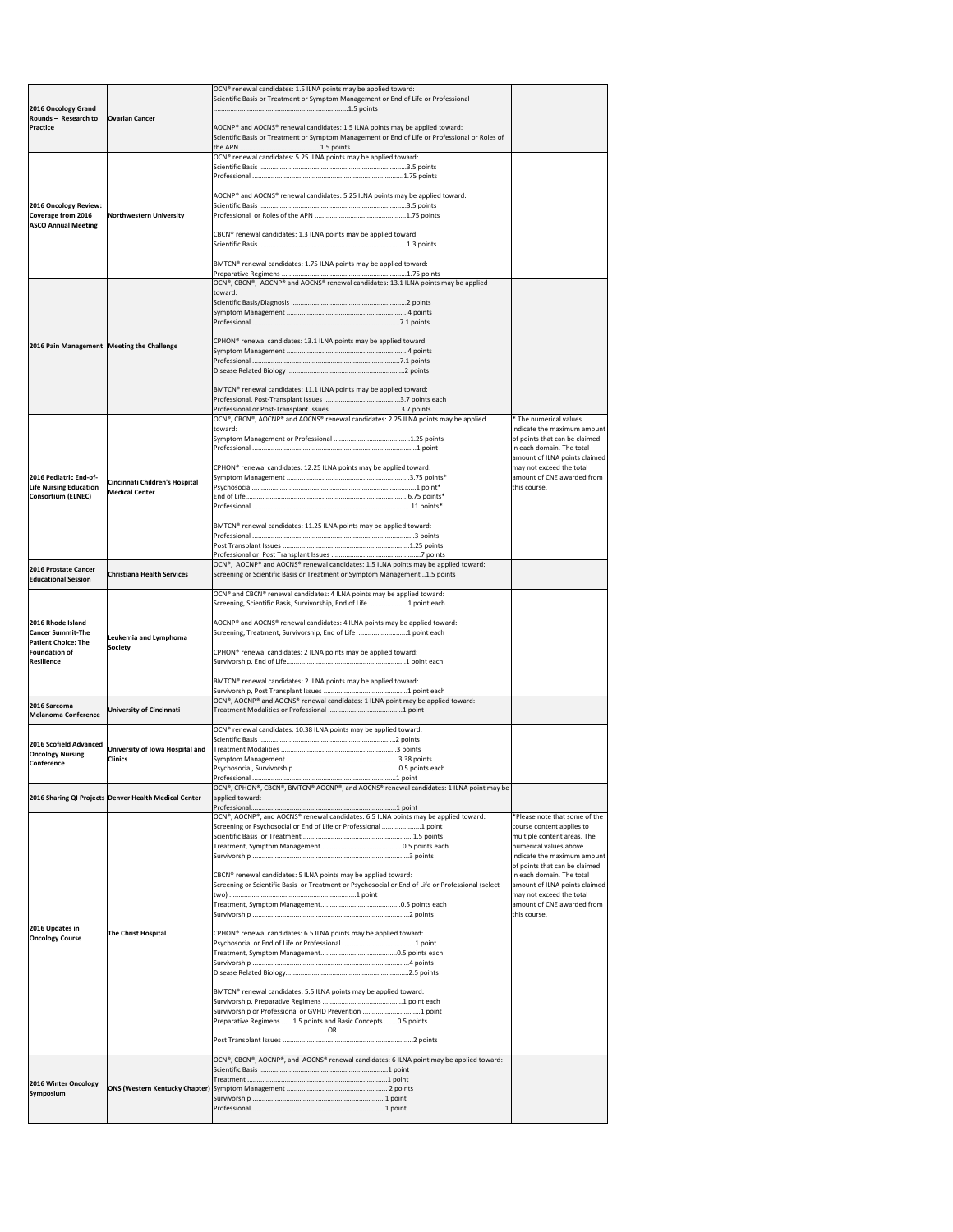|                                                         |                                                 | OCN <sup>®</sup> renewal candidates: 5 ILNA points may be applied toward:<br>Scientific Basis/Diagnosis, Oncologic Emergencies  1 point each      |  |
|---------------------------------------------------------|-------------------------------------------------|---------------------------------------------------------------------------------------------------------------------------------------------------|--|
| <b>MN Spring Conference</b>                             | 2017 Annual ONS Metro ONS (Metro MN Chapter)    |                                                                                                                                                   |  |
|                                                         |                                                 |                                                                                                                                                   |  |
|                                                         |                                                 | OCN® renewal candidates: 16.7 ILNA points may be applied toward:                                                                                  |  |
|                                                         |                                                 |                                                                                                                                                   |  |
| 2017 Annual PRIMO<br>(Practical                         |                                                 |                                                                                                                                                   |  |
| <b>Recommendations in</b>                               | <b>Post-Graduate Institute for</b>              |                                                                                                                                                   |  |
| <b>Immuno and Molecular</b>                             | <b>Medicine</b>                                 | *Note that some of the course content applies to multiple content areas. The numerical value                                                      |  |
| <b>Oncology</b>                                         |                                                 | indicates the maximum amount of points that can be claimed in each domain. The total amount                                                       |  |
|                                                         |                                                 | of ILNA points claimed may not exceed the total amount of CNE awarded from this course.                                                           |  |
|                                                         |                                                 | AYA Considerations/Programs & $\vert$ OCN®, CPHON®, BMTCN® AOCNP®, and AOCNS® renewal candidates: 1.5 ILNA points may be                          |  |
|                                                         | <b>Emergency Kit: Helping</b>                   | applied toward:                                                                                                                                   |  |
| 2017 BMT Tandem<br><b>Meeting</b>                       | <b>Adolescents and Young Adults</b>             |                                                                                                                                                   |  |
|                                                         | LIVE (not just exist) through                   |                                                                                                                                                   |  |
|                                                         | <b>Transplant and Beyond</b>                    | OCN®, CPHON®, AOCNP® and AOCNS® renewal candidates: 1.25 ILNA points may be applied                                                               |  |
|                                                         |                                                 | toward:                                                                                                                                           |  |
| 2017 BMT Tandem                                         | <b>BMT Emergencies</b>                          |                                                                                                                                                   |  |
| <b>Meeting</b>                                          |                                                 |                                                                                                                                                   |  |
|                                                         |                                                 | BMTCN® renewal candidates: 1.25 ILNA points may be applied toward:                                                                                |  |
|                                                         |                                                 | OCN®, CPHON®, AOCNP® and AOCNS® renewal candidates: 1.5 ILNA points may be applied                                                                |  |
|                                                         |                                                 | toward:                                                                                                                                           |  |
| 2017 BMT Tandem                                         | Dermatologic Issues in Acute                    |                                                                                                                                                   |  |
| <b>Meeting</b>                                          | <b>GVHD</b>                                     |                                                                                                                                                   |  |
|                                                         |                                                 | BMTCN <sup>®</sup> renewal candidates: 1.5 ILNA points may be applied toward:                                                                     |  |
|                                                         |                                                 | OCN®, CPHON®, BMTCN® AOCNP®, and AOCNS® renewal candidates: 1.25 ILNA points may be                                                               |  |
| 2017 BMT Tandem                                         | <b>Ethics and BMT Nursing</b>                   | applied toward:                                                                                                                                   |  |
| Meeting                                                 |                                                 |                                                                                                                                                   |  |
| 2017 BMT Tandem                                         |                                                 | OCN®, CPHON®, BMTCN® AOCNP®, and AOCNS® renewal candidates: 1 ILNA point may be applied                                                           |  |
| <b>Meeting</b>                                          | <b>Fresh Outlook Session</b>                    | toward:                                                                                                                                           |  |
|                                                         |                                                 | OCN®, CPHON®, AOCNP® and AOCNS® renewal candidates: 1.5 ILNA points may be applied                                                                |  |
|                                                         |                                                 | toward:                                                                                                                                           |  |
| 2017 BMT Tandem                                         | <b>Hot Topics: They Transplant for</b>          |                                                                                                                                                   |  |
| <b>Meeting</b>                                          | That?                                           |                                                                                                                                                   |  |
|                                                         |                                                 | BMTCN® renewal candidates: 1.25 ILNA points may be applied toward:                                                                                |  |
|                                                         |                                                 |                                                                                                                                                   |  |
|                                                         |                                                 | $\overline{OCN^{\circ}}$ , CPHON <sup>®</sup> , AOCNP® and AOCNS® renewal candidates: 1.25 ILNA points may be applied                             |  |
|                                                         |                                                 | toward:                                                                                                                                           |  |
| 2017 BMT Tandem                                         |                                                 |                                                                                                                                                   |  |
| <b>Meeting</b>                                          | <b>CAR-T</b>                                    | BMTCN® renewal candidates: 1.25 ILNA points may be applied toward:                                                                                |  |
|                                                         |                                                 |                                                                                                                                                   |  |
|                                                         |                                                 | $\overline{OCN^{\circ}}$ , CPHON <sup>®</sup> , AOCNP <sup>®</sup> and AOCNS <sup>®</sup> renewal candidates: 1 ILNA point may be applied toward: |  |
|                                                         |                                                 |                                                                                                                                                   |  |
| 2017 BMT Tandem<br><b>Meeting</b>                       | <b>Oral Abstracts</b>                           | BMTCN <sup>®</sup> renewal candidates: 1.5 ILNA points may be applied toward:                                                                     |  |
|                                                         |                                                 | GVHD Prevention and Management or Professional1 point                                                                                             |  |
|                                                         |                                                 |                                                                                                                                                   |  |
| 2017 BMT Tandem                                         | <b>Oral Abstracts</b>                           | OCN®, CPHON®, BMTCN® AOCNP®, and AOCNS® renewal candidates: 1 ILNA point may be applied<br>toward:                                                |  |
| <b>Meeting</b>                                          |                                                 |                                                                                                                                                   |  |
|                                                         |                                                 | OCN®, CPHON®, BMTCN® AOCNP®, and AOCNS® renewal candidates: 1 ILNA point may be applied                                                           |  |
| 2017 BMT Tandem<br><b>Meeting</b>                       | <b>Poster Session</b>                           | toward:                                                                                                                                           |  |
|                                                         |                                                 |                                                                                                                                                   |  |
| 2017 BMT Tandem                                         | <b>Reproductive Issues in</b>                   | OCN®, CPHON®, BMTCN® AOCNP®, and AOCNS® renewal candidates: 1.5 ILNA points may be<br>applied toward:                                             |  |
| <b>Meeting</b>                                          | <b>Transplant</b>                               |                                                                                                                                                   |  |
| 2017 BMT Tandem                                         |                                                 | $\vert$ OCN®, CPHON®, BMTCN® AOCNP®, and AOCNS® renewal candidates: 1.5 ILNA points may be                                                        |  |
| <b>Meeting</b>                                          | Roundtables                                     | applied toward:                                                                                                                                   |  |
|                                                         |                                                 | $\overline{O}$ CN®, CPHON®, AOCNP® and AOCNS® renewal candidates: 1.25 ILNA points may be applied                                                 |  |
|                                                         |                                                 | toward:                                                                                                                                           |  |
| 2017 BMT Tandem                                         |                                                 |                                                                                                                                                   |  |
| <b>Meeting</b>                                          | <b>Transfusion Free Transplant</b>              |                                                                                                                                                   |  |
|                                                         |                                                 | BMTCN® renewal candidates: 1.25 ILNA points may be applied toward:                                                                                |  |
|                                                         |                                                 | BMTCN®, OCN® and CPHON® renewal candidates: 1 ILNA point may be applied toward:                                                                   |  |
|                                                         |                                                 |                                                                                                                                                   |  |
| 2017 BMT Tandem                                         | <b>Transplant Nursing Best</b>                  |                                                                                                                                                   |  |
| <b>Meeting</b>                                          | <b>Abstracts</b>                                | AOCNP® and AOCNS® renewal candidates: 1 ILNA point may be applied toward:                                                                         |  |
|                                                         |                                                 | OCN®, CBCN®, CPHON®, BMTCN®, AOCNP® and AOCNS® renewal candidates: 1 ILNA point may be                                                            |  |
| 2017 Caring for the                                     |                                                 | applied toward:                                                                                                                                   |  |
| <b>Person in the Mirror:</b>                            | <b>ONS (Chicago Chapter)</b>                    |                                                                                                                                                   |  |
| <b>Balancing what you do</b><br>for others and yourself |                                                 |                                                                                                                                                   |  |
| 2017 Celebrating                                        |                                                 | OCN®, CPHON®, CBCN®, BMTCN®, AOCNP®, and AOCNS® renewal candidates: 1 ILNA point may                                                              |  |
|                                                         |                                                 |                                                                                                                                                   |  |
|                                                         |                                                 |                                                                                                                                                   |  |
| <b>Generations of Nursing:</b><br>Courage, Pride &      | <b>ONS (Bucks/Montgomery</b><br>County Chapter) | be applied toward:                                                                                                                                |  |
| <b>Resilience</b>                                       |                                                 |                                                                                                                                                   |  |
|                                                         |                                                 | OCN®, AOCNP® and AOCNS® renewal candidates: 4.5 ILNA points may be applied toward:                                                                |  |
| 2017 Colorectal Cancer                                  |                                                 |                                                                                                                                                   |  |
| Conference                                              | <b>Mercy Medical Center</b>                     |                                                                                                                                                   |  |
|                                                         |                                                 |                                                                                                                                                   |  |
| 2017 Community                                          |                                                 | OCN <sup>®</sup> renewal candidates: 13.33 ILNA points may be applied toward:                                                                     |  |
| <b>Oncology Conference</b><br><b>Fueling the Cancer</b> | Imedex                                          |                                                                                                                                                   |  |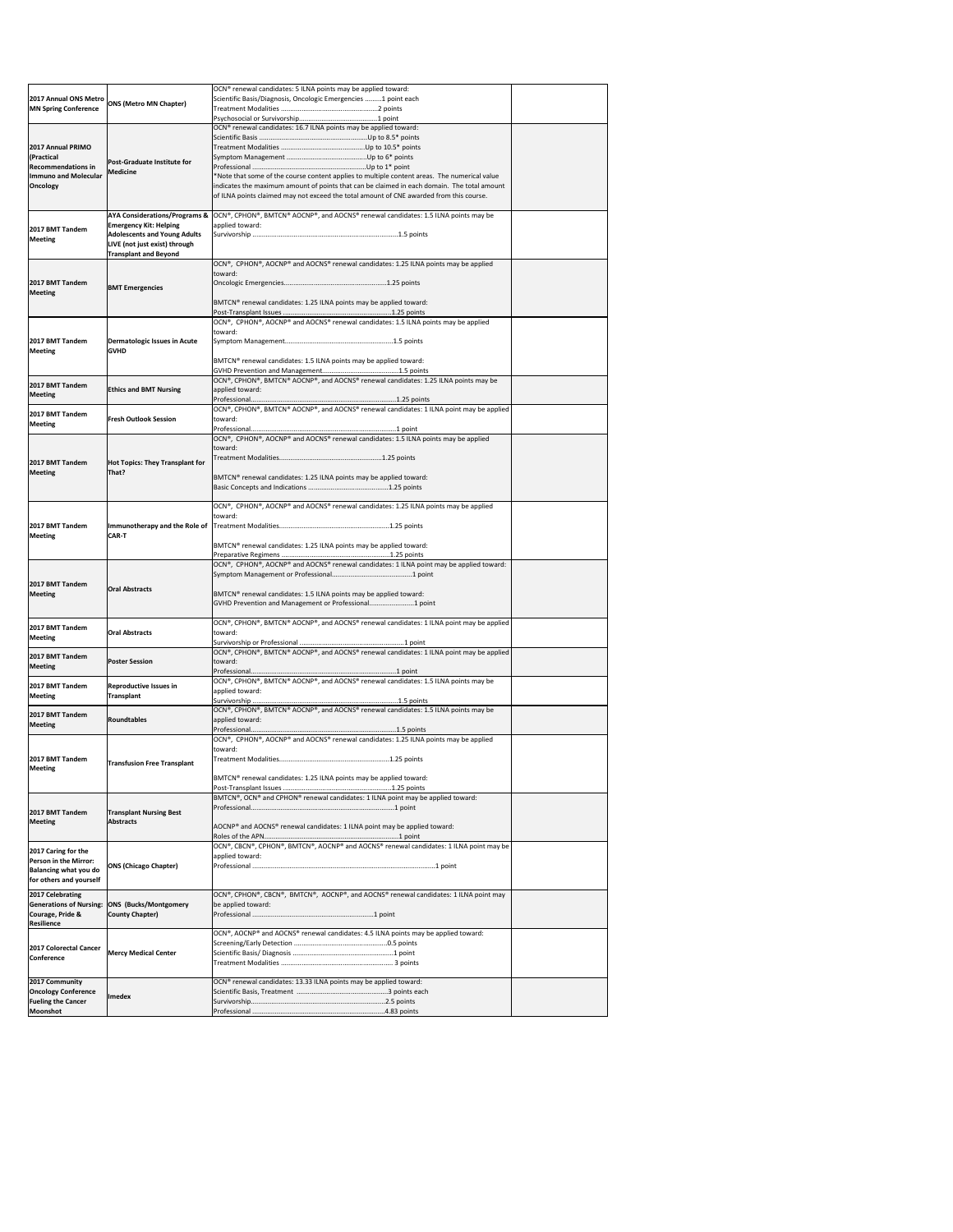|                                                                                        |                                                                              | $[OCN®, CBCN®, AOCNP® and AOCNS® renewal candidates: 4.25 ILNA point may be applied toward:$                                                      |                                                                        |
|----------------------------------------------------------------------------------------|------------------------------------------------------------------------------|---------------------------------------------------------------------------------------------------------------------------------------------------|------------------------------------------------------------------------|
|                                                                                        |                                                                              |                                                                                                                                                   |                                                                        |
|                                                                                        |                                                                              |                                                                                                                                                   |                                                                        |
|                                                                                        |                                                                              |                                                                                                                                                   |                                                                        |
|                                                                                        |                                                                              |                                                                                                                                                   |                                                                        |
|                                                                                        |                                                                              | CPHON <sup>®</sup> renewal candidates: 4.25 ILNA point may be applied toward:                                                                     |                                                                        |
| 2017 Current Trends in                                                                 | Hospital of the University of PA                                             |                                                                                                                                                   |                                                                        |
| <b>Oncology Nursing</b>                                                                |                                                                              |                                                                                                                                                   |                                                                        |
|                                                                                        |                                                                              |                                                                                                                                                   |                                                                        |
|                                                                                        |                                                                              | BMTCN® renewal candidates: 4.25 ILNA points may be applied toward:                                                                                |                                                                        |
|                                                                                        |                                                                              |                                                                                                                                                   |                                                                        |
|                                                                                        |                                                                              |                                                                                                                                                   |                                                                        |
|                                                                                        |                                                                              | Preparative Regimens or Post Transplant Issues 1.06 points                                                                                        |                                                                        |
|                                                                                        |                                                                              |                                                                                                                                                   |                                                                        |
|                                                                                        |                                                                              | OCN <sup>®</sup> renewal candidates: 6 ILNA points may be applied toward:<br>Screening/Early Detection, Symptom Management  Up to 2* points each  | *Note that some of the course                                          |
|                                                                                        |                                                                              | Scientific Basis/Diagnosis, Treatment ModalitiesUp to 3* points each                                                                              | content applies to multiple content<br>areas. The numerical value      |
| 2017 Fall Oncology                                                                     | <b>ONS (Middle TN Chapter)</b>                                               |                                                                                                                                                   | indicates the maximum amount of                                        |
| <b>Nursing Symposium</b>                                                               |                                                                              |                                                                                                                                                   | points that can be claimed in each<br>domain. The total amount of ILNA |
|                                                                                        |                                                                              |                                                                                                                                                   | points claimed may not exceed the                                      |
|                                                                                        |                                                                              |                                                                                                                                                   | total amount of CNE awarded from<br>this course.                       |
|                                                                                        |                                                                              | OCN <sup>®</sup> renewal candidates: 6.6 ILNA points may be applied toward:                                                                       |                                                                        |
| 2017 Immunotherapy:                                                                    |                                                                              | Scientific Basis/Diagnosis, Professional 1 point each                                                                                             |                                                                        |
| Treatment, Toxicity, and MSKCC                                                         |                                                                              |                                                                                                                                                   |                                                                        |
| <b>Future Trajectory</b>                                                               |                                                                              | Scientific Basis/Diagnosis or Treatment or Survivorship 0.9 points<br>Symptom Management or Oncologic Emergencies 1.8 points                      |                                                                        |
|                                                                                        |                                                                              | OCN® renewal candidates: 16.5 ILNA points may be applied toward:                                                                                  |                                                                        |
| <b>Ethics Conference</b>                                                               | 2017 National Nursing   Shaping an Ethical Environment<br><b>UCLA Health</b> |                                                                                                                                                   |                                                                        |
|                                                                                        |                                                                              |                                                                                                                                                   |                                                                        |
| 2017 Northeast                                                                         |                                                                              | OCN® renewal candidates: 3.3 ILNA points may be applied toward:                                                                                   |                                                                        |
| Nebraska Cancer                                                                        | <b>Faith Regional University</b>                                             | Screening/Early Detection or Scientific Basis/Diagnosis or Treatment Modalities or Survivorship                                                   |                                                                        |
| Symposium                                                                              |                                                                              |                                                                                                                                                   |                                                                        |
|                                                                                        |                                                                              | OCN® renewal candidates: 7.75 ILNA points may be applied toward:                                                                                  |                                                                        |
|                                                                                        |                                                                              | Scientific Basis/Diagnosis or Treatment  1 point<br>Symptom Management, Psychosocial 1 point each                                                 |                                                                        |
|                                                                                        |                                                                              |                                                                                                                                                   |                                                                        |
|                                                                                        |                                                                              |                                                                                                                                                   |                                                                        |
|                                                                                        |                                                                              |                                                                                                                                                   |                                                                        |
|                                                                                        |                                                                              | AOCNP® and AOCNS® renewal candidates: 7.75 ILNA points may be applied toward:<br>Scientific Basis/Diagnosis or Treatment  1 point                 |                                                                        |
|                                                                                        |                                                                              | Symptom Management, Psychosocial 1 point each                                                                                                     |                                                                        |
|                                                                                        |                                                                              |                                                                                                                                                   |                                                                        |
|                                                                                        |                                                                              |                                                                                                                                                   |                                                                        |
|                                                                                        |                                                                              |                                                                                                                                                   |                                                                        |
| <b>2017 Oncology Nursing</b>                                                           | <b>Cleveland Clinic</b>                                                      | CBCN® renewal candidates: 7.75 ILNA points may be applied toward:                                                                                 |                                                                        |
| <b>Conference Day 1</b>                                                                |                                                                              | Symptom Management, Psychosocial 1 point each                                                                                                     |                                                                        |
|                                                                                        |                                                                              |                                                                                                                                                   |                                                                        |
|                                                                                        |                                                                              |                                                                                                                                                   |                                                                        |
|                                                                                        |                                                                              | CPHON <sup>®</sup> renewal candidates: 5.5 ILNA points may be applied toward:                                                                     |                                                                        |
|                                                                                        |                                                                              | Treatment, Symptom Management 1 point each                                                                                                        |                                                                        |
|                                                                                        |                                                                              |                                                                                                                                                   |                                                                        |
|                                                                                        |                                                                              | BMTCN® renewal candidates: 7.75 ILNA points may be applied toward:                                                                                |                                                                        |
|                                                                                        |                                                                              |                                                                                                                                                   |                                                                        |
|                                                                                        |                                                                              | Basic Concepts, Post-Transplant Issues 1 point each                                                                                               |                                                                        |
|                                                                                        |                                                                              |                                                                                                                                                   |                                                                        |
|                                                                                        |                                                                              | GVHD Prevention or Post-Transplant Issues<br>$0.75$ noints<br>OCN®, CPHON®, AOCNP® and AOCNS® renewal candidates: 5.33 ILNA points may be applied |                                                                        |
|                                                                                        |                                                                              | toward:                                                                                                                                           |                                                                        |
|                                                                                        |                                                                              |                                                                                                                                                   |                                                                        |
|                                                                                        |                                                                              |                                                                                                                                                   |                                                                        |
|                                                                                        |                                                                              |                                                                                                                                                   |                                                                        |
|                                                                                        |                                                                              | CBCN® renewal candidates: 4.33 ILNA points may be applied toward:                                                                                 |                                                                        |
| <b>2017 Oncology Nursing</b>                                                           | <b>Cleveland Clinic</b>                                                      |                                                                                                                                                   |                                                                        |
| <b>Conference Day 2</b>                                                                |                                                                              |                                                                                                                                                   |                                                                        |
|                                                                                        |                                                                              |                                                                                                                                                   |                                                                        |
|                                                                                        |                                                                              | BMTCN <sup>®</sup> renewal candidates: 5.33 ILNA points may be applied toward:                                                                    |                                                                        |
|                                                                                        |                                                                              |                                                                                                                                                   |                                                                        |
|                                                                                        |                                                                              | Basic Concepts, Preparative Regimens 1 point each                                                                                                 |                                                                        |
|                                                                                        |                                                                              |                                                                                                                                                   |                                                                        |
|                                                                                        |                                                                              | OCN®, AOCNP® and AOCNS® renewal candidates: 4.5 ILNA points may be applied toward:<br>Treatment, Symptom ManagementUp to 2* points each           | *Note that some of the course                                          |
|                                                                                        |                                                                              |                                                                                                                                                   | content applies to multiple<br>content areas. The numerical            |
|                                                                                        |                                                                              |                                                                                                                                                   | value indicates the maximum                                            |
|                                                                                        |                                                                              |                                                                                                                                                   | amount of points that can be                                           |
|                                                                                        |                                                                              | CBCN® renewal candidates: 2.5 ILNA points may be applied toward:                                                                                  | claimed in each domain. The                                            |
|                                                                                        |                                                                              |                                                                                                                                                   | total amount of ILNA points<br>claimed may not exceed the              |
|                                                                                        | Hospital of the University of                                                |                                                                                                                                                   | total amount of CNE awarded                                            |
|                                                                                        |                                                                              | CPHON <sup>®</sup> renewal candidates: 4.5 ILNA points may be applied toward:                                                                     | from this course.                                                      |
|                                                                                        | Pennsylvania Department of                                                   |                                                                                                                                                   |                                                                        |
|                                                                                        | <b>Nursing Education</b>                                                     | Disease Related Biology, Symptom Management, Survivorship  Up to 1* point each                                                                    |                                                                        |
|                                                                                        |                                                                              |                                                                                                                                                   |                                                                        |
|                                                                                        |                                                                              | Oncologic Emergencies, Professional 1 point each                                                                                                  |                                                                        |
|                                                                                        |                                                                              |                                                                                                                                                   |                                                                        |
|                                                                                        |                                                                              | BMTCN® rrenewal candidates: 2.5 ILNA points may be applied toward:                                                                                |                                                                        |
|                                                                                        |                                                                              |                                                                                                                                                   |                                                                        |
|                                                                                        |                                                                              |                                                                                                                                                   |                                                                        |
|                                                                                        |                                                                              | OCN® renewal candidates: 11 ILNA points may be applied toward:                                                                                    |                                                                        |
|                                                                                        |                                                                              |                                                                                                                                                   |                                                                        |
|                                                                                        | <b>Horizon CME</b>                                                           |                                                                                                                                                   |                                                                        |
| <b>2017 Oncology Nursing</b><br><b>Update</b><br>2017 Oncology Summit<br>in Denver, CO |                                                                              | Symptom Management, Psychosocial, Oncologic Emergencies, Survivorship                                                                             |                                                                        |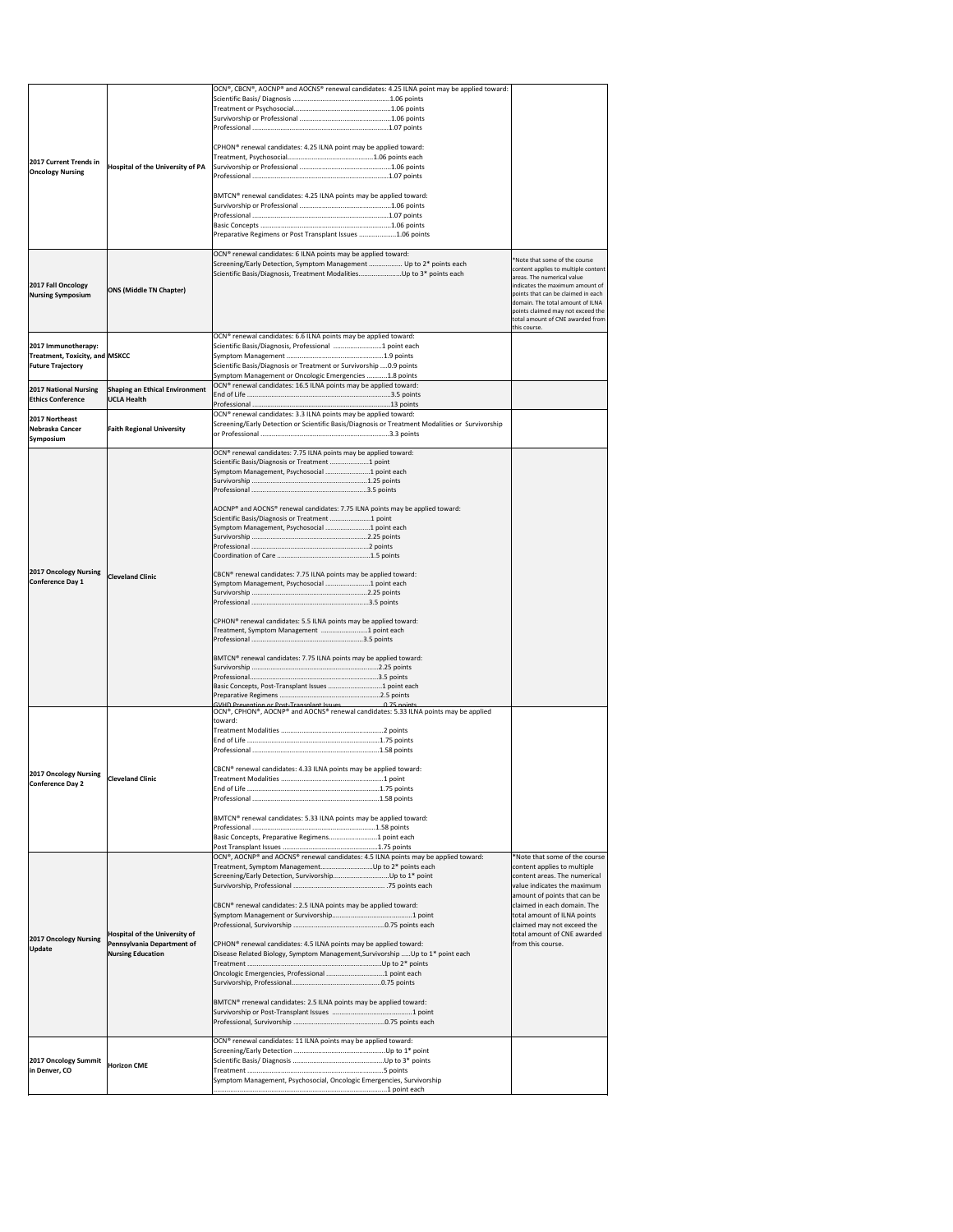|                                                                                   |                                                                                          | Day 1<br>OCN®, AOCNP® and AOCNS® renewal candidates: 7.2 ILNA points may be applied toward:<br>Screening/Early Detection, Scientific Basis/Diagnosis, Treatment Modalities,                                                                                          |                                                                                                                                                                                                                                                                                                                                                                                                         |
|-----------------------------------------------------------------------------------|------------------------------------------------------------------------------------------|----------------------------------------------------------------------------------------------------------------------------------------------------------------------------------------------------------------------------------------------------------------------|---------------------------------------------------------------------------------------------------------------------------------------------------------------------------------------------------------------------------------------------------------------------------------------------------------------------------------------------------------------------------------------------------------|
| 2017 Scofield Advanced<br><b>Oncology Nursing</b>                                 | <b>UI Health and Clinics</b>                                                             | CPHON <sup>®</sup> renewal candidates: 7.2 ILNA points may be applied toward:                                                                                                                                                                                        |                                                                                                                                                                                                                                                                                                                                                                                                         |
| Conference (Day 1)                                                                |                                                                                          | CBCN® renewal candidates: 4.8 ILNA points may be applied toward:<br>Screening/Early Detection, End of Life  1.2 points each                                                                                                                                          |                                                                                                                                                                                                                                                                                                                                                                                                         |
|                                                                                   |                                                                                          | BMTCN <sup>®</sup> renewal candidates: 2.4 ILNA points may be applied toward:                                                                                                                                                                                        |                                                                                                                                                                                                                                                                                                                                                                                                         |
|                                                                                   |                                                                                          | Day 2<br> OCN®, CBCN®, AOCNP® and AOCNS® renewal candidates: 6 ILNA points may be applied toward:                                                                                                                                                                    |                                                                                                                                                                                                                                                                                                                                                                                                         |
| 2017 Scofield Advanced<br><b>Oncology Nursing</b><br>Conference (Day 2)           | <b>UI Health and Clinics</b>                                                             | CPHON <sup>®</sup> renewal candidates: 5 ILNA points may be applied toward:<br>Symptom Management, Psychosocial, Professional, 1 point each                                                                                                                          |                                                                                                                                                                                                                                                                                                                                                                                                         |
|                                                                                   |                                                                                          | BMTCN® renewal candidates: 6 ILNA points may be applied toward:                                                                                                                                                                                                      |                                                                                                                                                                                                                                                                                                                                                                                                         |
| 2017 Updates in<br><b>Oncology Nursing</b>                                        | The Christ Hospital                                                                      | OCN® renewal candidates: 7.25 ILNA points may be applied toward:<br>Symptom Management, Oncologic Emergencies1 point each                                                                                                                                            |                                                                                                                                                                                                                                                                                                                                                                                                         |
| 2018 Breast Health A                                                              | 2018 Breast Health A Team                                                                | Up to 5 CE can be applied to the following content areas: Screening/Early Detection or Diagnosis                                                                                                                                                                     |                                                                                                                                                                                                                                                                                                                                                                                                         |
| Team Approach                                                                     | Approach                                                                                 | and Staging or Treatment or Psychosocial or Professional Practice                                                                                                                                                                                                    |                                                                                                                                                                                                                                                                                                                                                                                                         |
| 2018 Scofield Advanced<br><b>Oncology Nursing</b><br><b>Conference</b>            | University of Iowa                                                                       | 12 ILNA points can be applied to the following content areas:<br>Types of Transplants and Sources of Stem Cells In*<br>Early Post-Transplant Management <sup>[7]</sup> 1*<br>Late Post-Transplant Management <sup>[2]</sup> 1*                                       | Total ILNA points: 12<br>*Please note that some of the<br>course content applies to<br>multiple content areas. The<br>numerical values above<br>indicate the maximum amount<br>of points that can be claimed<br>in each domain. The total<br>amount of ILNA points claimed<br>may not exceed the total<br>amount of CNE awarded from<br>this course.                                                    |
| 20th Annual West<br>Hawaii Cancer<br>Symposium 2017                               | <b>ACCME</b>                                                                             | Up to 9.5 ILNA points can be applied to the following content areas:                                                                                                                                                                                                 | *Note that the course content<br>applies to multiple content<br>areas across multiple<br>credentials. The numerical<br>value indicated above is the<br>maximum amount of points<br>that can be claimed in each<br>domain. The total amount of<br>ILNA points claimed may not<br>exceed the total amount of<br>CNE awarded from this course<br>and may only apply to the<br>credential you are renewing. |
| 21st Annual Conference:<br>Advancing the Standard   NCCN<br>of Cancer Care - 2016 |                                                                                          | CBCN® renewal candidates: 4.8 ILNA points may be applied toward:                                                                                                                                                                                                     | *Note that some of the course<br>content applies to multiple content<br>areas. The numerical value<br>indicates the maximum amount of<br>points that can be claimed in each<br>domain. The total amount of ILNA<br>points claimed may not exceed the<br>total amount of CNE awarded from<br>this course.                                                                                                |
| 22nd Annual Cancer<br><b>Symposium</b>                                            | <b>Biomedical Engineering and its</b><br><b>Application to Cancer</b>                    | OCN®, CBCN®, AOCNP® and AOCNS® renewal candidates: 4.25 ILNA points may be applied<br>toward:<br>CPHON <sup>®</sup> renewal candidates: 4.25 ILNA points may be applied toward:                                                                                      |                                                                                                                                                                                                                                                                                                                                                                                                         |
| 22nd Annual<br><b>International Congress</b><br>on Hematologic<br>FL)             | <b>CAR T Pre-Conference Worksop:</b><br>Malignancies (In Miami, Hematologic Malignancies | Up to 3 ILNA hours can be applied to the following content areas: Professional Practice, Scientific<br>highlights in Immunotherapies in Basis for Practice, Treatment, Basic Concepts for Transplantation, Preparative Regimens or<br><b>Disease Related Biology</b> | Total ILNA points available for<br>conference: 26.5<br>*Please note that some of the<br>course content applies to<br>multiple content areas. The<br>numerical values above<br>indicate the maximum amount<br>of points that can be claimed<br>in each domain. The total<br>amount of ILNA points claimed<br>may not exceed the total<br>amount of CNE awarded from<br>this course.                      |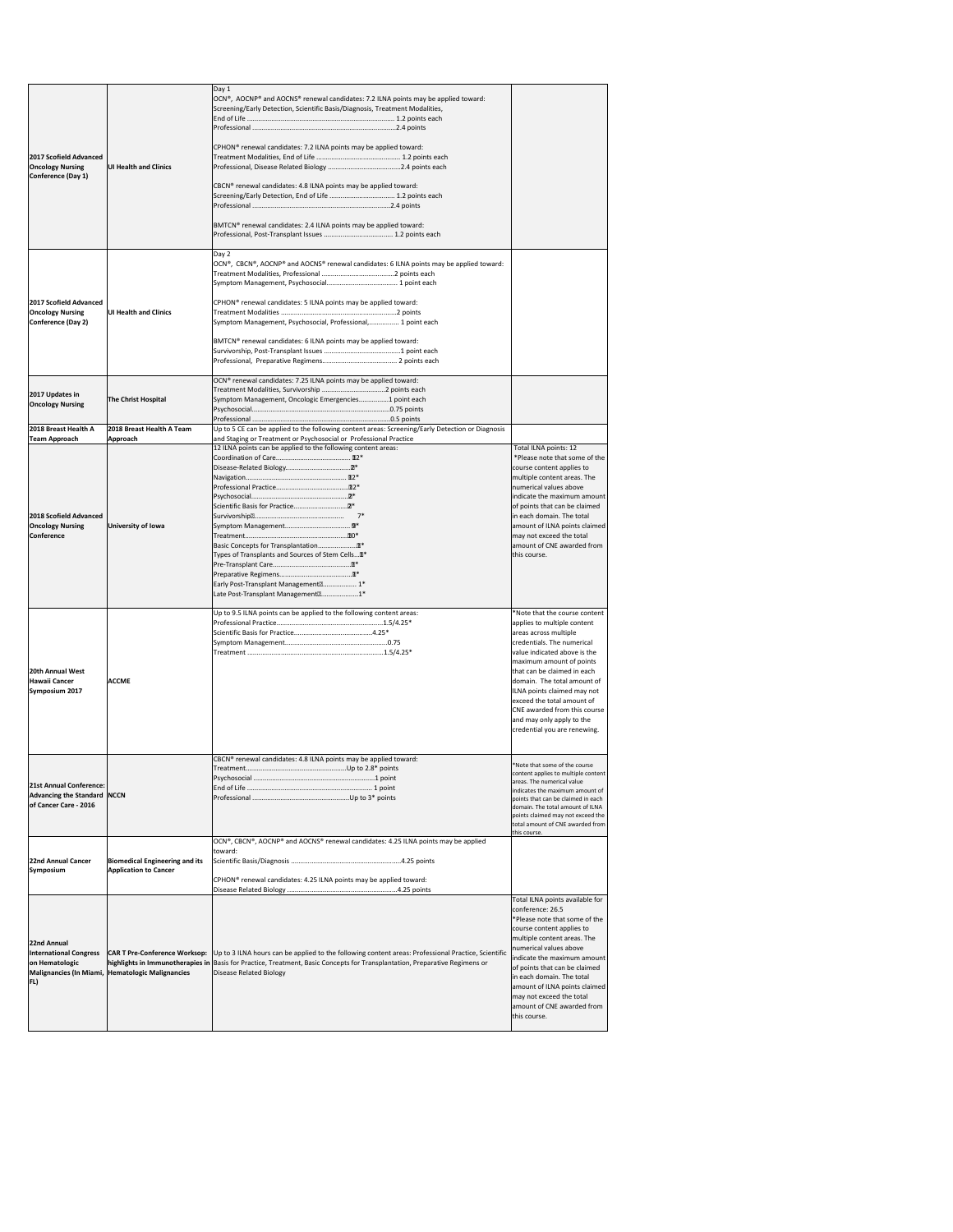| 22nd Annual<br>International Congress<br>on Hematologic<br>Malignancies (In Miami,<br>FL)        | <b>Indolent Non-Hodgkin</b><br>Lymphoma | Up to 1.0 contact hour can be applied to any of the following areas:<br><b>Professional Practice</b><br>Survivorship<br>Treatment<br><b>Preparative Regimens</b><br>Early Post-Transplant Management                                      | Total ILNA points available for<br>conference: 26.5<br>*Please note that some of the<br>course content applies to<br>multiple content areas. The<br>numerical values above<br>indicate the maximum amount<br>of points that can be claimed<br>in each domain. The total<br>amount of ILNA points claimed<br>may not exceed the total<br>amount of CNE awarded from<br>this course. |
|--------------------------------------------------------------------------------------------------|-----------------------------------------|-------------------------------------------------------------------------------------------------------------------------------------------------------------------------------------------------------------------------------------------|------------------------------------------------------------------------------------------------------------------------------------------------------------------------------------------------------------------------------------------------------------------------------------------------------------------------------------------------------------------------------------|
| 22nd Annual<br><b>International Congress</b><br>on Hematologic<br>Malignancies (In Miami,<br>FL) | <b>Plenary Lecture</b>                  | Up to 0.75 contact hour can be applied to any of the following areas:<br>Diagnosis and Staging<br><b>Basic Concepts for Transplantation</b>                                                                                               | Total ILNA points available for<br>conference: 26.5<br>*Please note that some of the<br>course content applies to<br>multiple content areas. The<br>numerical values above<br>indicate the maximum amount<br>of points that can be claimed<br>in each domain. The total<br>amount of ILNA points claimed<br>may not exceed the total<br>amount of CNE awarded from<br>this course. |
| 22nd Annual<br><b>International Congress</b><br>on Hematologic<br>Malignancies (In Miami,<br>FL) | <b>Mantle-Cell Lymphoma</b>             | Up to 1.0 contact hour can be applied to any of the following areas:<br><b>Symptom Management</b><br>Treatment<br><b>Preparative Regimens</b><br>Early Post-Transplant Management                                                         | Total ILNA points available for<br>conference: 26.5<br>*Please note that some of the<br>course content applies to<br>multiple content areas. The<br>numerical values above<br>indicate the maximum amount<br>of points that can be claimed<br>in each domain. The total<br>amount of ILNA points claimed<br>may not exceed the total<br>amount of CNE awarded from<br>this course. |
| 22nd Annual<br><b>International Congress</b><br>on Hematologic<br>Malignancies (In Miami,<br>FL) | <b>Special Lecture</b>                  | Up to 1.5 contact hours can be applied to any of the following areas:<br><b>Professional Practice</b><br>Treatment<br><b>Preparative Regimens</b>                                                                                         | Total ILNA points available for<br>conference: 26.5<br>*Please note that some of the<br>course content applies to<br>multiple content areas. The<br>numerical values above<br>indicate the maximum amount<br>of points that can be claimed<br>in each domain. The total<br>amount of ILNA points claimed<br>may not exceed the total<br>amount of CNE awarded from<br>this course. |
| 22nd Annual<br><b>International Congress</b><br>on Hematologic<br>Malignancies (In Miami,<br>FL) | Acute Leukemia                          | Up to 1.25 contact hours can be applied to any of the following areas:<br><b>Professional Practice</b><br>Treatment<br>Preparative Regimens                                                                                               | Total ILNA points available for<br>conference: 26.5<br>*Please note that some of the<br>course content applies to<br>multiple content areas. The<br>numerical values above<br>indicate the maximum amount<br>of points that can be claimed<br>in each domain. The total<br>amount of ILNA points claimed<br>may not exceed the total<br>amount of CNE awarded from<br>this course. |
| 22nd Annual<br><b>International Congress</b><br>on Hematologic<br>Malignancies (In Miami,<br>FL) | <b>Multiple Myeloma</b>                 | Up to 1.5 contact hours can be applied to any of the following areas:<br><b>Professional Practice</b><br>Treatment<br><b>Basic Concepts for Transplantation</b><br><b>Preparative Regimens</b>                                            | Total ILNA points available for<br>conference: 26.5<br>*Please note that some of the<br>course content applies to<br>multiple content areas. The<br>numerical values above<br>indicate the maximum amount<br>of points that can be claimed<br>in each domain. The total<br>amount of ILNA points claimed<br>may not exceed the total<br>amount of CNE awarded from<br>this course. |
| 22nd Annual<br><b>International Congress</b><br>on Hematologic<br>Malignancies (In Miami,<br>FL) | Chronic Lymphocytic Leukemia            | Up to 2.25 contact hours can be applied to any of the following areas:<br><b>Professional Practice</b><br>Survivorship<br>Treatment<br><b>Preparative Regimens</b><br>Early Post-Transplant Management<br>Late Post-Transplant Management | Total ILNA points available for<br>conference: 26.5<br>*Please note that some of the<br>course content applies to<br>multiple content areas. The<br>numerical values above<br>indicate the maximum amount<br>of points that can be claimed<br>in each domain. The total<br>amount of ILNA points claimed<br>may not exceed the total<br>amount of CNE awarded from<br>this course. |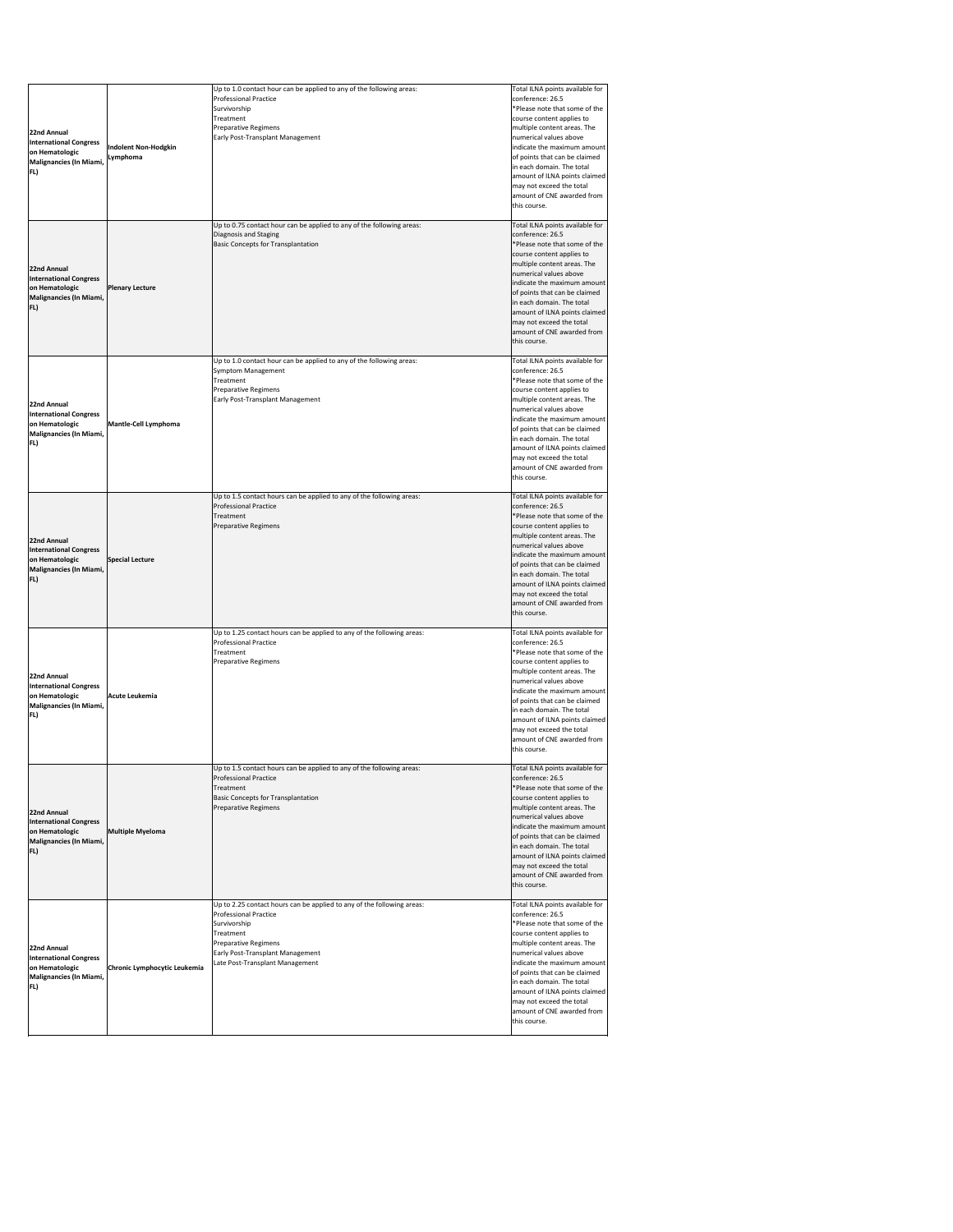| 22nd Annual<br>International Congress<br>on Hematologic<br>Malignancies (In Miami,<br>FL)                  | Lymphoma                                                                               | Up to 1.0 contact hour can be applied to any of the following areas:<br><b>Professional Practice</b><br>Survivorship<br><b>Symptom Management</b><br>Treatment<br><b>Basic Concepts for Transplantation</b><br>Graft-Versus-Host Disease/T-Cell   Early Post-Transplant Management<br>Late Post-Transplant Management | Total ILNA points available for<br>conference: 26.5<br>*Please note that some of the<br>course content applies to<br>multiple content areas. The<br>numerical values above<br>indicate the maximum amount<br>of points that can be claimed<br>in each domain. The total<br>amount of ILNA points claimed<br>may not exceed the total<br>amount of CNE awarded from<br>this course. |
|------------------------------------------------------------------------------------------------------------|----------------------------------------------------------------------------------------|-----------------------------------------------------------------------------------------------------------------------------------------------------------------------------------------------------------------------------------------------------------------------------------------------------------------------|------------------------------------------------------------------------------------------------------------------------------------------------------------------------------------------------------------------------------------------------------------------------------------------------------------------------------------------------------------------------------------|
| 22nd Annual<br><b>International Congress</b><br>on Hematologic<br>Malignancies (In Miami,<br>FL)           | <b>Plenary Lecture</b>                                                                 | Up to 0.75 contact hour can be applied to any of the following areas:<br>Treatment<br><b>Preparative Regimens</b>                                                                                                                                                                                                     | Total ILNA points available for<br>conference: 26.5<br>*Please note that some of the<br>course content applies to<br>multiple content areas. The<br>numerical values above<br>indicate the maximum amount<br>of points that can be claimed<br>in each domain. The total<br>amount of ILNA points claimed<br>may not exceed the total<br>amount of CNE awarded from<br>this course. |
| 22nd Annual<br><b>International Congress</b><br>on Hematologic<br>Malignancies (In Miami,<br>FL)           | Diffuse Large B-Cell Lymphoma                                                          | Up to 1.5 contact hours can be applied to any of the following areas:<br><b>Professional Practice</b><br>Treatment<br>Preparative Regimens                                                                                                                                                                            | Total ILNA points available for<br>conference: 26.5<br>*Please note that some of the<br>course content applies to<br>multiple content areas. The<br>numerical values above<br>indicate the maximum amount<br>of points that can be claimed<br>in each domain. The total<br>amount of ILNA points claimed<br>may not exceed the total<br>amount of CNE awarded from<br>this course. |
| 22nd Annual<br><b>International Congress</b><br>on Hematologic<br>Malignancies (In Miami,<br>FL)           | <b>Value-Based Medicine</b>                                                            | Up to 2.0 contact hours can be applied to any of the following areas:<br><b>Professional Practice</b><br>Survivorship                                                                                                                                                                                                 | Total ILNA points available for<br>conference: 26.5<br>*Please note that some of the<br>course content applies to<br>multiple content areas. The<br>numerical values above<br>indicate the maximum amount<br>of points that can be claimed<br>in each domain. The total<br>amount of ILNA points claimed<br>may not exceed the total<br>amount of CNE awarded from<br>this course. |
| 22nd Annual<br><b>International Congress</b><br>on Hematologic<br>Malignancies (In Miami,<br>FL)           | <b>CNE/CME Breakout Session</b><br><b>NOTE: THIS IS A CONCURRENT</b><br><b>SESSION</b> | Up to 2.0 contact hours can be applied to any of the following areas:<br><b>Professional Practice</b><br>Survivorship<br><b>Symptom Management</b><br>Treatment<br><b>Preparative Regimens</b><br>Early Post-Transplant Management<br>Late Post-Transplant Management                                                 | Total ILNA points available for<br>conference: 26.5<br>*Please note that some of the<br>course content applies to<br>multiple content areas. The<br>numerical values above<br>indicate the maximum amount<br>of points that can be claimed<br>in each domain. The total<br>amount of ILNA points claimed<br>may not exceed the total<br>amount of CNE awarded from<br>this course. |
| 22nd Annual<br><b>International Congress</b><br>on Hematologic<br>Malignancies (In Miami,<br>FL)           | <b>Myelodysplastic Syndromes</b>                                                       | Up to 1.5 contact hours can be applied to any of the following areas:<br>Disease-Related Biology<br>Diagnosis and Staging<br><b>Professional Practice</b><br><b>Basic Concepts for Transplantation</b>                                                                                                                | Total ILNA points available for<br>conference: 26.5<br>*Please note that some of the<br>course content applies to<br>multiple content areas. The<br>numerical values above<br>indicate the maximum amount<br>of points that can be claimed<br>in each domain. The total<br>amount of ILNA points claimed<br>may not exceed the total<br>amount of CNE awarded from<br>this course. |
| 22nd Annual<br><b>International Congress</b><br>on Hematologic<br>Malignancies (In Miami, Neoplasms<br>FL) | <b>Chronic Myeloid Leukemia and</b><br><b>Other Myeloproliferative</b>                 | Up to 2.0 contact hours can be applied to any of the following areas:<br><b>Professional Practice</b><br>Treatment<br><b>Basic Concepts for Transplantation</b><br><b>Preparative Regimens</b>                                                                                                                        | Total ILNA points available for<br>conference: 26.5<br>*Please note that some of the<br>course content applies to<br>multiple content areas. The<br>numerical values above<br>indicate the maximum amount<br>of points that can be claimed<br>in each domain. The total<br>amount of ILNA points claimed<br>may not exceed the total<br>amount of CNE awarded from<br>this course. |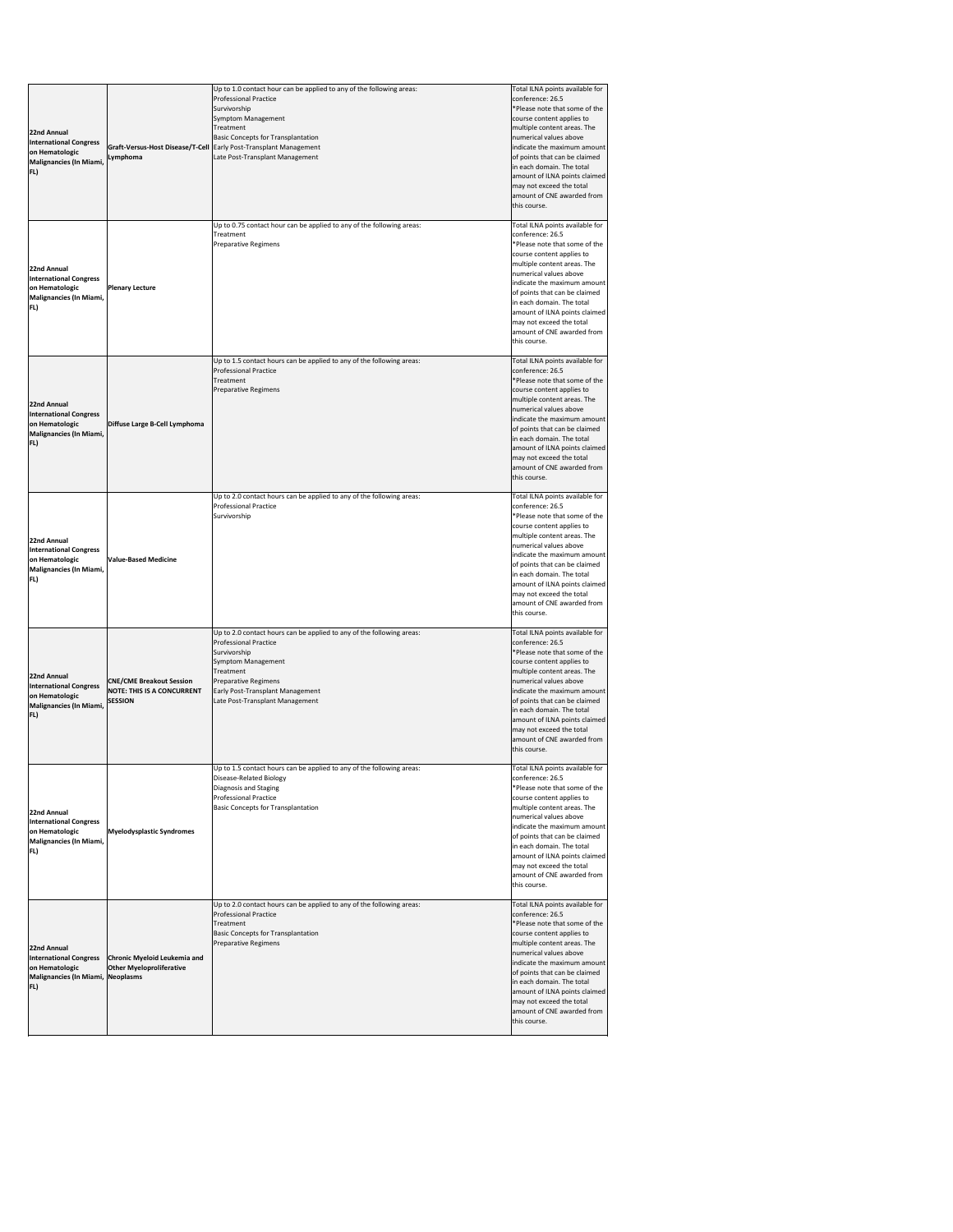| 22nd Annual<br><b>International Congress</b><br>on Hematologic<br>Malignancies (In Miami,<br>FL) | Hodgkin Lymphoma                                                                       | Up to 2.0 contact hours can be applied to any of the following areas:<br><b>Professional Practice</b><br>Survivorship<br>Treatment<br><b>Preparative Regimens</b><br><b>Basic Concepts for Transplantation</b><br>Early Post-Transplant Management<br>Late Post-Transplant Management                                                                                                                                                                                                                                                                                                                                                                             | Total ILNA points available for<br>conference: 26.5<br>*Please note that some of the<br>course content applies to<br>multiple content areas. The<br>numerical values above<br>indicate the maximum amount<br>of points that can be claimed<br>in each domain. The total<br>amount of ILNA points claimed<br>may not exceed the total<br>amount of CNE awarded from<br>this course. |
|--------------------------------------------------------------------------------------------------|----------------------------------------------------------------------------------------|-------------------------------------------------------------------------------------------------------------------------------------------------------------------------------------------------------------------------------------------------------------------------------------------------------------------------------------------------------------------------------------------------------------------------------------------------------------------------------------------------------------------------------------------------------------------------------------------------------------------------------------------------------------------|------------------------------------------------------------------------------------------------------------------------------------------------------------------------------------------------------------------------------------------------------------------------------------------------------------------------------------------------------------------------------------|
| 22nd Annual<br><b>International Congress</b><br>on Hematologic<br>Malignancies (In Miami,<br>FL) | <b>CNE/CME Breakout Session</b><br><b>NOTE: THIS IS A CONCURRENT</b><br><b>SESSION</b> | Up to 1.5 contact hours can be applied to any of the following areas:<br><b>Professional Practice</b><br>Treatment<br><b>Basic Concepts for Transplantation</b><br><b>Preparative Regimens</b>                                                                                                                                                                                                                                                                                                                                                                                                                                                                    | Total ILNA points available for<br>conference: 26.5<br>*Please note that some of the<br>course content applies to<br>multiple content areas. The<br>numerical values above<br>indicate the maximum amount<br>of points that can be claimed<br>in each domain. The total<br>amount of ILNA points claimed<br>may not exceed the total<br>amount of CNE awarded from<br>this course. |
| 25th Annual Current<br><b>Issues in Oncology Care</b><br>Conference (2015)                       | Sparrow Health System                                                                  | OCN®, CPHON®, CBCN®, AOCNP® and AOCNS® renewal candidates: 5.5 ILNA points may be<br>applied toward:<br>OCN® renewal candidates: 5.5 ILNA points may be applied toward:                                                                                                                                                                                                                                                                                                                                                                                                                                                                                           |                                                                                                                                                                                                                                                                                                                                                                                    |
| <b>25th Annual Womens</b><br><b>Health and Cancer</b><br>Conference - 2017                       | <b>University of Vermont</b>                                                           |                                                                                                                                                                                                                                                                                                                                                                                                                                                                                                                                                                                                                                                                   | *Note that some of the course<br>content applies to multiple content<br>areas. The numerical value<br>indicates the maximum amount of<br>points that can be claimed in each<br>domain. The total amount of ILNA<br>points claimed may not exceed the<br>total amount of CNE awarded from<br>this course.                                                                           |
| 125 <sup>th</sup> Annual National<br>Conference                                                  | <b>Optum Health Education</b>                                                          | $\overline{OCN^{\circ}}$ , AOCNP® and AOCNS® renewal candidates: 7.5 ILNA points may be applied toward:<br>CPHON® renewal candidates: 7.5 ILNA points may be applied toward:<br>BMTCN® renewal candidates: 7.5 ILNA points may be applied toward:<br>Basic Concepts, Pre Transplant Care, Prep Regimens 1.5 points each                                                                                                                                                                                                                                                                                                                                           |                                                                                                                                                                                                                                                                                                                                                                                    |
| 26th Annual<br><b>Interdisciplinary Breast</b><br><b>Center Conference</b>                       | The National Consortium of<br><b>Breast Centers, Inc</b>                               | OCN®, CBCN®, AOCNP®, and AOCNS® renewal candidates: 24 ILNA points may be applied toward:<br>Screening, Symptom Management 3 points each                                                                                                                                                                                                                                                                                                                                                                                                                                                                                                                          |                                                                                                                                                                                                                                                                                                                                                                                    |
| 26th Annual National<br>Conference (2017)                                                        | <b>Optum Health Education</b><br>(Day 1)                                               | OCN <sup>®</sup> renewal candidates: 5 ILNA points may be applied toward:<br>CPHON <sup>®</sup> renewal candidates: 5 ILNA points may be applied toward:<br>CBCN® renewal candidates: 1.75 ILNA points may be applied toward:<br>Screening or Psychosocial or Survivorship or Professional1* point<br>BMTCN® renewal candidates: 5 ILNA points may be applied toward:<br>Basic Concepts or Types of Transplants 0.75* points<br>Pre-Transplant or Prep Regimens or Post-Transplant Issues 1.5* points<br>AOCNP® and AOCNS® renewal candidates: 5 ILNA points may be applied toward:<br>Screening/Early Detection or Professional or Coordination of Care 1* point |                                                                                                                                                                                                                                                                                                                                                                                    |
| 26th Annual National<br>Conference (2017)                                                        | <b>Optum Health Education</b><br>(Day 2)                                               | OCN® and CPHON® renewal candidates: 3 ILNA points may be applied toward:<br>Treatment or Psychosocial or Professional1.25*points<br>CBCN <sup>®</sup> renewal candidates: 1 ILNA point may be applied toward:<br>Survivorship or End of Life or Professional 1 point<br>BMTCN® renewal candidates: 3 ILNA points may be applied toward:<br>AOCNP® and AOCNS® renewal candidates: 3 ILNA points may be applied toward:                                                                                                                                                                                                                                             |                                                                                                                                                                                                                                                                                                                                                                                    |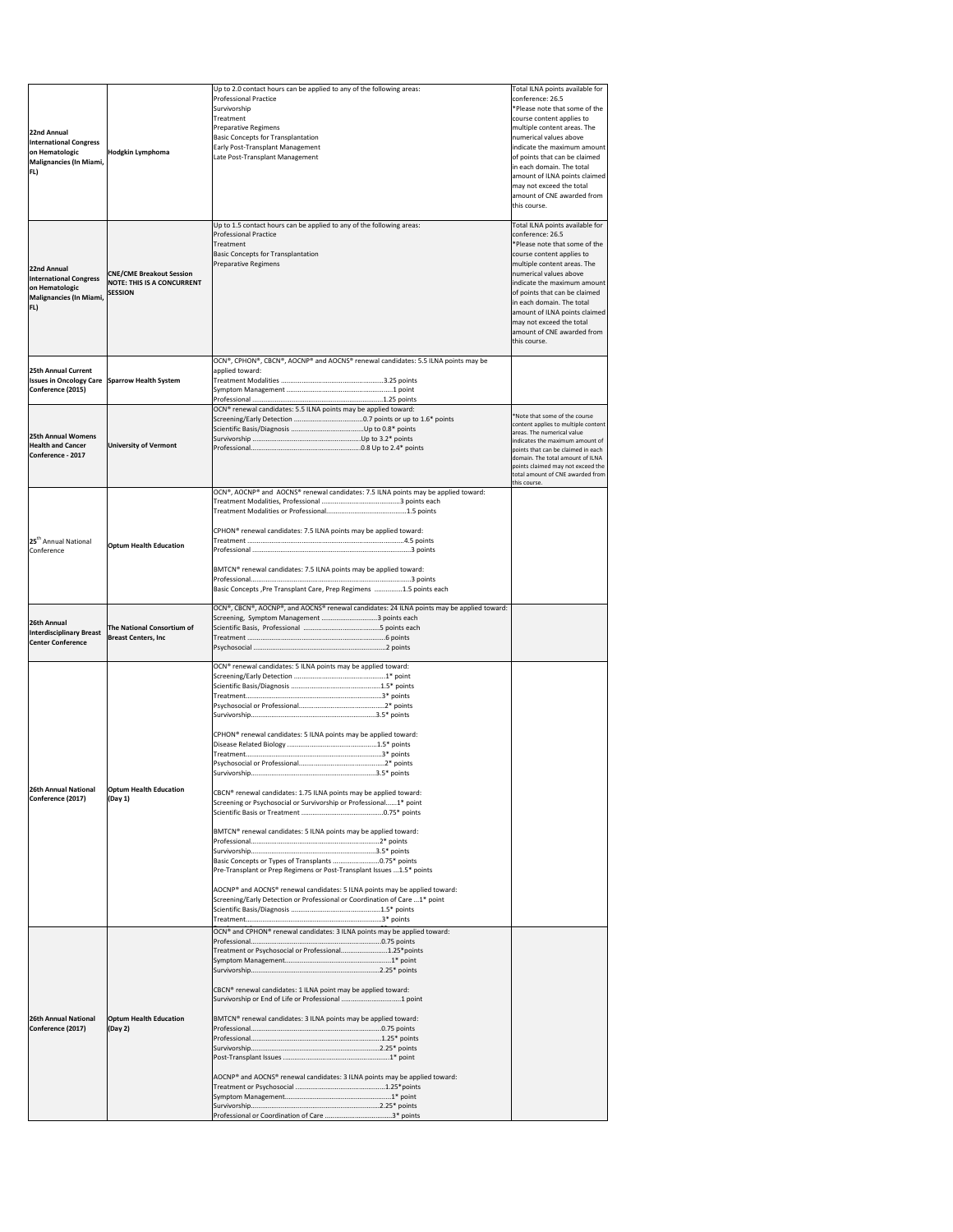|                                                                                                                                                             |                               | OCN <sup>®</sup> renewal candidates: 2.75 ILNA points may be applied toward:            |  |
|-------------------------------------------------------------------------------------------------------------------------------------------------------------|-------------------------------|-----------------------------------------------------------------------------------------|--|
|                                                                                                                                                             |                               | Screening/Early Detection or Scientific Basis/Diagnosis 1* point                        |  |
|                                                                                                                                                             |                               |                                                                                         |  |
|                                                                                                                                                             |                               |                                                                                         |  |
|                                                                                                                                                             |                               |                                                                                         |  |
|                                                                                                                                                             |                               |                                                                                         |  |
|                                                                                                                                                             |                               | CPHON <sup>®</sup> renewal candidates: 2.75 ILNA points may be applied toward:          |  |
|                                                                                                                                                             |                               |                                                                                         |  |
|                                                                                                                                                             |                               |                                                                                         |  |
|                                                                                                                                                             |                               |                                                                                         |  |
|                                                                                                                                                             |                               |                                                                                         |  |
| <b>26th Annual National</b>                                                                                                                                 | <b>Optum Health Education</b> |                                                                                         |  |
| Conference (2017)                                                                                                                                           | $($ Day 3 $)$                 | CBCN® renewal candidates: 0.75 ILNA points may be applied toward:                       |  |
|                                                                                                                                                             |                               |                                                                                         |  |
|                                                                                                                                                             |                               | BMTCN <sup>®</sup> renewal candidates: 1.75 ILNA points may be applied toward:          |  |
|                                                                                                                                                             |                               |                                                                                         |  |
|                                                                                                                                                             |                               |                                                                                         |  |
|                                                                                                                                                             |                               | AOCNP® and AOCNS® renewal candidates: 2.75 ILNA points may be applied toward:           |  |
|                                                                                                                                                             |                               | Screening/Early Detection or Scientific Basis/Diagnosis or Roles of the                 |  |
|                                                                                                                                                             |                               |                                                                                         |  |
|                                                                                                                                                             |                               |                                                                                         |  |
|                                                                                                                                                             |                               | Survivorship or Coordination of Care 1.75* points                                       |  |
|                                                                                                                                                             |                               |                                                                                         |  |
|                                                                                                                                                             |                               | Day 1                                                                                   |  |
|                                                                                                                                                             |                               | OCN®, CPHON®, CBCN®, AOCNP® and AOCNS® renewal candidates: 4 ILNA points may be applied |  |
|                                                                                                                                                             |                               | Itoward:                                                                                |  |
| <b>26th Annual Spring</b>                                                                                                                                   |                               |                                                                                         |  |
| Conference 2015 Day 1                                                                                                                                       | <b>ONS (Columbus Chapter)</b> |                                                                                         |  |
|                                                                                                                                                             |                               |                                                                                         |  |
|                                                                                                                                                             |                               | BMTCN® renewal candidates: 3.2 ILNA points may be applied toward:                       |  |
|                                                                                                                                                             |                               |                                                                                         |  |
|                                                                                                                                                             |                               |                                                                                         |  |
|                                                                                                                                                             |                               | Day 2                                                                                   |  |
|                                                                                                                                                             |                               | OCN®, CBCN®, AOCNP® and AOCNS® renewal candidates: 6.75 ILNA points may be applied      |  |
|                                                                                                                                                             |                               | toward:                                                                                 |  |
|                                                                                                                                                             |                               |                                                                                         |  |
|                                                                                                                                                             |                               |                                                                                         |  |
|                                                                                                                                                             |                               |                                                                                         |  |
|                                                                                                                                                             |                               |                                                                                         |  |
|                                                                                                                                                             |                               |                                                                                         |  |
| <b>26th Annual Spring</b>                                                                                                                                   |                               | CPHON <sup>®</sup> renewal candidates: 6.75 ILNA points may be applied toward:          |  |
| Conference 2015 Day 2                                                                                                                                       | <b>ONS (Columbus Chapter)</b> |                                                                                         |  |
|                                                                                                                                                             |                               |                                                                                         |  |
|                                                                                                                                                             |                               |                                                                                         |  |
|                                                                                                                                                             |                               |                                                                                         |  |
|                                                                                                                                                             |                               | BMTCN <sup>®</sup> renewal candidates: 6.75 ILNA points may be applied toward:          |  |
|                                                                                                                                                             |                               |                                                                                         |  |
|                                                                                                                                                             |                               |                                                                                         |  |
|                                                                                                                                                             |                               |                                                                                         |  |
|                                                                                                                                                             |                               |                                                                                         |  |
|                                                                                                                                                             |                               |                                                                                         |  |
|                                                                                                                                                             |                               |                                                                                         |  |
|                                                                                                                                                             |                               | OCN®, AOCNP® and AOCNS® renewal candidates: 7.2 ILNA points may be applied toward:      |  |
|                                                                                                                                                             |                               |                                                                                         |  |
|                                                                                                                                                             |                               |                                                                                         |  |
|                                                                                                                                                             |                               |                                                                                         |  |
|                                                                                                                                                             |                               |                                                                                         |  |
|                                                                                                                                                             |                               | $\Box$ Day 1                                                                            |  |
|                                                                                                                                                             |                               | OCN <sup>®</sup> renewal candidates: 4.25 ILNA points may be applied toward:            |  |
|                                                                                                                                                             |                               |                                                                                         |  |
|                                                                                                                                                             |                               |                                                                                         |  |
|                                                                                                                                                             |                               |                                                                                         |  |
|                                                                                                                                                             |                               | CPHON®, AOCNP® and AOCNS® renewal candidates: 4.25 ILNA points may be applied toward:   |  |
|                                                                                                                                                             |                               |                                                                                         |  |
|                                                                                                                                                             |                               |                                                                                         |  |
|                                                                                                                                                             |                               |                                                                                         |  |
|                                                                                                                                                             | <b>ONS (Columbus Chapter)</b> |                                                                                         |  |
|                                                                                                                                                             |                               | CBCN® renewal candidates: 4.25 ILNA points may be applied toward:                       |  |
|                                                                                                                                                             |                               |                                                                                         |  |
|                                                                                                                                                             |                               |                                                                                         |  |
|                                                                                                                                                             |                               |                                                                                         |  |
|                                                                                                                                                             |                               |                                                                                         |  |
|                                                                                                                                                             |                               | BMTCN® renewal candidates: 10.16 ILNA points may be applied toward:                     |  |
|                                                                                                                                                             |                               |                                                                                         |  |
|                                                                                                                                                             |                               |                                                                                         |  |
|                                                                                                                                                             |                               | Day 2                                                                                   |  |
|                                                                                                                                                             |                               | OCN <sup>®</sup> renewal candidates: 5.75 ILNA points may be applied toward:            |  |
|                                                                                                                                                             |                               |                                                                                         |  |
|                                                                                                                                                             |                               |                                                                                         |  |
|                                                                                                                                                             |                               |                                                                                         |  |
|                                                                                                                                                             |                               |                                                                                         |  |
|                                                                                                                                                             |                               | AOCNP® and AOCNS® renewal candidates: 5.75 ILNA points may be applied toward:           |  |
|                                                                                                                                                             |                               |                                                                                         |  |
|                                                                                                                                                             |                               |                                                                                         |  |
|                                                                                                                                                             |                               |                                                                                         |  |
|                                                                                                                                                             | <b>ONS (Columbus Chapter)</b> |                                                                                         |  |
|                                                                                                                                                             |                               | CPHON® and CBCN® renewal candidates: 5.75 ILNA points may be applied toward:            |  |
|                                                                                                                                                             |                               |                                                                                         |  |
|                                                                                                                                                             |                               |                                                                                         |  |
|                                                                                                                                                             |                               |                                                                                         |  |
|                                                                                                                                                             |                               |                                                                                         |  |
|                                                                                                                                                             |                               | BMTCN® renewal candidates: 10.16 ILNA points may be applied toward:                     |  |
|                                                                                                                                                             |                               |                                                                                         |  |
| 27th Annual Cancer Care Mercy Medical Center<br><b>Update</b><br>27th Annual Spring<br>Conference 2016 Day 1<br>27th Annual Spring<br>Conference 2016 Day 2 |                               | Pre Transplant Care, Post Transplant Issues 0.36 points each                            |  |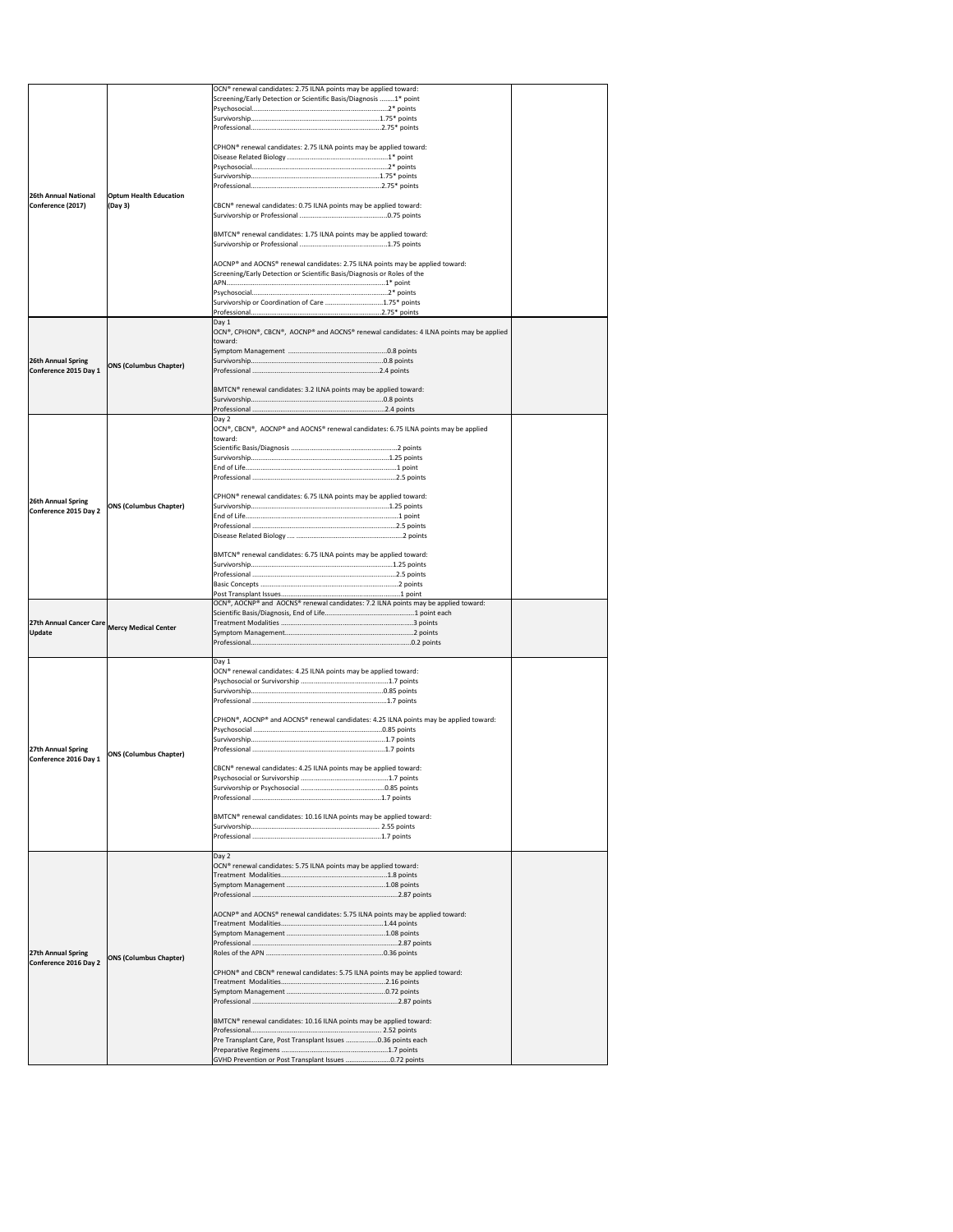|                                                       |                                                                      | OCN®, AOCNP®, and AOCNS® renewal candidates: 7.5 ILNA points may be applied toward:                                                              |                                                                   |
|-------------------------------------------------------|----------------------------------------------------------------------|--------------------------------------------------------------------------------------------------------------------------------------------------|-------------------------------------------------------------------|
|                                                       |                                                                      | Screening/Early Detection or Psychosocial 0.75* points                                                                                           |                                                                   |
|                                                       |                                                                      | Scientific Basis/Diagnosis or Symptom Management 1.25* points                                                                                    |                                                                   |
|                                                       |                                                                      |                                                                                                                                                  |                                                                   |
|                                                       |                                                                      |                                                                                                                                                  |                                                                   |
|                                                       |                                                                      |                                                                                                                                                  |                                                                   |
| 28th Annual Cancer Care Mercy Medical Center          |                                                                      |                                                                                                                                                  |                                                                   |
| <b>Update</b>                                         |                                                                      | CBCN® renewal candidates: 3.5 ILNA points may be applied toward:<br>Treatment, Survivorship …………………………………………………0.75 points Symptom Management or |                                                                   |
|                                                       |                                                                      |                                                                                                                                                  |                                                                   |
|                                                       |                                                                      |                                                                                                                                                  |                                                                   |
|                                                       |                                                                      |                                                                                                                                                  |                                                                   |
|                                                       |                                                                      | BMTCN ® renewal candidates: 3.5 ILNA points may be applied toward:<br>Basic Concepts, Preparatory Regimens 0.75 points each                      |                                                                   |
|                                                       |                                                                      |                                                                                                                                                  |                                                                   |
| 28th Annual MDONS                                     |                                                                      | 1.25 ILNA Point in Scientific Basis for Practice OR Treatment OR Diagnosis and Staging OR                                                        |                                                                   |
| <b>Nursing Conference</b>                             | Multiple Myeloma 2018: Current                                       | Symptom Management                                                                                                                               | Total ILNA points available for<br>conference: 6.5                |
| 2018                                                  | and Emerging Therapies                                               |                                                                                                                                                  |                                                                   |
| 28th Annual MDONS                                     | <b>Successfully Navigating</b>                                       | 1 ILNA Point in Scientific Basis for Practice OR Treatment OR Diagnosis and Staging                                                              |                                                                   |
| <b>Nursing Conference</b>                             | <b>Diagnosis and Treatment in the</b>                                |                                                                                                                                                  |                                                                   |
| 2018                                                  | <b>Age of Targeted Cancer Therapy:</b><br><b>Cancer Genomics 101</b> |                                                                                                                                                  |                                                                   |
|                                                       |                                                                      |                                                                                                                                                  |                                                                   |
| 28th Annual MDONS                                     |                                                                      |                                                                                                                                                  | OCN®, CBCN®, BMTCN®, AOCNP®<br>and AOCNS® renewal candidates: 1.5 |
| <b>Nursing Conference</b>                             | <b>City of Hope</b>                                                  | Survivorship: Impact of Diet and Exercise on Cancer Recurrence (April 14, 2016)                                                                  | ILNA points may be applied toward:                                |
| 2018                                                  |                                                                      |                                                                                                                                                  | Survivorship                                                      |
|                                                       |                                                                      |                                                                                                                                                  | 1.5 points                                                        |
| <b>28th Annual MDONS</b><br><b>Nursing Conference</b> | <b>Regulating Pain Management:</b>                                   | 1 ILNA Point in Symptom Management OR Palliative Care OR Professional Practice OR<br>Survivorship                                                |                                                                   |
| 2018                                                  | <b>Another Piece of the Puzzle</b>                                   |                                                                                                                                                  |                                                                   |
| <b>28th Annual MDONS</b>                              |                                                                      | 1 ILNA Point in Psychosocial OR Palliative OR Navigation OR Coordination of Care                                                                 |                                                                   |
| <b>Nursing Conference</b><br>2018                     | <b>Caregiver Fatigue</b>                                             |                                                                                                                                                  |                                                                   |
| <b>28th Annual MDONS</b>                              |                                                                      | 1.25 ILNA Points in Treatment OR Navigation OR Professional Practice OR Coordination of Care                                                     |                                                                   |
| <b>Nursing Conference</b>                             | <b>Proton Therapy</b>                                                |                                                                                                                                                  |                                                                   |
| 2018                                                  |                                                                      | OCN®, CPHON®, CBCN®, AOCNP® and AOCNS® renewal candidates: 7.2 ILNA points may be                                                                |                                                                   |
|                                                       |                                                                      | applied toward:                                                                                                                                  |                                                                   |
|                                                       |                                                                      |                                                                                                                                                  |                                                                   |
| 28th Annual                                           | <b>Emerging Issues in Cancer</b>                                     |                                                                                                                                                  |                                                                   |
| MOCONS/GOOSWA<br><b>Spring Conference</b>             | <b>Treatment</b>                                                     |                                                                                                                                                  |                                                                   |
|                                                       |                                                                      | BMTCN® renewal candidates: 7.2 ILNA points may be applied toward:                                                                                |                                                                   |
|                                                       |                                                                      |                                                                                                                                                  |                                                                   |
|                                                       |                                                                      | CPHON <sup>®</sup> renewal candidates: 12 ILNA points may be applied toward:                                                                     |                                                                   |
|                                                       |                                                                      |                                                                                                                                                  |                                                                   |
|                                                       |                                                                      |                                                                                                                                                  |                                                                   |
|                                                       |                                                                      |                                                                                                                                                  |                                                                   |
|                                                       |                                                                      |                                                                                                                                                  |                                                                   |
| 28th Regional<br>Conference on Pediatric              | <b>Separate Unique: Together</b>                                     |                                                                                                                                                  |                                                                   |
| Hem Onc Nursing 2014                                  | <b>Complete</b>                                                      |                                                                                                                                                  |                                                                   |
|                                                       |                                                                      |                                                                                                                                                  |                                                                   |
|                                                       |                                                                      | *Note that some of the course content applies to multiple content areas. The numerical value                                                     |                                                                   |
|                                                       |                                                                      | indicates the maximum amount of points that can be claimed in each domain. The total amount                                                      |                                                                   |
|                                                       |                                                                      | of ILNA points claimed may not exceed the total amount of CNE awarded from this course.                                                          |                                                                   |
|                                                       |                                                                      | OCN <sup>®</sup> renewal candidates: 6.9 ILNA points may be applied toward:                                                                      |                                                                   |
| <b>29th Annual Spring</b><br><b>Conference</b>        | <b>ONS (Metro Omaha Chapter)</b><br>(MOCONS/GOOSWA)                  |                                                                                                                                                  |                                                                   |
|                                                       |                                                                      |                                                                                                                                                  |                                                                   |
|                                                       |                                                                      | OCN <sup>®</sup> renewal candidates: 9.5 ILNA points may be applied toward:                                                                      |                                                                   |
|                                                       |                                                                      |                                                                                                                                                  |                                                                   |
|                                                       |                                                                      | Symptom Management, Oncologic Emergencies  1 point each                                                                                          |                                                                   |
|                                                       |                                                                      |                                                                                                                                                  |                                                                   |
|                                                       |                                                                      |                                                                                                                                                  |                                                                   |
|                                                       |                                                                      | AOCNP® and AOCNS® renewal candidates: 9.5 ILNA points may be applied toward:                                                                     |                                                                   |
|                                                       |                                                                      |                                                                                                                                                  |                                                                   |
|                                                       |                                                                      | Symptom Management, Oncologic Emergencies  1 point each                                                                                          |                                                                   |
| 2nd Annual Caring for                                 |                                                                      |                                                                                                                                                  |                                                                   |
|                                                       | the Radiation Oncology The Ohio State University                     |                                                                                                                                                  |                                                                   |
| Patient                                               |                                                                      |                                                                                                                                                  |                                                                   |
|                                                       |                                                                      | CBCN® renewal candidates: 6.5 ILNA points may be applied toward:                                                                                 |                                                                   |
|                                                       |                                                                      | Treatment Modalities, Symptom Management2 points each                                                                                            |                                                                   |
|                                                       |                                                                      |                                                                                                                                                  |                                                                   |
|                                                       |                                                                      |                                                                                                                                                  |                                                                   |
|                                                       |                                                                      | BMTCN® renewal candidates: 6.5 ILNA points may be applied toward:                                                                                |                                                                   |
|                                                       |                                                                      |                                                                                                                                                  |                                                                   |
|                                                       |                                                                      |                                                                                                                                                  |                                                                   |
|                                                       |                                                                      |                                                                                                                                                  |                                                                   |
| 2nd Annual WI Review                                  |                                                                      | OCN®, CBCN®, AOCNP® and AOCNS® renewal candidates: 3.5 ILNA points may be applied toward:                                                        |                                                                   |
| of San Antonio Breast<br><b>Cancer Symposium</b>      | <b>Medical College of Wisconsin</b>                                  |                                                                                                                                                  |                                                                   |
|                                                       |                                                                      |                                                                                                                                                  |                                                                   |
|                                                       |                                                                      | CPHON <sup>®</sup> renewal candidates: 12 ILNA points may be applied toward:                                                                     |                                                                   |
|                                                       |                                                                      |                                                                                                                                                  |                                                                   |
|                                                       |                                                                      |                                                                                                                                                  |                                                                   |
| 31st Regional                                         | <b>Mission: Care Cure Connect</b>                                    |                                                                                                                                                  |                                                                   |
|                                                       | Conference on Pediatric Southern California Chapter of               |                                                                                                                                                  |                                                                   |
| Hem Onc Nursing 2017                                  | <b>APHON</b>                                                         |                                                                                                                                                  |                                                                   |
|                                                       |                                                                      | *Note that some of the course content applies to multiple content areas. The numerical value                                                     |                                                                   |
|                                                       |                                                                      | indicates the maximum amount of points that can be claimed in each domain. The total amount                                                      |                                                                   |
|                                                       |                                                                      | of ILNA points claimed may not exceed the total amount of CNE awarded from this course.                                                          |                                                                   |
|                                                       |                                                                      |                                                                                                                                                  |                                                                   |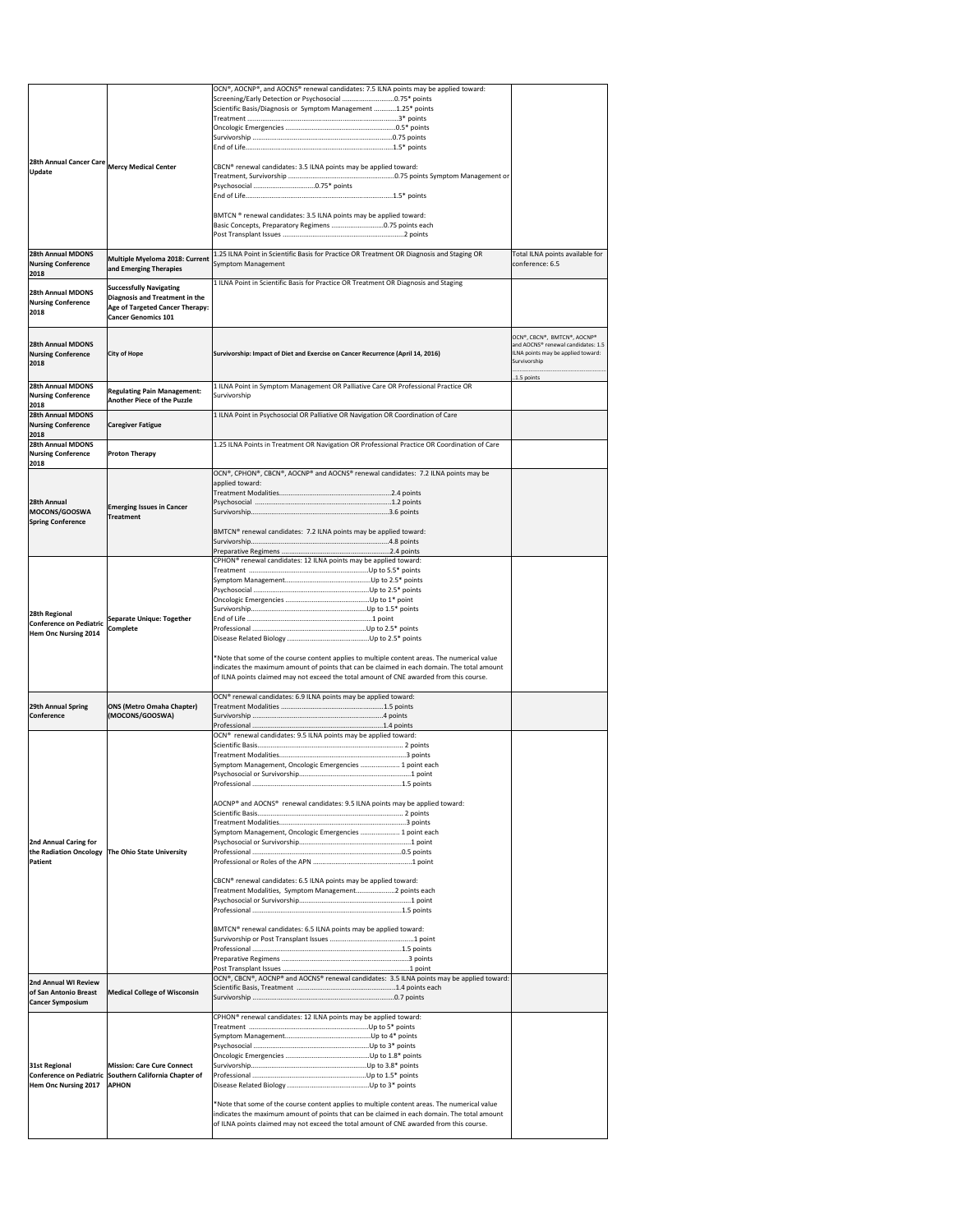| 35th Annual Puget<br><b>Sound Nursing</b>                                                                                                             | <b>ONS (Puget Sound Chapter)</b><br>Day 1                                                                                 | Day1<br>OCN®, CBCN®, CPHON®, AOCNP® and AOCNS® renewal candidates: 5.25 ILNA points may be<br>applied toward:                                                                                                                                                                                                                                                                                          |  |
|-------------------------------------------------------------------------------------------------------------------------------------------------------|---------------------------------------------------------------------------------------------------------------------------|--------------------------------------------------------------------------------------------------------------------------------------------------------------------------------------------------------------------------------------------------------------------------------------------------------------------------------------------------------------------------------------------------------|--|
| <b>Symposium</b>                                                                                                                                      |                                                                                                                           | BMTCN® renewal candidates: 4 ILNA points may be applied toward:                                                                                                                                                                                                                                                                                                                                        |  |
| 35th Annual Puget<br><b>Sound Nursing</b><br><b>Symposium</b>                                                                                         | <b>ONS (Puget Sound Chapter)</b><br>Day 2                                                                                 | Day 2<br>OCN®, CBCN®, CPHON®, AOCNP® and AOCNS® renewal candidates: 6.25 ILNA points may be<br>applied toward:<br>BMTCN® renewal candidates: 3.25 ILNA points may be applied toward:                                                                                                                                                                                                                   |  |
| 36th Annual Puget<br><b>Sound Nursing</b><br>Symposium                                                                                                | <b>ONS (Puget Sound Chapter)</b><br>Day 1                                                                                 | Day 1<br>$[OCN®, CBCN®, AOCNP® and AOCNS® renewal candidates: 5.25 ILNA points may be applied$<br>toward:<br>CPHON® renewal candidates: 4 ILNA points may be applied toward:<br>BMTCN® renewal candidates: 3 ILNA points may be applied toward:                                                                                                                                                        |  |
| <b>36th Annual Puget</b><br><b>Sound Nursing</b><br>Symposium                                                                                         | <b>ONS (Puget Sound Chapter)</b><br>Day 2                                                                                 | Day 2<br>OCN®, CBCN®, CPHON®, AOCNP® and AOCNS® renewal candidates: 6.25 ILNA points may be<br>applied toward:                                                                                                                                                                                                                                                                                         |  |
| <b>3rd Annual ASH</b><br><b>Highlights 2016 Meeting</b>                                                                                               | <b>Denver Health Medical Center</b>                                                                                       | OCN®, AOCNP® and AOCNS® renewal candidates: 6.75 ILNA points may be applied toward:<br>Scientific Basis/Diagnosis or Treatment Modalities 3.75 points<br>CPHON <sup>®</sup> renewal candidates: 6.75 ILNA points may be applied toward:<br>Treatment Modalities or Disease Related Biology 3.75 points<br>BMTCN® renewal candidates: 6.75 ILNA points may be applied toward:                           |  |
| <b>3rd Annual Oncology</b><br>Nurse Advisor (ONA)<br><b>Navigation Summit</b><br><b>Integrating Navigation</b><br>Science into Practice               | <b>Advanced Breast Cancer: Patient-</b><br><b>Centric Navigation</b>                                                      | OCN® and CBCN® renewal candidates: 1.5 ILNA point may be applied toward:<br>Scientific Basis/Diagnosis or Treatment or Symptom Management or<br>AOCNP® and AOCNS® renewal candidates: 1.5 ILNA point may be applied toward:<br>Scientific Basis/Diagnosis or Treatment or Symptom Management or Coordination of Care                                                                                   |  |
| <b>3rd Annual Oncology</b><br><b>Nurse Advisor (ONA)</b><br><b>Navigation Summit</b><br><b>Integrating Navigation</b><br><b>Science into Practice</b> | <b>Biomarkers to Immune Related</b><br><b>Adverse Events- The Role of ONN</b><br>in Immunotherapies                       | OCN®, CBCN®, AOCNP®, and AOCNS® renewal candidates: 1 ILNA point may be applied toward:<br>Scientific Basis/Diagnosis or Treatment or Symptom Management 1 point                                                                                                                                                                                                                                       |  |
| <b>3rd Annual Oncology</b><br><b>Nurse Advisor (ONA)</b><br><b>Navigation Summit</b><br><b>Integrating Navigation</b><br><b>Science into Practice</b> | <b>Challenges in Navigating H&amp;N</b><br><b>Cancer Patients</b>                                                         | OCN <sup>®</sup> renewal candidates: 1 ILNA point may be applied toward:<br>Treatment or Symptom Management or Professional  1 point<br>AOCNP® and AOCNS®1 ILNA point may be applied toward:<br>Treatment or Symptom Management or Coordination of Care  1 point                                                                                                                                       |  |
| <b>3rd Annual Oncology</b><br><b>Nurse Advisor (ONA)</b><br><b>Navigation Summit</b><br><b>Integrating Navigation</b><br><b>Science into Practice</b> | <b>Current Challenges for</b><br>Navigators: The Mandate of<br><b>Survivorship Care Plans and</b><br><b>Certification</b> | OCN®, CPHON®, BMTCN® and CBCN® renewal candidates: 1 ILNA point may be applied toward:<br>AOCNP® and AOCNS® renewal candidates: 1 ILNA point may be applied toward:                                                                                                                                                                                                                                    |  |
| <b>3rd Annual Oncology</b><br>Nurse Advisor (ONA)<br><b>Navigation Summit</b><br><b>Integrating Navigation</b><br><b>Science into Practice</b>        | <b>Eating and Exercising Toward</b><br><b>Better Health in Cancer Survivors</b>                                           | OCN®, CPHON®, CBCN®, AOCNP® and AOCNS® renewal candidates: 1 ILNA point may be applied<br>toward:<br>BMTCN® renewal candidates: 1 ILNA point may be applied toward:                                                                                                                                                                                                                                    |  |
| <b>3rd Annual Oncology</b><br>Nurse Advisor (ONA)<br><b>Navigation Summit</b><br><b>Integrating Navigation</b><br><b>Science into Practice</b>        | <b>Financial Toxicity: The Cost of</b><br><b>Cancer Care</b>                                                              | OCN®, CPHON®, and CBCN® renewal candidates: 1 ILNA point may be applied toward:<br>Psychosocial or Survivorship or Professional  1 point<br>BMTCN® renewal candidates: 1 ILNA point may be applied toward:<br>Post-Transplant Issues or Survivorship or Professional  1 point<br>AOCNP® and AOCNS®1 ILNA point may be applied toward:<br>Psychosocial or Survivorship or Coordination of Care  1 point |  |
| <b>3rd Annual Oncology</b><br>Nurse Advisor (ONA)<br><b>Navigation Summit</b><br><b>Integrating Navigation</b><br>Science into Practice               | <b>Innovative Navigation Strategies</b>                                                                                   | OCN®, CPHON® and CBCN® renewal candidates: 1 ILNA point may be applied toward:<br>AOCNP® and AOCNS® renewal candidates: 1 ILNA point may be applied toward:<br>Coordination of Care or Roles of the APN 1 point                                                                                                                                                                                        |  |
| <b>3rd Annual Oncology</b><br>Nurse Advisor (ONA)<br><b>Navigation Summit</b><br><b>Integrating Navigation</b><br><b>Science into Practice</b>        | Leadership Strategies:<br><b>Empowerment and Advocacy</b>                                                                 | OCN®, CPHON®, BMTCN® and CBCN® renewal candidates: 1 ILNA point may be applied toward:<br>AOCNP® and AOCNS® renewal candidates: 1 ILNA point may be applied toward:                                                                                                                                                                                                                                    |  |
| <b>3rd Annual Oncology</b><br>Nurse Advisor (ONA)<br><b>Navigation Summit</b><br><b>Integrating Navigation</b><br>Science into Practice               | <b>Navigating Patients with NSCLC</b><br>and Developing Cancer Screening<br>Programs                                      | OCN® renewal candidates: 1 ILNA point may be applied toward:<br>Screening/Early Detection or Treatment or Symptom Management or Psychosocial or End of Life<br>AOCNP® and AOCNS® renewal candidates: 1 ILNA point may be applied toward: Screening/Early<br>Detection or Treatment or Symptom Management or Psychosocial Issues                                                                        |  |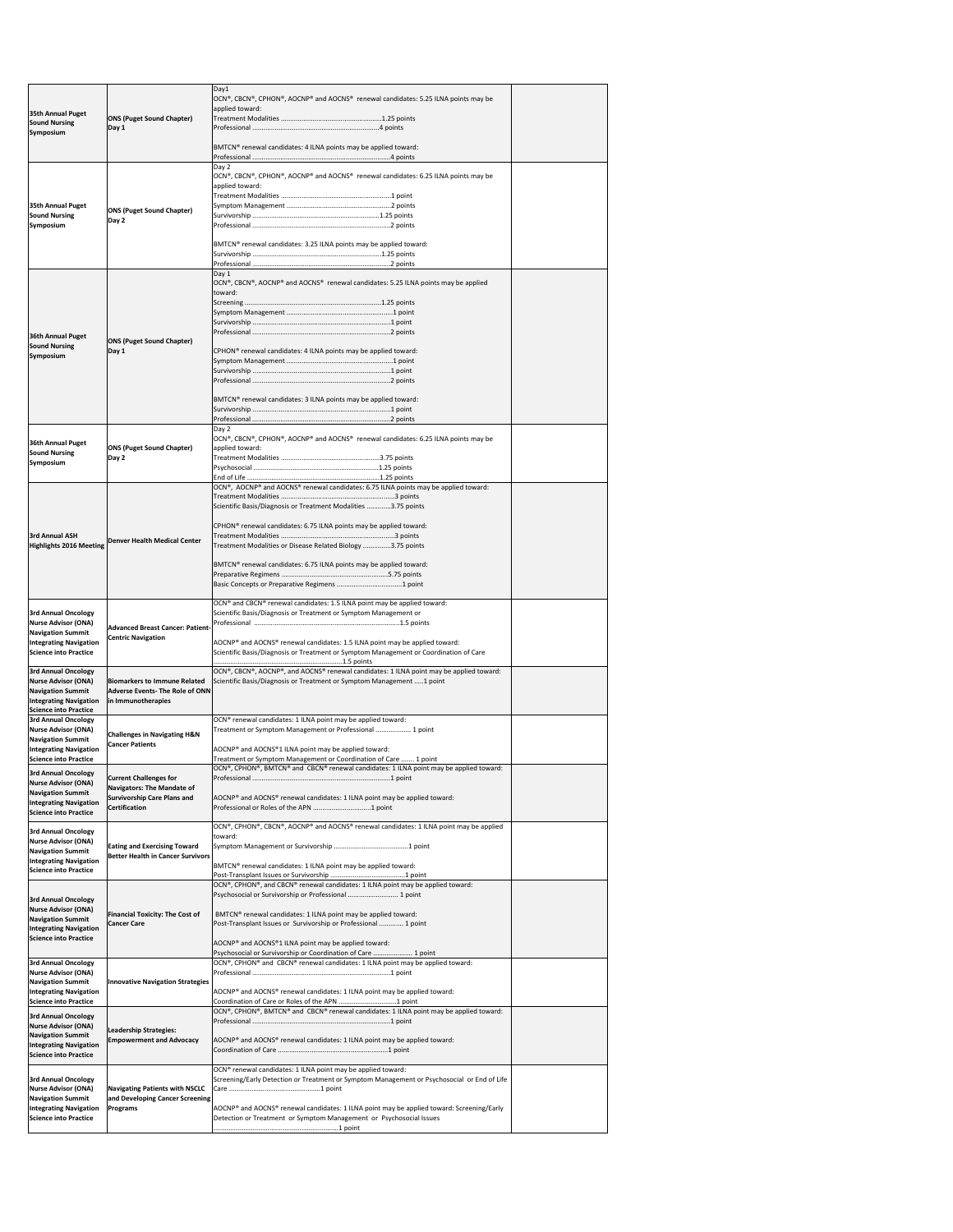| <b>3rd Annual Oncology</b><br><b>Nurse Advisor (ONA)</b>                                 |                                                                                   | OCN <sup>®</sup> renewal candidates: 1 ILNA point may be applied toward:<br>Scientific Basis/Diagnosis or Treatment Modalities or Symptom Management or Psychosocial or  |  |
|------------------------------------------------------------------------------------------|-----------------------------------------------------------------------------------|--------------------------------------------------------------------------------------------------------------------------------------------------------------------------|--|
| <b>Navigation Summit</b>                                                                 | <b>Navigating Patients with</b><br><b>Pancreatic and Colorectal Cancer</b>        |                                                                                                                                                                          |  |
| <b>Integrating Navigation</b><br><b>Science into Practice</b>                            |                                                                                   | AOCNP® and AOCNS® renewal candidates: 1 ILNA point may be applied toward:<br>Scientific Basis/Diagnosis or Treatment Modalities or Symptom Management or Psychosocial or |  |
| <b>3rd Annual Oncology</b>                                                               |                                                                                   | OCN®, CPHON®, and CBCN® renewal candidates: 1 ILNA point may be applied toward:                                                                                          |  |
| <b>Nurse Advisor (ONA)</b><br><b>Navigation Summit</b>                                   | <b>Oral Therapies: Strategies to</b><br><b>Ensure Adherence</b>                   |                                                                                                                                                                          |  |
| <b>Integrating Navigation</b><br><b>Science into Practice</b>                            |                                                                                   | AOCNP® and AOCNS®1 ILNA point may be applied toward:<br>Treatment or Psychosocial or Roles of the APN 1 point                                                            |  |
| <b>3rd Annual Oncology</b>                                                               |                                                                                   | OCN®, CBCN®, AOCNP®, and AOCNS® renewal candidates: 1 ILNA point may be applied toward:<br>Scientific Basis/Diagnosis or Treatment or Symptom Management 1 point         |  |
| <b>Nurse Advisor (ONA)</b><br><b>Navigation Summit</b>                                   | <b>Personalized Medicine</b>                                                      | CPHON <sup>®</sup> renewal candidates: 1 ILNA point may be applied toward:                                                                                               |  |
| <b>Integrating Navigation</b><br>Science into Practice                                   |                                                                                   | Disease Related Biology or Treatment or Symptom Management 1 point                                                                                                       |  |
| <b>3rd Annual Oncology</b><br><b>Nurse Advisor (ONA)</b>                                 | <b>Piloting a Lay Navigation</b>                                                  | OCN®, CPHON® and CBCN® renewal candidates: 1 ILNA point may be applied toward:                                                                                           |  |
| <b>Navigation Summit</b><br><b>Integrating Navigation</b>                                | <b>Program in a Community and</b><br><b>Academic Setting</b>                      | AOCNP® and AOCNS® renewal candidates: 1 ILNA point may be applied toward:                                                                                                |  |
| <b>Science into Practice</b>                                                             |                                                                                   | OCN <sup>®</sup> and CBCN <sup>®</sup> renewal candidates: 1 ILNA point may be applied toward:                                                                           |  |
|                                                                                          |                                                                                   | Screening/Early Detection or Symptom Management or Psychosocial or Professional                                                                                          |  |
| <b>3rd Annual Oncology</b><br><b>Nurse Advisor (ONA)</b>                                 |                                                                                   |                                                                                                                                                                          |  |
| <b>Navigation Summit</b><br><b>Integrating Navigation</b>                                | <b>Poster Session</b>                                                             | CPHON <sup>®</sup> and BMTCN <sup>®</sup> renewal candidates: 1 ILNA point may be applied toward:                                                                        |  |
| Science into Practice                                                                    |                                                                                   | AOCNP <sup>®</sup> and AOCNS <sup>®</sup> 1 ILNA point may be applied toward:                                                                                            |  |
|                                                                                          |                                                                                   | Screening/Early Detection or Symptom Management or Psychosocial or Coordination of Care                                                                                  |  |
| <b>3rd Annual Oncology</b><br>Nurse Advisor (ONA)                                        |                                                                                   | OCN®, CPHON® and CBCN® renewal candidates: 1 ILNA point may be applied toward:                                                                                           |  |
| <b>Navigation Summit</b><br><b>Integrating Navigation</b>                                | <b>Resources for New Navigators</b>                                               | AOCNP <sup>®</sup> and AOCNS <sup>®</sup> renewal candidates: 1 ILNA point may be applied toward:                                                                        |  |
| <b>Science into Practice</b>                                                             |                                                                                   | OCN®, CPHON®, and CBCN® renewal candidates: 1 ILNA point may be applied toward:                                                                                          |  |
| <b>3rd Annual Oncology</b>                                                               |                                                                                   | Symptom Management or Survivorship or End of Life or Professional 1 point                                                                                                |  |
| Nurse Advisor (ONA)<br><b>Navigation Summit</b>                                          | The Navigator's Role in<br>Integrating Palliative and                             | BMTCN® renewal candidates: 1 ILNA point may be applied toward:<br>Post-Transplant Issues or Survivorship or Professional  1 point                                        |  |
| <b>Integrating Navigation</b><br><b>Science into Practice</b>                            | <b>Supportive Care</b>                                                            | AOCNP <sup>®</sup> and AOCNS <sup>®</sup> 1 ILNA point may be applied toward:                                                                                            |  |
| <b>3rd Annual Oncology</b>                                                               |                                                                                   | Symptom Management or Survivorship or End of Life or Roles of the APN 1 point<br>OCN®, CPHON® and CBCN® renewal candidates: 1 ILNA point may be applied toward:          |  |
| Nurse Advisor (ONA)<br><b>Navigation Summit</b>                                          | The Role of the Nurse Navigator<br>in Quality Outcomes and                        |                                                                                                                                                                          |  |
| <b>Integrating Navigation</b>                                                            | <b>Measurements</b>                                                               | AOCNP® and AOCNS® renewal candidates: 1 ILNA point may be applied toward:                                                                                                |  |
|                                                                                          |                                                                                   |                                                                                                                                                                          |  |
| <b>Science into Practice</b><br><b>3rd Annual Oncology</b>                               |                                                                                   | OCN®, CPHON®, CBCN®, BMTCN®, AOCNP®, and AOCNS® renewal candidates: 1 ILNA point may                                                                                     |  |
| Nurse Advisor (ONA)<br><b>Navigation Summit</b>                                          | <b>Where Are We Going: The Future</b><br>of Cancer Care                           | be applied toward:                                                                                                                                                       |  |
| <b>Integrating Navigation</b><br><b>Science into Practice</b>                            |                                                                                   |                                                                                                                                                                          |  |
| <b>3rd Annual Pediatric</b><br><b>Hematology Oncology</b>                                | Diffuse Intrinsic Pontine Glioma                                                  | CPHON <sup>®</sup> renewal candidates: 1 ILNA point may be applied toward:<br>Treatment Modalities or Disease Related Biology 1 point                                    |  |
| <b>Nursing Symposium -</b><br>Cincinnati Children's                                      | (DIPG): The past, present, and<br>hope for the future.                            | AOCNP® and AOCNS® renewal candidates: 1 ILNA point may be applied toward:                                                                                                |  |
| Hospital                                                                                 |                                                                                   |                                                                                                                                                                          |  |
| <b>3rd Annual Pediatric</b>                                                              |                                                                                   | OCN <sup>®</sup> renewal candidates: 1 ILNA point may be applied toward:                                                                                                 |  |
| <b>Hematology Oncology</b><br><b>Nursing Symposium</b>                                   | <b>Fertility Preservation</b>                                                     | CPHON®, BMTCN®, AOCNP® and AOCNS® renewal candidates: 1 ILNA point may be applied                                                                                        |  |
| Cincinnati Children's<br>Hospital                                                        |                                                                                   | Itoward:                                                                                                                                                                 |  |
|                                                                                          |                                                                                   | OCN®, CPHON®, AOCNP® and AOCNS® renewal candidates: 1 ILNA point may be applied toward:                                                                                  |  |
| <b>3rd Annual Pediatric</b><br><b>Hematology Oncology</b>                                | <b>Hematopoietic Stem Cell</b><br><b>Transplant for Sickle Cell</b>               |                                                                                                                                                                          |  |
| <b>Nursing Symposium -</b><br><b>Cincinnati Children's</b>                               | Disease: Current Practice and<br><b>Emerging Trends</b>                           | BMTCN® renewal candidates: 1 ILNA point may be applied toward:                                                                                                           |  |
| Hospital                                                                                 |                                                                                   |                                                                                                                                                                          |  |
| <b>3rd Annual Pediatric</b><br><b>Hematology Oncology</b>                                | <b>Pediatric Venous Thrombosis:</b>                                               | CPHON®, AOCNP® and AOCNS® renewal candidates: 1 ILNA point may be applied toward:                                                                                        |  |
| <b>Nursing Symposium -</b><br><b>Cincinnati Children's</b>                               | <b>Risk factors, Management, and</b><br><b>Outcomes</b>                           |                                                                                                                                                                          |  |
| Hospital                                                                                 |                                                                                   | OCN <sup>®</sup> renewal candidates: 1 ILNA point may be applied toward:                                                                                                 |  |
|                                                                                          |                                                                                   | Screening or Scientific Basis or Treatment 1 point                                                                                                                       |  |
| <b>3rd Annual Pediatric</b>                                                              | <b>Post-Transplant</b>                                                            | CPHON <sup>®</sup> renewal candidates: 1 ILNA point may be applied toward:                                                                                               |  |
| <b>Hematology Oncology</b><br><b>Nursing Symposium -</b><br><b>Cincinnati Children's</b> | <b>Lymphoproliferative Disorder:</b><br>An unfair complication of                 | BMTCN <sup>®</sup> renewal candidates: 1 ILNA point may be applied toward:                                                                                               |  |
| Hospital                                                                                 | perfectly good intention                                                          |                                                                                                                                                                          |  |
|                                                                                          |                                                                                   | AOCNP <sup>®</sup> and AOCNS <sup>®</sup> renewal candidates: 1 ILNA point may be applied toward:                                                                        |  |
|                                                                                          |                                                                                   | CPHON®, AOCNP® and AOCNS® renewal candidates: 1 ILNA point may be applied toward:                                                                                        |  |
| 3rd Annual Pediatric<br><b>Hematology Oncology</b>                                       | <b>Treating Children and Young</b><br><b>Adults with Hematology</b>               |                                                                                                                                                                          |  |
| <b>Nursing Symposium</b><br>Cincinnati Children's<br>Hospital                            | Oncology diagnoses - The Role<br>of Social Work and Behavioral<br><b>Medicine</b> | BMTCN®, renewal candidates: 1 ILNA point may be applied toward:                                                                                                          |  |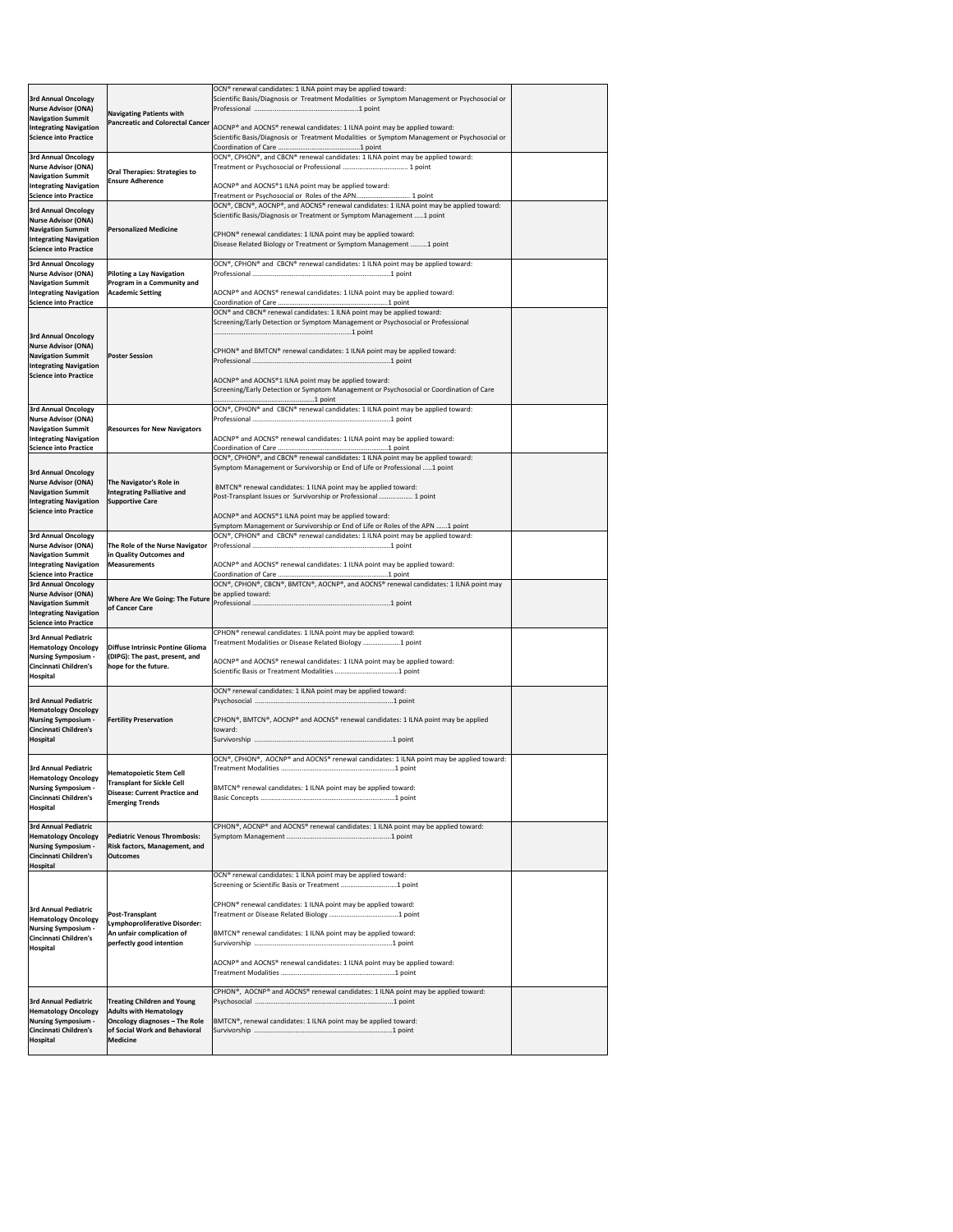|                                                                                                             |                                                                                                                               | OCN®, AOCNP® and AOCNS® renewal candidates: 7.5 ILNA points may be applied toward:<br>Screening, Scientific Basis/Diagnosis, Symptom Management, End of Life, Professional |  |
|-------------------------------------------------------------------------------------------------------------|-------------------------------------------------------------------------------------------------------------------------------|----------------------------------------------------------------------------------------------------------------------------------------------------------------------------|--|
|                                                                                                             |                                                                                                                               |                                                                                                                                                                            |  |
|                                                                                                             |                                                                                                                               | CPHON <sup>®</sup> renewal candidates: 3 ILNA points may be applied toward:                                                                                                |  |
| <b>3rd Annual Winter</b><br><b>Oncology Symposium</b>                                                       | <b>ONS (West KY Chapter)</b>                                                                                                  |                                                                                                                                                                            |  |
|                                                                                                             |                                                                                                                               | CBCN®4 ILNA points may be applied toward:<br>Screening, Symptom Management, End of Life1 point each                                                                        |  |
|                                                                                                             |                                                                                                                               | BMTCN® renewal candidates: 4.5 ILNA points may be applied toward:<br>Professional, Basic Concepts, Post Transplant Issues 1 point each                                     |  |
| 49th Annual SE WI<br><b>Cancer Conference</b>                                                               | <b>Medical College of Wisconsin</b>                                                                                           | OCN®, AOCNP® and AOCNS® renewal candidates: 4 ILNA points may be applied toward:<br>Screening/Early Detection, Scientific Basis/ Diagnosis 0.75 points each                |  |
| 4th Annual ASBMT Fall<br><b>Clinical Education</b><br><b>Conference 2017</b>                                | <b>History and Future of Allogeneic</b><br><b>Transplantation Driven by</b><br><b>Intensive Bench to Bedside</b><br>Reasearch | 0.75 ILNA Points in Basic Concepts for Transplant OR Treatment OR Professional Performance                                                                                 |  |
| <b>4th Annual ASBMT Fall</b><br><b>Clinical Education</b><br><b>Conference 2017</b>                         | <b>Acute GVHD: Prevention and</b><br>Treatment                                                                                | 0.75 ILNA Points in Early Post-Transplant Management OR Graft-versus-Host Disease Prevention<br>and Management                                                             |  |
| <b>4th Annual ASBMT Fall</b><br><b>Clinical Education</b><br><b>Conference 2017</b>                         | <b>Management of VTE and</b><br>Thrombotic Microangiopathy in<br><b>Hematopoietic Cell</b>                                    | 0.75 ILNA Points in Early Post-Transplant Management OR Oncologic Emergencies OR Symptom<br>Management                                                                     |  |
| <b>4th Annual ASBMT Fall</b><br><b>Clinical Education</b>                                                   | Transplantation<br>The Future of Complex Medical                                                                              | 0.75 ILNA Points in Symptom Management OR Early Post-Transplant Management OR Late Post-<br><b>Transplant Management</b>                                                   |  |
| <b>Conference 2017</b><br><b>4th Annual ASBMT Fall</b>                                                      | Interventions<br><b>Hematopoietic Stem Cell</b>                                                                               | 0.75 ILNA Points in Basic Concepts for Transplantation                                                                                                                     |  |
| <b>Clinical Education</b><br><b>Conference 2017</b><br>4th Annual ASBMT Fall                                | <b>Transplantation for Pediatric</b><br><b>Nonmalignant Disorders</b><br><b>Pediatric Acute Myeloid</b>                       | 0.75 ILNA Points in Basic Concepts for Tranpsplantation OR Treatment OR Disease-Related                                                                                    |  |
| <b>Clinical Education</b><br>Conference 2017<br>4th Annual ASBMT Fall                                       | Leukemia and the Role of Stem<br><b>Cell Transplant</b><br><b>Endocrine late effects of</b>                                   | Biology OR Types of Transplants and Souces of Stem Cells<br>0.75 ILNA Points in Survivorship OR Late Post-Treatment Management OR Coordination of Care                     |  |
| <b>Clinical Education</b><br>Conference 2017                                                                | pediatric bone marrow<br>transplant                                                                                           |                                                                                                                                                                            |  |
| 4th Annual ASBMT Fall<br><b>Clinical Education</b><br><b>Conference 2017</b>                                | <b>Survivorship Care for Pediatric</b><br>Hematopoietic Cell Transplant<br><b>Survivors</b>                                   | 0.75 ILNA Points in Survivorship OR Late Post-Treatment Management OR Coordination of Care                                                                                 |  |
| <b>4th Annual ASBMT Fall</b><br><b>Clinical Education</b><br><b>Conference 2017</b>                         | <b>Transfusion Support in</b><br><b>Hematopoietic Stem Cell</b><br><b>Tranplant</b>                                           | 0.75 ILNA Points in Treatment OR Symptom Management OR Early Post-Transplant Management<br>OR Late Post-Transplant Management                                              |  |
| <b>4th Annual ASBMT Fall</b><br><b>Clinical Education</b><br><b>Conference 2017</b>                         | <b>Cord Blood Transplantation in</b><br><b>Patients with Hematologic</b><br>Malignancies                                      | 0.75 ILNA Points in Treatment OR Basic Concepts for Transplantation OR Types of Transplants and<br>Sources of Stem Cells                                                   |  |
|                                                                                                             |                                                                                                                               | 0.75 ILNA Points in Quality of Life OR Basic Concepts for Transplant OR Treatment OR Preparative                                                                           |  |
| 4th Annual ASBMT Fall<br><b>Clinical Education</b><br><b>Conference 2017</b>                                | The Unique Issue of Older Adults<br><b>Going Through Transplant</b>                                                           | Regimens                                                                                                                                                                   |  |
| 4th Annual ASBMT Fall<br><b>Clinical Education</b>                                                          | <b>Kidney Complications after</b><br>Hematopoietic Cell Transplant                                                            | 0.75 ILNA Points in Early Post-Transplant Mangement OR Graft-versus-Host Disease Prevention<br>and Management OR Late Post-Transplant Management                           |  |
| <b>Conference 2017</b><br><b>4th Annual ASBMT Fall</b><br><b>Clinical Education</b>                         | <b>Management of Cytokine Storm</b><br>after CAR T-cell therapy                                                               | 0.75 ILNA Points in Symptom Management OR Early Post-Transplant Management                                                                                                 |  |
| <b>Conference 2017</b><br>4th Annual ASBMT Fall<br><b>Clinical Education</b>                                | Immunotherapy                                                                                                                 | 0.75 ILNA Points in Treatment OR Pre-Transplant Care OR Preparative Regimens OR Scientific<br><b>Basis for Practice</b>                                                    |  |
| <b>Conference 2017</b><br><b>4th Annual ASBMT Fall</b><br><b>Clinical Education</b>                         | <b>Treatment of Post-Transplant</b>                                                                                           | 0.75 ILNA Points in Survivorship OR Quality of Life OR Late Post-Transplant Management OR<br>Treatment                                                                     |  |
| <b>Conference 2017</b><br><b>4th Annual ASBMT Fall</b><br><b>Clinical Education</b>                         | <b>Relapse of MDS/AML</b><br><b>Acute Pulmonary Complications</b><br>in the Hematopoietic Cell                                | 0.75 ILNA Points in Symptom Management OR Early Post-Transplant Management                                                                                                 |  |
| Conference 2017<br><b>4th Annual ASBMT Fall</b><br><b>Clinical Education</b>                                | <b>Transplant Recipient</b><br><b>Endocrinopathies Associated</b>                                                             | 0.75 ILNA Points in Survivorship OR Early Post-Transplant Management OR Late Post-Transplant<br>Management                                                                 |  |
| <b>Conference 2017</b><br>4th Annual ASBMT Fall<br><b>Clinical Education</b>                                | with Oncologic Treatment<br><b>Common Gynecologic Issues in</b><br><b>Hematopoietic Cell</b>                                  | 0.75 ILNA Points in Survivorship OR Early Post-Transplant Management OR Late Post-Transplant<br>Management                                                                 |  |
| Conference 2017<br>4th Annual ASBMT Fall                                                                    | Transplantation<br><b>Stem Cell Collection &amp; Infusion:</b>                                                                | 0.75 ILNA Points in Pre-Transplant Care OR Preparative Regimens OR Treatment                                                                                               |  |
| <b>Clinical Education</b><br>Conference 2017<br>4th Annual ASBMT Fall<br><b>Clinical Education</b>          | <b>Optimizing Safety for the Donor</b><br>and Recipient<br><b>Pain Management</b>                                             | 0.75 ILNA Points In Symptom Management OR Palliative Care OR Early Post-Transplant<br>Management OR Late Post-Transplant Management                                        |  |
| <b>Conference 2017</b><br><b>4th Annual ASBMT Fall</b>                                                      |                                                                                                                               | 0.75 ILNA Points in Symptom Management OR Early Post-Treatment Management OR Graft-                                                                                        |  |
| <b>Clinical Education</b><br><b>Conference 2017</b>                                                         | <b>Viral Infections in Transplant</b>                                                                                         | versus-Host Disease OR Late Post-Treatment Management<br>0.75 ILNA Points in Symptom Management OR Early Post-Treatment Management OR Graft-                               |  |
| <b>4th Annual ASBMT Fall</b><br><b>Clinical Education</b><br>Conference 2017                                | <b>Medical Nurtional Therapy -</b><br><b>Nutrition Support and the Role</b><br>of the Registered Dietician                    | versus-Host Disease OR Late Post-Treatment Management                                                                                                                      |  |
| 4th Annual ASBMT Fall<br><b>Clinical Education</b><br>Conference 2017                                       | <b>Post Transplant Vaccinations:</b><br><b>Frequently Asked Questions</b>                                                     | 0.75 ILNA Points in Survivorship OR Late Post-Transplant Management                                                                                                        |  |
| <b>4th Annual Midwest</b><br><b>Regional San Antonio</b><br><b>Breast Cancer</b><br><b>Symposium Review</b> | <b>Creighton University</b>                                                                                                   | OCN®, AOCNP® and AOCNS® renewal candidates: 5.5 ILNA points may be applied toward:<br>Screening, Scientific Basis, Treatment Modalities 1 point each                       |  |
| <b>4th Annual Patient</b>                                                                                   |                                                                                                                               | OCN®, CPHON®, CBCN®, AOCNP® and AOCNS® renewal candidates: 7 ILNA points may be applied<br>toward:                                                                         |  |
| <b>Centric Care in Oncology</b>                                                                             | <b>Cleveland Clinic</b>                                                                                                       |                                                                                                                                                                            |  |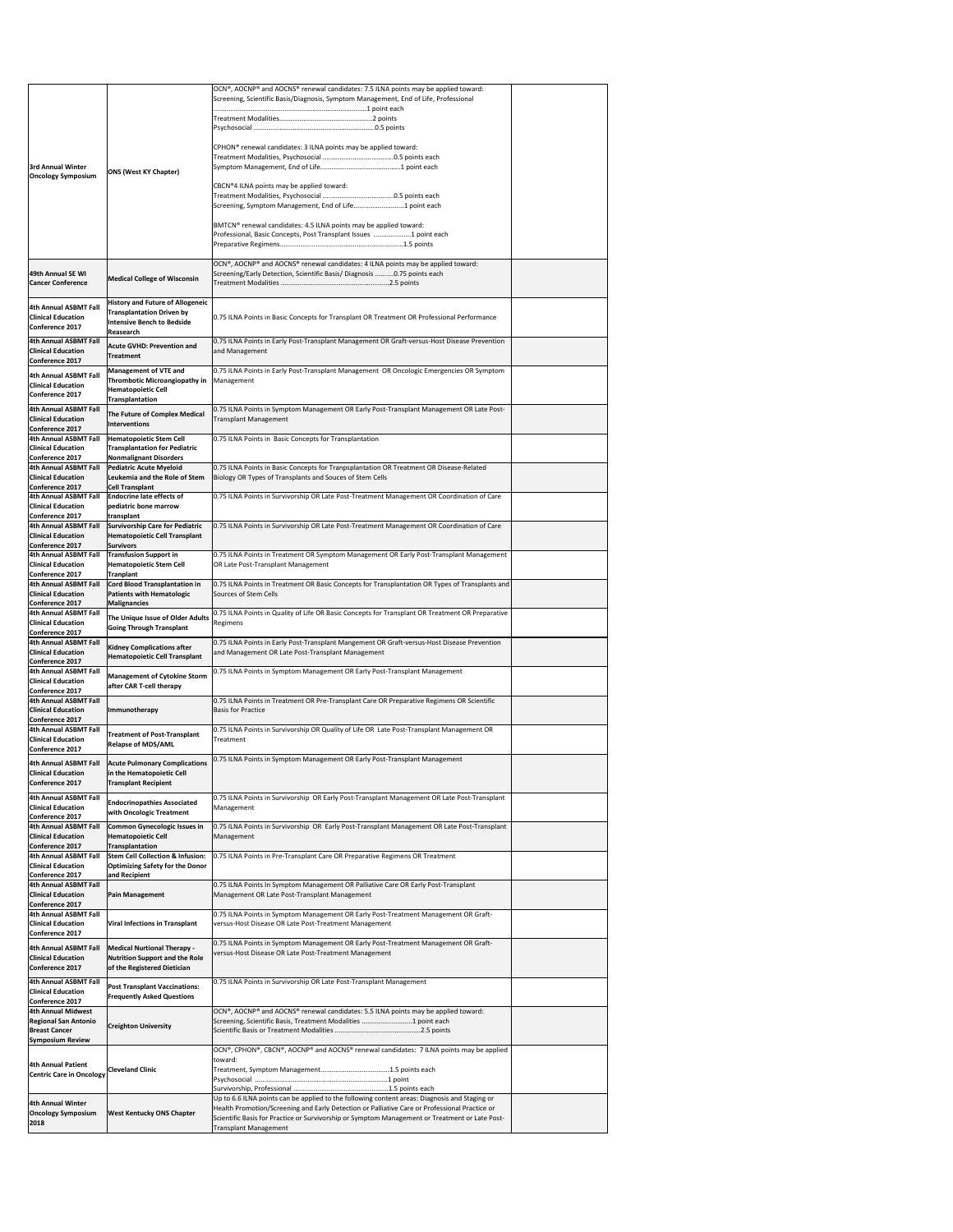| 4th International<br><b>Conference on Cancer</b><br>and the Heart                                                                        | <b>MD Anderson</b>                                                                                                                     | OCN®, CPHON®, CBCN®, AOCNP® and AOCNS® renewal candidates: 14.75 ILNA points may be<br>applied toward:                                                                                                                                                                                                                                                                                                                                 |  |
|------------------------------------------------------------------------------------------------------------------------------------------|----------------------------------------------------------------------------------------------------------------------------------------|----------------------------------------------------------------------------------------------------------------------------------------------------------------------------------------------------------------------------------------------------------------------------------------------------------------------------------------------------------------------------------------------------------------------------------------|--|
| <b>5th Annual</b><br> Controversies in<br>Hematologic<br>Malignancies                                                                    | <b>Froedtert Hospital and The</b><br><b>Medical College of Wisconsin</b>                                                               | Treatment Modalities or Symptom Management 2.75 points<br>OCN®, AOCNP® and AOCNS® renewal candidates: 5.25 ILNA points may be applied toward:<br>CPHON® renewal candidates: 5.25 ILNA points may be applied toward:<br>Disease Related Biology or Treatment 0.75 points Treatment Modalities<br>BMTCN® renewal candidates: 5.25 ILNA points may be applied toward:<br>Basic Concepts or Types of Transplants 3 points                  |  |
| <b>5th Annual Scripps</b><br><b>Cancer Care</b><br><b>Symposium: A Nursing</b><br>and Advanced Practice<br><b>Provider Collaboration</b> | <b>End Note - Nursing is a Marathon</b>                                                                                                | OCN®, CPHON®, BMTCN® and CBCN® renewal candidates: 1 ILNA point may be applied toward:<br>AOCNP® and AOCNS® renewal candidates: 1 ILNA point may be applied toward:                                                                                                                                                                                                                                                                    |  |
| <b>5th Annual Scripps</b><br><b>Cancer Care</b><br><b>Symposium: A Nursing</b><br>and Advanced Practice<br><b>Provider Collaboration</b> | I'm Too Young for This: Young<br><b>Adults and Cancer</b>                                                                              | OCN®, CPHON® and CBCN® renewal candidates: 1 ILNA point may be applied toward:<br>Psychosocial or Survivorship or Professional 1 point<br>AOCNP® and AOCNS® renewal candidates: 1 ILNA point may be applied toward:<br>Psychosocial or Survivorship or Coordination of Care or Roles of the<br>BMTCN <sup>®</sup> renewal candidates: 1 ILNA points may be applied toward:                                                             |  |
| <b>5th Annual Scripps</b><br><b>Cancer Care</b><br><b>Symposium: A Nursing</b><br>and Advanced Practice<br><b>Provider Collaboration</b> | Lung Cancer: How to Optimize<br><b>Outcomes</b>                                                                                        | OCN®, AOCNP® and AOCNS® renewal candidates: 1 ILNA point may be applied toward:<br>Scientific Basis/ Diagnosis or Treatment 1 point                                                                                                                                                                                                                                                                                                    |  |
| <b>5th Annual Scripps</b><br><b>Cancer Care</b><br><b>Symposium: A Nursing</b><br>and Advanced Practice<br><b>Provider Collaboration</b> | <b>Predicting Cancer</b>                                                                                                               | OCN®, AOCNP® and AOCNS® renewal candidates: 1 ILNA point may be applied toward:<br>Screening/Early Detection or Scientific Basis/Diagnosis or Treatment 1 point<br>CBCN <sup>®</sup> renewal candidates: 1 ILNA point may be applied toward:                                                                                                                                                                                           |  |
| <b>5th Annual Scripps</b><br><b>Cancer Care</b><br><b>Symposium: A Nursing</b><br>and Advanced Practice<br><b>Provider Collaboration</b> | <b>Sally Korkowski Lecture: The</b><br>respond?                                                                                        | CBCN®, AOCNP® and AOCNS® renewal candidates: 1 ILNA point may be applied toward:<br>OCN® and CPHON® renewal candidates: 1 ILNA point may be applied toward:<br>Marijuana Initiative: How do you Symptom Management or End of Life or Professional 1 point<br>BMTCN <sup>®</sup> renewal candidates: 1 ILNA point may be applied toward:                                                                                                |  |
| <b>5th Annual Scripps</b><br><b>Cancer Care</b><br><b>Symposium: A Nursing</b><br>and Advanced Practice<br><b>Provider Collaboration</b> | The Diagnosis and Treatment of<br>Sepsis                                                                                               | OCN®, CPHON®, AOCNP® and AOCNS® renewal candidates: 1 ILNA point may be applied toward:<br>CBCN <sup>®</sup> renewal candidates: 1 ILNA point may be applied toward:<br>BMTCN <sup>®</sup> renewal candidates: 1 ILNA points may be applied toward:                                                                                                                                                                                    |  |
| <b>5th Annual Scripps</b><br><b>Cancer Care</b><br><b>Symposium: A Nursing</b><br>and Advanced Practice<br><b>Provider Collaboration</b> | The Other End of the<br>Stethoscope                                                                                                    | OCN®, CPHON® and CBCN® renewal candidates: 1.5 ILNA points may be applied toward:<br>AOCNP® and AOCNS® renewal candidates: 1.5 ILNA points may be applied toward:<br>BMTCN® renewal candidates: 1.5 ILNA points may be applied toward:<br>Post-Transplant Issues or Professional 1.5 points                                                                                                                                            |  |
| <b>5th Annual Scripps</b><br><b>Cancer Care</b><br><b>Symposium: A Nursing</b><br>and Advanced Practice<br><b>Provider Collaboration</b> | The Value of Cancer Care: What<br><b>Healthcare Providers Should</b><br>Know and How They Can Address<br><b>Escalating Drug Prices</b> | OCN <sup>®</sup> renewal candidates: 1 ILNA point may be applied toward:<br>CBCN <sup>®</sup> renewal candidates: 1 ILNA point may be applied toward:<br>AOCNP® and AOCNS® renewal candidates: 1 ILNA point may be applied toward:.<br>Diagnosis or Treatment or Roles of the APN1 point<br>CPHON <sup>®</sup> and renewal candidates: 1 ILNA point may be applied toward:<br>Disease Related Bio or Treatment or Professional 1 point |  |
| <b>5th Annual Scripps</b><br><b>Cancer Care</b><br><b>Symposium: A Nursing</b><br>and Advanced Practice<br><b>Provider Collaboration</b> | <b>Workshop A: Oncology Drug</b><br><b>Interactions</b>                                                                                | OCN®, AOCNP® and AOCNS® renewal candidates: 1.5 ILNA points may be applied toward:<br>Scientific Basis/ Diagnosis or Treatment 1.5 points                                                                                                                                                                                                                                                                                              |  |
| <b>5th Annual Scripps</b><br><b>Cancer Care</b><br><b>Symposium: A Nursing</b><br>and Advanced Practice<br><b>Provider Collaboration</b> | <b>Workshop B: Survivorship Care</b><br>Planning at the End of Adjuvant<br><b>Treatment</b>                                            | OCN®, CBCN® and CPHON® renewal candidates: 1.5 ILNA points may be applied toward:<br>AOCNP® and AOCNS® renewal candidates: 1.5 ILNA points may be applied toward:<br>Survivorship or Professional or Coordination of Care or Roles of the APN<br>BMTCN <sup>®</sup> renewal candidates: 1.5 ILNA points may be applied toward:                                                                                                         |  |
| <b>5th Annual Scripps</b><br><b>Cancer Care</b><br><b>Symposium: A Nursing</b><br>and Advanced Practice<br><b>Provider Collaboration</b> | <b>Workshop C: Challenges in</b><br><b>Treating the Newly Diagnosed</b><br><b>Acute Leukemic</b>                                       | OCN®, AOCNP® and AOCNS® renewal candidates: 1.5 ILNA points may be applied toward:<br>Scientific Basis/Diagnosis or Treatment or Symptom Management 1.5 points<br>CPHON <sup>®</sup> renewal candidates: 1.5 ILNA points may be applied toward:<br>Disease Related Bio or Treatment or Symptom Management 1.5 points                                                                                                                   |  |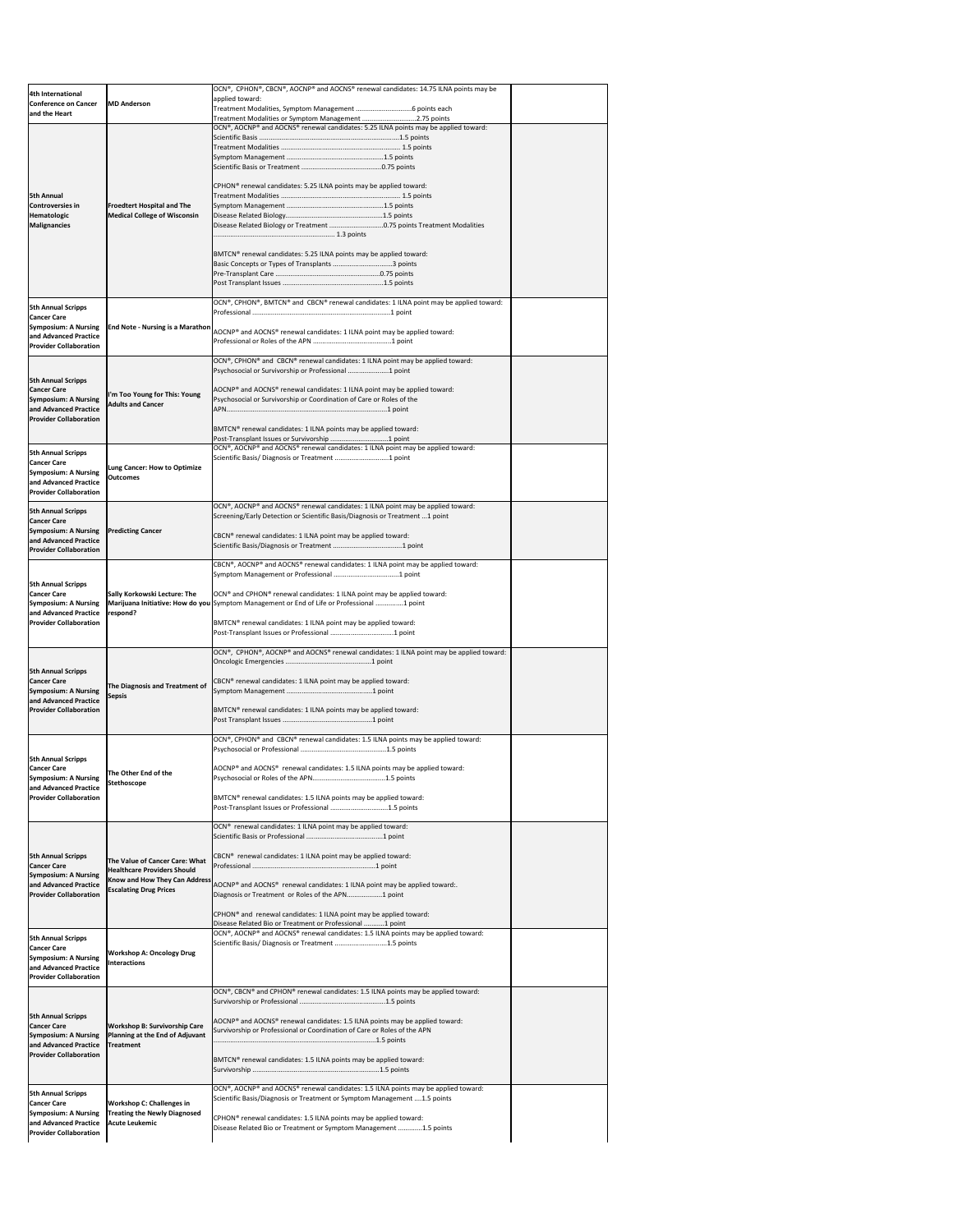| 6 North Skills Day 2017<br><b>Cancer and</b>                                                                                                                                                                                                                                                                    | <b>California Pacific Medical Center</b>                       | Total 4.5 ILNA Points as follows:<br>1 ILNA point in Oncologic Emergencies OR Professional Practice<br>4.5 ILNA points in Scientific Basis for Practice OR Symptom Management OR Treatment |                                                         |
|-----------------------------------------------------------------------------------------------------------------------------------------------------------------------------------------------------------------------------------------------------------------------------------------------------------------|----------------------------------------------------------------|--------------------------------------------------------------------------------------------------------------------------------------------------------------------------------------------|---------------------------------------------------------|
| Biochemotherapy                                                                                                                                                                                                                                                                                                 |                                                                | OCN® renewal candidates: 5.5 ILNA points may be applied toward:                                                                                                                            | *Please note that some of the                           |
|                                                                                                                                                                                                                                                                                                                 |                                                                |                                                                                                                                                                                            | course content applies to                               |
|                                                                                                                                                                                                                                                                                                                 |                                                                |                                                                                                                                                                                            | multiple content areas. The                             |
|                                                                                                                                                                                                                                                                                                                 |                                                                |                                                                                                                                                                                            | numerical values above<br>indicate the maximum amount   |
|                                                                                                                                                                                                                                                                                                                 |                                                                |                                                                                                                                                                                            | of points that can be claimed                           |
| 6th Annual Fall Lecture                                                                                                                                                                                                                                                                                         | <b>ONS (Southern NH Oncology</b>                               |                                                                                                                                                                                            | in each domain. The total                               |
| <b>Series</b>                                                                                                                                                                                                                                                                                                   | Nurses Chapter)                                                | AOCNP® and AOCNS® 5.5 ILNA points may be applied toward:                                                                                                                                   | amount of ILNA points claimed                           |
|                                                                                                                                                                                                                                                                                                                 |                                                                |                                                                                                                                                                                            | may not exceed the total                                |
|                                                                                                                                                                                                                                                                                                                 |                                                                |                                                                                                                                                                                            | amount of CNE awarded from                              |
|                                                                                                                                                                                                                                                                                                                 |                                                                |                                                                                                                                                                                            | this course.                                            |
|                                                                                                                                                                                                                                                                                                                 |                                                                |                                                                                                                                                                                            |                                                         |
|                                                                                                                                                                                                                                                                                                                 |                                                                |                                                                                                                                                                                            |                                                         |
|                                                                                                                                                                                                                                                                                                                 |                                                                | OCN®, CBCN®, AOCNP® and AOCNS® renewal candidates: 5.25 ILNA points may be applied                                                                                                         |                                                         |
| <b>6th Annual Midwest</b>                                                                                                                                                                                                                                                                                       |                                                                | Itoward:                                                                                                                                                                                   |                                                         |
| <b>Regional San Antonio</b><br><b>Breast Cancer</b>                                                                                                                                                                                                                                                             | <b>Creighton University</b>                                    |                                                                                                                                                                                            |                                                         |
| <b>Symposium Review</b>                                                                                                                                                                                                                                                                                         |                                                                |                                                                                                                                                                                            |                                                         |
|                                                                                                                                                                                                                                                                                                                 |                                                                |                                                                                                                                                                                            |                                                         |
|                                                                                                                                                                                                                                                                                                                 |                                                                | OCN®, AOCNP® and AOCNS® renewal candidates: 9 ILNA points may be applied toward:                                                                                                           |                                                         |
| <b>6th Annual Oncology</b>                                                                                                                                                                                                                                                                                      | <b>Advancing the Possibilities</b>                             |                                                                                                                                                                                            |                                                         |
| <b>Nursing Symposium</b>                                                                                                                                                                                                                                                                                        |                                                                |                                                                                                                                                                                            |                                                         |
| 6th Annual Winship                                                                                                                                                                                                                                                                                              |                                                                | OCN®, AOCNP® and AOCNS® renewal candidates: 6 ILNA points may be applied toward:                                                                                                           |                                                         |
| <b>Gastrointestinal Cancer</b>                                                                                                                                                                                                                                                                                  | <b>Prime Oncology and Winship</b>                              |                                                                                                                                                                                            |                                                         |
| <b>Symposium</b>                                                                                                                                                                                                                                                                                                | <b>Cancer</b>                                                  |                                                                                                                                                                                            |                                                         |
|                                                                                                                                                                                                                                                                                                                 |                                                                | OCN®, AOCNP® and AOCNS® renewal candidates: 7.25 ILNA points may be applied toward:                                                                                                        |                                                         |
|                                                                                                                                                                                                                                                                                                                 |                                                                |                                                                                                                                                                                            |                                                         |
| 7th Annual Hematology                                                                                                                                                                                                                                                                                           |                                                                |                                                                                                                                                                                            |                                                         |
| <b>Review</b>                                                                                                                                                                                                                                                                                                   | Huntsman Cancer Institute                                      | BMTCN® renewal candidates: 7.25 ILNA points may be applied toward:                                                                                                                         |                                                         |
|                                                                                                                                                                                                                                                                                                                 |                                                                | Basic Concepts and Indications for Transplantation 6.25 points                                                                                                                             |                                                         |
|                                                                                                                                                                                                                                                                                                                 |                                                                |                                                                                                                                                                                            |                                                         |
|                                                                                                                                                                                                                                                                                                                 |                                                                | OCN® and CBCN® renewal candidates: 12.5 ILNA points may be applied toward:                                                                                                                 |                                                         |
|                                                                                                                                                                                                                                                                                                                 |                                                                |                                                                                                                                                                                            |                                                         |
|                                                                                                                                                                                                                                                                                                                 |                                                                |                                                                                                                                                                                            |                                                         |
|                                                                                                                                                                                                                                                                                                                 |                                                                |                                                                                                                                                                                            |                                                         |
|                                                                                                                                                                                                                                                                                                                 |                                                                |                                                                                                                                                                                            |                                                         |
|                                                                                                                                                                                                                                                                                                                 |                                                                | AOCNP® and AOCNS® renewal candidates: 12.5 ILNA points may be applied toward:                                                                                                              |                                                         |
|                                                                                                                                                                                                                                                                                                                 |                                                                |                                                                                                                                                                                            |                                                         |
| <b>7th Annual Navigation</b>                                                                                                                                                                                                                                                                                    |                                                                |                                                                                                                                                                                            |                                                         |
| and Survivorship<br><b>Conference</b>                                                                                                                                                                                                                                                                           | <b>AONN</b>                                                    |                                                                                                                                                                                            |                                                         |
|                                                                                                                                                                                                                                                                                                                 |                                                                |                                                                                                                                                                                            |                                                         |
|                                                                                                                                                                                                                                                                                                                 |                                                                |                                                                                                                                                                                            |                                                         |
|                                                                                                                                                                                                                                                                                                                 |                                                                | CPHON <sup>®</sup> renewal candidates: 12.5 ILNA points may be applied toward:                                                                                                             |                                                         |
|                                                                                                                                                                                                                                                                                                                 |                                                                |                                                                                                                                                                                            |                                                         |
|                                                                                                                                                                                                                                                                                                                 |                                                                |                                                                                                                                                                                            |                                                         |
|                                                                                                                                                                                                                                                                                                                 |                                                                |                                                                                                                                                                                            |                                                         |
|                                                                                                                                                                                                                                                                                                                 |                                                                | OCN®, AOCNP® and AOCNS® renewal candidates: 5.5 ILNA points may be applied toward:                                                                                                         |                                                         |
|                                                                                                                                                                                                                                                                                                                 |                                                                |                                                                                                                                                                                            |                                                         |
|                                                                                                                                                                                                                                                                                                                 |                                                                |                                                                                                                                                                                            |                                                         |
|                                                                                                                                                                                                                                                                                                                 | <b>ONS (Southern Maine Chapter)</b>                            |                                                                                                                                                                                            |                                                         |
|                                                                                                                                                                                                                                                                                                                 |                                                                |                                                                                                                                                                                            |                                                         |
| <b>7th Annual Oncology</b><br><b>Nursing Conference</b>                                                                                                                                                                                                                                                         |                                                                |                                                                                                                                                                                            |                                                         |
|                                                                                                                                                                                                                                                                                                                 |                                                                | Day 2                                                                                                                                                                                      |                                                         |
|                                                                                                                                                                                                                                                                                                                 |                                                                | OCN® renewal candidates: 6.25 ILNA points may be applied toward:                                                                                                                           |                                                         |
|                                                                                                                                                                                                                                                                                                                 |                                                                |                                                                                                                                                                                            |                                                         |
|                                                                                                                                                                                                                                                                                                                 |                                                                |                                                                                                                                                                                            |                                                         |
|                                                                                                                                                                                                                                                                                                                 |                                                                |                                                                                                                                                                                            |                                                         |
|                                                                                                                                                                                                                                                                                                                 |                                                                | AOCNP® and AOCNS® renewal candidates: 6.25 ILNA points may be applied toward:                                                                                                              |                                                         |
|                                                                                                                                                                                                                                                                                                                 |                                                                |                                                                                                                                                                                            |                                                         |
|                                                                                                                                                                                                                                                                                                                 |                                                                |                                                                                                                                                                                            |                                                         |
| <b>Innovations and</b>                                                                                                                                                                                                                                                                                          | Nebraska Medicine                                              |                                                                                                                                                                                            |                                                         |
| 7th Extraordinary<br><b>Emerging Trends in</b><br><b>Transplantation and</b>                                                                                                                                                                                                                                    |                                                                |                                                                                                                                                                                            |                                                         |
| <b>Oncology (Day 2)</b>                                                                                                                                                                                                                                                                                         |                                                                |                                                                                                                                                                                            |                                                         |
|                                                                                                                                                                                                                                                                                                                 |                                                                | CBCN <sup>®</sup> renewal candidates: 5.5 ILNA points may be applied toward:                                                                                                               |                                                         |
|                                                                                                                                                                                                                                                                                                                 |                                                                |                                                                                                                                                                                            |                                                         |
|                                                                                                                                                                                                                                                                                                                 |                                                                |                                                                                                                                                                                            |                                                         |
|                                                                                                                                                                                                                                                                                                                 |                                                                |                                                                                                                                                                                            |                                                         |
|                                                                                                                                                                                                                                                                                                                 |                                                                | BMTCN® renewal candidates: 4.25 ILNA points may be applied toward:                                                                                                                         |                                                         |
|                                                                                                                                                                                                                                                                                                                 |                                                                |                                                                                                                                                                                            |                                                         |
|                                                                                                                                                                                                                                                                                                                 |                                                                | Basic Concepts or Preparatory Regimens or Post-Transplant Issues0.75 points                                                                                                                |                                                         |
| <b>8th Annual Cowtown</b>                                                                                                                                                                                                                                                                                       |                                                                | 1 ILNA Point in Treatment OR Types of Transplants and Sources of Stem Cells OR Preparative                                                                                                 | Day 1 March 9, 2018                                     |
| <b>Oncology Nursing</b>                                                                                                                                                                                                                                                                                         | <b>Rounding Up Them Stem Cells</b>                             | Regimens OR Basic Concepts for Transplantation                                                                                                                                             | Total ILNA points available for                         |
| Symposium 2018<br><b>8th Annual Cowtown</b>                                                                                                                                                                                                                                                                     |                                                                | 1 ILNA Point in Psychosocial OR Survivorship OR Professional OR Navigation                                                                                                                 | conference: 5                                           |
| <b>Oncology Nursing</b>                                                                                                                                                                                                                                                                                         | One Cowboy's Experience: Living                                |                                                                                                                                                                                            | Day 1 March 9, 2018<br>Total ILNA points available for  |
|                                                                                                                                                                                                                                                                                                                 | <b>Beyond Cancer</b>                                           |                                                                                                                                                                                            | conference: 5                                           |
|                                                                                                                                                                                                                                                                                                                 |                                                                | 1 ILNA Point in Diagnosis and Staging OR Scientific Basis for Practice OR Treatment OR Basic                                                                                               | Day 1 March 9, 2018                                     |
|                                                                                                                                                                                                                                                                                                                 | The Hoedown on Lymphoma                                        | <b>Concepts for Transplantation OR Survivorship</b>                                                                                                                                        | Total ILNA points available for                         |
|                                                                                                                                                                                                                                                                                                                 |                                                                | 1 ILNA Point in Diagnosis and Staging OR Scientific Basis for Practice OR Treatment OR Basic                                                                                               | conference: 5<br>Day 1 March 9, 2018                    |
|                                                                                                                                                                                                                                                                                                                 | <b>Shooting Down Leukemia</b>                                  | Concepts for Transplantation                                                                                                                                                               | Total ILNA points available for                         |
|                                                                                                                                                                                                                                                                                                                 |                                                                |                                                                                                                                                                                            | conference: 5                                           |
|                                                                                                                                                                                                                                                                                                                 | <b>Taking Back the Reins:</b>                                  | 1 ILNA Point in Survivorship OR Psychosocial OR Professional OR Navigation                                                                                                                 | Day 1 March 9, 2018                                     |
|                                                                                                                                                                                                                                                                                                                 | <b>Survivorship &amp; the Young Adult</b>                      |                                                                                                                                                                                            | Total ILNA points available for                         |
| Symposium 2018                                                                                                                                                                                                                                                                                                  | <b>Cancer Experience</b>                                       | 1 ILNA Point in Survivorship OR Psychosocial OR Navigation                                                                                                                                 | conference: 5<br>Day 2 March 10, 2018                   |
| <b>Oncology Nursing</b>                                                                                                                                                                                                                                                                                         | <b>Giddy Up Cowgirls: Let's Save</b>                           |                                                                                                                                                                                            | Total ILNA points available for                         |
| Symposium 2018                                                                                                                                                                                                                                                                                                  | some Eggs                                                      |                                                                                                                                                                                            | conference: 7                                           |
|                                                                                                                                                                                                                                                                                                                 |                                                                | 1 ILNA Point in Symptom Management OR Palliative Care OR Oncologic Emergencies                                                                                                             | Day 2 March 10, 2018                                    |
| Symposium 2018<br><b>8th Annual Cowtown</b><br><b>Oncology Nursing</b><br>Symposium 2018<br><b>8th Annual Cowtown</b><br><b>Oncology Nursing</b><br>Symposium 2018<br><b>8th Annual Cowtown</b><br><b>Oncology Nursing</b><br><b>8th Annual Cowtown</b><br><b>8th Annual Cowtown</b><br><b>Oncology Nursing</b> | <b>Respiratory Roundup</b>                                     |                                                                                                                                                                                            | Total ILNA points available for                         |
| Symposium 2018                                                                                                                                                                                                                                                                                                  |                                                                |                                                                                                                                                                                            | conference: 7                                           |
| <b>8th Annual Cowtown</b>                                                                                                                                                                                                                                                                                       | The Good, the Bad, & the Ugly:<br>Navigating the Health Policy | 1 ILNA Point in Professional Practice OR Navigation OR Coordination of Care                                                                                                                | Day 2 March 10, 2018<br>Total ILNA points available for |
| <b>Oncology Nursing</b><br>Symposium 2018                                                                                                                                                                                                                                                                       | <b>Environment for Oncology</b><br><b>Nursing</b>              |                                                                                                                                                                                            | conference: 7                                           |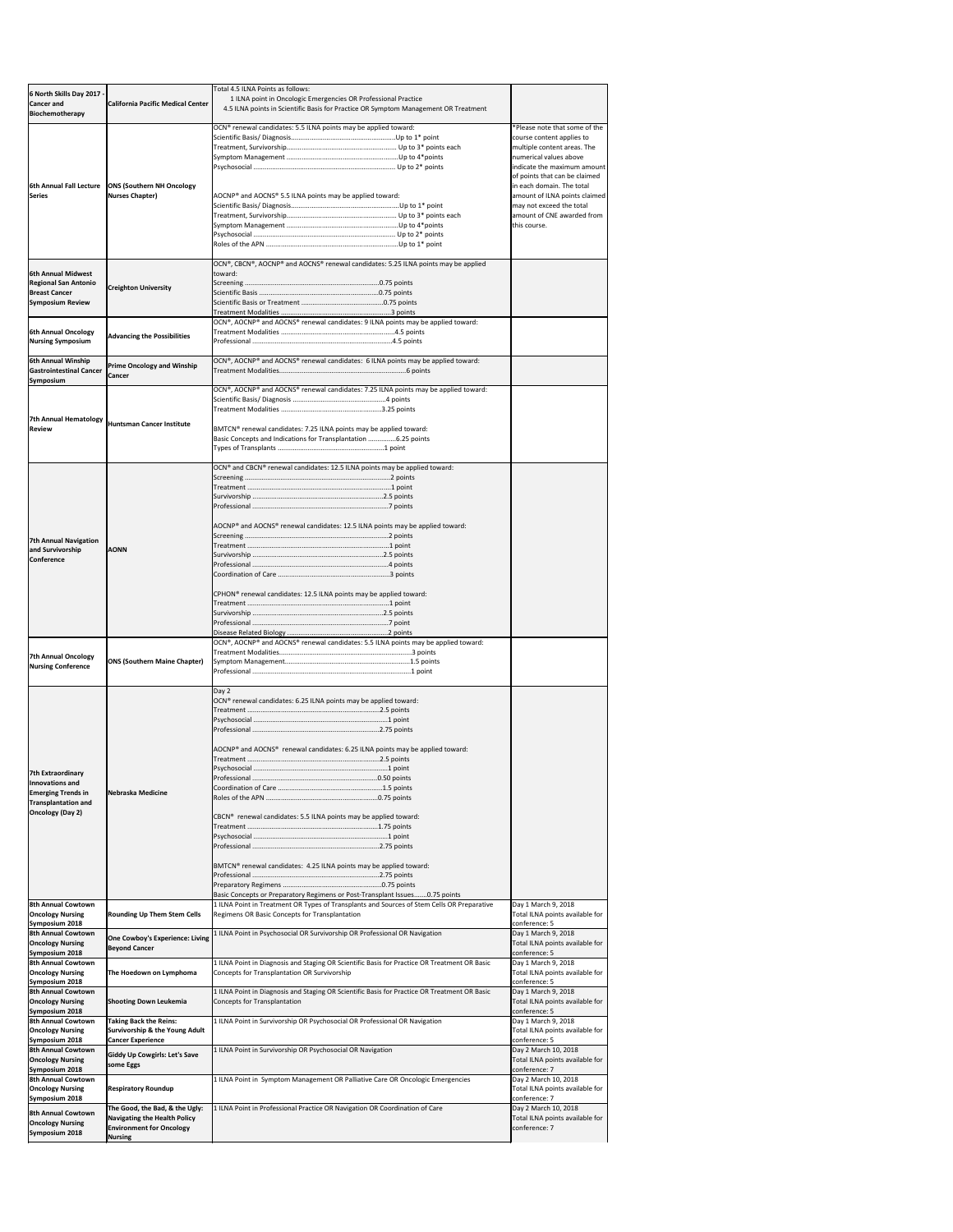| <b>8th Annual Cowtown</b><br><b>Oncology Nursing</b><br>Symposium 2018                                               | Don't Fence Me In: Embracing<br><b>Your Inner Palliative Care</b><br><b>Nursing Skills</b>   | 1 ILNA Point in Palliative Care OR Symptom Management OR End-of-Life OR Psychosocial                                                                                                                                                                                                                                                                                                              | Day 2 March 10, 2018<br>Total ILNA points available for<br>conference: 7                                                                                                                                                                                                                                    |
|----------------------------------------------------------------------------------------------------------------------|----------------------------------------------------------------------------------------------|---------------------------------------------------------------------------------------------------------------------------------------------------------------------------------------------------------------------------------------------------------------------------------------------------------------------------------------------------------------------------------------------------|-------------------------------------------------------------------------------------------------------------------------------------------------------------------------------------------------------------------------------------------------------------------------------------------------------------|
| <b>8th Annual Cowtown</b><br><b>Oncology Nursing</b><br>Symposium 2018                                               | <b>Blazing the Trail: Management of</b><br><b>Immunotherapy Related</b><br><b>Toxicities</b> | 1 ILNA Point in Treatment OR Symptom Management                                                                                                                                                                                                                                                                                                                                                   | Day 2 March 10, 2018<br>Total ILNA points available for<br>conference: 7                                                                                                                                                                                                                                    |
| <b>8th Annual Cowtown</b><br><b>Oncology Nursing</b><br>Symposium 2018                                               | <b>Wrangling up CLABSIs</b>                                                                  | 1 ILNA Point in Treatment OR Symptom Management OR Oncologic Emergencies OR Early Post-<br><b>Transplant Management</b>                                                                                                                                                                                                                                                                           | Day 2 March 10, 2018<br>Total ILNA points available for<br>conference: 7                                                                                                                                                                                                                                    |
| <b>8th Annual Cowtown</b><br><b>Oncology Nursing</b><br>Symposium 2018                                               | How I Became a Cancer Wrangler                                                               | 1 ILNA Point in Navigation OR Survivorship OR Professional Practice                                                                                                                                                                                                                                                                                                                               | Day 2 March 10, 2018<br>Total ILNA points available for<br>conference: 7                                                                                                                                                                                                                                    |
| <b>8th Annual Southwest</b><br><b>Regional Oncology</b><br><b>Symposia</b>                                           | <b>ONS (Albuquerque Chapter)</b>                                                             | OCN®, CBCN®, AOCNP®, and AOCNS® renewal candidates: 7 ILNA points may be applied toward:<br>Professional or Treatment or Symptom Management or Psychosocial 1 point<br>CPHON <sup>®</sup> renewal candidates: 7 ILNA points may be applied toward:<br>Professional or Treatment or Symptom Management or Psychosocial 1 point<br>BMTCN ® renewal candidates: 2 ILNA points may be applied toward: |                                                                                                                                                                                                                                                                                                             |
| 9th Annual Blood and<br><b>Marrow Transplant</b><br><b>Nursing Forum 2017</b>                                        | Cincinnati Children's Hospital<br><b>Medical Center</b>                                      | CPHON <sup>®</sup> renewal candidates: 6.75 ILNA points may be applied toward:<br>Symptom Management or Oncologic Emergencies or Professional or<br>BMTCN® renewal candidates: 6.75 ILNA points may be applied toward:<br>Basic Concepts or preparative Regimens or Professional or                                                                                                               | *Note that some of the course<br>content applies to multiple<br>content areas. The numerical<br>value indicates the maximum<br>amount of points that can be<br>claimed in each domain. The<br>total amount of ILNA points<br>claimed may not exceed the<br>total amount of CNE awarded<br>from this course. |
| <b>Ada Canyon Medical</b><br><b>Education</b><br>Consortium/Coeur<br>d'Alene, Idaho                                  | <b>International Conference on</b><br><b>Advances in Hematology and</b><br><b>Oncology</b>   | OCN®, AOCNP® and AOCNS® renewal candidates: 15 ILNA points may be applied toward:<br>CBCN® renewal candidates: 2 ILNA points may be applied toward:                                                                                                                                                                                                                                               |                                                                                                                                                                                                                                                                                                             |
| <b>Advanced Cancer Care</b><br>27th Annual MOCONS<br><b>Spring Conference</b>                                        | <b>ONS (Metro Omaha Chapter)</b>                                                             | OCN®, AOCNP® and AOCNS® renewal candidates: 6.6 ILNA points may be applied toward:                                                                                                                                                                                                                                                                                                                |                                                                                                                                                                                                                                                                                                             |
| <b>Advances in Blood and</b><br><b>Marrow Transplant</b><br>2016 Symposium                                           | <b>University of Kansas Medical</b><br><b>Center</b>                                         | OCN®, CPHON®, AOCNP® and AOCNS® renewal candidates: 7.2 ILNA points may be applied<br>toward:<br>BMTCN® renewal candidates: 7.2 ILNA points may be applied toward:<br>GVHD Prevention or Post Transplant Issues 0.9 points                                                                                                                                                                        |                                                                                                                                                                                                                                                                                                             |
| <b>Ambulatory Oncology</b><br>Professional<br><b>Development Day</b>                                                 | <b>Ambulatory Oncology</b><br><b>Professional Development Day</b>                            | OCN®, CPHON®, AOCNP®, and AOCNS® renewal candidates: 3.5 ILNA points may be applied<br>toward:<br>Symptom Management or Oncologic Emergencies or Professional 3.5 points<br>CBCN® renewal candidates: 3.5 ILNA points may be applied toward:<br>Symptom Management or Professional 3.5 points<br>BMTCN ® renewal candidates: 3.5 ILNA points may be applied toward:                               |                                                                                                                                                                                                                                                                                                             |
| <b>ANCC</b>                                                                                                          |                                                                                              | $OCN®$ , AOCNP <sup>®</sup> and AOCNS <sup>®</sup> renewal candidates: 8.7 ILNA points may be applied toward:<br>CPHON <sup>®</sup> renewal candidates: 8.2 ILNA points may be applied toward:<br>CBCN® renewal candidates: 6 ILNA points may be applied toward:                                                                                                                                  |                                                                                                                                                                                                                                                                                                             |
| <b>Annual Assembly of the</b><br><b>American Academy of</b><br><b>Hospice and Palliative</b><br><b>Care Medicine</b> | <b>AAHPN</b>                                                                                 | OCN®, CBCN®, CPHON®, AOCNP® and AOCNS® renewal candidates: 24.5 ILNA points may be<br>applied toward:<br>BMTCN® renewal candidates: 24.5 ILNA points may be applied toward:<br>OCN®, CBCN®, AOCNP® and AOCNS® renewal candidates: 4.5 ILNA points may be applied toward:                                                                                                                          |                                                                                                                                                                                                                                                                                                             |
| <b>Annual Fall Conference</b><br>2016                                                                                | <b>Karmanos Cancer Center</b>                                                                | Screening/Early Detection, Treatment Modalities, Psychosocial0.5 points each                                                                                                                                                                                                                                                                                                                      |                                                                                                                                                                                                                                                                                                             |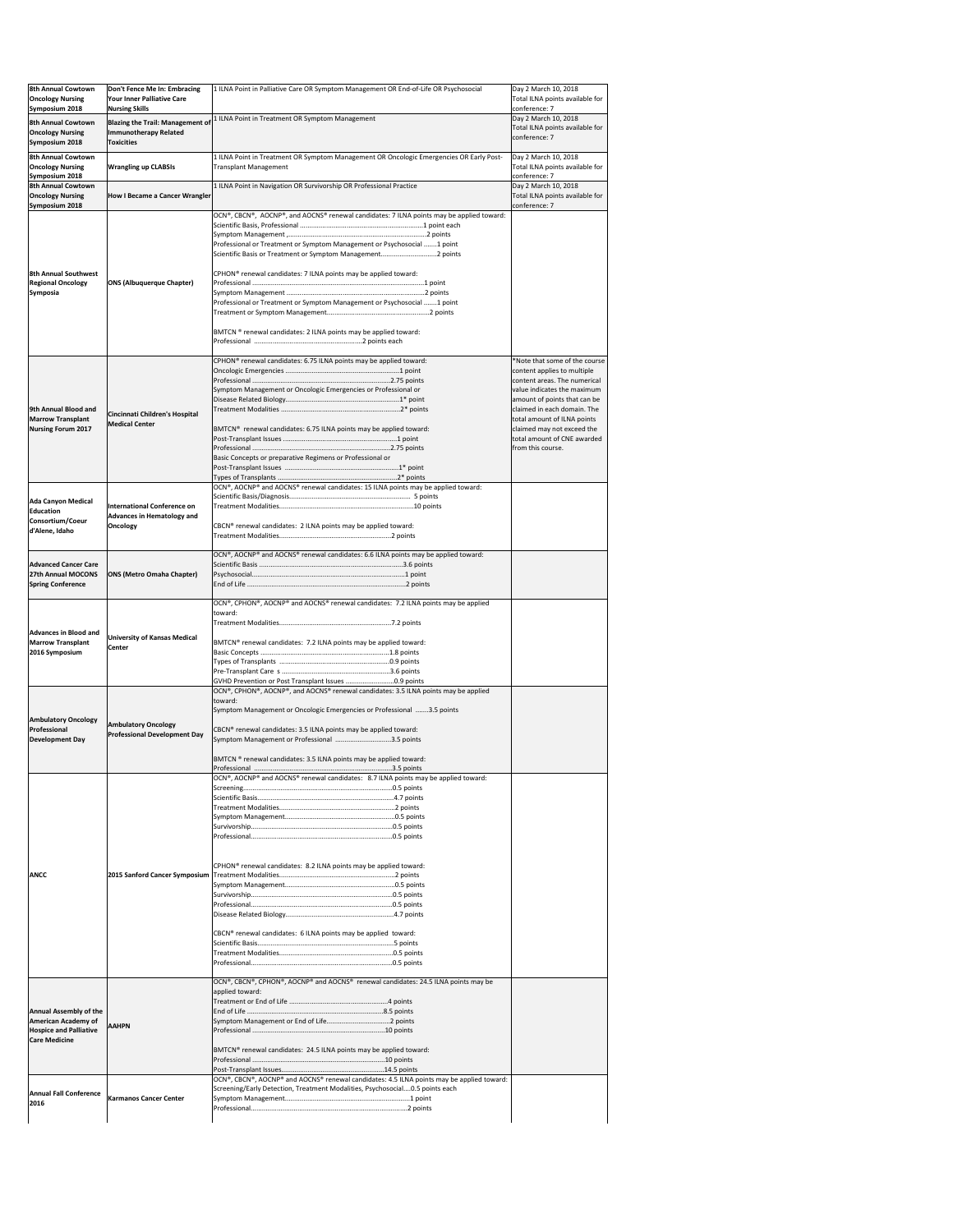|                                                           |                                                                                | OCN®, CBCN®, CPHON®, AOCNP®, and AOCNS® renewal candidates: 4 ILNA points may be applied                                                    |
|-----------------------------------------------------------|--------------------------------------------------------------------------------|---------------------------------------------------------------------------------------------------------------------------------------------|
| <b>Annual Palliative Care</b><br>Symposium                |                                                                                | toward:<br>Symptom Management or Psychosocial or End of Life 4 points                                                                       |
|                                                           | University of California Irvine                                                |                                                                                                                                             |
|                                                           |                                                                                | BMTCN ® renewal candidates: 4 ILNA points may be applied toward:                                                                            |
| <b>ANPD Annual</b>                                        | <b>Association for Nursing</b>                                                 | OCN®, CPHON®, CBCN® AOCNP®, AOCNS® and BMTCN® renewal candidates: 20 ILNA points may                                                        |
| Convention 2016 -<br><b>Aspire to Inspire</b>             | <b>Development</b>                                                             | be applied toward:                                                                                                                          |
|                                                           |                                                                                | $\overline{)$ OCN®, CBCN® AOCNP®, and AOCNS® renewal candidates: 14.4 ILNA points may be applied                                            |
| <b>AONN 6th Annual</b>                                    |                                                                                | toward:                                                                                                                                     |
| <b>Navigation &amp;</b><br><b>Survivorship Conference</b> | <b>AONN</b>                                                                    |                                                                                                                                             |
|                                                           |                                                                                |                                                                                                                                             |
|                                                           |                                                                                | OCN®, CPHON® and CBCN® renewal candidates: 8 ILNA points may be applied toward:                                                             |
|                                                           |                                                                                |                                                                                                                                             |
|                                                           |                                                                                |                                                                                                                                             |
|                                                           |                                                                                |                                                                                                                                             |
| <b>AONN West Coast</b>                                    | <b>Post Graduate Institute for</b><br><b>Medicine</b>                          | AOCNP <sup>®</sup> and AOCNS <sup>®</sup> renewal candidates: 8 ILNA points may be applied toward:                                          |
| <b>Meeting 2015</b>                                       |                                                                                | Survivorship, Professional, Coordination of Care  2 points each                                                                             |
|                                                           |                                                                                |                                                                                                                                             |
|                                                           |                                                                                | BMTCN® renewal candidates: 8 ILNA points may be applied toward:                                                                             |
|                                                           |                                                                                |                                                                                                                                             |
| <b>APHON</b>                                              | <b>Self-Care and Resiliency Building</b><br>Workshop (2017)                    | CPHON® renewal candidates: 13.5 ILNA points may be applied toward:                                                                          |
| <b>APHON 2016</b>                                         | 40 Years of APHON: Leaders                                                     | CPHON® and BMTCN® renewal candidates: 1ILNA point may be applied toward:                                                                    |
|                                                           | <b>Panel</b><br>40 Years of Pediatric Cancer                                   |                                                                                                                                             |
| <b>APHON 2016</b>                                         | <b>Clinical Trials Nursing</b>                                                 | CPHON <sup>®</sup> and BMTCN <sup>®</sup> renewal candidates: 1 ILNA point may be applied toward:                                           |
|                                                           | A Life Free of Restrictions: Gene                                              | CPHON <sup>®</sup> renewal candidates: 1 ILNA point may be applied toward:                                                                  |
| <b>APHON 2016</b>                                         | <b>Therapy Progress and</b><br><b>Hemophilia</b>                               |                                                                                                                                             |
| <b>APHON 2016</b>                                         | <b>Abstracts and Posters and</b>                                               | CPHON <sup>®</sup> and BMTCN <sup>®</sup> renewal candidates: 3.25 ILNA points may be applied toward:                                       |
|                                                           | <b>Presentations, Oh My!</b>                                                   | CPHON <sup>®</sup> renewal candidates: 3.25 ILNA points may be applied toward:                                                              |
|                                                           | <b>Advanced Pain Management for</b>                                            |                                                                                                                                             |
| <b>APHON 2016</b>                                         | the Pediatric Hematology-<br><b>Oncology Patient</b>                           | BMTCN <sup>®</sup> renewal candidates: 3.25 ILNA points may be applied toward:                                                              |
|                                                           |                                                                                |                                                                                                                                             |
|                                                           |                                                                                | CPHON® renewal candidates: 1 ILNA point may be applied toward:                                                                              |
| <b>APHON 2016</b>                                         | <b>Advancing AYA Cancer Therapy</b>                                            |                                                                                                                                             |
|                                                           | <b>Through COG Clinical Trials</b>                                             | BMTCN <sup>®</sup> renewal candidates: 1 ILNA point may be applied toward:                                                                  |
|                                                           |                                                                                | CPHON® renewal candidates: 1 ILNA point may be applied toward:                                                                              |
|                                                           | An Introduction of the                                                         |                                                                                                                                             |
| <b>APHON 2016</b>                                         | <b>Endocannabinoid System and the</b><br><b>Therapeutic Use of Cannabis</b>    | BMTCN <sup>®</sup> renewal candidates: 1 ILNA point may be applied toward:                                                                  |
|                                                           |                                                                                |                                                                                                                                             |
|                                                           |                                                                                | CPHON <sup>®</sup> renewal candidates: 3.25 ILNA points may be applied toward:<br>Symptom Management or Disease Related Biology 3.25 points |
| <b>APHON 2016</b>                                         | Anemia: Where Did My Red Cells<br>Go and Can I Get Them Back?                  |                                                                                                                                             |
|                                                           |                                                                                | BMTCN <sup>®</sup> renewal candidates: 3.25 ILNA points may be applied toward:                                                              |
|                                                           | <b>Challenges in Inter-Professional</b>                                        | CPHON <sup>®</sup> and BMTCN <sup>®</sup> renewal candidates: 1 ILNA point may be applied toward:                                           |
| <b>APHON 2016</b>                                         | <b>Collaboration in Critically III</b><br><b>Children</b>                      |                                                                                                                                             |
|                                                           |                                                                                | CPHON <sup>®</sup> renewal candidates: 1 ILNA point may be applied toward:                                                                  |
| <b>APHON 2016</b>                                         | <b>Concurrent Care for Children:</b><br><b>How Cancer Therapy and</b>          |                                                                                                                                             |
|                                                           | <b>Hospice Unite</b>                                                           | BMTCN® renewal candidates: 1 ILNA point may be applied toward:                                                                              |
|                                                           |                                                                                |                                                                                                                                             |
|                                                           |                                                                                | CPHON <sup>®</sup> renewal candidates: 1 ILNA point may be applied toward:                                                                  |
| <b>APHON 2016</b>                                         | <b>Checkpoint Inhibitors in Pediatric</b>                                      |                                                                                                                                             |
|                                                           | <b>Cancers</b>                                                                 | BMTCN <sup>®</sup> renewal candidates: 1 ILNA point may be applied toward:                                                                  |
|                                                           | Double Jeopardy! Rare Tumors                                                   | CPHON <sup>®</sup> renewal candidates: 1 ILNA point may be applied toward:                                                                  |
| <b>APHON 2016</b>                                         | <b>AND Neurofibromatosis Type I</b>                                            |                                                                                                                                             |
| <b>APHON 2016</b>                                         | <b>Evidence-Based Practice:</b>                                                | CPHON® and BMTCN® renewal candidates: 1 ILNA point may be applied toward:                                                                   |
|                                                           | <b>Beyond the Basics</b><br><b>Fight the Destruction! A Review</b>             | CPHON <sup>®</sup> renewal candidates: 1 ILNA point may be applied toward:                                                                  |
| <b>APHON 2016</b>                                         |                                                                                |                                                                                                                                             |
|                                                           | with ALL<br><b>Fostering Practice Change</b>                                   | CPHON <sup>®</sup> and BMTCN <sup>®</sup> renewal candidates: 1 ILNA point may be applied toward:                                           |
| <b>APHON 2016</b>                                         | through Transformational                                                       |                                                                                                                                             |
|                                                           | Leadership                                                                     |                                                                                                                                             |
| <b>APHON 2016</b>                                         | <b>From Wedding Rings to Nose</b>                                              | CPHON® and BMTCN® renewal candidates: 1ILNA point may be applied toward:                                                                    |
|                                                           | <b>Rings---Generational Differences</b>                                        |                                                                                                                                             |
| <b>APHON 2016</b>                                         |                                                                                |                                                                                                                                             |
|                                                           | <b>Getting Up to Speed: Essentials</b>                                         | CPHON <sup>®</sup> renewal candidates: 1 ILNA point may be applied toward:                                                                  |
|                                                           | of Genetics for Ped/Onc Nurses                                                 |                                                                                                                                             |
|                                                           |                                                                                | CPHON <sup>®</sup> renewal candidates: 3.25 ILNA points may be applied toward:                                                              |
|                                                           | <b>Hematopoietic Stem Cell</b><br><b>Transplant 2016: The Evolving</b>         |                                                                                                                                             |
| <b>APHON 2016</b>                                         | <b>HSCT Patient</b>                                                            | BMTCN <sup>®</sup> renewal candidates: 3.25 ILNA points may be applied toward:                                                              |
|                                                           |                                                                                | CPHON <sup>®</sup> renewal candidates: 1 ILNA point may be applied toward:                                                                  |
|                                                           | <b>Histiocytic Disorders: When the</b><br>Immune System Loses Control          |                                                                                                                                             |
|                                                           |                                                                                | CPHON <sup>®</sup> renewal candidates: 1 ILNA point may be applied toward:                                                                  |
|                                                           | Hit Me With Your Best Shot:                                                    |                                                                                                                                             |
| <b>APHON 2016</b><br><b>APHON 2016</b>                    | <b>Targeted Busulfan</b>                                                       | BMTCN <sup>®</sup> renewal candidates: 1 ILNA point may be applied toward:                                                                  |
|                                                           |                                                                                |                                                                                                                                             |
|                                                           | I Saw What I Saw & I Can't                                                     | CPHON® and BMTCN® renewal candidates: 1ILNA point may be applied toward:                                                                    |
| <b>APHON 2016</b>                                         | <b>Forget It: Understanding &amp;</b><br><b>Addressing Caregiver Suffering</b> |                                                                                                                                             |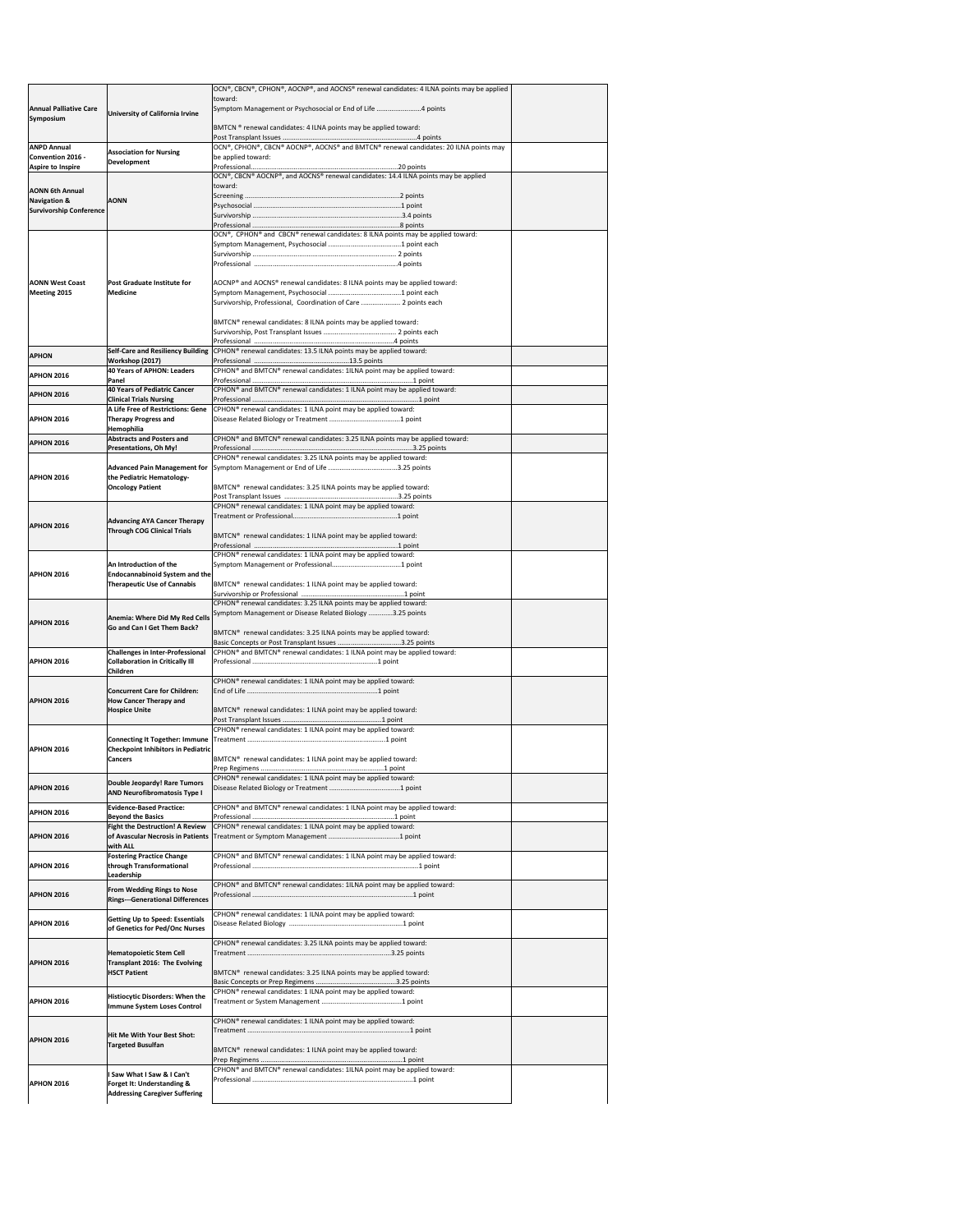| <b>APHON 2016</b>                    | Initiating Early Palliative Care in<br>the Bone Marrow Transplant                                     | CPHON <sup>®</sup> renewal candidates: 1 ILNA point may be applied toward:                                                                       |                                                    |
|--------------------------------------|-------------------------------------------------------------------------------------------------------|--------------------------------------------------------------------------------------------------------------------------------------------------|----------------------------------------------------|
|                                      | Patient                                                                                               | BMTCN® renewal candidates: 1 ILNA point may be applied toward:                                                                                   |                                                    |
| <b>APHON 2016</b>                    | Leading at the Bedside: Do You<br><b>Trust Others? Do Families Trust</b><br>You?                      | CPHON® and BMTCN® renewal candidates: 1 ILNA point may be applied toward:                                                                        |                                                    |
| <b>APHON 2016</b>                    | <b>Leading to Improve the Patient</b><br><b>Experience</b>                                            | CPHON <sup>®</sup> and BMTCN <sup>®</sup> renewal candidates: 5 ILNA points may be applied toward:                                               |                                                    |
| <b>APHON 2016</b>                    | Molecular Subtyping: Update on<br>COG protocols for CNS tumors                                        | CPHON <sup>®</sup> renewal candidates: 1 ILNA point may be applied toward:<br>Disease Related Biology or Treatment or Symptom Management 1 point |                                                    |
| <b>APHON 2016</b>                    | Multi-Drug Resistant Organisms:<br>Insight into New Pharmacologic                                     | CPHON <sup>®</sup> renewal candidates: 1 ILNA point may be applied toward:                                                                       |                                                    |
|                                      | <b>Agents</b>                                                                                         | BMTCN <sup>®</sup> renewal candidates: 1 ILNA point may be applied toward:                                                                       |                                                    |
| <b>APHON 2016</b>                    | <b>Networking within the APHON</b><br><b>Chapters: Strengthening</b><br><b>Chapters by Sharing</b>    | CPHON <sup>®</sup> and BMTCN <sup>®</sup> renewal candidates: 1 ILNA point may be applied toward:                                                |                                                    |
| <b>APHON 2016</b>                    | <b>Parent-Child Communication and</b><br><b>Testing for Cancer Predisposition</b>                     | CPHON® and BMTCN® renewal candidates: 1 ILNA point may be applied toward:                                                                        |                                                    |
| <b>APHON 2016</b>                    | <b>Pediatric Chemotherapy and</b>                                                                     | CPHON® and BMTCN® renewal candidates: 6.25 ILNA points may be applied toward:                                                                    |                                                    |
|                                      | <b>Biotherapy Instructor Course</b><br><b>Primary Palliative Care for</b>                             | CPHON® renewal candidates: 3.25 ILNA points may be applied toward:                                                                               |                                                    |
| <b>APHON 2016</b>                    | <b>Hematology/Oncology Patients:</b><br>We can ALL do it!                                             | BMTCN® renewal candidates: 3.25 ILNA points may be applied toward:                                                                               |                                                    |
|                                      |                                                                                                       | CPHON <sup>®</sup> renewal candidates: 1 ILNA point may be applied toward:                                                                       |                                                    |
| <b>APHON 2016</b>                    | <b>Progress in Hematopoietic Cell</b><br><b>Transplantation for Sickle Cell</b><br><b>Disease</b>     | BMTCN® renewal candidates: 1 ILNA point may be applied toward:                                                                                   |                                                    |
|                                      | Project: EveryChild - A New                                                                           | CPHON® and BMTCN® renewal candidates: 1 ILNA point may be applied toward:                                                                        |                                                    |
| <b>APHON 2016</b>                    | <b>Oncology Group</b>                                                                                 |                                                                                                                                                  |                                                    |
|                                      |                                                                                                       | CPHON <sup>®</sup> renewal candidates: 1 ILNA point may be applied toward:                                                                       |                                                    |
| <b>APHON 2016</b>                    | <b>Retention in Supportive Care</b><br><b>Research</b>                                                | BMTCN® renewal candidates: 1 ILNA point may be applied toward:                                                                                   |                                                    |
| <b>APHON 2016</b>                    | <b>Relapsed ALL: Caring for patients</b><br>receiving Blinatumomab on COG<br><b>AALL1331</b>          | CPHON <sup>®</sup> renewal candidates: 1 ILNA point may be applied toward:                                                                       |                                                    |
| <b>APHON 2016</b>                    | Spirituality in Children and<br><b>Families Facing Serious Illness</b>                                | CPHON® renewal candidates: 1 ILNA point may be applied toward:                                                                                   |                                                    |
|                                      |                                                                                                       | CPHON <sup>®</sup> renewal candidates: 1 ILNA point may be applied toward:                                                                       |                                                    |
| <b>APHON 2016</b>                    | <b>Stop the Confusion!</b><br><b>Understanding Delirium in</b><br><b>Pediatric Oncology Patients</b>  | BMTCN® renewal candidates: 1 ILNA point may be applied toward:                                                                                   |                                                    |
| <b>APHON 2016</b>                    | <b>Strategies for Creating a Fertility</b><br><b>Preservation Team</b>                                | CPHON <sup>®</sup> and BMTCN <sup>®</sup> renewal candidates: 1 ILNA point may be applied toward:                                                |                                                    |
|                                      | <b>Targeted Immunotherapy:</b>                                                                        | CPHON <sup>®</sup> renewal candidates: 3.25 ILNA points may be applied toward:                                                                   |                                                    |
| <b>APHON 2016</b>                    | and Administration Strategy for<br>the Bedside Pediatric Oncology                                     | BMTCN <sup>®</sup> renewal candidates: 3.25 ILNA points may be applied toward:                                                                   |                                                    |
|                                      | <b>Nurse</b>                                                                                          | CPHON <sup>®</sup> renewal candidates: 1 ILNA point may be applied toward:                                                                       |                                                    |
| <b>APHON 2016</b>                    | The Code of Ethics for Nursing: A<br><b>Contemporary Context</b>                                      |                                                                                                                                                  |                                                    |
| <b>APHON 2016</b>                    | The Good, the Bad and the Ugly:<br><b>Pulmonary Complications of</b>                                  | CPHON <sup>®</sup> renewal candidates: 1 ILNA point may be applied toward:<br>Symptom Management or Oncologic Emergencies 1 point                |                                                    |
|                                      | <b>Cancer Treatment</b>                                                                               | BMTCN® renewal candidates: 1 ILNA point may be applied toward:                                                                                   |                                                    |
|                                      | Toxicities Hold 'em, PlinkH/O,&                                                                       | CPHON® and BMTCN® renewal candidates: 1 ILNA point may be applied toward:                                                                        |                                                    |
| <b>APHON 2016</b>                    | <b>BiotheraPlay: Making</b><br><b>Chemotherapy Course Fun</b>                                         |                                                                                                                                                  |                                                    |
| <b>APHON 2016</b>                    | <b>Transplant in Severe Aplastic</b><br>Anemia: What's New & What's                                   | CPHON <sup>®</sup> renewal candidates: 1 ILNA point may be applied toward:<br>Disease Related Biology or Treatment or Symptom Management         |                                                    |
|                                      | the Nurse's Role?                                                                                     | BMTCN® renewal candidates: 1 ILNA point may be applied toward:                                                                                   |                                                    |
| <b>APHON 2016</b>                    | <b>Using COG Resources to</b><br><b>Optimize Your Nursing Practice</b>                                | CPHON® and BMTCN® renewal candidates: 1 ILNA point may be applied toward:                                                                        |                                                    |
| <b>APHON 2016</b>                    | When is a Heavy Period More<br>Than Just a Period? Finding                                            | CPHON <sup>®</sup> renewal candidates: 1 ILNA point may be applied toward:                                                                       |                                                    |
|                                      | <b>Bleeding Disorders</b>                                                                             | CPHON® renewal candidates: 1 ILNA point may be applied toward:                                                                                   |                                                    |
| <b>APHON 2016</b>                    | <b>Your Patient Takes Medical</b><br>Marijuana?-Evidence Based<br><b>Research in Action</b>           | Symptom Management or Treatment or Professional 1 point<br>BMTCN® renewal candidates: 1 ILNA point may be applied toward:                        |                                                    |
|                                      |                                                                                                       |                                                                                                                                                  |                                                    |
|                                      | <b>Childhood Cancer: Impact on the</b><br><b>Parents' Marital Dynamics</b>                            |                                                                                                                                                  |                                                    |
| <b>APHON 2016</b><br>(Paper Session) | <b>Connectedness with Healthcare</b><br><b>Providers Scale for</b><br><b>Adolescents/Young Adults</b> | CPHON <sup>®</sup> renewal candidates: 1 ILNA point may be applied toward:                                                                       | Must Complete all 3 sessions<br>for the ILNA Point |
|                                      | <b>Pathway to Wellness: Positively</b><br><b>Engaging Patients with Sickle Cell</b><br><b>Disease</b> |                                                                                                                                                  |                                                    |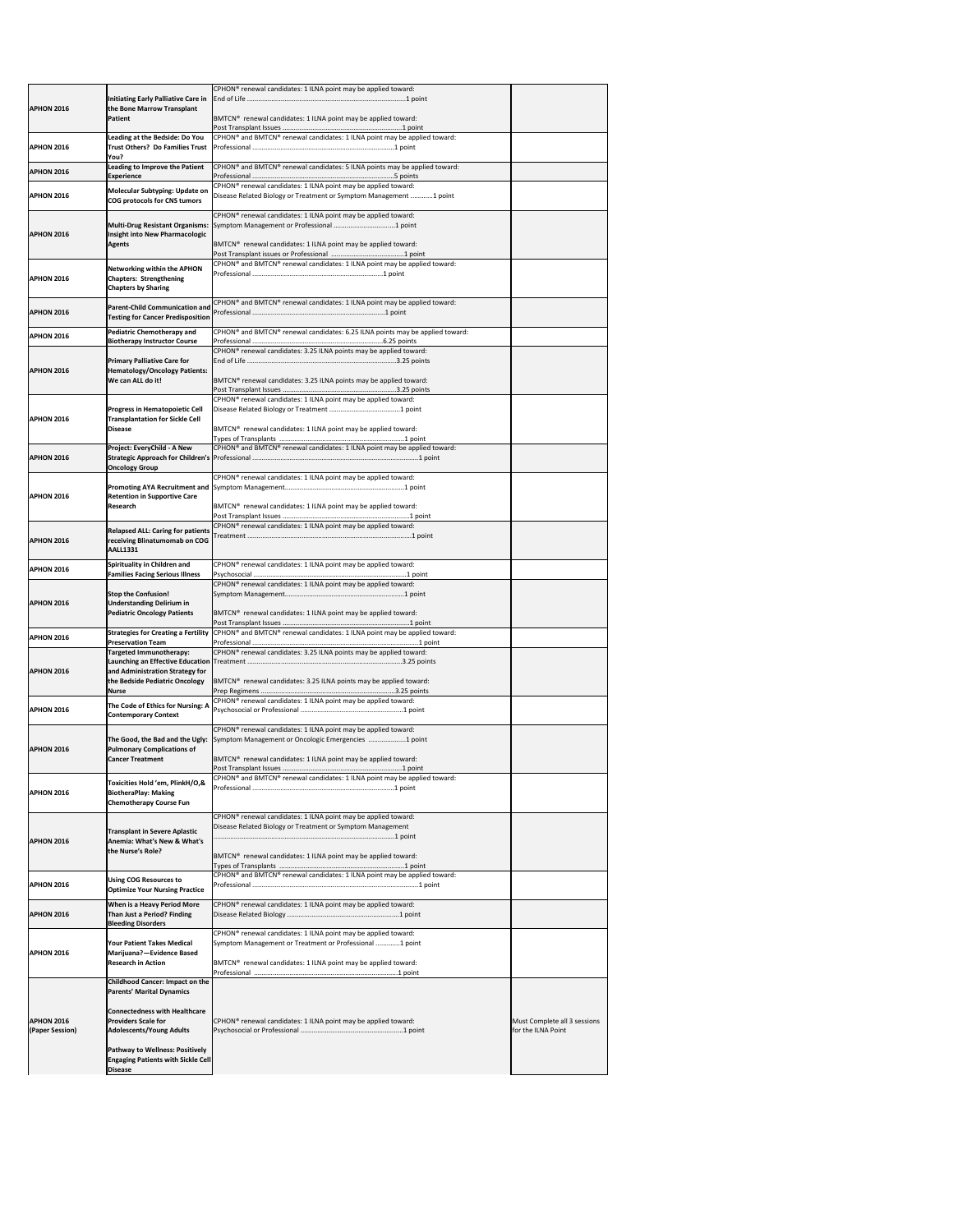|                                                                    | <b>Breastfeeding Practices Among</b><br><b>Pediatric Cancer Survivors</b>                                                              |                                                                                                                                                                                                                                             |                                                    |
|--------------------------------------------------------------------|----------------------------------------------------------------------------------------------------------------------------------------|---------------------------------------------------------------------------------------------------------------------------------------------------------------------------------------------------------------------------------------------|----------------------------------------------------|
| <b>APHON 2016</b><br>(Paper Session)                               | <b>Changing CVC Flushing</b><br>Frequency: A Pilot Study<br><b>Comparing Two Regimens</b>                                              | CPHON® renewal candidates: 1 ILNA point may be applied toward:                                                                                                                                                                              | Must Complete all 3 sessions<br>for the ILNA Point |
|                                                                    | <b>Cognitive Effects of Childhood</b><br><b>Cancer Treatment and</b><br><b>Neuroimaging Correlation</b>                                |                                                                                                                                                                                                                                             |                                                    |
|                                                                    | <b>Burnout, Moral Distress and</b><br><b>Career Satisfaction in HCT</b>                                                                |                                                                                                                                                                                                                                             |                                                    |
| <b>APHON 2016</b><br>(Paper Session)                               | <b>Partnering With Parents to</b><br>Validate End of Treatment<br><b>Questionnaires</b>                                                | CPHON® and BMTCN® renewal candidates: 1 ILNA point may be applied toward:                                                                                                                                                                   | Must Complete all 3 sessions<br>for the ILNA Point |
|                                                                    | <b>Development of a Resilience</b><br><b>Profile for Adolescents and</b><br><b>Young Adults</b>                                        |                                                                                                                                                                                                                                             |                                                    |
|                                                                    | <b>Reiki Therapy for Symptom</b><br><b>Management in Children</b><br><b>Receiving Palliative Care</b>                                  |                                                                                                                                                                                                                                             |                                                    |
| <b>APHON 2016</b><br>(Paper Session)                               | <b>Youth and Pet Survivors (YAPS):</b><br><b>Animal-Assisted Therapy Using</b><br><b>Pen-Pals</b>                                      | CPHON <sup>®</sup> renewal candidates: 1 ILNA point may be applied toward:                                                                                                                                                                  | Must Complete all 3 sessions<br>for the ILNA Point |
|                                                                    | The Use of Aromatherapy to<br><b>Reduce Nausea in Children with</b><br><b>Cancer</b>                                                   |                                                                                                                                                                                                                                             |                                                    |
|                                                                    | <b>Safety Implications of the Care</b><br><b>Environment on a Pediatric</b><br><b>Oncology Unit</b>                                    |                                                                                                                                                                                                                                             |                                                    |
| <b>APHON 2016</b><br>(Paper Session)                               | <b>Perceptions of a Primary Nursing</b><br><b>Care Model in a</b><br><b>Hematology/Oncology Unit</b>                                   | CPHON® and BMTCN® renewal candidates: 1 ILNA point may be applied toward:                                                                                                                                                                   | Must Complete all 3 sessions<br>for the ILNA Point |
|                                                                    | It's All About Comfort: Families<br><b>Compare Inpatient &amp; Home IV</b><br><b>Methotrexate</b>                                      |                                                                                                                                                                                                                                             |                                                    |
| <b>APHON 2017 Annual</b><br><b>Conference</b>                      | A Changing World for Patients<br>with Hemophilia: Treatment<br><b>Updates and Novel Therapeutics</b><br>for Hemophilia A and B         | CPHON <sup>®</sup> renewal candidates: 1 ILNA point may be applied toward:                                                                                                                                                                  |                                                    |
|                                                                    | <b>A Sustainable Community</b><br><b>Engagement Program Model to</b>                                                                   | CPHON <sup>®</sup> renewal candidates: 1 ILNA point may be applied toward:<br>Treatment or Disease Related Biology or Professional1 point                                                                                                   |                                                    |
| <b>APHON 2017 Annual</b><br><b>Conference</b>                      | <b>Address Hematopoietic Cell</b><br>for Patients with Sickle Cell<br><b>Disease</b>                                                   | Transplantation Education Needs BMTCN® renewal candidates: 1 ILNA point may be applied toward:<br>Basic Concepts or Types of Transplants or Professional1 point                                                                             |                                                    |
| <b>APHON 2017 Annual</b>                                           | Acute Lymphoblastic Leukemia:                                                                                                          | CPHON <sup>®</sup> renewal candidates: 1 ILNA point may be applied toward:<br>Treatment or Disease Related Biology  1 point                                                                                                                 |                                                    |
| <b>Conference</b>                                                  | <b>Current COG Trials for T Cell,</b><br>Ph+, and Ph-Like ALL                                                                          | BMTCN® renewal candidates: 0.33 ILNA points may be applied toward:                                                                                                                                                                          |                                                    |
| <b>APHON 2017 Annual</b><br><b>Conference</b>                      | Acute Promyelocytic Leukemia:<br><b>Current COG treatment for a</b><br>unique AML subtype                                              | CPHON <sup>®</sup> renewal candidates: 1 ILNA point may be applied toward:                                                                                                                                                                  |                                                    |
| <b>APHON 2017 Annual</b><br><b>Conference</b>                      | <b>Advanced Practice Providers in</b><br>Hem/Onc/BMT-Expanding the<br><b>Provider's Horizons</b>                                       | CPHON <sup>®</sup> renewal candidates: 3.25 ILNA points may be applied toward:<br>Disease Related Biology or Treatment or Symptom Management or Oncologic Emergencies<br>BMTCN® renewal candidates: 3.25 ILNA points may be applied toward: |                                                    |
|                                                                    |                                                                                                                                        | CPHON® and BMTCN® renewal candidates: 1 ILNA point may be applied toward:                                                                                                                                                                   |                                                    |
| <b>APHON 2017 Annual</b><br><b>Conference</b>                      | <b>Baseline Standards for Pediatric</b><br><b>Oncology Nursing in Low and</b><br>Mid Income Countries                                  |                                                                                                                                                                                                                                             |                                                    |
| <b>APHON 2017 Annual</b><br><b>Conference</b>                      | <b>Beyond Pain Crises: Acute</b><br><b>Complications of Sickle Cell</b><br><b>Disease</b>                                              | CPHON <sup>®</sup> renewal candidates: 1 ILNA point may be applied toward:<br>BMTCN <sup>®</sup> renewal candidates: 1 ILNA point may be applied toward:                                                                                    |                                                    |
| <b>APHON 2017 Annual</b>                                           | <b>BMT Sim Lab: Building safety,</b>                                                                                                   | CPHON® and BMTCN® renewal candidates: 1 ILNA point may be applied toward:                                                                                                                                                                   |                                                    |
| <b>Conference</b>                                                  | <b>Transition</b><br><b>Central Line-Associated</b>                                                                                    | CPHON <sup>®</sup> renewal candidates: 1 ILNA point may be applied toward:                                                                                                                                                                  |                                                    |
| <b>APHON 2017 Annual</b><br><b>Conference</b>                      | <b>Bloodstream Infections in</b><br>Pediatric Hem/Onc/BMT<br><b>Patients: An Update and</b>                                            | BMTCN® renewal candidates: 1 ILNA point may be applied toward:                                                                                                                                                                              |                                                    |
| <b>APHON 2017 Annual</b>                                           | <b>Appraisal of the Evidence</b><br>Deciphering the Intersection of<br><b>Caring for Self &amp; Caring for</b>                         | CPHON® and BMTCN® renewal candidates: 1 ILNA point may be applied toward:                                                                                                                                                                   |                                                    |
| <b>Conference</b><br><b>APHON 2017 Annual</b><br><b>Conference</b> | <b>Others</b><br>in a Pediatric and Community-                                                                                         | Development of an AYA Program CPHON® and BMTCN® renewal candidates: 3.25 ILNA points may be applied toward:                                                                                                                                 |                                                    |
| <b>APHON 2017 Annual</b><br><b>Conference</b>                      | <b>Wide Setting</b><br><b>Effects of a Spiritual Care</b><br><b>Education Program on Pediatric</b><br><b>Oncology Nurses' Level of</b> | CPHON® renewal candidates: 1 ILNA point may be applied toward:                                                                                                                                                                              |                                                    |
|                                                                    | Knowledge, Attitudes, and<br><b>Competence</b>                                                                                         | BMTCN® renewal candidates: 1 ILNA point may be applied toward:                                                                                                                                                                              |                                                    |
| <b>APHON 2017 Annual</b><br><b>Conference</b>                      | <b>Essentials of Genetics for</b><br><b>Pediatric Oncology Nurses</b>                                                                  | CPHON <sup>®</sup> renewal candidates: 1 ILNA point may be applied toward:<br>BMTCN® renewal candidates: 0.33 ILNA points may be applied toward:                                                                                            |                                                    |
| <b>APHON 2017 Annual</b>                                           | <b>Expanding Your Educational</b>                                                                                                      | CPHON® and BMTCN® renewal candidates: 1 ILNA point may be applied toward:                                                                                                                                                                   |                                                    |
| <b>Conference</b>                                                  | Horizons - DNP or PhD?                                                                                                                 |                                                                                                                                                                                                                                             |                                                    |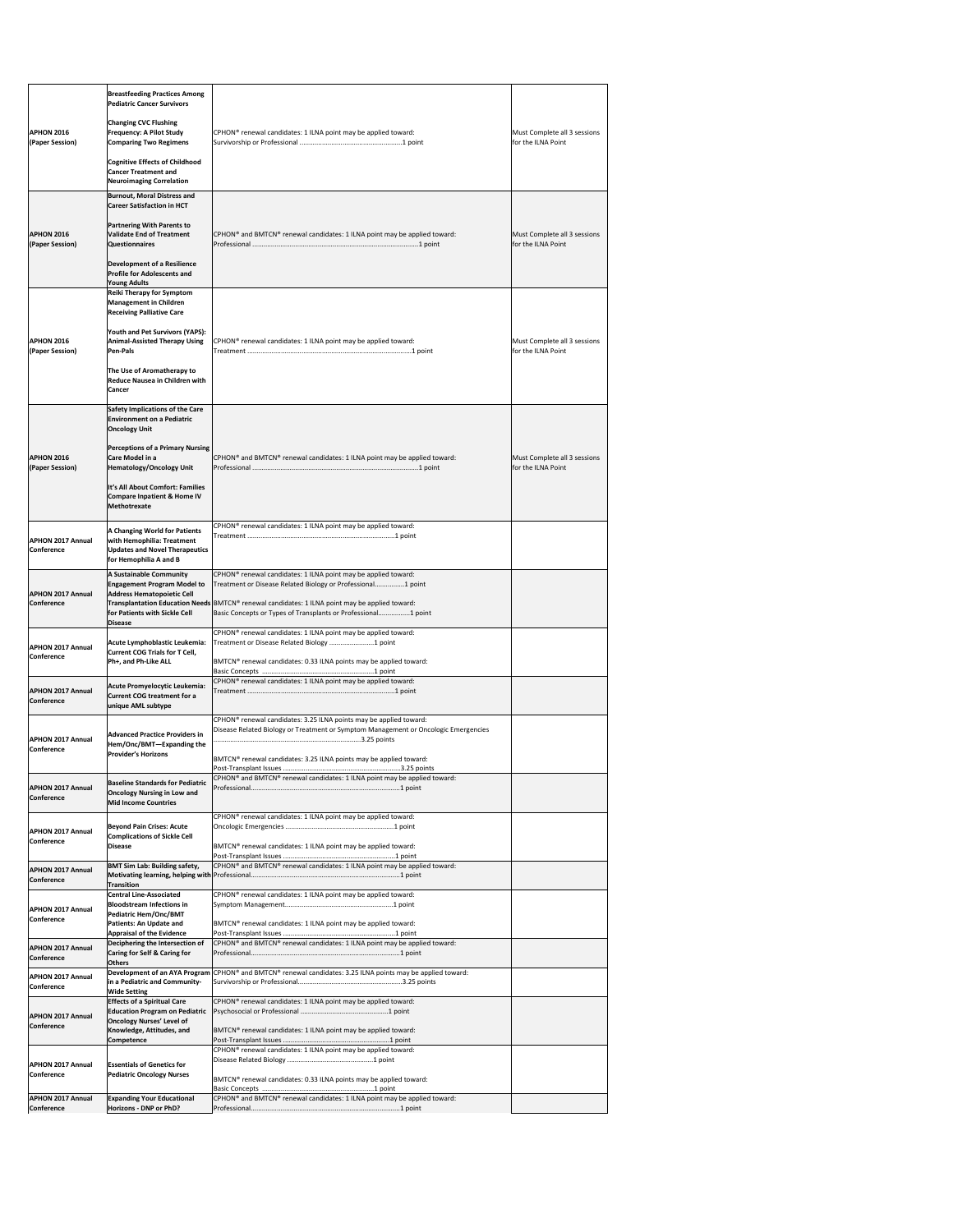|                                               |                                                                           | CPHON <sup>®</sup> renewal candidates: 3.25 ILNA points may be applied toward:                                           |  |
|-----------------------------------------------|---------------------------------------------------------------------------|--------------------------------------------------------------------------------------------------------------------------|--|
| <b>APHON 2017 Annual</b>                      | <b>Expanding your Mental Health</b><br>Toolkit: Innovative approaches     |                                                                                                                          |  |
| <b>Conference</b>                             | to caring for the pediatric                                               | BMTCN <sup>®</sup> renewal candidates: 3.25 ILNA points may be applied toward:                                           |  |
|                                               | hematology/oncology patients                                              |                                                                                                                          |  |
|                                               | <b>Get the Mets! Resection of</b>                                         | CPHON <sup>®</sup> renewal candidates: 1 ILNA point may be applied toward:                                               |  |
| <b>APHON 2017 Annual</b><br><b>Conference</b> | pulmonary metastases in                                                   |                                                                                                                          |  |
|                                               | <b>losteosarcoma</b><br><b>How APHON Nurses Can Make a</b>                | CPHON <sup>®</sup> and BMTCN <sup>®</sup> renewal candidates: 1 ILNA point may be applied toward:                        |  |
| <b>APHON 2017 Annual</b><br><b>Conference</b> | Difference in Legislation and                                             |                                                                                                                          |  |
| <b>APHON 2017 Annual</b>                      | <b>Health Policy Decisions</b><br>Infant ALL: Instruction Manual,         | CPHON <sup>®</sup> renewal candidates: 1 ILNA point may be applied toward:                                               |  |
| <b>Conference</b>                             | Please?                                                                   |                                                                                                                          |  |
| <b>APHON 2017 Annual</b>                      | <b>Interdisciplinary Collaboration</b>                                    | CPHON <sup>®</sup> and BMTCN <sup>®</sup> renewal candidates: 1 ILNA point may be applied toward:                        |  |
| <b>Conference</b>                             | for the Effective Transition of<br><b>Young Adult Cancer Survivors</b>    |                                                                                                                          |  |
|                                               | <b>International Pediatric</b>                                            | CPHON® and BMTCN® renewal candidates: 1.25 ILNA points may be applied toward:                                            |  |
| <b>APHON 2017 Annual</b>                      | <b>Hematology/Oncology Nursing</b>                                        |                                                                                                                          |  |
| <b>Conference</b>                             | <b>Experiences and Opportunities</b>                                      |                                                                                                                          |  |
|                                               | It's all GREEK to me! The                                                 | CPHON <sup>®</sup> renewal candidates: 1 ILNA point may be applied toward:                                               |  |
| <b>APHON 2017 Annual</b>                      | <b>NEPENTHE Trial for</b>                                                 |                                                                                                                          |  |
| <b>Conference</b>                             | <b>Relapsed/Refractory</b><br>Neuroblastoma; personalized                 |                                                                                                                          |  |
|                                               | molecularly targeted treatment.                                           |                                                                                                                          |  |
|                                               | It's Not Just about the Medicine:<br>Developing and implementing          | CPHON <sup>®</sup> renewal candidates: 1 ILNA point may be applied toward:                                               |  |
| <b>APHON 2017 Annual</b><br><b>Conference</b> | psychosocial standards of care                                            |                                                                                                                          |  |
|                                               | <b>families</b>                                                           | for children with cancer and their BMTCN® renewal candidates: 1 ILNA point may be applied toward:                        |  |
| <b>APHON 2017 Annual</b>                      | <b>Leadership Course: Building the</b>                                    | CPHON® and BMTCN® renewal candidates: 5 ILNA points may be applied toward:                                               |  |
| <b>Conference</b>                             | <b>High Reliable Teams</b><br><b>Leveraging Smartphones to</b>            | CPHON <sup>®</sup> renewal candidates: 1 ILNA point may be applied toward:                                               |  |
| <b>APHON 2017 Annual</b>                      | <b>Capture Symptoms during</b>                                            | Symptom Management or End of Life or Professional1 point                                                                 |  |
| <b>Conference</b>                             | <b>Advanced Cancer: Integrating an</b><br>innovative idea into a grant-   | BMTCN <sup>®</sup> renewal candidates: 1 ILNA point may be applied toward:                                               |  |
|                                               | funded research study                                                     |                                                                                                                          |  |
|                                               | <b>Managing Dyspnea in Children</b>                                       | CPHON <sup>®</sup> renewal candidates: 1 ILNA point may be applied toward:                                               |  |
| <b>APHON 2017 Annual</b><br><b>Conference</b> | and Adolescents with Advanced                                             |                                                                                                                          |  |
|                                               | <b>Cancer and at End-of-Life</b>                                          | BMTCN® renewal candidates: 1 ILNA point may be applied toward:                                                           |  |
|                                               | <b>Nurse-Led Models for Enhancing</b>                                     | CPHON <sup>®</sup> and BMTCN <sup>®</sup> renewal candidates: 1 ILNA point may be applied toward:                        |  |
| <b>APHON 2017 Annual</b><br><b>Conference</b> | the Conduct of Children's<br><b>Oncology Group Cancer Control</b>         |                                                                                                                          |  |
|                                               | <b>Trials</b>                                                             |                                                                                                                          |  |
|                                               | Nursing management for the                                                | CPHON® renewal candidates: 3.25 ILNA points may be applied toward:                                                       |  |
| <b>APHON 2017 Annual</b><br><b>Conference</b> | successful application of the<br>chimeric antigen receptor (CAR)          |                                                                                                                          |  |
|                                               | T cell immunotherapy                                                      | BMTCN® renewal candidates: 1 ILNA point may be applied toward:<br>Post-Transplant Issues or Types of Transplants 1 point |  |
|                                               | Palliative Care Challenges in                                             | CPHON <sup>®</sup> renewal candidates: 3.25 ILNA points may be applied toward:                                           |  |
| <b>APHON 2017 Annual</b>                      | <b>Caring for Adolescents and</b><br>Young Adults: Advance Care           |                                                                                                                          |  |
| <b>Conference</b>                             | <b>Planning, Spirituality and Moral</b>                                   | BMTCN <sup>®</sup> renewal candidates: 3.25 ILNA points may be applied toward:                                           |  |
|                                               | <b>Distress</b><br><b>Patient/Family Education in</b>                     | CPHON® renewal candidates: 1 ILNA point may be applied toward:                                                           |  |
| <b>APHON 2017 Annual</b><br><b>Conference</b> | <b>Pediatric Oncology: The</b><br><b>Children's Oncology Group</b>        |                                                                                                                          |  |
|                                               | <b>Experience</b>                                                         |                                                                                                                          |  |
| <b>APHON 2017 Annual</b><br><b>Conference</b> | Pediatric Chemotherapy and<br><b>Biotherapy Instructor Course</b>         | CPHON <sup>®</sup> and BMTCN <sup>®</sup> renewal candidates: 6.25 ILNA points may be applied toward:                    |  |
| <b>APHON 2017 Annual</b>                      | <b>Powerful Presentations:</b>                                            | CPHON <sup>®</sup> and BMTCN <sup>®</sup> renewal candidates: 3.25 ILNA points may be applied toward:                    |  |
| Conference                                    | <b>Strategies to Maximize Learning</b><br>and Change                      |                                                                                                                          |  |
|                                               |                                                                           | CPHON <sup>®</sup> renewal candidates: 1 ILNA point may be applied toward:                                               |  |
| <b>APHON 2017 Annual</b>                      | <b>Putting Evidence into Practice:</b><br><b>Results from Two COG EBP</b> | Symptom Management or Survivorship or Professional1 point                                                                |  |
| <b>Conference</b>                             | Teams                                                                     | BMTCN® renewal candidates: 1 ILNA point may be applied toward:                                                           |  |
| <b>APHON 2017 Annual</b>                      | <b>Secrets Everyone in Healthcare</b>                                     | CPHON® and BMTCN® renewal candidates: 1 ILNA point may be applied toward:                                                |  |
| Conference                                    | <b>Needs to Know</b>                                                      |                                                                                                                          |  |
| <b>APHON 2017 Annual</b><br><b>Conference</b> | <b>Self-Care Workshop</b>                                                 | CPHON® and BMTCN® renewal candidates: 6 ILNA points may be applied toward:                                               |  |
|                                               |                                                                           | CPHON® renewal candidates: 1 ILNA point may be applied toward:                                                           |  |
| <b>APHON 2017 Annual</b><br><b>Conference</b> | <b>Stop the Confusion!</b><br><b>Understanding Delirium in</b>            |                                                                                                                          |  |
|                                               | <b>Pediatric Oncology Patients</b>                                        | BMTCN <sup>®</sup> renewal candidates: 1 ILNA point may be applied toward:                                               |  |
| <b>APHON 2017 Annual</b>                      | <b>Strengthening the Local Chapters</b>                                   | CPHON® and BMTCN® renewal candidates: 1 ILNA point may be applied toward:                                                |  |
| <b>Conference</b>                             | of APHON through Networking                                               |                                                                                                                          |  |
| <b>APHON 2017 Annual</b>                      | The Code of Ethics for Nurses: A                                          | CPHON <sup>®</sup> and BMTCN <sup>®</sup> renewal candidates: 1 ILNA point may be applied toward:                        |  |
| Conference                                    | <b>Contemporary Context</b><br>The First 6 months: Health Care            | CPHON <sup>®</sup> renewal candidates: 1 ILNA point may be applied toward:                                               |  |
| <b>APHON 2017 Annual</b><br><b>Conference</b> |                                                                           |                                                                                                                          |  |
|                                               | <b>President</b>                                                          | CPHON® renewal candidates: 1 ILNA point may be applied toward:                                                           |  |
| <b>APHON 2017 Annual</b>                      | The Landscape of<br>Neuroblastoma in COG:                                 |                                                                                                                          |  |
| <b>Conference</b>                             | Yesterday, today and                                                      | BMTCN® renewal candidates: 1 ILNA point may be applied toward:                                                           |  |
|                                               | tomorrow's therapies                                                      | Basic Concepts or Preparatory Regimens1 point                                                                            |  |
|                                               |                                                                           | CPHON <sup>®</sup> renewal candidates: 1 ILNA point may be applied toward:                                               |  |
| <b>APHON 2017 Annual</b><br><b>Conference</b> | The Nuts and Bolts of Childhood<br>Non-Hodgkin Lymphoma (NHL)             |                                                                                                                          |  |
|                                               |                                                                           | BMTCN® renewal candidates: 1 ILNA point may be applied toward:                                                           |  |
| <b>APHON 2017 Annual</b>                      | <b>Vascular Anomalies of</b>                                              | CPHON® renewal candidates: 1 ILNA point may be applied toward:                                                           |  |
| Conference                                    | <b>Childhood: Novel Treatment</b><br><b>Approaches</b>                    |                                                                                                                          |  |
| <b>APHON 2017 Annual</b>                      | Zumab, Ximab and Umab:<br><b>Making Sense of Monoclonal</b>               | CPHON <sup>®</sup> renewal candidates: 1 ILNA point may be applied toward:                                               |  |
| Conference                                    | <b>Antibodies</b>                                                         |                                                                                                                          |  |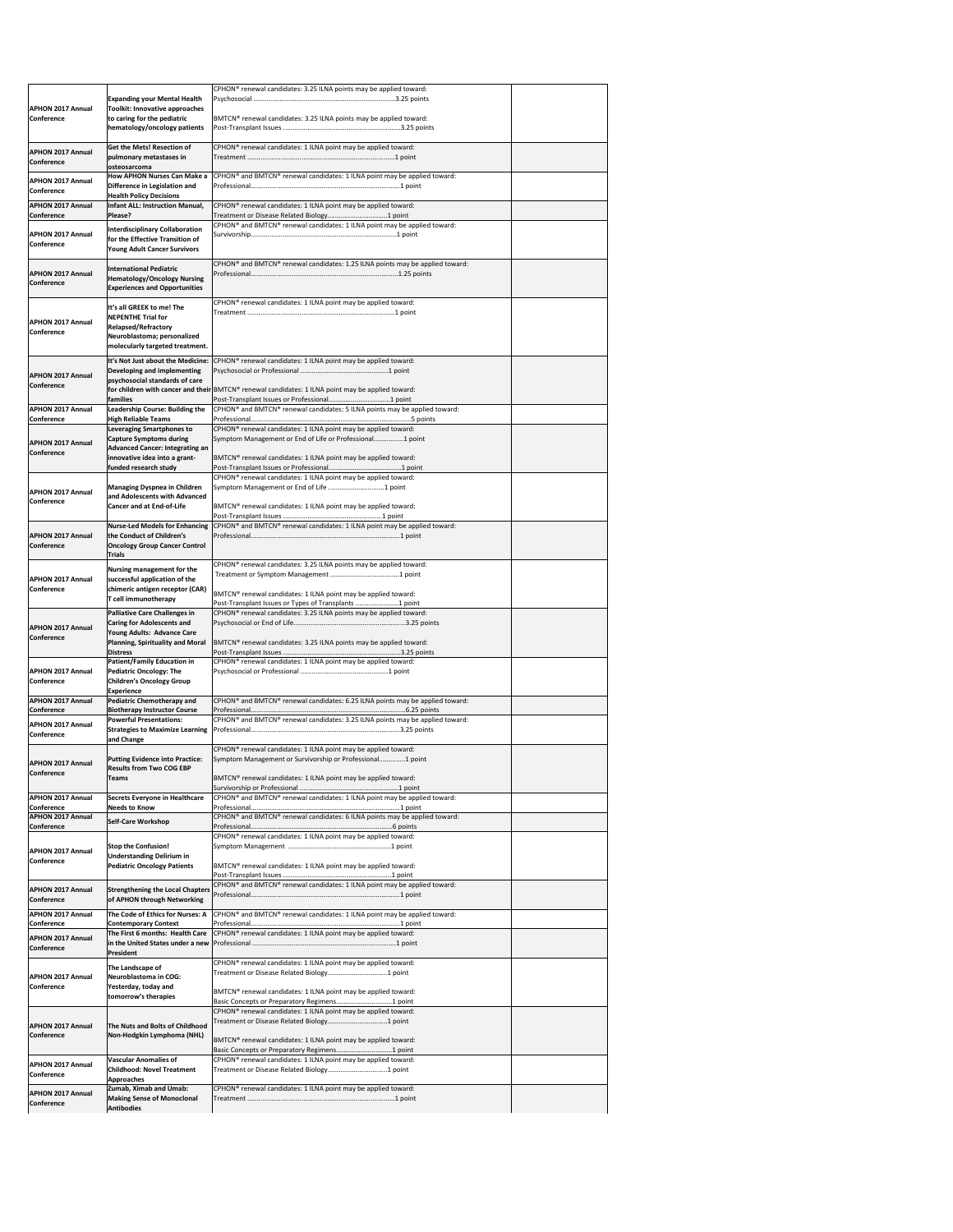| <b>APHON 2017 Annual</b><br><b>Conference (Paper</b><br>Sessions)                                    | <b>Childhood Cancer Survivors and</b><br><b>Breastfeeding: Results of a</b><br><b>Lactation Dysfunction Study</b><br>Long Term Benefits of Attending<br>a Weekend Childhood Cancer<br><b>Survivor Family Retreat</b><br><b>Explore the challenges to a</b><br>successful transition to adult<br>provider care in young adult<br>childhood cancer survivors and<br>parents                                                                               | CPHON® and BMTCN® renewal candidates: 1 ILNA point may be applied toward:                                                                                                                                                                                             | Must Complete all 3 sessions<br>for the ILNA Point                                                                                                                                                                                                                                                                                                                               |
|------------------------------------------------------------------------------------------------------|---------------------------------------------------------------------------------------------------------------------------------------------------------------------------------------------------------------------------------------------------------------------------------------------------------------------------------------------------------------------------------------------------------------------------------------------------------|-----------------------------------------------------------------------------------------------------------------------------------------------------------------------------------------------------------------------------------------------------------------------|----------------------------------------------------------------------------------------------------------------------------------------------------------------------------------------------------------------------------------------------------------------------------------------------------------------------------------------------------------------------------------|
| <b>APHON 2017 Annual</b><br><b>Conference (Paper</b><br>Sessions)                                    | <b>Pediatric Patients Develop Clots?</b><br><b>Identifying Events and</b><br><b>Influencing Outcomes</b><br><b>Avoiding the Bite:</b><br>Implementation of the St. Jude<br><b>Advanced Warning Score</b><br>(sJAWS) System<br><b>Applying Evidence Based</b><br><b>Pressure Ulcer Prevention to</b><br><b>Pediatric Hematology/Oncology</b><br><b>Patients: A Pilot</b>                                                                                 | CPHON <sup>®</sup> renewal candidates: 1 ILNA point may be applied toward:<br>Symptom Management or Oncologic Emergencies 1 point<br>BMTCN® renewal candidates: 1 ILNA point may be applied toward:                                                                   | Must Complete all 3 sessions<br>for the ILNA Point                                                                                                                                                                                                                                                                                                                               |
| <b>APHON 2017 Annual</b><br><b>Conference (Paper</b><br>Sessions)                                    | <b>Prevalence and Nature of</b><br><b>Hearing Loss in a Pediatric</b><br>Population of Children with<br><b>Sickle Cell Disease</b><br>Improving Body Function and<br><b>Minimizing Activity Limitations</b><br>in Pediatric Cancer Survivors: The<br><b>Lasting Impact of the Stoplight</b><br>Program<br><b>Feasibility and Acceptability of</b><br>an Exercise Testing Protocol for<br><b>Adolescents and Young Adults</b><br>with Sickle Cell Anemia | CPHON <sup>®</sup> renewal candidates: 1 ILNA point may be applied toward:<br>Symptom Management or Survivorship 1 point<br>BMTCN® renewal candidates: 1 ILNA point may be applied toward:                                                                            | Must Complete all 3 sessions<br>for the ILNA Point                                                                                                                                                                                                                                                                                                                               |
| <b>APHON 2017 Annual</b><br><b>Conference (Paper</b><br>Sessions)                                    | <b>Single Institution Experience:</b><br><b>Comparison of Heparin versus</b><br><b>Ursodiol for prevention of VOD</b><br><b>Clinical Characteristics of</b><br>Intravenous PEG-Asparaginase<br><b>Hypersensitivity Reactions in</b><br><b>Patients Undergoing Treatment</b><br>for Acute Lymphoblastic<br>Leukemia<br><b>Medication Adherence in</b><br>Leukemia Maintenance Therapy                                                                    | CPHON <sup>®</sup> renewal candidates: 1 ILNA point may be applied toward:<br>Oncologic Emergencies or Professional 1 point<br>BMTCN <sup>®</sup> renewal candidates: 0.33 ILNA points may be applied toward:                                                         | Must Complete all 3 sessions<br>for the ILNA Point                                                                                                                                                                                                                                                                                                                               |
| <b>APHON 2017 Annual</b><br><b>Conference (Paper</b><br>Sessions)                                    | <b>Sleep Disturbances in Pediatric</b><br>Craniopharyngioma Patients<br><b>Before and After Proton Therapy</b><br>Pediatric Oncology Providers'<br>Perspectives on Early Integration<br>of Pediatric Palliative Care<br>Hospital to Home at End of Life;<br><b>A Nurse Led Initiative</b>                                                                                                                                                               | CPHON <sup>®</sup> renewal candidates: 1 ILNA point may be applied toward:<br>Symptom Management or End of Life 1 point<br>BMTCN® renewal candidates: 1 ILNA point may be applied toward:                                                                             | Must Complete all 3 sessions<br>for the ILNA Point                                                                                                                                                                                                                                                                                                                               |
| Art & Science of<br><b>Palliative Care in</b><br>Pediatric<br><b>Hematology/Oncology</b><br>Workshop | <b>APHON</b>                                                                                                                                                                                                                                                                                                                                                                                                                                            | Up to 15 ILNA points may applied to any of the following areas: Symptom Management,<br>Psychosocial, End of Life or Professional                                                                                                                                      | Total ILNA points available for<br>conference: 15<br>*Please note that some of the<br>course content applies to<br>multiple content areas. The<br>numerical values above<br>indicate the maximum amount<br>of points that can be claimed<br>in each domain. The total<br>amount of ILNA points claimed<br>may not exceed the total<br>amount of CNE awarded from<br>this course. |
| <b>ASH Review 2015</b>                                                                               | The Ohio State University                                                                                                                                                                                                                                                                                                                                                                                                                               | OCN®, AOCNP® and AOCNS® renewal candidates: 5.5 ILNA points may be applied toward:<br>Scientific Basis or Treatment Modalities 5.5 points                                                                                                                             |                                                                                                                                                                                                                                                                                                                                                                                  |
| <b>ASTRO'S 56th Annual</b><br>Meeting 2014                                                           | <b>ASTRO</b>                                                                                                                                                                                                                                                                                                                                                                                                                                            | OCN® renewal candidates: 13 ILNA points may be applied toward:<br>Symptom Management, Survivorship, Professional 1.5 points each<br>OCN®, CPHON® and BMTCN® renewal candidates: 1.5 ILNA points may be applied toward:                                                |                                                                                                                                                                                                                                                                                                                                                                                  |
| Be the Match 2018                                                                                    | 30-Year Journey to 10,000<br><b>Transplants</b>                                                                                                                                                                                                                                                                                                                                                                                                         | AOCNP® renewal candidates: 1.5 ILNA points may be applied toward:                                                                                                                                                                                                     |                                                                                                                                                                                                                                                                                                                                                                                  |
| Be the Match 2018                                                                                    | <b>AC Contract Manufacturing:</b><br>Change Control for HPC(A)<br>and MNC(A)                                                                                                                                                                                                                                                                                                                                                                            | OCN®, CPHON®, BMTCN® and AOCNP® renewal candidates: 1 ILNA point may be applied toward:                                                                                                                                                                               |                                                                                                                                                                                                                                                                                                                                                                                  |
| Be the Match 2018                                                                                    | A Day in the Life of a Transplant<br><b>Center Lab</b>                                                                                                                                                                                                                                                                                                                                                                                                  | OCN® and AOCNP® renewal candidates: 1 ILNA point may be applied toward:<br>CPHON <sup>®</sup> renewal candidates: 1 ILNA point may be applied toward:<br>Treatment or Disease Related Biology1 point<br>BMTCN®renewal candidates: 1 ILNA point may be applied toward: |                                                                                                                                                                                                                                                                                                                                                                                  |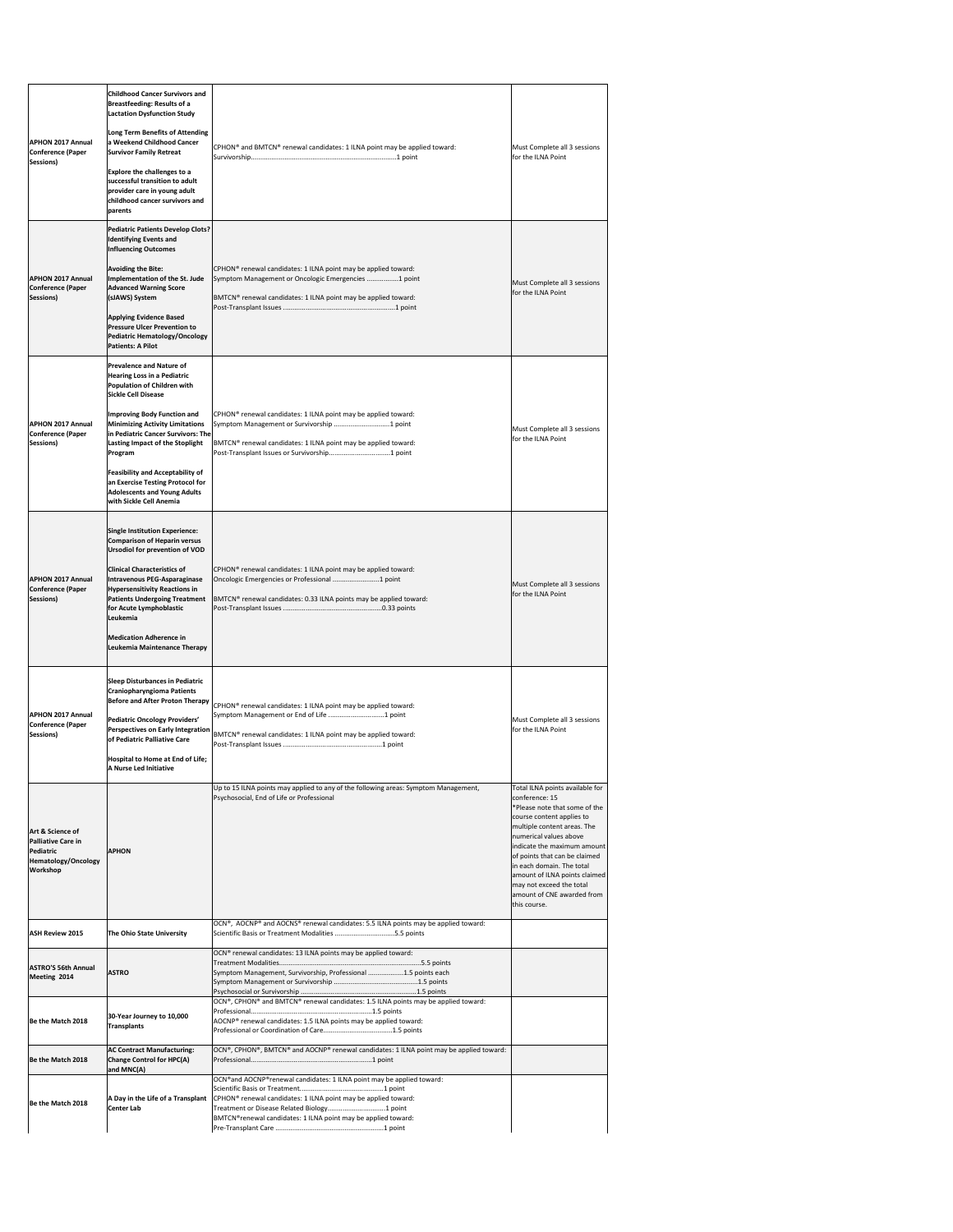| Be the Match 2018 | <b>Applying Quality Methods to</b><br><b>Improve Patient Outcomes</b>                                                      | OCN®, CPHON®and BMTCN® renewal candidates: 1.25 ILNA points may be applied toward:<br>AOCNP® renewal candidates: 1.25 ILNA points may be applied toward:                                                                                                                                                                                                                                                                              |  |
|-------------------|----------------------------------------------------------------------------------------------------------------------------|---------------------------------------------------------------------------------------------------------------------------------------------------------------------------------------------------------------------------------------------------------------------------------------------------------------------------------------------------------------------------------------------------------------------------------------|--|
| Be the Match 2018 | <b>Building Authentic Partnerships:</b><br><b>Strategies to Increase HCT Access</b><br>for Sickle Cell Disease             | CPHON® renewal candidates: 1.25 ILNA points may be applied toward:<br>Psychosocial or Professional 1.25 points<br>BMTCN®renewal candidates: 1.25 ILNA points may be applied toward:<br>Professional or Post-Transplant Issues1.25 points                                                                                                                                                                                              |  |
| Be the Match 2018 | <b>Cell Processing Labs, Your Best</b><br><b>Friends</b>                                                                   | OCN®, CPHON® and AOCNP®renewal candidates: 1.25 ILNA points may be applied toward:<br>BMTCN® renenewal candidates: 1.25 ILNA points may be applied toward:                                                                                                                                                                                                                                                                            |  |
| Be the Match 2018 | <b>Clinical Trials: Breaking Down</b><br><b>Access Barriers</b>                                                            | OCN®renewal candidates: 1.25 ILNA points may be applied toward:<br>CPHON®renewal candidates: 1.25 ILNA points may be applied toward:<br>AOCNP®renewal candidates: 1.25 ILNA points may be applied toward:<br>BMTCN® renenewal candidates: 1.25 ILNA points may be applied toward:                                                                                                                                                     |  |
| Be the Match 2018 | The DISCOVeRY-BMT Project                                                                                                  | OCN® renewal candidates: 1 ILNA point may be applied toward:<br>AOCNP®renewal candidates: 1 ILNA point may be applied toward:<br>CPHON <sup>®</sup> renewal candidates: 1 ILNA point may be applied toward:<br>BMTCN®renewal candidates: 1 ILNA point may be applied toward:                                                                                                                                                          |  |
| Be the Match 2018 | The Diverse World of Bugs<br><b>Within: How the Microbiome</b><br>affects Transplantation                                  | OCN® and AOCNP® renewal candidates: 1 ILNA point may be applied toward:<br>CPHON <sup>®</sup> renewal candidates: 1 ILNA point may be applied toward:<br>BMTCN®renewal candidates: 1 ILNA point may be applied toward:                                                                                                                                                                                                                |  |
| Be the Match 2018 | <b>Ethical Dilemmas in</b><br><b>Hematopoietic Cell</b><br><b>Transplantation</b>                                          | OCN®, CPHON®, BMTCN® and AOCNP®renewal candidates: 1.25 ILNA points may be applied<br>toward:                                                                                                                                                                                                                                                                                                                                         |  |
| Be the Match 2018 | <b>Emotional Intelligence</b>                                                                                              | OCN®, CPHON® and BMTCN® renewal candidates: 1 ILNA point may be applied toward:<br>AOCNP <sup>®</sup> renewal candidates: 1 ILNA point may be applied toward:                                                                                                                                                                                                                                                                         |  |
| Be the Match 2018 | <b>Cell Therapies</b>                                                                                                      | OCN®, CPHON® and AOCNP®renewal candidates: 1 ILNA point may be applied toward:<br>BMTCN® renenewal candidates: 1 ILNA point may be applied toward:                                                                                                                                                                                                                                                                                    |  |
| Be the Match 2018 | $ HLA$ Search Strategy $-$ Just the<br><b>Basics</b>                                                                       | OCN® and AOCNP® renewal candidates: 1.25 ILNA points may be applied toward:<br>Scientific Basis, Diagnosis or Treatment1.25 points<br>CPHON <sup>®</sup> renewal candidates: 1.25 ILNA points may be applied toward:<br>Treatment or Disease Related Biology1.25 points<br>BMTCN®renewal candidates: 1.25 ILNA points may be applied toward:                                                                                          |  |
| Be the Match 2018 | <b>HLA Search Strategy - Advanced</b>                                                                                      | OCN® and AOCNP® renewal candidates: 1.25 ILNA points may be applied toward:<br>Scientific Basis, Diagnosis or Treatment1.25 points<br>CPHON <sup>®</sup> renewal candidates: 1.25 ILNA points may be applied toward:<br>Treatment or Disease Related Biology1.25 points<br>BMTCN®renewal candidates: 1.25 ILNA points may be applied toward:                                                                                          |  |
| Be the Match 2018 | The HCT Late Effects Initiative:<br><b>Developing Recommendations</b><br>to Improve Survivorship and<br>Long-Term Outcomes | OCN® renewal candidates: 1 ILNA point may be applied toward:<br>AOCNP <sup>®</sup> renewal candidates: 1 ILNA point may be applied toward:<br>CPHON <sup>®</sup> and BMTCN®renewal candidates: 1 ILNA point may be applied toward:                                                                                                                                                                                                    |  |
| Be the Match 2018 | Health Policy, Advocacy & HCT:<br><b>What TCs Need to Know in 2018</b>                                                     | OCN®, CPHON® and BMTCN® renewal candidates: 1 ILNA point may be applied toward:<br>AOCNP <sup>®</sup> renewal candidates: 1 ILNA points may be applied toward:                                                                                                                                                                                                                                                                        |  |
| Be the Match 2018 | <b>How Best to Handle the</b><br>Unexpected (AC/CC Scenarios)                                                              | OCN®, CPHON® and AOCNP®renewal candidates: 1.25 ILNA points may be applied toward:<br>BMTCN® renenewal candidates: 1.25 ILNA points may be applied toward:                                                                                                                                                                                                                                                                            |  |
| Be the Match 2018 | Immunotherapy of Cancer                                                                                                    | OCN <sup>®</sup> renewal candidates: 1.5 ILNA points may be applied toward:<br>CPHON <sup>®</sup> renewal candidates: 1.5 ILNA points may be applied toward:<br>Treatment or Disease Related Biology 1.5 points<br>AOCNP <sup>®</sup> renewal candidates: 1.5 ILNA points may be applied toward:<br>BMTCN <sup>®</sup> renewal candidates: 1.5 ILNA points may be applied toward:<br>Basic Concepts or Preparative Regimens1.5 points |  |
| Be the Match 2018 | <b>Introducing MatchSource</b>                                                                                             | OCN® and CPHON® renewal candidates: 1 ILNA point may be applied toward:<br>AOCNP <sup>®</sup> renewal candidates: 1 ILNA points may be applied toward:<br>Professional or Coordination of Care or Roles of the APN 1 point<br>BMTCN® renewal candidates: 1 ILNA point may be applied toward:                                                                                                                                          |  |
| Be the Match 2018 | It Takes a Village, Right?                                                                                                 | OCN®, CPHON®and BMTCN®renewal candidates: 1.25 ILNA points may be applied toward:<br>AOCNP® renewal candidates: 1.25 ILNA points may be applied toward:<br>Professional or Coordination of Care1.25 points                                                                                                                                                                                                                            |  |
| Be the Match 2018 | "Just Culture": A Key to Quality<br>& Safety                                                                               | OCN®, CPHON® and BMTCN® renewal candidates: 1.25 ILNA points may be applied toward:<br>AOCNP <sup>®</sup> renewal candidates: 1.25 ILNA points may be applied toward:<br>Professional or Roles of the APN1.25 points                                                                                                                                                                                                                  |  |
| Be the Match 2018 | <b>Mixed Match Documentary</b>                                                                                             | OCN® and AOCNP®renewal candidates: 1.5 ILNA points may be applied toward:<br>CPHON® and BMTCN® renewal candidates: 1.5 ILNA points may be applied toward:                                                                                                                                                                                                                                                                             |  |
| Be the Match 2018 | The Need for Speed: Strategies<br>for Managing the Urgent Search                                                           | OCN® and CPHON® renewal candidates: 1 ILNA point may be applied toward:<br>AOCNP®renewal candidates: 1 ILNA point may be applied toward:<br>BMTCN®renewal candidates: 1 ILNA point may be applied toward:                                                                                                                                                                                                                             |  |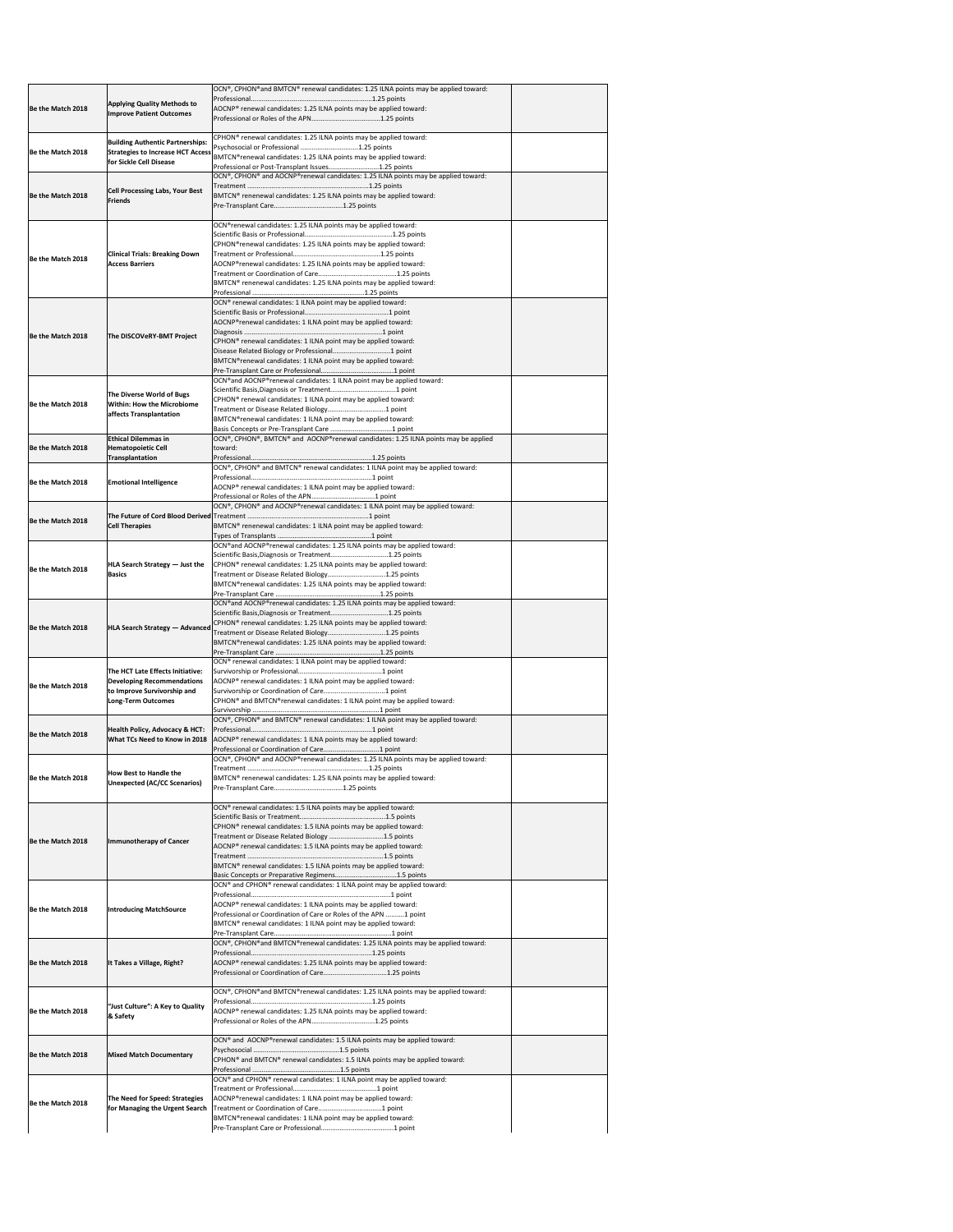| Be the Match 2018                                                                             | New Process for Donor Center<br>Lot Release                                                                                                                                           | OCN®, CPHON®, BMTCN® and AOCNP® renewal candidates: 1.25 ILNA points may be applied<br>toward:                                                                                                                                                                                                                        |          |
|-----------------------------------------------------------------------------------------------|---------------------------------------------------------------------------------------------------------------------------------------------------------------------------------------|-----------------------------------------------------------------------------------------------------------------------------------------------------------------------------------------------------------------------------------------------------------------------------------------------------------------------|----------|
| <b>IBe the Match 2018</b>                                                                     | Non-HLA Donor Characteristics                                                                                                                                                         | OCN® and BMTCN®renewal candidates: 1.25 ILNA points may be applied toward:<br>AOCNP®renewal candidates: 1.25 ILNA points may be applied toward:<br>Survivorship or Coordination of Care1.25 points<br>CPHON <sup>®</sup> renewal candidates: 1.25 ILNA points may be applied toward:                                  |          |
| Be the Match 2018                                                                             | <b>Optimizing Optia Collections</b><br><b>Using a Prediction Algorithm</b>                                                                                                            | OCN® and CPHON® renewal candidates: 1 ILNA point may be applied toward:<br>AOCNP®renewal candidates: 1 ILNA point may be applied toward:<br>Treatment or Professional or Roles of the APN1 point<br>BMTCN®renewal candidates: 1 ILNA point may be applied toward:                                                     |          |
| Be the Match 2018                                                                             | Palliative Care: Science,<br><b>Perceptions and the Patient</b><br><b>Experience</b>                                                                                                  | OCN® and CPHON® renewal candidates: 1.25 ILNA points may be applied toward:<br>AOCNP®renewal candidates: 1.25 ILNA points may be applied toward:<br>Symptom Manangement or Psychosocial1.25 points<br>BMTCN®renewal candidates: 1.25 ILNA points may be applied toward:                                               |          |
| Be the Match 2018                                                                             | <b>Path of the Product Through the</b><br><b>Workup Process</b>                                                                                                                       | OCN <sup>®</sup> renewal candidates: 1.25 ILNA points may be applied toward:<br>AOCNP®renewal candidates: 1.25 ILNA points may be applied toward:<br>CPHON <sup>®</sup> renewal candidates: 1.25 ILNA points may be applied toward:<br>BMTCN <sup>®</sup> renewal candidates: 1.25 ILNA points may be applied toward: |          |
| Be the Match 2018                                                                             | <b>Product Collected. Data Forms</b><br>Completed. What Happens Next?                                                                                                                 | OCN®, CPHON®, BMTCN® and AOCNP® renewal candidates: 1.25 ILNA points may be applied<br>toward:                                                                                                                                                                                                                        |          |
| Be the Match 2018                                                                             | <b>Assessing Cardiac and Back</b><br><b>Issues</b>                                                                                                                                    | OCN®, CPHON® and AOCNP®renewal candidates: 1.25 ILNA points may be applied toward:<br>BMTCN <sup>®</sup> renenewal candidates: 1.25 ILNA points may be applied toward:                                                                                                                                                |          |
| Be the Match 2018                                                                             | <b>Real Talk: Strategies for</b><br>Connecting with People from<br><b>Different Cultures</b>                                                                                          | OCN®, CPHON® and AOCNP® renewal candidates: 1.25 ILNA points may be applied toward:<br>Psychosocial or Professional 1.25 points<br>BMTCN®renewal candidates: 1.25 ILNA points may be applied toward:<br>Professional or Post-Transplant Issues1.25 points                                                             |          |
| Be the Match 2018                                                                             | <b>Results of the 10-CBA Study: A</b><br><b>Multicenter Access and</b><br>Distribution Protocol for<br><b>Unlicensed Cryopreserved Cord</b><br><b>Blood Units for Transplantation</b> | OCN®, CPHON® and AOCNP®renewal candidates: 1 ILNA point may be applied toward:<br>BMTCN® renenewal candidates: 1 ILNA point may be applied toward:<br>Types of Transplants or Pre-Transplant Care or Professional  1 point                                                                                            |          |
| Be the Match 2018                                                                             | <b>Stop, Collaborate and Listen:</b><br><b>Discussing Hot Topics</b>                                                                                                                  | OCN®, CPHON® and AOCNP®renewal candidates: 1.25 ILNA points may be applied toward:<br>BMTCN <sup>®</sup> renenewal candidates: 1.25 ILNA points may be applied toward:                                                                                                                                                |          |
| Be the Match 2018                                                                             | <b>Stress Prevention and</b><br><b>Management Made Practical -</b><br><b>How to Decrease Preventable</b><br><b>Stress</b>                                                             | OCN®, CPHON® and BMTCN® renewal candidates: 1 ILNA point may be applied toward:<br>AOCNP® renewal candidates: 1 ILNA point may be applied toward:                                                                                                                                                                     |          |
| Be the Match 2018                                                                             | <b>Survivorship Care Plans: Are</b><br><b>They Effective?</b>                                                                                                                         | OCN®, CPHON® and BMTCN® renewal candidates: 1.25 ILNA points may be applied toward:<br>AOCNP® renewal candidates: 1.25 ILNA points may be applied toward:<br>Survivorship or Professional or Roles of the APN1.25 points                                                                                              |          |
| Be the Match 2018                                                                             | <b>TC Coordinator Speed</b><br>Networking                                                                                                                                             | OCN®, CPHON® and BMTCN® renewal candidates: 1 ILNA point may be applied toward:<br>AOCNP <sup>®</sup> renewal candidates: 1 ILNA point may be applied toward:                                                                                                                                                         |          |
| Be the Match 2018                                                                             | <b>Technology Security</b>                                                                                                                                                            | OCN®, CPHON® and BMTCN® renewal candidates: 1 ILNA point may be applied toward:<br>AOCNP® renewal candidates: 1 ILNA point may be applied toward:<br>OCN®, CPHON® and BMTCN® renewal candidates: 1.25 ILNA points may be applied toward:                                                                              |          |
| Be the Match 2018                                                                             | <b>Turning DC/AC/CC Audit Findings</b><br>into Quality Gold                                                                                                                           | AOCNP® renewal candidates: 1.25 ILNA points may be applied toward:                                                                                                                                                                                                                                                    |          |
| Best of ASCO 2014                                                                             | <b>Memorial Cancer Institute</b>                                                                                                                                                      | OCN®, CBCN®, AOCNP® and AOCNS® renewal candidates: 16.5 ILNA points may be applied<br>toward:<br>OCN®, AOCNP® and AOCNS® renewal candidates: 16 ILNA points may be applied toward:                                                                                                                                    |          |
| <b>Beyond Fundamentals</b><br>of HCT Course Overview ASBMT NMDP<br>(February 22-23, 2016)     |                                                                                                                                                                                       | Oncologic Emergencies, Survivorship 1 point each<br>BMTCN® renewal candidates: 16 ILNA points may be applied toward:<br>Preparative Regimens, GVHD Prevention3 points each                                                                                                                                            |          |
| <b>BMT Retreat: The</b><br><b>Challenge of Caring</b><br>(September 21, 2015)                 | <b>Stanford Health</b>                                                                                                                                                                | OCN®, CPHON®, AOCNP® and AOCNS® renewal candidates: 7.5 ILNA points may be applied<br>toward:<br>BMTCN <sup>®</sup> renewal candidates: 7.5 ILNA points may be applied toward:                                                                                                                                        |          |
| <b>Breast Cancer: New</b><br>Horizons, Current<br><b>Controversies (2016)</b>                 | <b>Harvard Medical School</b>                                                                                                                                                         | OCN®, CBCN®, AOCNP® and AOCNS® renewal candidates: 20.25 ILNA points may be applied toward:                                                                                                                                                                                                                           | 7/7/2016 |
| <b>Bridging the Gap:</b><br><b>Hematology Oncology</b><br><b>Lecture Quarter Four</b><br>2017 | Cincinnati Children's Hospital<br><b>Medical Center</b>                                                                                                                               | CPHON <sup>®</sup> renewal candidates: 3 ILNA points may be applied toward:<br>Treatment Modalities or Symptom Management or Oncologic Emergencies or Disease Related                                                                                                                                                 |          |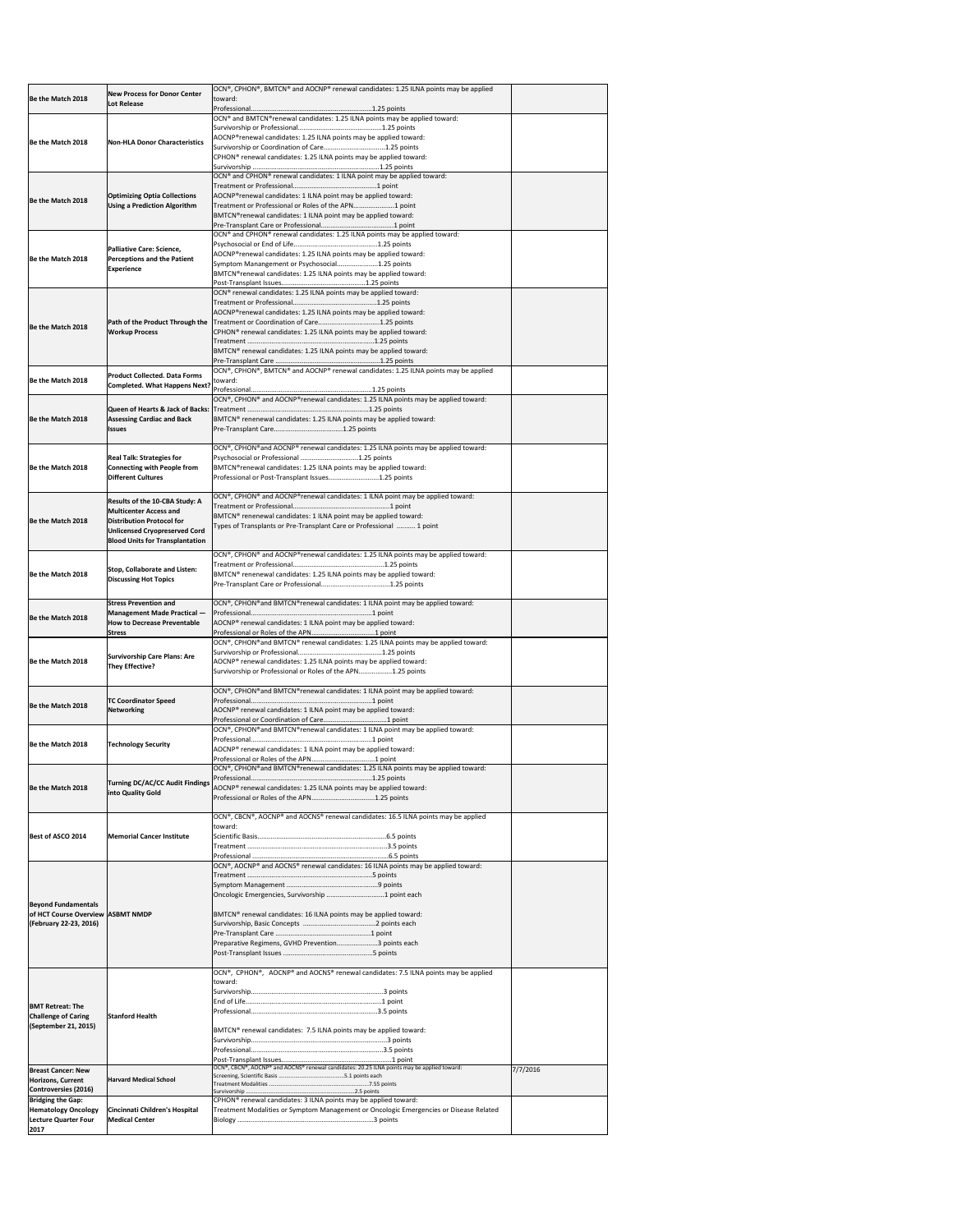| <b>Bridging the Gap:</b><br>Hematology/Oncology<br><b>Lectures Quarter Three</b>                                              | Cincinnati Children's Hospital<br><b>Medical Center</b>               | CPHON <sup>®</sup> renewal candidates: 3 ILNA points may be applied toward:<br>Treatment Modalities or Disease Related Biology3 points                                                                                                                                                               |                                                                                                                                                                                                                                                                                                                                                       |
|-------------------------------------------------------------------------------------------------------------------------------|-----------------------------------------------------------------------|------------------------------------------------------------------------------------------------------------------------------------------------------------------------------------------------------------------------------------------------------------------------------------------------------|-------------------------------------------------------------------------------------------------------------------------------------------------------------------------------------------------------------------------------------------------------------------------------------------------------------------------------------------------------|
| <b>Bridging the Gap:</b><br>Hematology/Oncology                                                                               | Cincinnati Children's Hospital<br><b>Medical Center</b>               | CPHON <sup>®</sup> renewal candidates: 3 ILNA points may be applied toward:<br>Psychosocial or Survivorship or Oncological Emergencies or Disease Related Biology 1 point                                                                                                                            |                                                                                                                                                                                                                                                                                                                                                       |
| Lectures Quarter Two<br><b>Building, Implementing</b><br>and Evaluating<br><b>Supportive Care</b><br><b>Programs Workshop</b> | <b>City of Hope</b>                                                   | OCN® renewal candidates: 20 ILNA points may be applied toward:<br>Symptom Management, Psychosocial, Survivorship, End of Life Up to 5* points each                                                                                                                                                   | *Note that some of the course<br>content applies to multiple content<br>areas. The numerical value<br>indicates the maximum amount of<br>points that can be claimed in each<br>domain. The total amount of ILNA<br>points claimed may not exceed the<br>total amount of CNE awarded from                                                              |
| California Pacific<br><b>Medical Center</b>                                                                                   | 6 North Skills Day 2016 Cancer<br>and Biochemotherapy                 | 4 ILNA points may be used for Scientific Basis/Diagnosis or Treatment or Symptom Management                                                                                                                                                                                                          | this course.                                                                                                                                                                                                                                                                                                                                          |
| <b>Cancer Nursing,</b><br><b>Prevention, Early</b><br><b>Detection for Adult</b><br><b>Patients</b>                           | University of Iowa                                                    | OCN® and CBCN® renewal candidates: 12 ILNA points may be applied toward:<br>AOCNP® and AOCNS® renewal candidates: 12 ILNA points may be applied toward:<br>Screening/Early Detection or Oncologic Emergencies 3.6 points                                                                             |                                                                                                                                                                                                                                                                                                                                                       |
| <b>Cancer Pain</b><br>Management During the ONS (Chicago Chapter)<br><b>Opioid Epidemic</b>                                   |                                                                       | OCN®, CBCN®, CPHON®, AOCNP®, and AOCNS® renewal candidates: 1 ILNA point may be applied<br>toward:<br>Symptom Management or Survivorship or Professional1 point<br>BMTCN ® renewal candidates: 1 ILNA point may be applied toward:<br>Survivorship or Professional or Post-Transplant Issues 1 point |                                                                                                                                                                                                                                                                                                                                                       |
| <b>Cancer Trends</b>                                                                                                          | <b>MD</b> Anderson                                                    | OCN®, CBCN®, AOCNP® and AOCNS® renewal candidates: 7.25 ILNA points may be applied<br>toward:<br>Symptom Management, Survivorship, End of Life 1 point each                                                                                                                                          |                                                                                                                                                                                                                                                                                                                                                       |
| and Pre-Con Boot Camp (CAPC)                                                                                                  | CAPC National Seminar   Center to Advance Palliative Care             | OCN®, CBCN®, CPHON®, AOCNP® and AOCNS® renewal candidates: 24.75 ILNA points may be<br>applied toward:<br>BMTCN <sup>®</sup> renewal candidates: 24.75 ILNA points may be applied toward:                                                                                                            |                                                                                                                                                                                                                                                                                                                                                       |
| Caring for the Radiation<br><b>Patient: Treatment and</b><br><b>Management (April</b><br>2015)                                | <b>Memorial Sloan Kettering</b>                                       | Up to 6.6 ILNA points can be applied to any one of the following content areas: Professional<br>Practice, Survivorship, Symptom Management, or Treatment                                                                                                                                             | Total CNE awarded: 6.6<br>*Please note that some of the<br>course content applies to<br>multiple content areas. The<br>numerical values above<br>indicate the maximum amount<br>of points that can be claimed<br>in each domain. The total<br>amount of ILNA points claimed<br>may not exceed the total<br>amount of CNE awarded from<br>this course. |
| <b>CCONS 28th Annual</b><br><b>Spring Conference</b><br>(2017)                                                                | <b>Kaleidoscope of Oncology Care</b><br><b>ONS (Columbus Chapter)</b> | OCN® renewal candidates: 10.5 ILNA points may be applied toward:<br>AOCNP® and AOCNS® renewal candidates: 10.5 ILNA points may be applied toward:<br>CBCN® renewal candidates: 8.75 ILNA points may be applied toward:<br>BMTCN® renewal candidates: 2.25 ILNA points may be applied toward:         |                                                                                                                                                                                                                                                                                                                                                       |
| <b>Center for Continuing</b><br><b>Education and</b><br>Professional<br>Development                                           | <b>Empirical Outcomes</b>                                             | 7.5 ILNA points can be applied to Professional Practice                                                                                                                                                                                                                                              | Total ILNA points available for<br>course: 7.5                                                                                                                                                                                                                                                                                                        |
| <b>Charles L. Spurr</b><br><b>Piedmont Oncology</b><br><b>Spring Symposium 2016</b>                                           | Northwest Area Health<br><b>Education Center</b>                      | 10 ILNA points may applied as follows:                                                                                                                                                                                                                                                               | 4/22/2016                                                                                                                                                                                                                                                                                                                                             |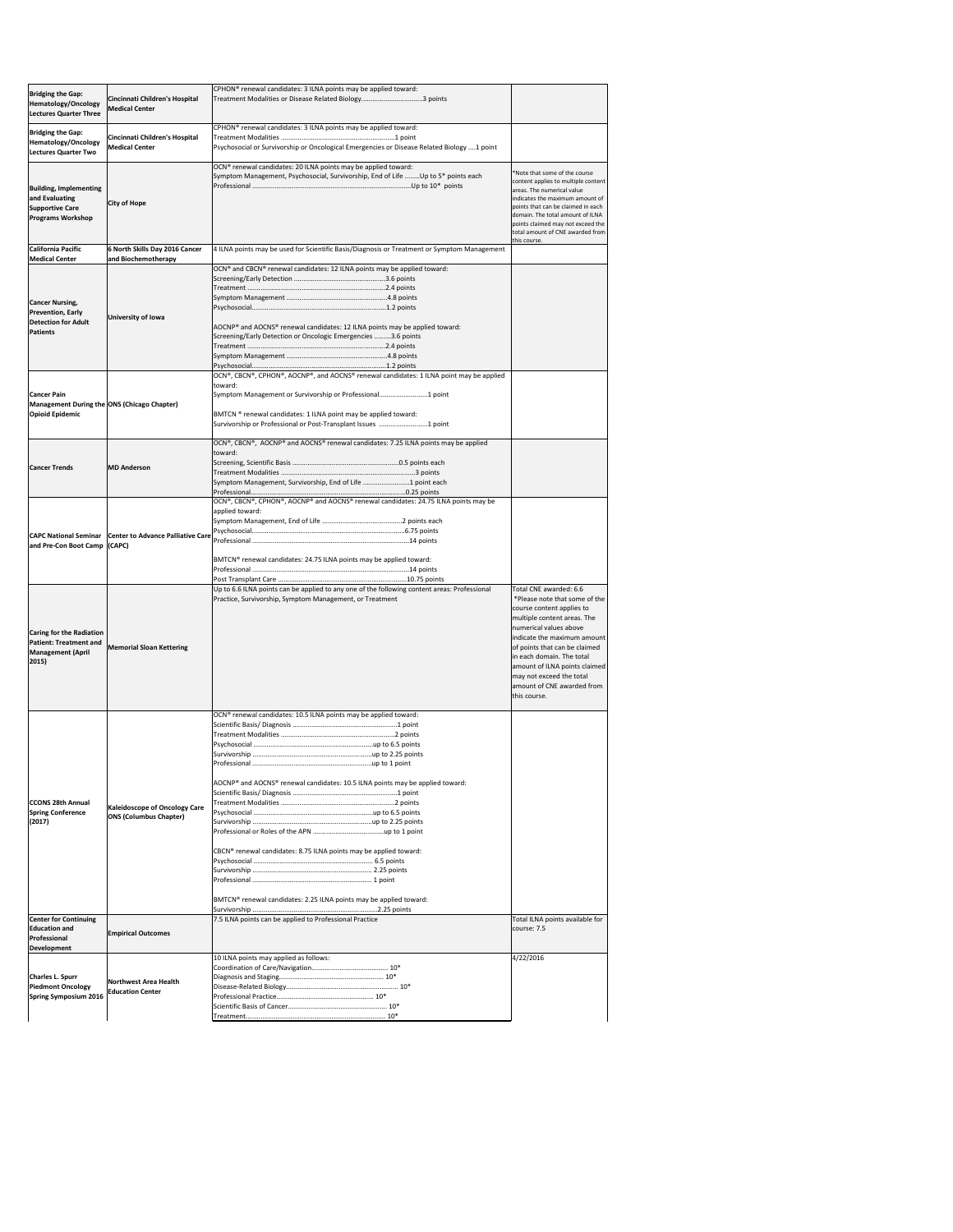|                                                                                     |                                                                                                                       | Up to 5 ILNA points may be applied to any of the following areas:                                                                                                                                                  | Total ILNA points available for<br>conference: 5                                                                                                                                                                                                                                                                                                                             |
|-------------------------------------------------------------------------------------|-----------------------------------------------------------------------------------------------------------------------|--------------------------------------------------------------------------------------------------------------------------------------------------------------------------------------------------------------------|------------------------------------------------------------------------------------------------------------------------------------------------------------------------------------------------------------------------------------------------------------------------------------------------------------------------------------------------------------------------------|
|                                                                                     |                                                                                                                       |                                                                                                                                                                                                                    | *Please note that some of the<br>course content applies to<br>multiple content areas. The                                                                                                                                                                                                                                                                                    |
| <b>Charles L. Spurr</b><br><b>Piedmont Oncology</b><br><b>Spring Symposium 2017</b> | Northwest AHEC                                                                                                        |                                                                                                                                                                                                                    | numerical values above<br>indicate the maximum amount<br>of points that can be claimed<br>in each domain. The total<br>amount of ILNA points claimed<br>may not exceed the total<br>amount of CNE awarded from<br>this course.                                                                                                                                               |
|                                                                                     |                                                                                                                       | OCN®, AOCNP®, AOCNS®, CBCN®, and CPHON® renewal candidates: 13.3 ILNA points may be<br>applied toward:                                                                                                             |                                                                                                                                                                                                                                                                                                                                                                              |
| Chemotherapy<br><b>Biotherapy Course</b>                                            | <b>Memorial Sloan Kettering Cancer</b><br><b>Center</b>                                                               |                                                                                                                                                                                                                    |                                                                                                                                                                                                                                                                                                                                                                              |
|                                                                                     |                                                                                                                       | BMTCN® renewal candidates: 13.3 ILNA points may be applied toward:                                                                                                                                                 |                                                                                                                                                                                                                                                                                                                                                                              |
| <b>Cincinnati Children's</b>                                                        | <b>Hyperammonemia in Patients</b>                                                                                     | CPHON® renewal candidates: 1 ILNA point may be applied toward:                                                                                                                                                     |                                                                                                                                                                                                                                                                                                                                                                              |
| Hospital                                                                            | <b>Receiving Peg Asparaginase</b>                                                                                     | Treatment or Symptom Management or Oncologic Emergencies  1 point<br>Up to 5.25 ILNA points can be applied to the following content areas:                                                                         | Total ILNA points available: 5                                                                                                                                                                                                                                                                                                                                               |
| <b>City of Hope</b>                                                                 | <b>International Genitourinary</b>                                                                                    | Health Promotion/Screening and Early Detection5 points*                                                                                                                                                            | *Please note that some of the<br>course content applies to<br>multiple content areas. The<br>numerical values above<br>indicate the maximum amount<br>of points that can be claimed                                                                                                                                                                                          |
|                                                                                     | <b>Oncology Congress</b>                                                                                              |                                                                                                                                                                                                                    | in each domain. The total<br>amount of ILNA points claimed<br>may not exceed the total<br>amount of CNE awarded from<br>this course.                                                                                                                                                                                                                                         |
|                                                                                     |                                                                                                                       | OCN®, CBCN®, CPHON®, AOCNP®, and AOCNS® renewal candidates: 6.75 ILNA points may be                                                                                                                                |                                                                                                                                                                                                                                                                                                                                                                              |
| <b>CJW's 12th Annual</b><br><b>Palliative Care</b><br><b>Conference</b>             | Johnston-Willis Hospital                                                                                              | applied toward:<br>BMTCN® renewal candidates: 6 ILNA points may be applied toward:                                                                                                                                 |                                                                                                                                                                                                                                                                                                                                                                              |
| <b>Cleveland Clinic</b>                                                             | <b>Breast Cancer Update</b><br><b>From Screening Through</b><br><b>Treatment to Survivorship</b>                      | OCN®, CBCN®, AOCNP®, and AOCNS® renewal candidates: 4 ILNA points may be applied toward:<br>Screening or Treatment Modalities or Symptom Management or Survivorship                                                |                                                                                                                                                                                                                                                                                                                                                                              |
| <b>Columbus Chapter of</b><br><b>ONS</b>                                            | 29th Annual Columbus Chapter<br><b>ONS Spring Conference:</b><br><b>Kaleidoscope of Oncology Care</b><br>2018 - DAY 1 | Up to 5.25 ILNA points can be applied to the following content areas:                                                                                                                                              | Total ILNA points available for<br>day 1:5.25<br>*Please note that some of the<br>course content applies to<br>multiple content areas. The<br>numerical values above<br>indicate the maximum amount<br>of points that can be claimed<br>in each domain. The total<br>amount of ILNA points claimed<br>may not exceed the total<br>amount of CNE awarded from<br>this course. |
|                                                                                     |                                                                                                                       | Up to 5.25 ILNA points can be applied to the following content areas:                                                                                                                                              | Total ILNA points available for<br>day 2:5.25<br>*Please note that some of the                                                                                                                                                                                                                                                                                               |
| <b>Columbus Chapter of</b><br><b>ONS</b>                                            | 29th Annual Columbus Chapter<br><b>ONS Spring Conference:</b><br><b>Kaleidoscope of Oncology Care</b><br>2018 - DAY 2 |                                                                                                                                                                                                                    | course content applies to<br>multiple content areas. The<br>numerical values above<br>indicate the maximum amount<br>of points that can be claimed<br>in each domain. The total<br>amount of ILNA points claimed<br>may not exceed the total<br>amount of CNE awarded from<br>this course.                                                                                   |
| <b>Course of Excellence in</b><br><b>Oncology Nursing 2017</b>                      | <b>Riverside Regional Medical</b><br><b>Center</b>                                                                    | OCN® and CPHON® renewal candidates: 5.25 ILNA points may be applied toward:                                                                                                                                        | *Please note that some of the<br>course content applies to<br>multiple content areas. The<br>numerical values above<br>indicate the maximum amount<br>of points that can be claimed<br>in each domain. The total                                                                                                                                                             |
|                                                                                     |                                                                                                                       | AOCNP® and AOCNS® renewal candidates: 5.25 ILNA points may be applied toward:<br>Treatment or Psychosocial or Coordination of Care1* point<br>CBCN® renewal candidates: 5.25 ILNA points may be applied toward:    | amount of ILNA points claimed<br>may not exceed the total<br>amount of CNE awarded from<br>this course.                                                                                                                                                                                                                                                                      |
|                                                                                     |                                                                                                                       | Treatment or Psychosocial or Symptom Management 1* point<br>BMTCN® renewal candidates: 5.25 ILNA points may be applied toward:<br>Basic Concepts or Pre-Transplant Care or Preparative Regimens or Post-Transplant |                                                                                                                                                                                                                                                                                                                                                                              |
|                                                                                     |                                                                                                                       | OCN®, AOCNP® and AOCNS® renewal candidates: 2 ILNA points may be applied toward:                                                                                                                                   |                                                                                                                                                                                                                                                                                                                                                                              |
| <b>Creative Educational</b><br><b>Concepts for ASCO</b><br><b>Meeting</b>           | <b>Advances in Biomarker-Driven</b><br><b>Selected Types of Solid Tumors</b>                                          |                                                                                                                                                                                                                    |                                                                                                                                                                                                                                                                                                                                                                              |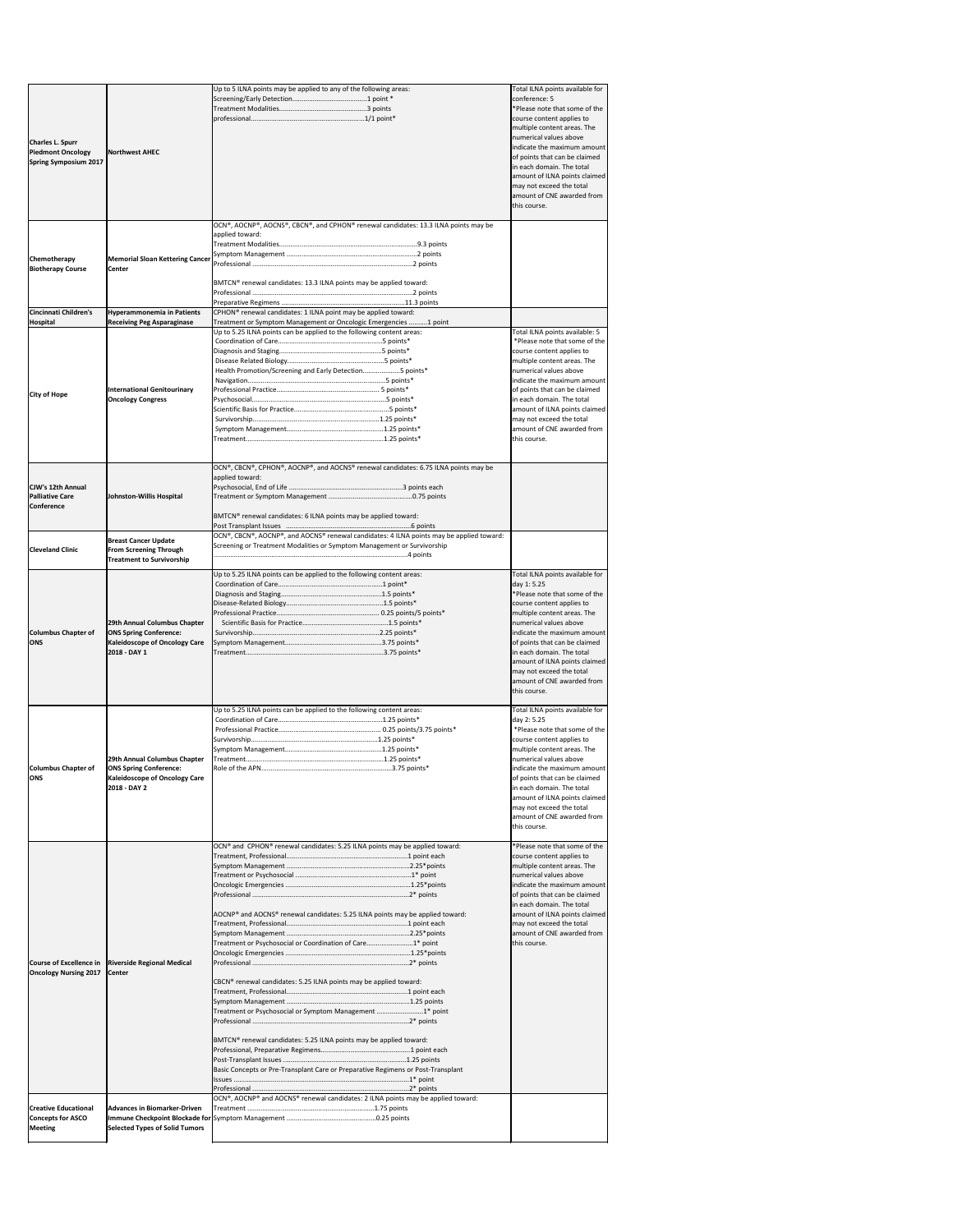|                                        |                                        | OCN®, AOCNP® and AOCNS® renewal candidates: 1.5 ILNA points may be applied toward:      |  |
|----------------------------------------|----------------------------------------|-----------------------------------------------------------------------------------------|--|
|                                        | An Expert Exchange in the              |                                                                                         |  |
| <b>Creative Educational</b>            | <b>Management of Advanced EGFR</b>     |                                                                                         |  |
| <b>Concepts for ASCO</b>               | <b>Mutation-Positive NSCLC:</b>        |                                                                                         |  |
| Meeting                                | <b>Making Bold Strides Toward True</b> |                                                                                         |  |
|                                        | <b>Precision Medicine</b>              |                                                                                         |  |
|                                        |                                        | OCN <sup>®</sup> renewal candidates: 12 ILNA points may be applied toward:              |  |
|                                        |                                        |                                                                                         |  |
|                                        |                                        |                                                                                         |  |
|                                        |                                        | Treatment Modalities 2 points                                                           |  |
|                                        |                                        |                                                                                         |  |
|                                        |                                        | CBCN <sup>®</sup> renewal candidates: 5 ILNA points may be applied toward:              |  |
| <b>Creighton University</b>            | The Dr. Henry Lynch Symposium          |                                                                                         |  |
| <b>Health Sciences</b>                 | on Advances in Hereditary              |                                                                                         |  |
|                                        | Cancer                                 | AOCNP® and AOCNS® renewal candidates: 12 ILNA points may be applied toward:             |  |
|                                        |                                        |                                                                                         |  |
|                                        |                                        | Treatment Modalities 2 points                                                           |  |
|                                        |                                        |                                                                                         |  |
|                                        |                                        | CPHON <sup>®</sup> renewal candidates: 2 ILNA points may be applied toward:             |  |
|                                        |                                        | Treatment Modalities 2 points                                                           |  |
|                                        |                                        | OCN <sup>®</sup> renewal candidates: 6.75 ILNA points may be applied toward:            |  |
|                                        |                                        |                                                                                         |  |
|                                        |                                        |                                                                                         |  |
|                                        |                                        | Treatment or Symptom Management 1.75 points                                             |  |
|                                        |                                        |                                                                                         |  |
|                                        |                                        | CPHON <sup>®</sup> renewal candidates: 3 ILNA points may be applied toward:             |  |
|                                        |                                        | Treatment, Professional, Disease Related Biology 1 point each                           |  |
|                                        |                                        |                                                                                         |  |
|                                        |                                        | CBCN <sup>®</sup> renewal candidates: 3 ILNA points may be applied toward:              |  |
| Current Issues in Cancer   Mayo Clinic |                                        | Screening/Early Diagnosis, Treatment, Professional 1 point each                         |  |
| <b>Care 2017</b>                       | September 25-26, 2017                  |                                                                                         |  |
|                                        |                                        | AOCNP® and AOCNS® renewal candidates: 6.75 ILNA points may be applied toward:           |  |
|                                        |                                        | Screening/Early Diagnosis, Professional 1 point each                                    |  |
|                                        |                                        |                                                                                         |  |
|                                        |                                        | Treatment or Symptom Management or Roles of the APN  1.75 points                        |  |
|                                        |                                        |                                                                                         |  |
|                                        |                                        | BMTCN® renewal candidates: 4 ILNA points may be applied toward:                         |  |
|                                        |                                        |                                                                                         |  |
|                                        |                                        | Basic Concepts or Preparative Regimens 1 point                                          |  |
|                                        |                                        |                                                                                         |  |
|                                        |                                        | OCN®, AOCNP®, and AOCNS® renewal candidates: 6 ILNA points may be applied toward:       |  |
|                                        |                                        |                                                                                         |  |
| Dartmouth Hitchcock                    |                                        |                                                                                         |  |
| <b>Oncology Nursing</b>                | <b>Dartmouth Hitchcock Medical</b>     |                                                                                         |  |
| Symposium                              | <b>Center</b>                          | BMTCN® renewal candidates: 6 ILNA points may be applied toward:                         |  |
|                                        |                                        |                                                                                         |  |
|                                        |                                        |                                                                                         |  |
|                                        |                                        |                                                                                         |  |
|                                        |                                        | OCN®, AOCNP® and AOCNS® renewal candidates: 5.25 ILNA points may be applied toward:     |  |
| Dept. of Surgery                       | <b>Northwest Texas Healthcare</b>      |                                                                                         |  |
| <b>Panhandle Oncology</b>              | <b>System</b>                          |                                                                                         |  |
| <b>Symposium</b>                       |                                        |                                                                                         |  |
|                                        |                                        |                                                                                         |  |
| Dr. Peter Townley                      |                                        | OCN®, AOCNP® and AOCNS® renewal candidates: 5 ILNA points may be applied toward:        |  |
| Midwest Regional ASCO                  | Nebraska Methodist College             |                                                                                         |  |
| Review 2013                            | <b>Center</b>                          |                                                                                         |  |
|                                        |                                        |                                                                                         |  |
|                                        |                                        | OCN <sup>®</sup> renewal candidates: 7.5 ILNA points may be applied toward:             |  |
|                                        |                                        |                                                                                         |  |
|                                        |                                        |                                                                                         |  |
|                                        | <b>OCN<sup>®</sup> Review</b>          | Treatment Modalities0.84 points                                                         |  |
| <b>East Texas Medical</b>              | <b>Course (Tyler Hematology</b>        | Symptom Management 0.83 points                                                          |  |
| Center                                 | Oncology)                              |                                                                                         |  |
|                                        |                                        | Oncologic Emergencies 0.84 points                                                       |  |
|                                        |                                        |                                                                                         |  |
|                                        |                                        |                                                                                         |  |
|                                        |                                        | OCN <sup>®</sup> renewal candidates: 5 ILNA points may be applied toward:               |  |
|                                        |                                        |                                                                                         |  |
| <b>Eastern Iowa Chapter</b>            | University of Iowa                     |                                                                                         |  |
| <b>Education Program</b>               |                                        |                                                                                         |  |
|                                        |                                        |                                                                                         |  |
|                                        |                                        | OCN®, CBCN®, CPHON®, BMTCN®, AOCNP® and AOCNS® renewal candidates: 1 ILNA point may be  |  |
|                                        |                                        | applied toward:                                                                         |  |
| <b>EBP</b> in a Nutshell               | <b>St. Agnes Cancer Institute</b>      |                                                                                         |  |
|                                        |                                        |                                                                                         |  |
|                                        |                                        | Day 1                                                                                   |  |
|                                        |                                        | OCN®, AOCNP® and AOCNS® renewal candidates: 9 ILNA points may be applied toward:        |  |
| <b>Embracing Excellence in</b>         |                                        | Screening/Early Detection or Symptom Management 1 point                                 |  |
| <b>Oncology Nursing</b>                | <b>Hoag Memorial Hospital</b>          |                                                                                         |  |
| Practice (2017) Day 1                  |                                        |                                                                                         |  |
|                                        |                                        |                                                                                         |  |
|                                        |                                        |                                                                                         |  |
|                                        |                                        | Day 2                                                                                   |  |
| <b>Embracing Excellence in</b>         |                                        | OCN®, AOCNP® and AOCNS® renewal candidates: 9 ILNA points may be applied toward:        |  |
| <b>Oncology Nursing</b>                | <b>Hoag Memorial Hospital</b>          |                                                                                         |  |
| Practice (2017) Day 2                  |                                        | Treatment, Oncologic Emergencies, Professional  1 point each                            |  |
|                                        |                                        |                                                                                         |  |
|                                        |                                        |                                                                                         |  |
|                                        |                                        | Day 1                                                                                   |  |
|                                        |                                        | OCN®, CBCN®, CPHON®, AOCNP® and AOCNS® renewal candidates: 7 ILNA points may be applied |  |
|                                        |                                        | toward:                                                                                 |  |
|                                        |                                        |                                                                                         |  |
| <b>End of Life Nursing</b>             |                                        |                                                                                         |  |
| <b>Education Consortium</b>            | City of Hope (Day 1)                   |                                                                                         |  |
| (ELNEC)                                |                                        |                                                                                         |  |
|                                        |                                        |                                                                                         |  |
|                                        |                                        | BMTCN® renewal candidates: 7 ILNA points may be applied toward:                         |  |
|                                        |                                        |                                                                                         |  |
|                                        |                                        |                                                                                         |  |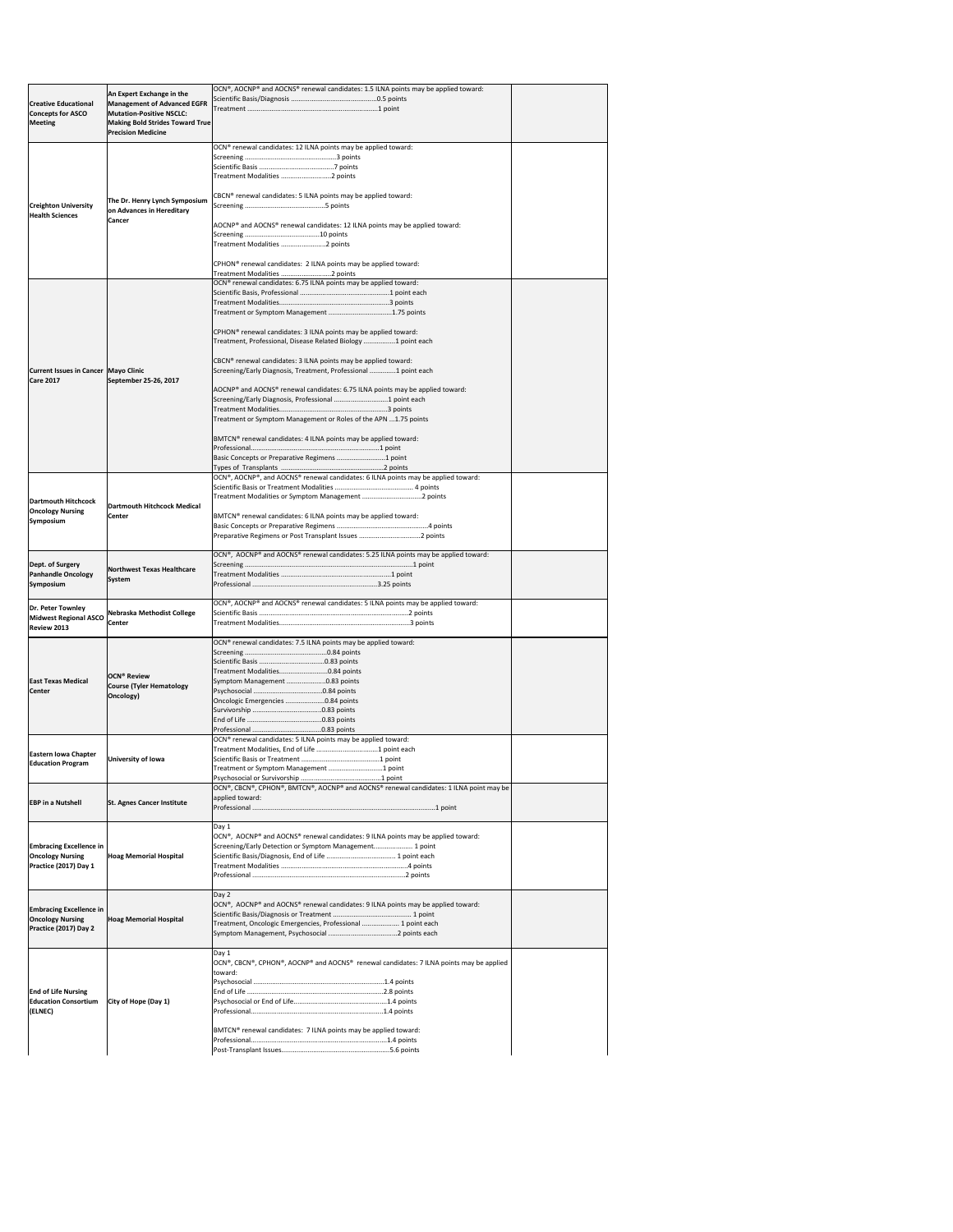| <b>End of Life Nursing</b><br><b>Education Consortium</b><br>(ELNEC)                                                                                        | City of Hope (Day 2)                       | Day 2<br> OCN®, CBCN®, CPHON®, AOCNP® and AOCNS® renewal candidates: 6.5 ILNA points may be<br>applied toward:<br>Symptom Management or End of Life1.6 points<br>End of Life or Symptom Management 1.5 points<br>BMTCN <sup>®</sup> renewal candidates: 6.5 ILNA points may be applied toward:                                                                                                                                                                                                                                                                                                                                                               |                                                                                                                                                                                                                                                                                                                                                       |
|-------------------------------------------------------------------------------------------------------------------------------------------------------------|--------------------------------------------|--------------------------------------------------------------------------------------------------------------------------------------------------------------------------------------------------------------------------------------------------------------------------------------------------------------------------------------------------------------------------------------------------------------------------------------------------------------------------------------------------------------------------------------------------------------------------------------------------------------------------------------------------------------|-------------------------------------------------------------------------------------------------------------------------------------------------------------------------------------------------------------------------------------------------------------------------------------------------------------------------------------------------------|
| <b>End of Life Nursing Care</b><br><b>CARES Tool</b>                                                                                                        | <b>City of Hope</b>                        | OCN <sup>®</sup> renewal candidates: 12 ILNA points may be applied toward:<br>Symptom Management, Psychosocial, Professional 2 points each                                                                                                                                                                                                                                                                                                                                                                                                                                                                                                                   |                                                                                                                                                                                                                                                                                                                                                       |
| <b>Enhancing the Quality</b><br>of Life Through Cancer<br><b>Care: A Patient</b><br><b>Centered Approach -</b><br>2017                                      | <b>ONS (Intermountain Chapter)</b>         | OCN®, AOCNP® and AOCNS® renewal candidates: 6 ILNA points may be applied toward:<br>Scientific Basis/Diagnosis, Symptom Management, Professional  Up to 2* points each<br>CBCN <sup>®</sup> renewal candidates: 6 ILNA points may be applied toward:<br>Scientific Basis/Diagnosis, Symptom Management, Professional  Up to 2* points each<br>CPHON <sup>®</sup> renewal candidates: 6 ILNA points may be applied toward:<br>Disease Related Biology, Symptom Management, Professional  Up to 2* points each<br>BMTCN® renewal candidates: 6 ILNA points may be applied toward:<br>Basic Concepts, Preparatiev Regimens, GVHD Prevention Up to 1* point each | Note that some of the course<br>content applies to multiple<br>content areas. The numerical<br>value indicates the maximum<br>amount of points that can be<br>claimed in each domain. The<br>total amount of ILNA points<br>claimed may not exceed the<br>total amount of CNE awarded<br>from this course.                                            |
| <b>Essentials of Caring for</b><br>and Communicating<br>with the Older Cancer<br>Patient (October 2017)                                                     | <b>Memorial Sloan Kettering</b>            | Up to 7.5 ILNA points can be applied to any one of the following content areas: Navigation,<br>Professional Practice, Psychosocial, or Symptom Management                                                                                                                                                                                                                                                                                                                                                                                                                                                                                                    | Total CNE awarded: 7.5<br>*Please note that some of the<br>course content applies to<br>multiple content areas. The<br>numerical values above<br>indicate the maximum amount<br>of points that can be claimed<br>in each domain. The total<br>amount of ILNA points claimed<br>may not exceed the total<br>amount of CNE awarded from<br>this course. |
| <b>Essentials of</b><br><b>Chemotherapy for the</b><br><b>Oncology Nurse</b>                                                                                | <b>MD Anderson Cancer Center</b>           | OCN® renewal candidates: 13 ILNA points may be applied toward:                                                                                                                                                                                                                                                                                                                                                                                                                                                                                                                                                                                               |                                                                                                                                                                                                                                                                                                                                                       |
| <b>Essentials of Oncology,</b><br>Solid Organ and<br><b>Blood/Marrow</b><br><b>Transplant</b><br>Management for the<br>Health Care Team Day 1               | Optum Health Education                     | Day 1<br> OCN®, CPHON®, AOCNP® and AOCNS® renewal candidates: 6.75 ILNA points may be<br>applied toward:<br>CBCN <sup>®</sup> renewal candidates: 3.4 ILNA points may be applied toward:<br>BMTCN® renewal candidates: 6.75 ILNA points may be applied toward:                                                                                                                                                                                                                                                                                                                                                                                               |                                                                                                                                                                                                                                                                                                                                                       |
| <b>Essentials of Oncology,</b><br>Solid Organ and<br><b>Blood/Marrow</b><br><b>Transplant</b><br><b>Management for the</b><br><b>Health Care Team Day 2</b> | <b>Optum Health Education</b>              | Day 2<br>OCN®, CPHON®, CBCN®, AOCNP® and AOCNS® renewal candidates: 5.75 ILNA points may be<br>applied toward:<br>BMTCN® renewal candidates: 5.75 ILNA points may be applied toward:                                                                                                                                                                                                                                                                                                                                                                                                                                                                         |                                                                                                                                                                                                                                                                                                                                                       |
| <b>Ethics Forum: Exploring</b><br><b>Ethical Issues in</b><br><b>Surrogate Decision-</b><br><b>Making</b>                                                   | <b>Wellstar Health System</b>              | OCN®, CBCN®, CPHON®, BMTCN ®, AOCNP®, and AOCNS® renewal candidates: 7.25 ILNA points<br>may be applied toward:                                                                                                                                                                                                                                                                                                                                                                                                                                                                                                                                              |                                                                                                                                                                                                                                                                                                                                                       |
| <b>Ethics of Caring 2016</b>                                                                                                                                | <b>UCLA</b>                                | OCN®, CPHON®, CBCN®, AOCNP®, AOCNS®, and BMTCN® renewal candidates: 8 ILNA points may<br>be applied toward:                                                                                                                                                                                                                                                                                                                                                                                                                                                                                                                                                  |                                                                                                                                                                                                                                                                                                                                                       |
| <b>Excellence in Oncology</b><br><b>Nursing: Oncology</b><br><b>Updates</b>                                                                                 | <b>ONS (Greater Sacramento</b><br>Chapter) | OCN®, CBCN®, AOCNP® and AOCNS® renewal candidates: 6 ILNA points may be applied toward:<br>Scientific Basis, Psychosocial, End of Life, Professional 1 point each                                                                                                                                                                                                                                                                                                                                                                                                                                                                                            |                                                                                                                                                                                                                                                                                                                                                       |
| <b>Extraordinary</b><br>Innovations in<br>Transplantation and<br><b>Oncology</b>                                                                            | <b>Optum Health Education</b>              | OCN®, AOCNP® and AOCNS® renewal candidates: 13.5 ILNA points may be applied toward:                                                                                                                                                                                                                                                                                                                                                                                                                                                                                                                                                                          |                                                                                                                                                                                                                                                                                                                                                       |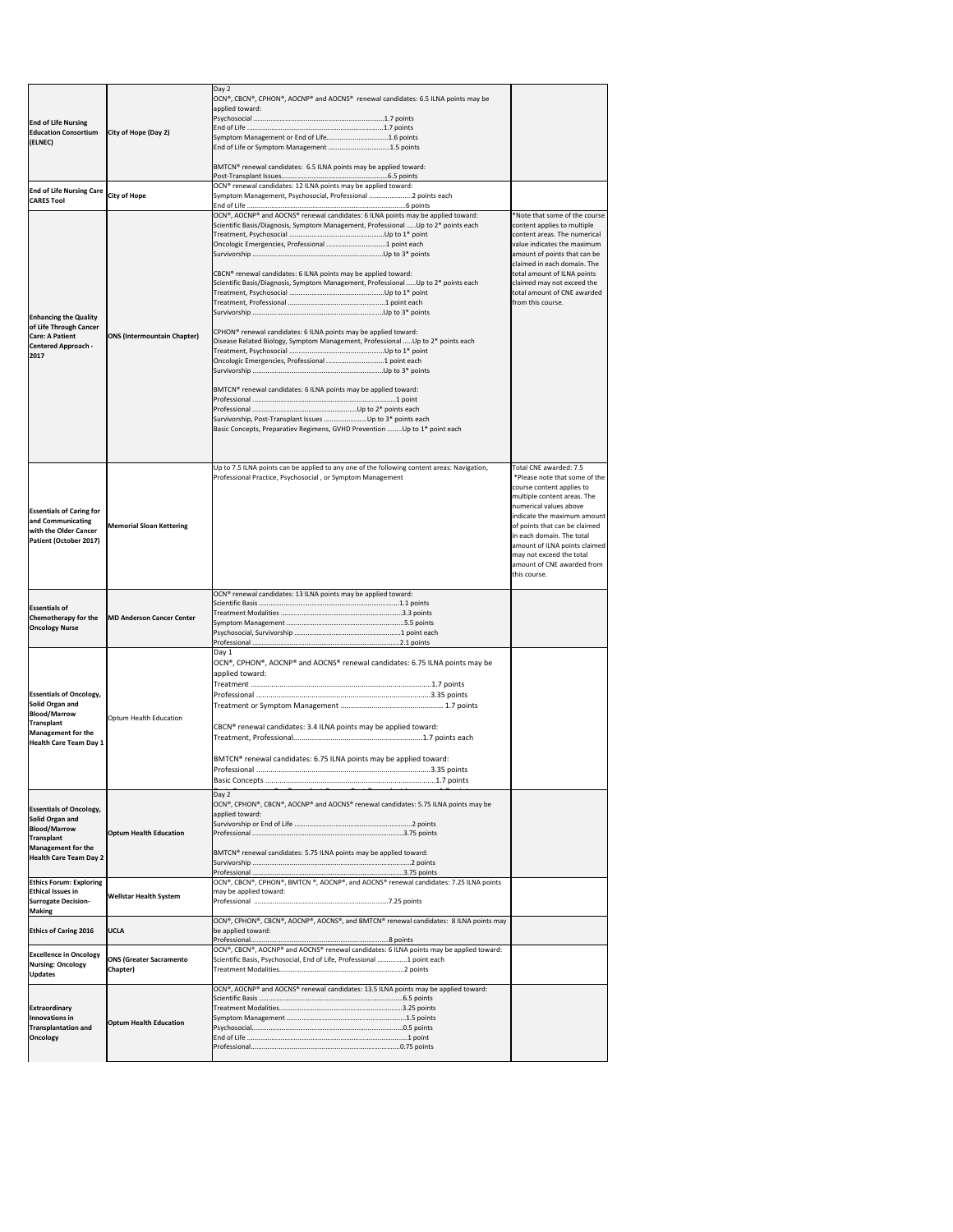|                                                   |                                               | OCN®, CBCN®, AOCNP® and AOCNS® renewal candidates: 4.75 ILNA points may be applied<br>toward:                                                         |  |
|---------------------------------------------------|-----------------------------------------------|-------------------------------------------------------------------------------------------------------------------------------------------------------|--|
|                                                   |                                               |                                                                                                                                                       |  |
| <b>Fall Oncology Nursing</b>                      | Symposium (November   ONS (Middle TN Chapter) | Treatment Modalities2.75 points                                                                                                                       |  |
| 2014)                                             |                                               | CPHON <sup>®</sup> renewal candidates 3.75 ILNA points may be applied toward:                                                                         |  |
|                                                   |                                               | Treatment Modalities2.75 points                                                                                                                       |  |
| <b>Fall Oncology Review</b>                       |                                               | OCN®, AOCNP® and AOCNS® renewal candidates: 2.5 ILNA points may be applied toward:                                                                    |  |
| <b>Pancreatic Cancer</b>                          | <b>Creighton University</b>                   |                                                                                                                                                       |  |
|                                                   |                                               | $[OCN®, CBCN®, AOCNP®, and AOCNS® renewal candidates: 6 ILNA points may be applied toward:$                                                           |  |
|                                                   |                                               |                                                                                                                                                       |  |
| <b>Fast Forward to the</b><br><b>Future</b>       | <b>ONS (St. Louis Chapter)</b>                | CPHON <sup>®</sup> renewal candidates: 4 ILNA points may be applied toward:                                                                           |  |
|                                                   |                                               |                                                                                                                                                       |  |
|                                                   |                                               | BMTCN® renewal candidates: 3 ILNA points may be applied toward:                                                                                       |  |
|                                                   |                                               | Day 1<br>OCN®, CBCN®, AOCNP® and AOCNS® renewal candidates: 7 ILNA points may be applied toward:                                                      |  |
|                                                   |                                               |                                                                                                                                                       |  |
| <b>Fundamentals of</b>                            |                                               |                                                                                                                                                       |  |
| <b>Oncology Nursing</b>                           | <b>ONS (Puget Sound Chapter)</b>              | CPHON <sup>®</sup> renewal candidates: 7 ILNA points may be applied toward:                                                                           |  |
| (PSONS Day 1)                                     |                                               |                                                                                                                                                       |  |
|                                                   |                                               | BMTCN® renewal candidates: 1.5 ILNA points may be applied toward:                                                                                     |  |
|                                                   |                                               |                                                                                                                                                       |  |
|                                                   |                                               | Day 2<br>OCN®, AOCNP® and AOCNS® renewal candidates: 6.5 ILNA points may be applied toward:                                                           |  |
| <b>Fundamentals of</b>                            |                                               | Scientific Basis, Symptom Management 1.75 points each                                                                                                 |  |
| <b>Oncology Nursing</b><br>(PSONS Day 2)          | <b>ONS (Puget Sound Chapter)</b>              |                                                                                                                                                       |  |
|                                                   |                                               | CBCN® renewal candidates: 2 ILNA points may be applied toward:<br>Treatment, Scientific Basis, Symptom Management, End of Life 0.5 points             |  |
|                                                   |                                               |                                                                                                                                                       |  |
|                                                   |                                               | Day 3<br>OCN®, AOCNP® and AOCNS® renewal candidates: 6.5 ILNA points may be applied toward:                                                           |  |
|                                                   |                                               | Scientific Basis, Treatment Modalities 0.75 points each                                                                                               |  |
|                                                   |                                               |                                                                                                                                                       |  |
| <b>Fundamentals of</b>                            |                                               | CPHON <sup>®</sup> and CBCN <sup>®</sup> renewal candidates: 6.5 ILNA points may be applied toward:<br>Treatment, Symptom Management 1.25 points each |  |
| <b>Oncology Nursing</b><br>(PSONS Day 3)          | <b>ONS (Puget Sound Chapter)</b>              |                                                                                                                                                       |  |
|                                                   |                                               |                                                                                                                                                       |  |
|                                                   |                                               | BMTCN® renewal candidates: 6.5 ILNA points may be applied toward:                                                                                     |  |
|                                                   |                                               |                                                                                                                                                       |  |
|                                                   |                                               | Day 4                                                                                                                                                 |  |
|                                                   |                                               | OCN®, CPHON®, AOCNP® and AOCNS® renewal candidates: 7 ILNA points may be applied toward:                                                              |  |
|                                                   |                                               | Psychosocial, Oncologic Emergencies, Survivorship 1 point each                                                                                        |  |
| <b>Fundamentals of</b><br><b>Oncology Nursing</b> | <b>ONS (Puget Sound Chapter)</b>              | CBCN® renewal candidates: 7 ILNA points may be applied toward:                                                                                        |  |
| (PSONS Day 4)                                     |                                               |                                                                                                                                                       |  |
|                                                   |                                               | BMTCN® renewal candidates: 7 ILNA points may be applied toward:                                                                                       |  |
|                                                   |                                               |                                                                                                                                                       |  |
| <b>Gateway Chapter Blood</b>                      | Leukemia and Lymphoma                         | OCN® renewal candidates: 4.5 ILNA points may be applied toward:                                                                                       |  |
| <b>Cancer Conference</b><br>2014                  | Society                                       |                                                                                                                                                       |  |
|                                                   |                                               | OCN® renewal candidates: 7.2 ILNA points may be applied toward:                                                                                       |  |
|                                                   |                                               | ΩR                                                                                                                                                    |  |
| <b>Genesis Hospice and</b>                        | <b>Annual End of Life Conference</b>          |                                                                                                                                                       |  |
| <b>Genesis Medical Center</b>                     |                                               | AOCNP® and AOCNS® renewal candidates: 7.2 ILNA points may be applied toward:                                                                          |  |
|                                                   |                                               | OR                                                                                                                                                    |  |
|                                                   |                                               | Psychosocial, Coordination of Care 2 points each                                                                                                      |  |
| <b>Genitourinary Cancer</b>                       | <b>ASCO</b>                                   | OCN <sup>®</sup> renewal candidates: 6 ILNA points may be applied toward:                                                                             |  |
| Symposium ASCO 2017                               |                                               |                                                                                                                                                       |  |
|                                                   |                                               | OCN®, CBCN®, AOCNP® and AOCNS® renewal candidates: 1 ILNA point may be applied toward:                                                                |  |
| <b>Genomic Sequencing to</b>                      |                                               | CPHON <sup>®</sup> renewal candidates: 1 ILNA point may be applied toward:                                                                            |  |
| <b>Identify Cancer</b><br>Treatments              | <b>ONS (Metro Denver Chapter)</b>             |                                                                                                                                                       |  |
|                                                   |                                               | BMTCN® renewal candidates: 1 ILNA point may be applied toward:                                                                                        |  |
|                                                   |                                               |                                                                                                                                                       |  |
|                                                   |                                               | OCN®, CBCN®, AOCNP®, and AOCNS® renewal candidates: 1.25 ILNA points may be applied<br>toward:                                                        |  |
| <b>Genomics and the</b>                           |                                               |                                                                                                                                                       |  |
| Implications for<br><b>Oncology Practice</b>      | <b>ONS (St. Louis Chapter)</b>                | CPHON <sup>®</sup> renewal candidates: 1.25 ILNA points may be applied toward:                                                                        |  |
|                                                   |                                               | BMTCN® renewal candidates: 1.25 ILNA points may be applied toward:                                                                                    |  |
|                                                   |                                               |                                                                                                                                                       |  |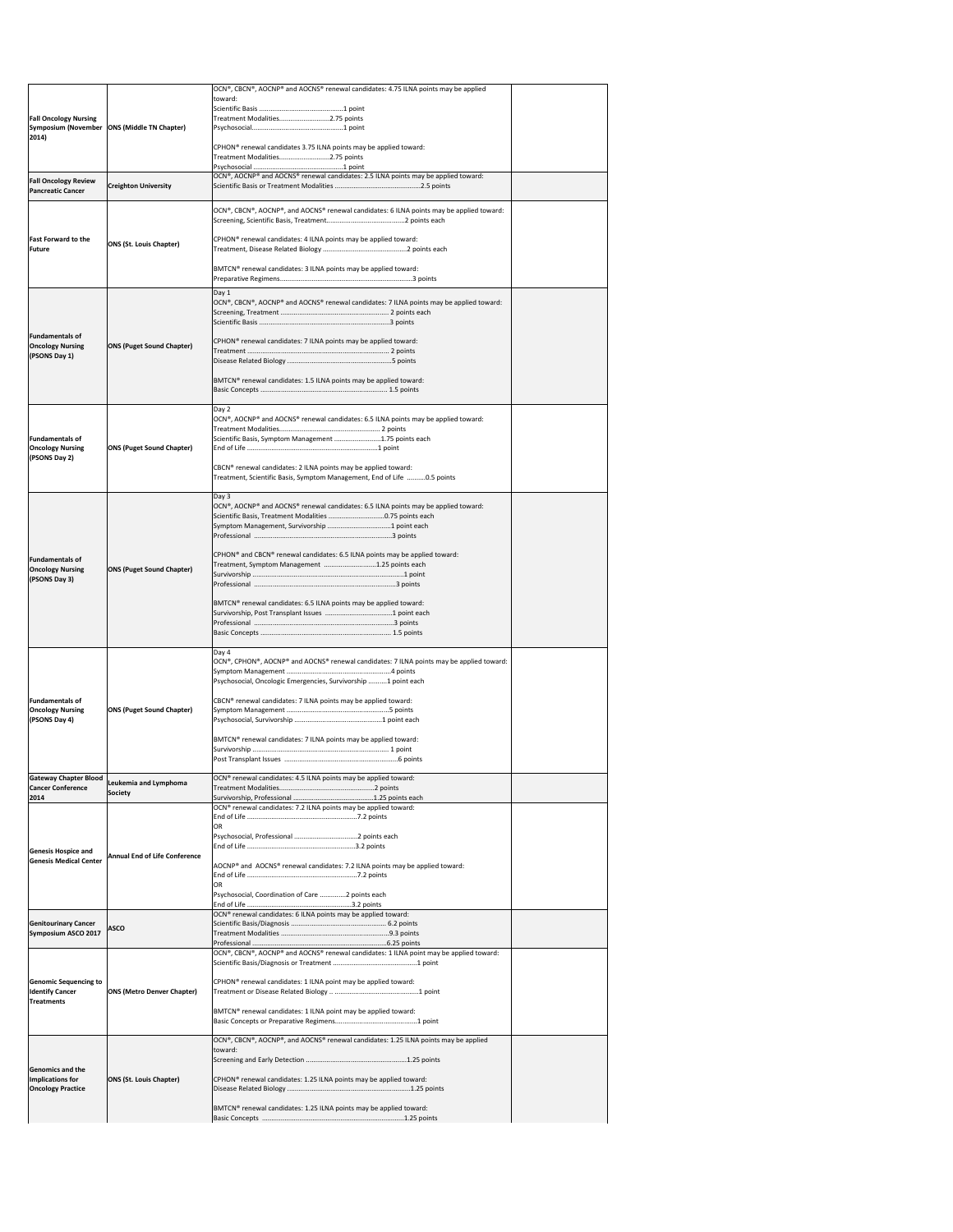|                                |                                                                                         | OCN® renewal candidates: 18.6 ILNA points may be applied toward:                                           |  |
|--------------------------------|-----------------------------------------------------------------------------------------|------------------------------------------------------------------------------------------------------------|--|
|                                |                                                                                         | Scientific Basis/Diagnosis, Psychosocial Up to 3* points each                                              |  |
|                                |                                                                                         |                                                                                                            |  |
|                                |                                                                                         |                                                                                                            |  |
|                                |                                                                                         |                                                                                                            |  |
|                                |                                                                                         |                                                                                                            |  |
| <b>Geriatric Oncology:</b>     |                                                                                         | AOCNP® and AOCNS® renewal candidates: 18.6 ILNA points may be applied toward:                              |  |
| <b>Educating Nurses to</b>     | <b>City of Hope</b>                                                                     | Scientific Basis/Diagnosis, Psychosocial Up to 3* points each                                              |  |
| <b>Improve Quality Care</b>    |                                                                                         |                                                                                                            |  |
|                                |                                                                                         |                                                                                                            |  |
|                                |                                                                                         |                                                                                                            |  |
|                                |                                                                                         |                                                                                                            |  |
|                                |                                                                                         | *Note that some of the course content applies to multiple content areas. The numerical value               |  |
|                                |                                                                                         | indicates the maximum amount of points that can be claimed in each domain. The total amount                |  |
|                                |                                                                                         | of ILNA points claimed may not exceed the total amount of CNE awarded from this course.                    |  |
| <b>GI Cancers Seminar</b>      |                                                                                         | OCN® renewal candidates: 1 ILNA point may be applied toward:                                               |  |
| <b>Treating Colorectal and</b> | <b>ONS (Intermountain Chapter)</b>                                                      | Treatment Modalities or Symptom Management 1 point                                                         |  |
| <b>Pancreatic Cancers</b>      |                                                                                         |                                                                                                            |  |
|                                |                                                                                         | OCN®, AOCNP® and AOCNS® renewal candidates: 7.5 ILNA points may be applied toward:                         |  |
| <b>GU What's New? Spring</b>   | <b>ONS (Metro Omaha Chapter)</b>                                                        |                                                                                                            |  |
| <b>Conference</b>              |                                                                                         |                                                                                                            |  |
|                                |                                                                                         |                                                                                                            |  |
|                                |                                                                                         | OCN®, CPHON®, AOCNP® and AOCNS® renewal candidates: 5.5 ILNA points may be applied<br>toward:              |  |
| <b>GVHD Symposium</b>          | <b>UPMC</b>                                                                             |                                                                                                            |  |
|                                |                                                                                         |                                                                                                            |  |
|                                |                                                                                         | BMTCN® renewal candidates: 5.5 ILNA points may be applied toward:                                          |  |
| <b>HCA Virginia Cancer</b>     |                                                                                         | OCN®, CBCN®, AOCNP® and AOCNS® renewal candidates: 5 ILNA points may be applied toward:                    |  |
| <b>Care Network</b>            | <b>University of VA</b>                                                                 | Screening, Symptom Management, Survivorship 1 point each                                                   |  |
| <b>Professional Summit</b>     |                                                                                         |                                                                                                            |  |
|                                |                                                                                         | OCN®, AOCNP®, AOCNS®, and CPHON® renewal candidates: 1 ILNA point may be applied toward:                   |  |
|                                | <b>Palliative Treatment of</b>                                                          | Symptom Management or End of Life1 point                                                                   |  |
| <b>Healthstream</b>            | <b>Malignant Ascites</b>                                                                | BMTCN® renewal candidates: 1 ILNA point may be applied toward:                                             |  |
|                                |                                                                                         |                                                                                                            |  |
|                                |                                                                                         | OCN® renewal candidates: 4.5 ILNA points may be applied toward:                                            |  |
|                                | Institution for Medical and                                                             |                                                                                                            |  |
| Highlights of ASCO 2017        | <b>Nursing Education</b>                                                                | <b>OR</b>                                                                                                  |  |
|                                |                                                                                         |                                                                                                            |  |
|                                |                                                                                         | OCN®, AOCNP®, AOCNS® renewal candidates: 8 ILNA points may be applied toward:                              |  |
|                                |                                                                                         | Treatment Modalities 4 points<br>Symptom Management1 point                                                 |  |
|                                |                                                                                         |                                                                                                            |  |
|                                | <b>Embracing Excellence in</b><br>Hoag Memorial Hospital Oncology Nursing Practice 2016 | Professional 1 point<br>End of Life or Professional1 point                                                 |  |
|                                |                                                                                         |                                                                                                            |  |
|                                |                                                                                         | CPHON <sup>®</sup> renewal candidates: 6 ILNA points may be applied toward:<br>Treatment Modalities1 point |  |
|                                |                                                                                         | Symptom Management1 point                                                                                  |  |
|                                |                                                                                         |                                                                                                            |  |
| Presbyterian                   |                                                                                         | Disease Related Biology1 point                                                                             |  |
|                                | Day 1                                                                                   | End of Life or Professional1 point                                                                         |  |
|                                |                                                                                         | CBCN® renewal candidates: 5 ILNA points may be applied toward:                                             |  |
|                                |                                                                                         | Treatment Modalities1 point                                                                                |  |
|                                |                                                                                         |                                                                                                            |  |
|                                |                                                                                         | Symptom Management1 point                                                                                  |  |
|                                |                                                                                         |                                                                                                            |  |
|                                |                                                                                         | End of Life or Professional1 point                                                                         |  |
|                                |                                                                                         | BMTCN® renewal candidates: 4 ILNA points may be applied toward:                                            |  |
|                                |                                                                                         | OCN®, AOCNP® and AOCNS® renewal candidates: 8 ILNA points may be applied toward:                           |  |
|                                |                                                                                         |                                                                                                            |  |
|                                |                                                                                         | Treatment Modalities5 points<br>Symptom Management1 point                                                  |  |
|                                |                                                                                         |                                                                                                            |  |
|                                |                                                                                         | CPHON® renewal candidates: 3 ILNA points may be applied toward:                                            |  |
|                                | <b>Embracing Excellence in</b>                                                          | Treatment Modalities1 point                                                                                |  |
|                                | Hoag Memorial Hospital Oncology Nursing Practice 2016                                   | Symptom Management1 point<br>Disease Related Biology1 point                                                |  |
| <b>Presbyterian</b>            | Day 2                                                                                   |                                                                                                            |  |
|                                |                                                                                         | CBCN® renewal candidates: 6 ILNA points may be applied toward:<br>Treatment Modalities4 points             |  |
|                                |                                                                                         | Symptom Management1 point                                                                                  |  |
|                                |                                                                                         |                                                                                                            |  |
|                                |                                                                                         | BMTCN® renewal candidates: 6 ILNA points may be applied toward:                                            |  |
|                                |                                                                                         |                                                                                                            |  |
|                                |                                                                                         | OCN <sup>®</sup> renewal candidates: 6.5 ILNA points may be applied toward:                                |  |
|                                |                                                                                         |                                                                                                            |  |
|                                |                                                                                         |                                                                                                            |  |
|                                |                                                                                         | AOCNP® and AOCNS® renewal candidates: 6.5 ILNA points may be applied toward:                               |  |
| <b>Hot Topics in Oncology</b>  | <b>ONS (Santa Clara Valley ONS</b>                                                      |                                                                                                            |  |
| Care Conference 2014           | Chapter)                                                                                |                                                                                                            |  |
|                                |                                                                                         |                                                                                                            |  |
|                                |                                                                                         | CBCN® renewal candidates: 4.5 ILNA points may be applied toward:                                           |  |
|                                |                                                                                         |                                                                                                            |  |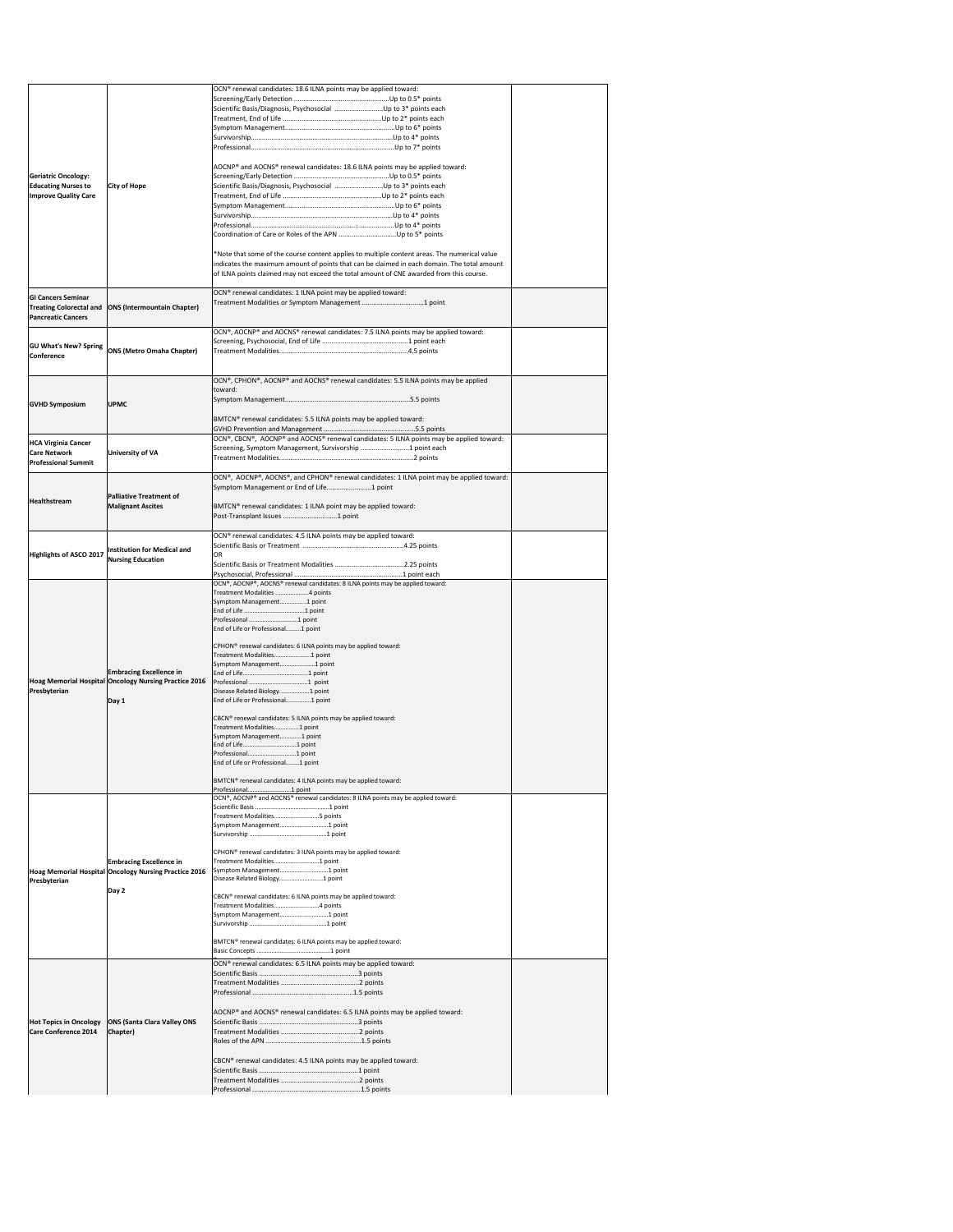|                                                                                                                                                     |                                                                              | OCN®, AOCNP® and AOCNS® renewal candidates: 6.5 ILNA points may be applied toward:                                                                                        |                                                |
|-----------------------------------------------------------------------------------------------------------------------------------------------------|------------------------------------------------------------------------------|---------------------------------------------------------------------------------------------------------------------------------------------------------------------------|------------------------------------------------|
|                                                                                                                                                     |                                                                              | Treatment Modalities 2.1 points                                                                                                                                           |                                                |
|                                                                                                                                                     |                                                                              | Symptom Management 2.2 points                                                                                                                                             |                                                |
|                                                                                                                                                     |                                                                              |                                                                                                                                                                           |                                                |
| <b>Hot Topics in Oncology</b>                                                                                                                       |                                                                              | CBCN® renewal candidates: 5.4 ILNA points may be applied toward:                                                                                                          |                                                |
| <b>Care Conference August</b>                                                                                                                       | <b>ONS (Santa Clara Valley ONS</b>                                           | Treatment Modalities 2.1 points                                                                                                                                           |                                                |
| 2015                                                                                                                                                | Chapter)                                                                     | Symptom Management 2.2 points                                                                                                                                             |                                                |
|                                                                                                                                                     |                                                                              |                                                                                                                                                                           |                                                |
|                                                                                                                                                     |                                                                              | BMTCN® renewal candidates: 4.4 ILNA points may be applied toward:<br>Types of Transplants1.1 points                                                                       |                                                |
|                                                                                                                                                     |                                                                              | Preparative Regimens 1.1 points                                                                                                                                           |                                                |
|                                                                                                                                                     |                                                                              | Post-Transplant Issues 2.2 points                                                                                                                                         |                                                |
| <b>How the Experts Treat</b>                                                                                                                        |                                                                              | OCN®, CPHON®, AOCNP® and AOCNS® renewal candidates: 17 ILNA points may be applied                                                                                         |                                                |
| <b>Hematologic</b>                                                                                                                                  | <b>City of Hope</b>                                                          | toward:                                                                                                                                                                   |                                                |
| Malignancies<br><b>Conference</b>                                                                                                                   |                                                                              |                                                                                                                                                                           |                                                |
| <b>Identification &amp;</b><br>Management of<br><b>Adverse Events in</b><br>Cancer Immunotherapy:   Inc<br><b>Presented at ONS</b><br>Congress 2018 | <b>Creative Educational Concepts,</b>                                        | 1.5 ILNA points can be applied to the following content areas: Coordination of Care, Scientific<br>Basis for Practice, Symptom Management or Treatment                    | Total ILNA points available for<br>course: 1.5 |
|                                                                                                                                                     |                                                                              | OCN®, CBCN®, AOCNP® and AOCNS® renewal candidates: 1 ILNA point may be applied toward:                                                                                    |                                                |
|                                                                                                                                                     |                                                                              |                                                                                                                                                                           |                                                |
| Immune-Related<br><b>Adverse Events in</b>                                                                                                          |                                                                              | CPHON® renewal candidates: 1 ILNA point may be applied toward:                                                                                                            |                                                |
| Cancer Immunotherapy: ONS Regional Programs                                                                                                         | <b>Creative Educational Concepts at</b>                                      |                                                                                                                                                                           |                                                |
| <b>Practical Strategies for</b>                                                                                                                     |                                                                              |                                                                                                                                                                           |                                                |
| the Oncology Nurse                                                                                                                                  |                                                                              | BMTCN <sup>®</sup> renewal candidates: 1 ILNA point may be applied toward:                                                                                                |                                                |
|                                                                                                                                                     |                                                                              |                                                                                                                                                                           |                                                |
|                                                                                                                                                     |                                                                              | $\overline{OCN^{\circ}}$ , CBCN°, AOCNP® and AOCNS® renewal candidates: 1 ILNA point may be applied toward:<br>Scientific Basis/Diagnosis or Treatment Modalities 1 point |                                                |
| Immuno-Oncology as an<br><b>Emerging Therapeutic</b>                                                                                                | <b>ONS (Metro Denver Chapter)</b>                                            |                                                                                                                                                                           |                                                |
| <b>Option</b>                                                                                                                                       |                                                                              | CPHON <sup>®</sup> renewal candidates: 1 ILNA point may be applied toward:<br>Treatment Modalities or Disease Related Biology 1 point                                     |                                                |
|                                                                                                                                                     |                                                                              |                                                                                                                                                                           |                                                |
|                                                                                                                                                     |                                                                              | OCN®, AOCNP® and AOCNS® renewal candidates: 1.5 ILNA points may be applied toward:<br>Scientific Basis/ Diagnosis or Treatment 1.5 points                                 |                                                |
| Immunotherapy<br><b>Checkpoint Inhibitors</b>                                                                                                       | <b>Mercy Medical Center</b>                                                  | <b>IOR</b>                                                                                                                                                                |                                                |
|                                                                                                                                                     |                                                                              |                                                                                                                                                                           |                                                |
|                                                                                                                                                     |                                                                              | OCN®, AOCNP® and AOCNS® renewal candidates: 6 ILNA points may be applied toward:                                                                                          |                                                |
|                                                                                                                                                     |                                                                              |                                                                                                                                                                           |                                                |
|                                                                                                                                                     |                                                                              | <b>OR</b>                                                                                                                                                                 |                                                |
|                                                                                                                                                     |                                                                              |                                                                                                                                                                           |                                                |
| In A Galaxy Here and                                                                                                                                |                                                                              |                                                                                                                                                                           |                                                |
| Now Cancer Wards                                                                                                                                    | <b>UPMC</b>                                                                  | CBCN® renewal candidates: 1.8 ILNA points may be applied toward:                                                                                                          |                                                |
|                                                                                                                                                     |                                                                              | Treatment Modalities or Symptom Management 0.9 points                                                                                                                     |                                                |
|                                                                                                                                                     |                                                                              |                                                                                                                                                                           |                                                |
|                                                                                                                                                     |                                                                              | BMTCN® renewal candidates: 3.4 ILNA points may be applied toward:                                                                                                         |                                                |
|                                                                                                                                                     |                                                                              |                                                                                                                                                                           |                                                |
|                                                                                                                                                     |                                                                              | $\overline{OCN^{\circ}}$ , AOCNP®, and AOCNS® renewal candidates: 6 ILNA points may be applied toward:                                                                    |                                                |
| In A Galaxy Here and<br>Now Cancer Wars                                                                                                             | <b>UPMC</b>                                                                  | Scientific Basis or Treatment Modalities or Symptom Management 5 points                                                                                                   |                                                |
|                                                                                                                                                     |                                                                              |                                                                                                                                                                           |                                                |
|                                                                                                                                                     |                                                                              | OCN® renewal candidates: 4 ILNA points may be applied toward:                                                                                                             |                                                |
| <b>Infusion Nurses Society</b>                                                                                                                      | <b>Vascular Access Virtual</b>                                               | <b>OR</b>                                                                                                                                                                 |                                                |
|                                                                                                                                                     | Conference 2016                                                              |                                                                                                                                                                           |                                                |
|                                                                                                                                                     |                                                                              | OCN® renewal candidates: 4 ILNA points may be applied toward:                                                                                                             |                                                |
| <b>Infusion Nurses Society</b>                                                                                                                      | <b>Virtual Conference: The</b><br><b>Spectrum of Sepsis</b>                  |                                                                                                                                                                           |                                                |
| <b>INPD Conference 2015</b>                                                                                                                         |                                                                              | Symptom Management or Survivorship or Professional  0.80 points<br>OCN®, CPHON®, CBCN® AOCNP®, AOCNS® and BMTCN® renewal candidates: 5.25 ILNA points                     |                                                |
| <b>Retooling the Nurse</b>                                                                                                                          | <b>Intermountain Chapter Nursing</b><br><b>Professional Development</b>      | may be applied toward:                                                                                                                                                    |                                                |
| <b>Educator Toolbox</b>                                                                                                                             |                                                                              | OCN®, AOCNP® and AOCNS® renewal candidates: 1 ILNA point may be applied toward:                                                                                           |                                                |
| <b>Integrative Acupuncture</b><br>and Chinese Medicine                                                                                              | <b>ONS (Metro Denver Chapter)</b>                                            |                                                                                                                                                                           |                                                |
|                                                                                                                                                     |                                                                              | $\vert$ OCN®, CBCN®, AOCNP® and AOCNS® renewal candidates: 7.25 ILNA points may be applied                                                                                |                                                |
| Interdisciplinary                                                                                                                                   | <b>William Beaumont Hospital</b>                                             | toward:                                                                                                                                                                   |                                                |
| <b>Oncology Symposium</b>                                                                                                                           |                                                                              |                                                                                                                                                                           |                                                |
|                                                                                                                                                     |                                                                              | OCN®, CPHON®, AOCNP® and AOCNS® renewal candidates: 1.00 ILNA point may be applied                                                                                        |                                                |
| <b>JADPRO</b>                                                                                                                                       | <b>Benign Hematology: Bleeding</b><br><b>Disorders</b>                       | toward:<br>Scientific Basis for Practice or Treatment Modalities1.00 point                                                                                                |                                                |
|                                                                                                                                                     |                                                                              |                                                                                                                                                                           |                                                |
|                                                                                                                                                     | <b>Collaborative Practice in the</b>                                         | OCN®, AOCNP® and AOCNS® renewal candidates: 1.00 ILNA point may be applied toward:                                                                                        |                                                |
| <b>JADPRO</b>                                                                                                                                       | <b>Management of Patients With</b><br><b>Gastrointestinal and Pancreatic</b> |                                                                                                                                                                           |                                                |
|                                                                                                                                                     | <b>Neuroendocrine Tumors</b>                                                 |                                                                                                                                                                           |                                                |
|                                                                                                                                                     | Diagnostic Radiology: What the                                               | $AOCNP®$ and $AOCNS®$ renewal candidates: 1.00 ILNA point may be applied toward:                                                                                          |                                                |
| <b>JADPRO</b>                                                                                                                                       | <b>Advanced Practitioner Needs to</b>                                        |                                                                                                                                                                           |                                                |
|                                                                                                                                                     | Know Room: Grand Canyon 7 & 8                                                |                                                                                                                                                                           |                                                |
|                                                                                                                                                     | <b>Dinner Symposium</b>                                                      | $\overline{OCN^{\circ}}$ , CPHON <sup>®</sup> , AOCNP® and AOCNS® renewal candidates: 1.00 ILNA point may be applied<br>toward:                                           |                                                |
|                                                                                                                                                     | <b>Immunotherapy for High-Risk</b><br><b>Neuroblastoma and Dinutuximab</b>   |                                                                                                                                                                           |                                                |
| <b>JADPRO</b>                                                                                                                                       | Therapy - Supported by an                                                    |                                                                                                                                                                           |                                                |
|                                                                                                                                                     | unrestricted educational grant                                               |                                                                                                                                                                           |                                                |
|                                                                                                                                                     |                                                                              |                                                                                                                                                                           |                                                |
|                                                                                                                                                     | from United Therapeutics -                                                   |                                                                                                                                                                           |                                                |
| <b>JADPRO</b>                                                                                                                                       | <b>Evolving Paradigms in Melanoma</b><br><b>Therapy</b>                      | OCN®, AOCNP® and AOCNS® renewal candidates: 1.00 ILNA point may be applied toward:<br>Treatment Modalities or Symptom Management 1.0 point                                |                                                |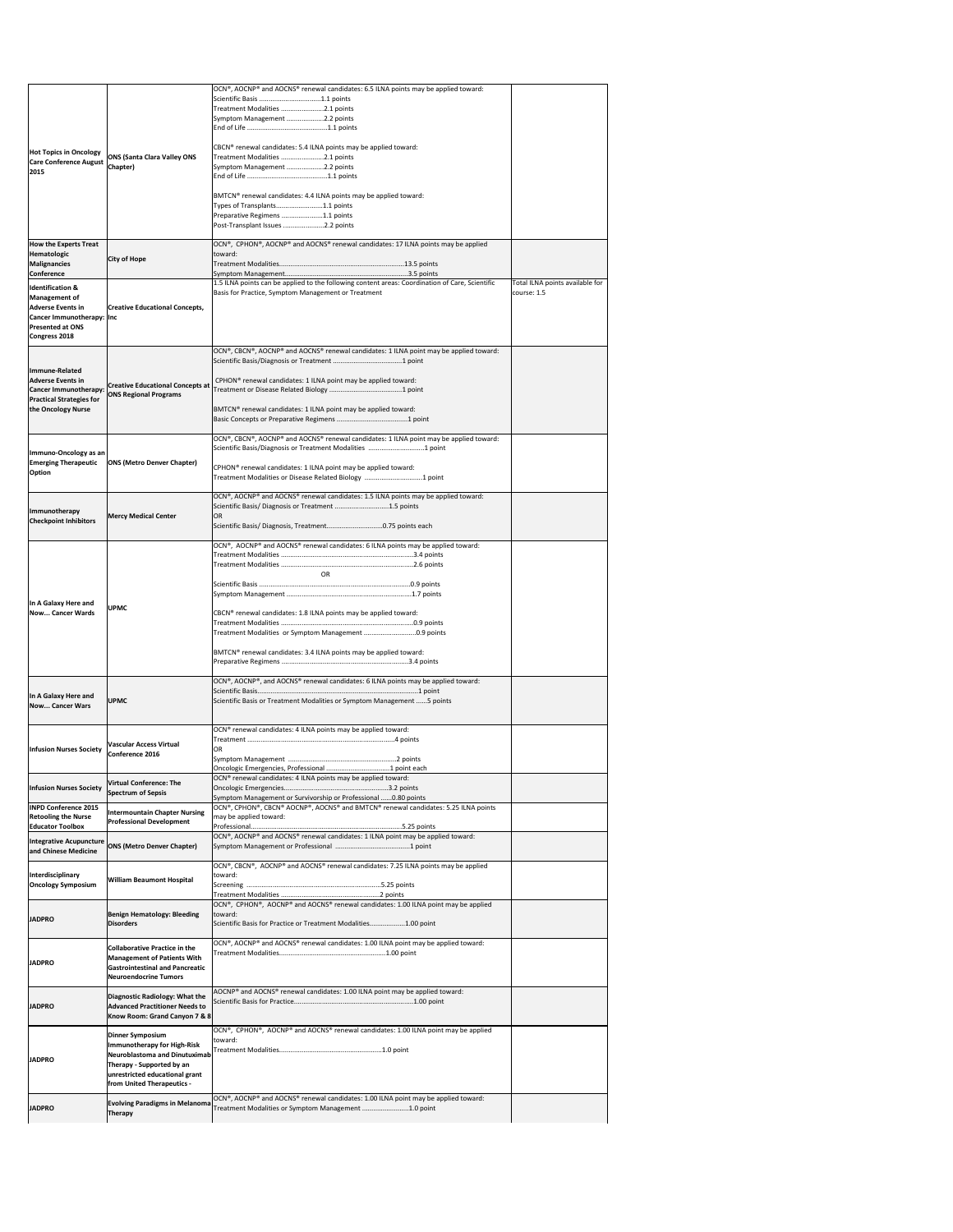|                    |                                                                                        | OCN®, AOCNP® and AOCNS® renewal candidates: 1.00 ILNA point may be applied toward:<br>Scientific Basis for Practice or Treatment Modalities1.00 point                                         |  |
|--------------------|----------------------------------------------------------------------------------------|-----------------------------------------------------------------------------------------------------------------------------------------------------------------------------------------------|--|
| <b>JADPRO</b>      | <b>Incorporating a Survivorship</b><br><b>Clinic/Visit Into Practice</b>               | BMTCN® renewal candidates: 1.00 ILNA point may be applied toward:                                                                                                                             |  |
|                    |                                                                                        | Basic Concepts and Indications for Transplantation1.00 point                                                                                                                                  |  |
| <b>JADPRO</b>      | <b>Incorporating a Survivorship</b>                                                    | OCN®, CPHON®, CBCN®, BMTCN®, AOCNP® and AOCNS® renewal candidates: 1.00 ILNA point<br>may be applied toward:                                                                                  |  |
|                    | <b>Clinic/Visit Into Practice</b>                                                      | OCN®, CPHON®, CBCN®, AOCNP® and AOCNS® renewal candidates: .75 ILNA points may be                                                                                                             |  |
|                    | <b>Management of Dermatologic</b>                                                      | applied toward:                                                                                                                                                                               |  |
| <b>JADPRO</b>      | <b>Toxicities from Targeted</b><br><b>Therapies</b>                                    |                                                                                                                                                                                               |  |
|                    |                                                                                        | BMTCN® renewal candidates: .75 ILNA points may be applied toward:                                                                                                                             |  |
|                    |                                                                                        | OCN®, AOCNP® and AOCNS® renewal candidates: 1.00 ILNA point may be applied toward:<br>Scientific Basis for Practice or Treatment Modalities1.00 point                                         |  |
| <b>JADPRO</b>      | <b>Management of Locally</b><br><b>Advanced and Metastatic HER2</b>                    | CBCN® renewal candidates: 1.00 ILNA point may be applied toward:                                                                                                                              |  |
|                    | <b>Positive Breast Cancer</b>                                                          |                                                                                                                                                                                               |  |
|                    |                                                                                        | OCN®, CPHON®, CBCN®, AOCNP® and AOCNS® renewal candidates: 1.00 ILNA point may be                                                                                                             |  |
|                    | <b>Management of Weight Loss in</b>                                                    | applied toward:                                                                                                                                                                               |  |
| <b>JADPRO</b>      | <b>People With Cancer</b>                                                              | BMTCN® renewal candidates: 1.00 ILNA point may be applied toward:                                                                                                                             |  |
|                    | Navigating the Landscape of                                                            | OCN®, AOCNP® and AOCNS® renewal candidates: 1.00 ILNA point may be applied toward:                                                                                                            |  |
|                    | <b>Molecular Testing and</b>                                                           |                                                                                                                                                                                               |  |
| <b>JADPRO</b>      | <b>Treatments With Targeted</b><br>Therapies for Patients With Non-                    |                                                                                                                                                                                               |  |
|                    | <b>Small Cell Lung Cancer</b>                                                          | OCN®, AOCNP® and AOCNS® renewal candidates: .75 ILNA points may be applied toward:                                                                                                            |  |
| <b>JADPRO</b>      | <b>Non-Small Cell Lung Cancer:</b><br>Immunotherapy                                    | Scientific Basis for Practice or Treatment Modalities0.75 points                                                                                                                              |  |
| <b>JADPRO</b>      | <b>OPENING SESSION Panel</b><br>Discussion: Revolution at the                          | OCN®, CPHON®, CBCN®, BMTCN®, AOCNP® and AOCNS® renewal candidates: 1.5 ILNA points<br>may be applied toward:                                                                                  |  |
|                    | <b>Corner Drugstore</b>                                                                | OCN®, CPHON®, AOCNP® and AOCNS® renewal candidates: 1.00 ILNA point may be applied                                                                                                            |  |
|                    | <b>Outpatient Management of the</b>                                                    | toward:                                                                                                                                                                                       |  |
| <b>JADPRO</b>      | <b>Hematopoietic Stem Cell</b><br><b>Transplant Patient</b>                            |                                                                                                                                                                                               |  |
|                    |                                                                                        | BMTCN <sup>®</sup> renewal candidates: 1.00 ILNA point may be applied toward:                                                                                                                 |  |
|                    | <b>Ovarian Cancer: Current</b>                                                         | OCN®, AOCNP® and AOCNS® renewal candidates: 1.00 ILNA point may be applied toward:<br>Symptom Management, Psychosocial or Scientific Basis for                                                |  |
| <b>JADPRO</b>      | <b>Treatment and Patient</b><br>Management                                             |                                                                                                                                                                                               |  |
|                    |                                                                                        | Pre-Conference Workshop: Grant $ OCN^{\circ} $ , CPHON <sup>®</sup> , CBCN <sup>®</sup> , BMTCN <sup>®</sup> , AOCNP <sup>®</sup> and AOCNS <sup>®</sup> renewal candidates: 2.75 ILNA points |  |
| <b>JADPRO</b>      | <b>Writing Made Easier -</b>                                                           | may be applied toward:                                                                                                                                                                        |  |
| <b>JADPRO</b>      | <b>Pre-Conference Workshop:</b><br>Hands-On Skills - Repeat                            | AOCNP® and AOCNS® renewal candidates: 2.75 ILNA points may be applied toward:                                                                                                                 |  |
| <b>JADPRO</b>      | <b>Pre-Conference Workshop:</b><br>Hands-On Skills - SOLD OUT                          | AOCNP® and AOCNS® renewal candidates: 2.75 ILNA points may be applied toward:                                                                                                                 |  |
|                    |                                                                                        | OCN®, CPHON®, CBCN®, AOCNP® and AOCNS® renewal candidates: 2.75 ILNA points may be<br>applied toward:                                                                                         |  |
| <b>JADPRO</b>      | <b>Pre-Conference Workshop:</b><br>Immunotherapy Primer                                | Scientific Basis for Practice or Treatment Modalities2.75 points                                                                                                                              |  |
|                    |                                                                                        | BMTCN® renewal candidates: 2.75 ILNA points may be applied toward:                                                                                                                            |  |
|                    | <b>Pre-Conference Workshop:</b>                                                        | AOCNP® and AOCNS® renewal candidates: 2.75 ILNA points may be applied toward:                                                                                                                 |  |
| <b>JADPRO</b>      | <b>Primary Care Considerations for</b><br>the Patient With Cancer                      |                                                                                                                                                                                               |  |
| <b>JADPRO</b>      | <b>&amp; Technology: Everyday</b>                                                      | Pre-Conference Workshop: Tools OCN®, CPHON®, CBCN®, BMTCN®, AOCNP® and AOCNS® renewal candidates: 2.75 ILNA points<br>may be applied toward:                                                  |  |
|                    | <b>Applications</b>                                                                    | OCN®, CPHON®, CBCN®, AOCNP® and AOCNS® renewal candidates: 1.00 ILNA point may be                                                                                                             |  |
|                    |                                                                                        | applied toward:                                                                                                                                                                               |  |
| <b>JADPRO</b>      | <b>Radiation Oncology: What</b><br><b>Radiation Oncology Wants</b>                     | Treatment Modalities or Symptom Management1.00 point                                                                                                                                          |  |
|                    | <b>Medical Oncology to Know</b>                                                        | BMTCN® renewal candidates: 1.00 ILNA point may be applied toward:<br>Preparative Regimens and Stem Cell Infusion or Post-Transplant                                                           |  |
|                    |                                                                                        | OCN®, CPHON®, CBCN®, AOCNP® and AOCNS® renewal candidates: 1.00 ILNA point may be                                                                                                             |  |
|                    | <b>Review of Newly Approved</b>                                                        | applied toward:                                                                                                                                                                               |  |
| <b>JADPRO</b>      | Oncologic Therapies: 2014-2015                                                         | BMTCN <sup>®</sup> renewal candidates: 1.00 ILNA point may be applied toward:                                                                                                                 |  |
|                    |                                                                                        | Preparative Regimens and Stem Cell Infusion1.00 point<br>OCN®, CPHON®, CBCN®, AOCNP® and AOCNS® renewal candidates: 1.00 ILNA point may be                                                    |  |
|                    |                                                                                        | applied toward:                                                                                                                                                                               |  |
| <b>JADPRO</b>      | <b>Risk-Stratified Treatment in</b><br>Chronic Lymphocytic Leukemia                    |                                                                                                                                                                                               |  |
|                    |                                                                                        | BMTCN® renewal candidates: 1.00 ILNA point may be applied toward:<br>Preparative Regimens and Stem Cell Infusion1.00 point                                                                    |  |
| <b>JADPRO</b>      | The Role of Exercise and<br>Rehabilitation in the Cancer Care   may be applied toward: | OCN®, CPHON®, CBCN®, BMTCN®, AOCNP® and AOCNS® renewal candidates: .75 ILNA points                                                                                                            |  |
|                    | Plan                                                                                   | The Science Behind Biologics and AOCNP® and AOCNS® renewal candidates: .75 ILNA points may be applied toward:                                                                                 |  |
| <b>JADPRO</b>      | <b>Biosimilars</b>                                                                     | OCN®, AOCNP® and AOCNS® renewal candidates: 1.00 ILNA point may be applied toward:                                                                                                            |  |
| <b>JADPRO</b>      | Updates in the Treatment of<br><b>Metastatic Colorectal Cancer</b>                     |                                                                                                                                                                                               |  |
|                    | <b>Advances in Collaborative</b>                                                       | OCN®, AOCNP® and AOCNS® renewal candidates: 1 ILNA point may be applied toward:                                                                                                               |  |
| <b>JADPRO 2016</b> | <b>Practice for Patients With Head</b>                                                 | Treatment Modalities or Symptom Management or Scientific Basis 1 point                                                                                                                        |  |
|                    | and Neck Cancers                                                                       |                                                                                                                                                                                               |  |
|                    | <b>Best Practices in the</b>                                                           | OCN®, CPHON®, CBCN®, AOCNP® and AOCNS® renewal candidates: 1 ILNA point may be applied<br>toward:                                                                                             |  |
| JADPRO 2016        | <b>Management of Infectious</b>                                                        |                                                                                                                                                                                               |  |
|                    | <b>Complications for Cancer</b><br>Patients                                            | BMTCN® renewal candidates: 1 ILNA point may be applied toward:                                                                                                                                |  |
| <b>JADPRO 2016</b> | <b>Cancer Clinical Trials: Navigating</b>                                              | OCN®, CBCN®, AOCNP® and AOCNS® renewal candidates: 2.75 ILNA points may be applied<br>toward:                                                                                                 |  |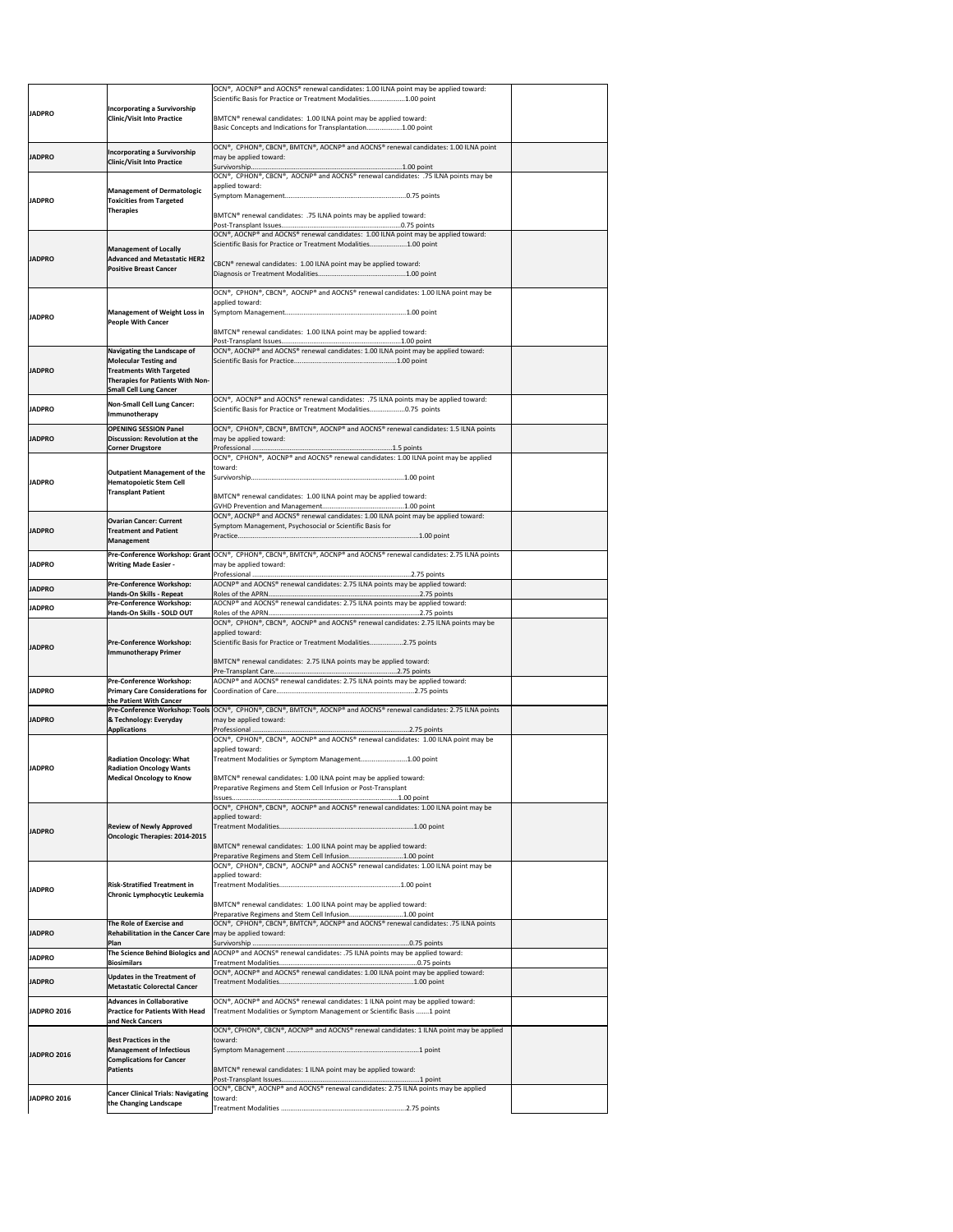|                    | with Cancer: Myths and Facts<br><b>Principle and Perspectives:</b>                                                             | OCN®, CPHON®, CBCN®, BMTCN®, AOCNP® and AOCNS® renewal candidates: 1.5 ILNA points may                                                                                                                                                             |  |
|--------------------|--------------------------------------------------------------------------------------------------------------------------------|----------------------------------------------------------------------------------------------------------------------------------------------------------------------------------------------------------------------------------------------------|--|
| <b>JADPRO 2016</b> | <b>Contributions to The Team</b><br><b>Prescribing Opiates in Patients</b>                                                     | OCN®, CPHON®, CBCN®, BMTCN®, AOCNP® and AOCNS® renewal candidates: 1 ILNA point may be<br>applied toward:                                                                                                                                          |  |
| <b>JADPRO 2016</b> | <b>Productivity and Your</b>                                                                                                   | Practice Metrics: Measuring Your OCN®, CPHON®, CBCN®, BMTCN®, AOCNP® and AOCNS® renewal candidates: 1 ILNA point may be<br>applied toward:                                                                                                         |  |
| <b>JADPRO 2016</b> | and Successes                                                                                                                  | Optimal Pain Management in the CPHON® renewal candidates: 1 ILNA point may be applied toward:<br>BMTCN® renewal candidates: 1 ILNA point may be applied toward:                                                                                    |  |
|                    |                                                                                                                                | $[OCN®, CBCN®, AOCNP® and AOCNS® renewal candidates: 1 ILNA point may be applied toward:$                                                                                                                                                          |  |
| <b>JADPRO 2016</b> | <b>Nuances in the Management of</b><br><b>Aggressive Lymphomas</b>                                                             | $\vert$ OCN®, CPHON®, CBCN®, AOCNP® and AOCNS® renewal candidates: 1 ILNA point may be applied<br>toward:<br>BMTCN® renewal candidates: 1 ILNA point may be applied toward:                                                                        |  |
| <b>JADPRO 2016</b> | <b>Newly Approved Hematology</b><br>and Oncology Agents: 2016 (Part                                                            | toward:<br>Treatment Modalities or Symptom Management or Professional 1 point<br>BMTCN® renewal candidates: 1 ILNA point may be applied toward:                                                                                                    |  |
| <b>JADPRO 2016</b> | and Oncology Agents: 2016 (Part                                                                                                | Treatment Modalities or Symptom Management or Professional 1 point<br>BMTCN <sup>®</sup> renewal candidates: 1 ILNA point may be applied toward:<br>$\vert$ OCN®, CPHON®, CBCN®, AOCNP® and AOCNS® renewal candidates: 1 ILNA point may be applied |  |
| <b>JADPRO 2016</b> | <b>Mechanisms of Action in</b><br><b>Treating Patients With Multiple</b><br><b>Myeloma</b><br><b>Newly Approved Hematology</b> | OCN®, CPHON®, CBCN®, AOCNP® and AOCNS® renewal candidates: 1 ILNA point may be applied<br>toward:                                                                                                                                                  |  |
|                    | <b>With Hematologic Malignancies</b><br><b>New Drugs and Novel</b>                                                             | BMTCN® renewal candidates: 1 ILNA point may be applied toward:<br>OCN®, AOCNP® and AOCNS® renewal candidates: 1 ILNA point may be applied toward:                                                                                                  |  |
| JADPRO 2016        | <b>Management of Venous</b><br><b>Thromboembolism for Patients</b>                                                             | OCN®, CPHON®, CBCN®, AOCNP® and AOCNS® renewal candidates: 1 ILNA point may be applied<br>toward:<br>Symptom Management or Oncologic Emergencies 1 point                                                                                           |  |
| <b>JADPRO 2016</b> | <b>Management of Patients With</b><br><b>Skin Cancers: Basal Cell</b><br><b>Carcinoma and Melanoma</b>                         | OCN®, AOCNP® and AOCNS® renewal candidates: 1 ILNA point may be applied toward:<br>Treatment Modalities or Symptom Management or Oncologic Emergencies or Professional                                                                             |  |
| <b>JADPRO 2016</b> | <b>Management of Patients With</b><br><b>Chemotherapy-induced Nausea</b><br>and Vomiting                                       | toward:<br>BMTCN <sup>®</sup> renewal candidates: 1 ILNA point may be applied toward:                                                                                                                                                              |  |
| <b>JADPRO 2016</b> | Keep Them on the Edge of Their<br><b>Seats: Delivering a Compelling</b><br>Presentation                                        | may be applied toward:<br>$\vert$ OCN®, CPHON®, CBCN®, AOCNP® and AOCNS® renewal candidates: 1 ILNA point may be applied                                                                                                                           |  |
| <b>JADPRO 2016</b> | <b>Updates</b>                                                                                                                 | BMTCN <sup>®</sup> renewal candidates: 1 ILNA point may be applied toward:<br>OCN®, CPHON®, CBCN®, BMTCN®, AOCNP® and AOCNS® renewal candidates: 2.75 ILNA points                                                                                  |  |
|                    | <b>Immunotherapy: Advances and</b>                                                                                             | BMTCN <sup>®</sup> renewal candidates: 2.75 ILNA points may be applied toward:<br>Basic Concepts and Indications for Transplantation 2.75 points<br>OCN®, AOCNP® and AOCNS® renewal candidates: 1 ILNA point may be applied toward:                |  |
| <b>JADPRO 2016</b> | Imaging From A to Z: What<br><b>Advanced Practitioners Need to</b><br><b>Know</b>                                              | CPHON <sup>®</sup> renewal candidates: 2.75 ILNA points may be applied toward:                                                                                                                                                                     |  |
|                    |                                                                                                                                | Basic Concepts and Indications for Transplantation 2.75 points<br>$\vert$ OCN®, CBCN®, AOCNP® and AOCNS® renewal candidates: 2.75 ILNA points may be applied<br>toward:                                                                            |  |
| <b>JADPRO 2016</b> | <b>Ommaya Reservoir Access,</b><br><b>Punch Biopsy, and Suturing)</b>                                                          | CPHON <sup>®</sup> renewal candidates: 2.75 ILNA points may be applied toward:<br>BMTCN <sup>®</sup> renewal candidates: 2.75 ILNA points may be applied toward:                                                                                   |  |
|                    | <b>Hands-on-Skills (Bone Marrow</b><br><b>Aspiration, Lumbar Puncture,</b>                                                     | $[OCN®, CBCN®, AOCNP® and AOCNS® renewal candidates: 2.75 ILNA points may be applied$<br>toward:                                                                                                                                                   |  |
|                    | <b>Ommaya Reservoir Access,</b><br><b>Punch Biopsy, and Suturing)</b>                                                          | CPHON <sup>®</sup> renewal candidates: 2.75 ILNA points may be applied toward:<br>BMTCN® renewal candidates: 2.75 ILNA points may be applied toward:<br>Basic Concepts and Indications for Transplantation 2.75 points                             |  |
| <b>JADPRO 2016</b> | <b>Hands-on Skills (Bone Marrow</b><br><b>Aspiration, Lumbar Puncture,</b>                                                     | OCN®, CBCN®, AOCNP® and AOCNS® renewal candidates: 2.75 ILNA points may be applied<br>toward:                                                                                                                                                      |  |
| <b>JADPRO 2016</b> | <b>Diagnosis and Treatment of</b><br><b>Adenocarcinomas and Squamous</b><br><b>Cell Carcinomas of the Lung</b>                 | $\vert$ OCN®, AOCNP® and AOCNS® renewal candidates: 1 ILNA point may be applied toward:<br>Treatment Modalities or Symptom Management or Scientific Basis 1 point                                                                                  |  |
| <b>JADPRO 2016</b> | <b>Defining the New Treatment</b><br><b>Paradigm for Patients With</b><br>Chronic Lymphocytic Leukemia                         | OCN®, AOCNP® and AOCNS® renewal candidates: 1 ILNA point may be applied toward:<br>Treatment Modalities or Symptom Management or Scientific Basis or Professional Practice                                                                         |  |
| JADPRO 2016        | <b>Collaborative Management of</b><br><b>Patients with Gastric Cancer</b>                                                      | OCN®, AOCNP® and AOCNS® renewal candidates: 1 ILNA point may be applied toward:<br>Treatment Modalities or Symptom Management or Professional 1 point                                                                                              |  |
| <b>JADPRO 2016</b> | <b>Collaborative Management of</b><br>Patients with Estrogen Receptor-<br><b>Positive Breast Cancer</b>                        | OCN®, CBCN®, AOCNP® and AOCNS® renewal candidates: 1 ILNA point may be applied toward:                                                                                                                                                             |  |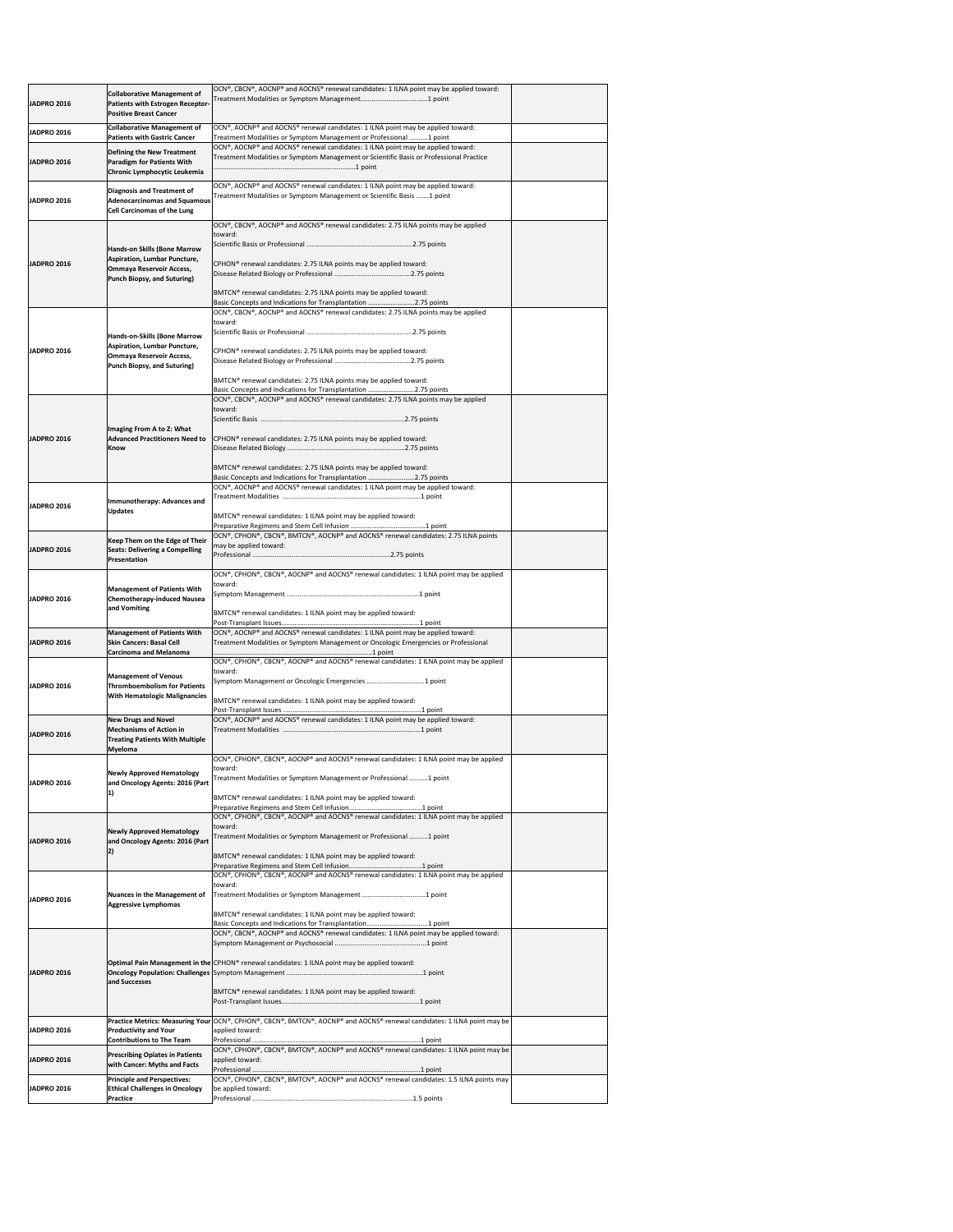| <b>JADPRO 2016</b>  | The Impact of New Precision                                                                       | OCN®, CPHON®, CBCN®, AOCNP® and AOCNS® renewal candidates: 2.75 ILNA points may be<br>applied toward:                                                      |  |
|---------------------|---------------------------------------------------------------------------------------------------|------------------------------------------------------------------------------------------------------------------------------------------------------------|--|
|                     | <b>Medicine Era on Palliative and</b><br><b>End-of-Life Care</b>                                  |                                                                                                                                                            |  |
|                     |                                                                                                   | BMTCN® renewal candidates: 2.75 ILNA points may be applied toward:                                                                                         |  |
|                     | <b>Understanding the Mechanism</b>                                                                | OCN®, CPHON®, CBCN®, AOCNP® and AOCNS® renewal candidates: 1 ILNA point may be applied<br>toward:                                                          |  |
| <b>IJADPRO 2016</b> | of Action for Chimeric Antigen<br><b>Receptor (CAR) Therapy</b>                                   | Treatment Modalities or Symptom Management  1 point                                                                                                        |  |
|                     |                                                                                                   | BMTCN® renewal candidates: 1 ILNA point may be applied toward:<br>Preparative Regimens or Post-Transplant Issues1 point                                    |  |
|                     | <b>What Advanced Practitioners</b>                                                                | OCN®, AOCNP® and AOCNS® renewal candidates: 1 ILNA point may be applied toward:<br>Treatment Modalities or Symptom Management or Scientific Basis  1 point |  |
| <b>JADPRO 2016</b>  | <b>Need to Know About Diagnosis</b><br>and Treatment of Patients With<br><b>Pancreatic Cancer</b> |                                                                                                                                                            |  |
|                     |                                                                                                   | OCN®, AOCNP® and AOCNS® renewal candidates: 2 ILNA points may be applied toward:                                                                           |  |
|                     |                                                                                                   |                                                                                                                                                            |  |
| <b>JADPRO 2017</b>  | <b>CE Hands-on Skills Workshop</b>                                                                | BMTCN® renewal candidates: 2 ILNA points may be applied toward:<br>Basic Concepts or Pre-Transplant Care or Post-Transplant Issues 2 points                |  |
|                     |                                                                                                   | CPHON <sup>®</sup> renewal candidates: 2 ILNA points may be applied toward:                                                                                |  |
|                     |                                                                                                   | OCN®, CPHON®, CBCN®, AOCNP® and AOCNS® renewal candidates: 1 ILNA point may be applied                                                                     |  |
|                     |                                                                                                   | toward:                                                                                                                                                    |  |
| <b>JADPRO 2017</b>  | <b>CE Session</b><br><b>Bone Health</b>                                                           | BMTCN® renewal candidates: 1 ILNA point may be applied toward:                                                                                             |  |
|                     |                                                                                                   |                                                                                                                                                            |  |
|                     |                                                                                                   | OCN®, AOCNP® and AOCNS® renewal candidates: 1 ILNA points may be applied toward:<br>Screening/Early Detection or Scientific Basis/Diagnosis 1 point        |  |
| <b>JADPRO 2017</b>  | <b>CE Session</b><br><b>HPV</b>                                                                   | CPHON <sup>®</sup> renewal candidates: 2 ILNA points may be applied toward:                                                                                |  |
|                     |                                                                                                   |                                                                                                                                                            |  |
|                     |                                                                                                   | OCN®, CPHON®, CBCN®, AOCNP® and AOCNS® renewal candidates: 0.75 ILNA points may be<br>applied toward:                                                      |  |
| <b>JADPRO 2017</b>  | <b>Concurrent Session</b><br><b>Cardiovascular</b>                                                |                                                                                                                                                            |  |
|                     |                                                                                                   | BMTCN® renewal candidates: 0.75 ILNA points may be applied toward:<br>GVHD or Post-Transplant Issues or Survivorship  0.75 points                          |  |
|                     |                                                                                                   | $\overline{OCN^{\circ}}$ , CBCN°, AOCNP® and AOCNS® renewal candidates: 0.75 ILNA points may be applied                                                    |  |
|                     |                                                                                                   | toward:<br>Screening/Early Detection or Scientific Basis/Diagnosis0.75 points                                                                              |  |
| <b>IJADPRO 2017</b> | <b>Concurrent Session</b>                                                                         | BMTCN® renewal candidates: 0.75 ILNA points may be applied toward:                                                                                         |  |
|                     | <b>Genomics</b>                                                                                   | CPHON <sup>®</sup> renewal candidates: 0.75 ILNA points may be applied toward:                                                                             |  |
|                     |                                                                                                   |                                                                                                                                                            |  |
|                     | <b>Concurrent Session</b><br><b>Hepatocellular</b>                                                | AOCNP® and AOCNS® renewal candidates: 1 ILNA point may be applied toward:                                                                                  |  |
| <b>JADPRO 2017</b>  |                                                                                                   | OCN® renewal candidates: 1 ILNA point may be applied toward:                                                                                               |  |
|                     |                                                                                                   | OCN®, AOCNP® and AOCNS® renewal candidates: 1 ILNA point may be applied toward:                                                                            |  |
| <b>JADPRO 2017</b>  | <b>Concurrent Session</b><br><b>Hereditary Colorectal</b>                                         | Screening/Early Detection or Scientific Basis/Diagnosis1 point                                                                                             |  |
|                     |                                                                                                   | CPHON <sup>®</sup> renewal candidates: 1 ILNA point may be applied toward:                                                                                 |  |
|                     |                                                                                                   | OCN®, AOCNP® and AOCNS® renewal candidates: 1 ILNA points may be applied toward:                                                                           |  |
|                     |                                                                                                   | BMTCN <sup>®</sup> renewal candidates: 2 ILNA points may be applied toward:                                                                                |  |
| <b>JADPRO 2017</b>  | <b>Concurrent Session</b><br><b>MDS &amp; AML</b>                                                 |                                                                                                                                                            |  |
|                     |                                                                                                   | CPHON <sup>®</sup> renewal candidates: 2 ILNA points may be applied toward:                                                                                |  |
|                     |                                                                                                   | OCN®, CBCN®, AOCNP® and AOCNS® renewal candidates: 1 ILNA point may be applied toward:                                                                     |  |
|                     |                                                                                                   | Scientific Basis/Diagnosis or Treatment or Symptom Management 1 point<br>BMTCN® renewal candidates: 1 ILNA point may be applied toward:                    |  |
| <b>JADPRO 2017</b>  | <b>Concurrent Session</b><br><b>Molecular Testing</b>                                             |                                                                                                                                                            |  |
|                     |                                                                                                   | CPHON <sup>®</sup> renewal candidates: 1 ILNA point may be applied toward:                                                                                 |  |
|                     |                                                                                                   | Disease Related Biology or Treatment or Symptom Management  1 point<br>AOCNP® and AOCNS® renewal candidates: 1 ILNA point may be applied toward:           |  |
| <b>JADPRO 2017</b>  | <b>Concurrent Session</b>                                                                         | Scientific Basis/Diagnosis or Treatment or Symptom Management 1 point                                                                                      |  |
|                     | <b>Bladder Cancer</b>                                                                             | OCN® renewal candidates: 1 ILNA point may be applied toward:                                                                                               |  |
|                     |                                                                                                   | OCN®, AOCNP® and AOCNS® renewal candidates: 1 ILNA point may be applied toward:                                                                            |  |
| <b>JADPRO 2017</b>  | <b>Concurrent Session</b><br>Glioblastoma                                                         | CPHON <sup>®</sup> renewal candidates: 1 ILNA point may be applied toward:                                                                                 |  |
|                     |                                                                                                   | AOCNP® and AOCNS® renewal candidates: 1 ILNA point may be applied toward:                                                                                  |  |
|                     |                                                                                                   | Scientific Basis/Diagnosis or Treatment or Symptom Management 1 point                                                                                      |  |
| <b>JADPRO 2017</b>  | <b>Concurrent Session</b><br><b>Rare Lymphomas</b>                                                | OCN® and CPHON® renewal candidates: 1 ILNA point may be applied toward:                                                                                    |  |
|                     |                                                                                                   | BMTCN® renewal candidates: 1 ILNA point may be applied toward:                                                                                             |  |
|                     |                                                                                                   | OCN®, CPHON®, AOCNP® and AOCNS® renewal candidates: 1 ILNA point may be applied toward:                                                                    |  |
| <b>JADPRO 2017</b>  | <b>Concurrent Session</b><br><b>Soft-tissue Sarcomas</b>                                          |                                                                                                                                                            |  |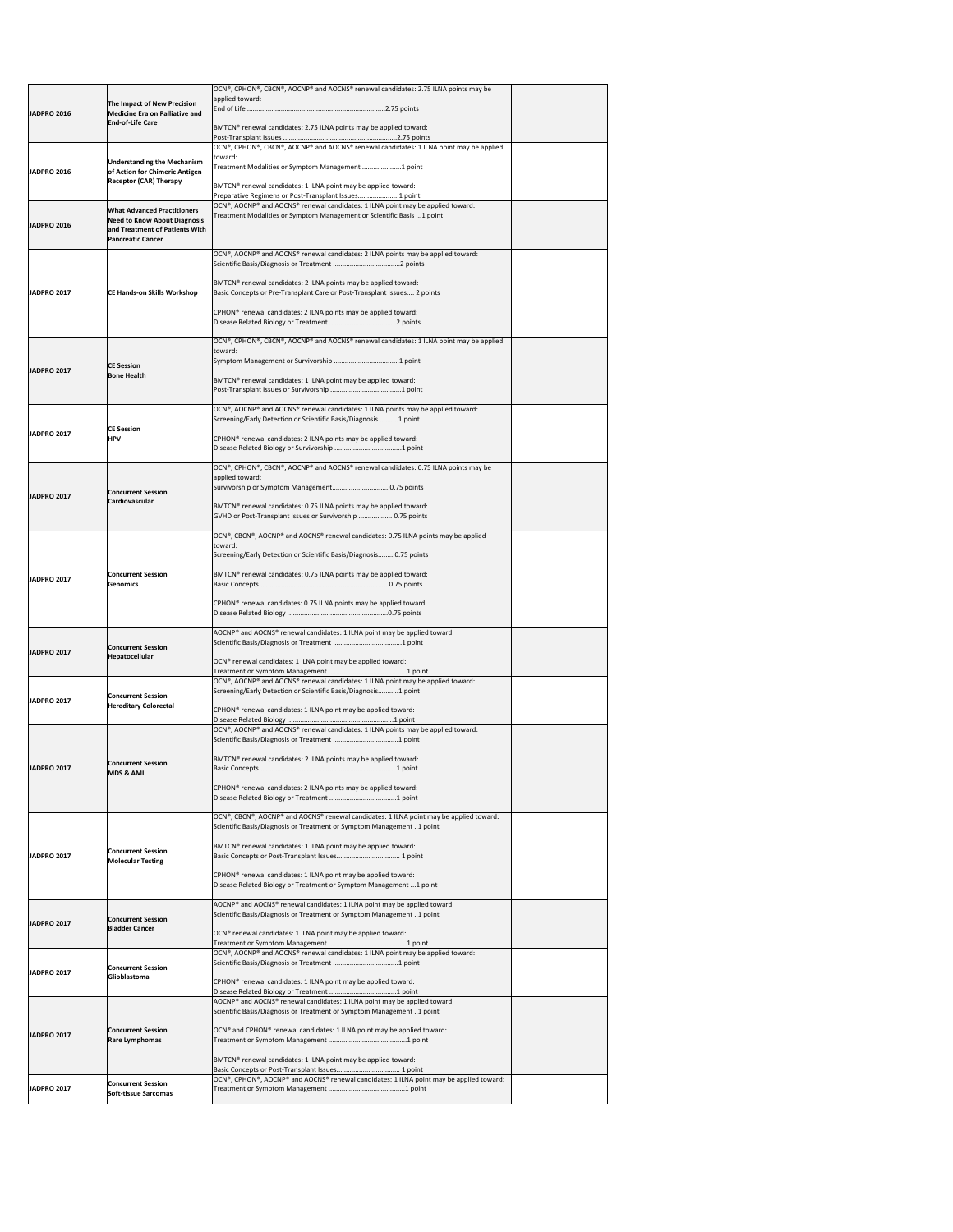|                                                                     |                                                                                         | OCN®, CBCN®, AOCNP® and AOCNS® renewal candidates: 2.75 ILNA points may be applied                                                                |  |
|---------------------------------------------------------------------|-----------------------------------------------------------------------------------------|---------------------------------------------------------------------------------------------------------------------------------------------------|--|
|                                                                     |                                                                                         | toward:<br>Scientific Basis/Diagnosis or Symptom Management2.75 points                                                                            |  |
|                                                                     | <b>Fundamentals of Abdominal</b>                                                        |                                                                                                                                                   |  |
| <b>JADPRO 2017</b>                                                  | Imaging: What APs Need to<br><b>Know</b>                                                | BMTCN® renewal candidates: 2.75 ILNA points may be applied toward:                                                                                |  |
|                                                                     |                                                                                         | CPHON <sup>®</sup> renewal candidates: 2.75 ILNA points may be applied toward:<br>Disease Related Biology or Symptom Management2.75 points        |  |
|                                                                     |                                                                                         | OCN®, CBCN®, AOCNP® and AOCNS® renewal candidates: 2.75 ILNA points may be applied                                                                |  |
|                                                                     |                                                                                         | toward:                                                                                                                                           |  |
|                                                                     |                                                                                         | Scientific Basis/Diagnosis or Symptom Management2.75 points                                                                                       |  |
| <b>JADPRO 2017</b>                                                  | <b>Fundamentals of Chest Imaging:</b><br><b>What APs Need to Know</b>                   | BMTCN® renewal candidates: 2.75 ILNA points may be applied toward:                                                                                |  |
|                                                                     |                                                                                         | CPHON <sup>®</sup> renewal candidates: 2.75 ILNA points may be applied toward:                                                                    |  |
|                                                                     |                                                                                         | Disease Related Biology or Symptom Management2.75 points                                                                                          |  |
|                                                                     |                                                                                         | OCN®, CPHON®, CBCN®, AOCNP® and AOCNS® renewal candidates: 1 ILNA point may be applied                                                            |  |
| <b>JADPRO 2017</b>                                                  | <b>General Session</b>                                                                  | toward:<br>Treatment or Symptom Management or Survivorship 1 point                                                                                |  |
|                                                                     | Immunotherapy                                                                           | BMTCN® renewal candidates: 1 ILNA point may be applied toward:                                                                                    |  |
|                                                                     |                                                                                         |                                                                                                                                                   |  |
|                                                                     |                                                                                         | OCN®, CPHON®, CBCN®, AOCNP® and AOCNS® renewal candidates: 1 ILNA point may be applied<br>toward:                                                 |  |
| <b>JADPRO 2017</b>                                                  | <b>General Session</b>                                                                  |                                                                                                                                                   |  |
|                                                                     | <b>Medical Marijuana</b>                                                                | BMTCN® renewal candidates: 1 ILNA point may be applied toward:                                                                                    |  |
|                                                                     |                                                                                         |                                                                                                                                                   |  |
| <b>JADPRO 2017</b>                                                  | <b>General Session &amp; Panel</b><br><b>Discussion</b><br><b>Cultural Competencies</b> | OCN®, CPHON®, CBCN®, BMTCN®, AOCNP® and AOCNS® renewal candidates: 1.25 ILNA points<br>may be applied toward:                                     |  |
|                                                                     |                                                                                         | OCN®, CPHON®, CBCN® and BMTCN® renewal candidates: 1 ILNA points may be applied toward:                                                           |  |
| <b>JADPRO 2017</b>                                                  | <b>General Session &amp; Panel</b><br><b>Discussion</b>                                 |                                                                                                                                                   |  |
|                                                                     | <b>Value-Based Care</b>                                                                 | AOCNP® and AOCNS® renewal candidates: 2.75 ILNA points may be applied toward:                                                                     |  |
|                                                                     |                                                                                         | OCN®, CPHON®, AOCNP® and AOCNS® renewal candidates: 0.75 ILNA points may be applied                                                               |  |
|                                                                     |                                                                                         | toward:                                                                                                                                           |  |
| JADPRO 2017                                                         | <b>General Session</b><br>Drug Updates 1                                                |                                                                                                                                                   |  |
|                                                                     |                                                                                         | BMTCN <sup>®</sup> renewal candidates: 0.75 ILNA points may be applied toward:                                                                    |  |
|                                                                     |                                                                                         | OCN <sup>®</sup> and CPHON <sup>®</sup> renewal candidates: 0.75 ILNA points may be applied toward:                                               |  |
|                                                                     |                                                                                         |                                                                                                                                                   |  |
| <b>JADPRO 2017</b>                                                  | <b>General Session</b><br><b>Drug Updates 2</b>                                         | AOCNP® and AOCNS® renewal candidates: 1 ILNA point may be applied toward:                                                                         |  |
|                                                                     |                                                                                         |                                                                                                                                                   |  |
|                                                                     |                                                                                         | BMTCN® renewal candidates: 0.75 ILNA points may be applied toward:                                                                                |  |
| <b>JADPRO 2017</b>                                                  | <b>General Session: Keynote</b>                                                         | OCN®, CPHON®, CBCN®, BMTCN®, AOCNP® and AOCNS® renewal candidates: 1 ILNA point may be<br>applied toward:                                         |  |
|                                                                     | Presentation                                                                            |                                                                                                                                                   |  |
|                                                                     |                                                                                         | OCN®, CPHON®, AOCNP® and AOCNS® renewal candidates: 2.75 ILNA points may be applied<br>toward:                                                    |  |
|                                                                     |                                                                                         |                                                                                                                                                   |  |
| <b>JADPRO 2017</b>                                                  | <b>Oncologic Emergencies: How to</b><br><b>Recognize and Manage Life-</b>               | BMTCN <sup>®</sup> renewal candidates: 2.75 ILNA points may be applied toward:                                                                    |  |
|                                                                     | <b>Threatening Events</b>                                                               |                                                                                                                                                   |  |
|                                                                     |                                                                                         | CBCN® renewal candidates: 2.75 ILNA points may be applied toward:                                                                                 |  |
|                                                                     |                                                                                         | OCN®, CPHON®, CBCN®, AOCNP® and AOCNS® renewal candidates: 2.75 ILNA points may be                                                                |  |
|                                                                     | <b>Palliative Care: Navigating</b>                                                      | applied toward:                                                                                                                                   |  |
| <b>JADPRO 2017</b>                                                  | <b>Challenging Discussions and End-</b><br>of-Life Communication                        |                                                                                                                                                   |  |
|                                                                     |                                                                                         | BMTCN® renewal candidates: 2.75 ILNA points may be applied toward:                                                                                |  |
|                                                                     |                                                                                         | OCN®, CPHON®, CBCN® and BMTCN® renewal candidates: 2.75 ILNA points may be applied                                                                |  |
| <b>JADPRO 2017</b>                                                  | <b>Setting up Your Own AP-Led</b><br><b>Clinic: Challenges and</b>                      | toward:                                                                                                                                           |  |
|                                                                     | <b>Opportunities</b>                                                                    | AOCNP® and AOCNS® renewal candidates: 2.75 ILNA points may be applied toward:                                                                     |  |
|                                                                     |                                                                                         |                                                                                                                                                   |  |
|                                                                     |                                                                                         | OCN®, CPHON®, CBCN® and BMTCN® renewal candidates: 2.75 ILNA points may be applied<br>toward:                                                     |  |
| <b>JADPRO 2017</b>                                                  | The AP and the Sick Call:<br><b>Effective Management of the</b>                         |                                                                                                                                                   |  |
|                                                                     | <b>Urgent Patient Visit</b>                                                             | AOCNP® and AOCNS® renewal candidates: 2.75 ILNA points may be applied toward:                                                                     |  |
|                                                                     |                                                                                         | Coordination of Care or Roles of the APN  2.75 points<br>OCN®, CBCN®, AOCNP®, AOCNS®, and CPHON® renewal candidates: 5 ILNA points may be applied |  |
|                                                                     |                                                                                         | toward:                                                                                                                                           |  |
|                                                                     | Lake Charles Memorial   Cancer and Chemotherapy                                         |                                                                                                                                                   |  |
| <b>Hospital</b>                                                     | <b>Update</b>                                                                           |                                                                                                                                                   |  |
|                                                                     |                                                                                         | BMTCN <sup>®</sup> renewal candidates: 5 ILNA points may be applied toward:                                                                       |  |
|                                                                     |                                                                                         | Day 1                                                                                                                                             |  |
|                                                                     |                                                                                         | CPHON <sup>®</sup> renewal candidates: 6 ILNA points may be applied toward:                                                                       |  |
| <b>Leading the Battle The</b>                                       |                                                                                         |                                                                                                                                                   |  |
| 30th Regional                                                       |                                                                                         |                                                                                                                                                   |  |
| Conference on Pediatric SCAPHON Day 1<br><b>Hematology Oncology</b> |                                                                                         |                                                                                                                                                   |  |
| Nursing                                                             |                                                                                         |                                                                                                                                                   |  |
|                                                                     |                                                                                         | BMTCN® renewal candidates: 6 ILNA points may be applied toward:                                                                                   |  |
|                                                                     |                                                                                         |                                                                                                                                                   |  |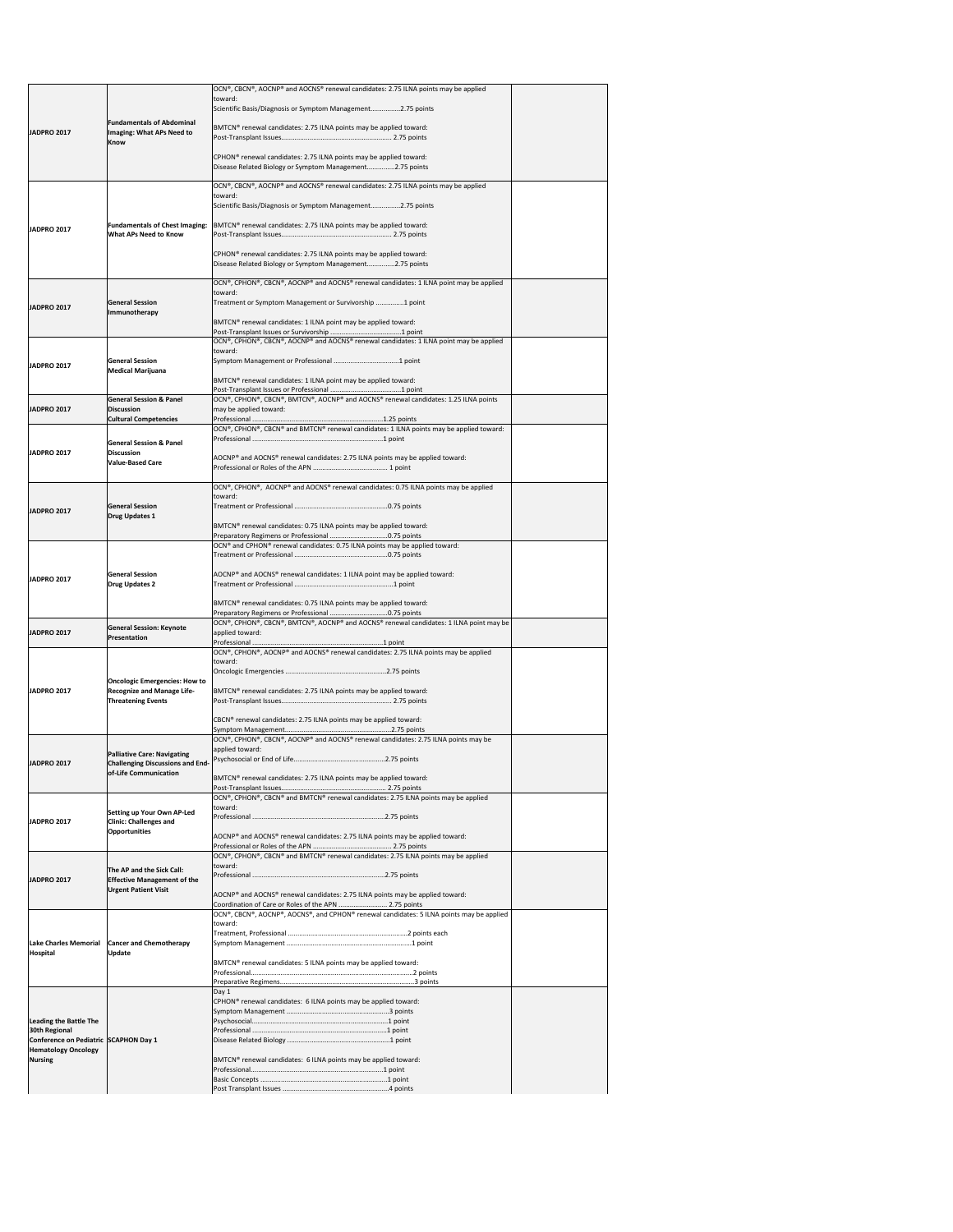|                                                                     |                                                                        | Day 2<br>CPHON <sup>®</sup> renewal candidates: 6 ILNA points may be applied toward:                                                                                   |  |
|---------------------------------------------------------------------|------------------------------------------------------------------------|------------------------------------------------------------------------------------------------------------------------------------------------------------------------|--|
| <b>Leading the Battle The</b>                                       |                                                                        |                                                                                                                                                                        |  |
| 30th Regional                                                       |                                                                        |                                                                                                                                                                        |  |
| Conference on Pediatric SCAPHON Day 2                               |                                                                        |                                                                                                                                                                        |  |
| <b>Hematology Oncology</b><br>Nursing                               |                                                                        | BMTCN® renewal candidates: 6 ILNA points may be applied toward:                                                                                                        |  |
|                                                                     |                                                                        |                                                                                                                                                                        |  |
|                                                                     |                                                                        | Preparatory Regimens or Types of Transplants 3 points                                                                                                                  |  |
| Legislative Advocacy:                                               |                                                                        | OCN®, CPHON®, CBCN®, BMTCN®, AOCNP®, and AOCNS® renewal candidates: 1 ILNA point may                                                                                   |  |
| <b>Another Way to Make</b><br><b>Your Patient's Voice</b><br>Heard  | <b>ONS (Metro Denver Chapter)</b>                                      | be applied toward:                                                                                                                                                     |  |
|                                                                     |                                                                        | Day 1                                                                                                                                                                  |  |
|                                                                     |                                                                        | CPHON <sup>®</sup> renewal candidates: 6 ILNA points may be applied toward:                                                                                            |  |
| Light the way: The<br>29th Regional                                 |                                                                        |                                                                                                                                                                        |  |
| Conference on Pediatric SCAPHON Day 1                               |                                                                        |                                                                                                                                                                        |  |
| <b>Hematology Oncology</b><br>Nursing                               |                                                                        | BMTCN® renewal candidates: 6 ILNA points may be applied toward:                                                                                                        |  |
|                                                                     |                                                                        |                                                                                                                                                                        |  |
|                                                                     |                                                                        |                                                                                                                                                                        |  |
|                                                                     |                                                                        | Day 2                                                                                                                                                                  |  |
|                                                                     |                                                                        | CPHON <sup>®</sup> renewal candidates: 6 ILNA points may be applied toward:                                                                                            |  |
|                                                                     |                                                                        |                                                                                                                                                                        |  |
| Light the way: The                                                  |                                                                        |                                                                                                                                                                        |  |
| 29th Regional                                                       |                                                                        |                                                                                                                                                                        |  |
| Conference on Pediatric SCAPHON Day 2<br><b>Hematology Oncology</b> |                                                                        | Disease Related Biology or Survivorship1 point                                                                                                                         |  |
| Nursing                                                             |                                                                        | BMTCN <sup>®</sup> renewal candidates: 6 ILNA points may be applied toward:                                                                                            |  |
|                                                                     |                                                                        |                                                                                                                                                                        |  |
|                                                                     |                                                                        |                                                                                                                                                                        |  |
|                                                                     |                                                                        | Preparatory Regimens or Post Transplant Issues 1 point                                                                                                                 |  |
|                                                                     |                                                                        | OCN®, CBCN®, AOCNP®, AOCNS®, and CPHON® renewal candidates: 7 ILNA points may be applied                                                                               |  |
|                                                                     |                                                                        | toward:                                                                                                                                                                |  |
|                                                                     | Palliative Care: Everything You<br><b>Need to Know But Were Afraid</b> |                                                                                                                                                                        |  |
| Loma Linda University                                               |                                                                        |                                                                                                                                                                        |  |
|                                                                     | to Ask                                                                 | BMTCN <sup>®</sup> renewal candidates: 5 ILNA points may be applied toward:                                                                                            |  |
|                                                                     |                                                                        |                                                                                                                                                                        |  |
|                                                                     |                                                                        |                                                                                                                                                                        |  |
|                                                                     |                                                                        | OCN®, AOCNP® and AOCNS® renewal candidates: 4 ILNA points may be applied toward:<br>Scientific Basis or Oncologic Emergencies or Survivorship or Professional 4 points |  |
|                                                                     |                                                                        |                                                                                                                                                                        |  |
| LOS/MOS Joint Spring                                                | Leukemia and Lymphoma                                                  | CBCN <sup>®</sup> renewal candidates: 4 ILNA points may be applied toward:                                                                                             |  |
| Meeting April 17-18,<br>2015                                        | <b>Society</b>                                                         | Scientific Basis or Survivorship or Professional 4 points                                                                                                              |  |
|                                                                     |                                                                        | CPHON <sup>®</sup> and BMTCN <sup>®</sup> renewal candidates: 4 ILNA points may be applied toward:                                                                     |  |
| <b>Making the Connection:</b>                                       |                                                                        | OCN®, CBCN®, AOCNP® and AOCNS® renewal candidates: 2 ILNA points may be applied toward:                                                                                |  |
| <b>Surgery and Breast</b>                                           | <b>ONS</b>                                                             |                                                                                                                                                                        |  |
| <b>Cancer Neoadjuvant</b>                                           |                                                                        |                                                                                                                                                                        |  |
| Team<br><b>Malignancy Review:</b>                                   |                                                                        | OCN®, AOCNP® and AOCNS® renewal candidates: 1 ILNA point may be applied toward:                                                                                        |  |
| Lymphoma, Colon and                                                 | <b>Wheeling Hospital</b>                                               |                                                                                                                                                                        |  |
| Lung                                                                |                                                                        | OCN® and CBCN® renewal candidates: 1 ILNA point for each session may be applied toward:                                                                                |  |
| <b>MDAPN: Breast Cancer</b><br>Multidisciplinary                    | <b>MD Anderson Cancer Center</b>                                       | Scientific Basis/Diagnosis or Treatment Modalities or Symptom Management or Professional                                                                               |  |
| <b>Planning Conference</b>                                          |                                                                        |                                                                                                                                                                        |  |
|                                                                     |                                                                        | OCN®, AOCNP®, and AOCNS® renewal candidates: 6.25 ILNA points may be applied toward:                                                                                   |  |
|                                                                     |                                                                        |                                                                                                                                                                        |  |
|                                                                     |                                                                        |                                                                                                                                                                        |  |
|                                                                     |                                                                        | CPHON <sup>®</sup> renewal candidates: 5.25 ILNA points may be applied toward:                                                                                         |  |
|                                                                     |                                                                        |                                                                                                                                                                        |  |
| MDONS 26th Annual                                                   |                                                                        |                                                                                                                                                                        |  |
| <b>Updates in Oncology</b><br><b>Conference</b>                     | <b>ONS (Metro Denver)</b>                                              |                                                                                                                                                                        |  |
|                                                                     |                                                                        | CBCN <sup>®</sup> renewal candidates: 5.25 ILNA points may be applied toward:                                                                                          |  |
|                                                                     |                                                                        |                                                                                                                                                                        |  |
|                                                                     |                                                                        |                                                                                                                                                                        |  |
|                                                                     |                                                                        | BMTCN <sup>®</sup> renewal candidates: 3.25 ILNA points may be applied toward:                                                                                         |  |
|                                                                     |                                                                        |                                                                                                                                                                        |  |
|                                                                     |                                                                        | OCN®, CPHON®, AOCNP®, AOCNS® and CBCN® renewal candidates: 7 ILNA points may be applied<br>toward:                                                                     |  |
|                                                                     |                                                                        |                                                                                                                                                                        |  |
| <b>MDONS Fall Conference</b>                                        | <b>ONS (Metro Denver Chapter)</b>                                      |                                                                                                                                                                        |  |
| 2016                                                                |                                                                        |                                                                                                                                                                        |  |
|                                                                     |                                                                        | BMTCN® renewal candidates: 7 ILNA points may be applied toward:                                                                                                        |  |
|                                                                     |                                                                        |                                                                                                                                                                        |  |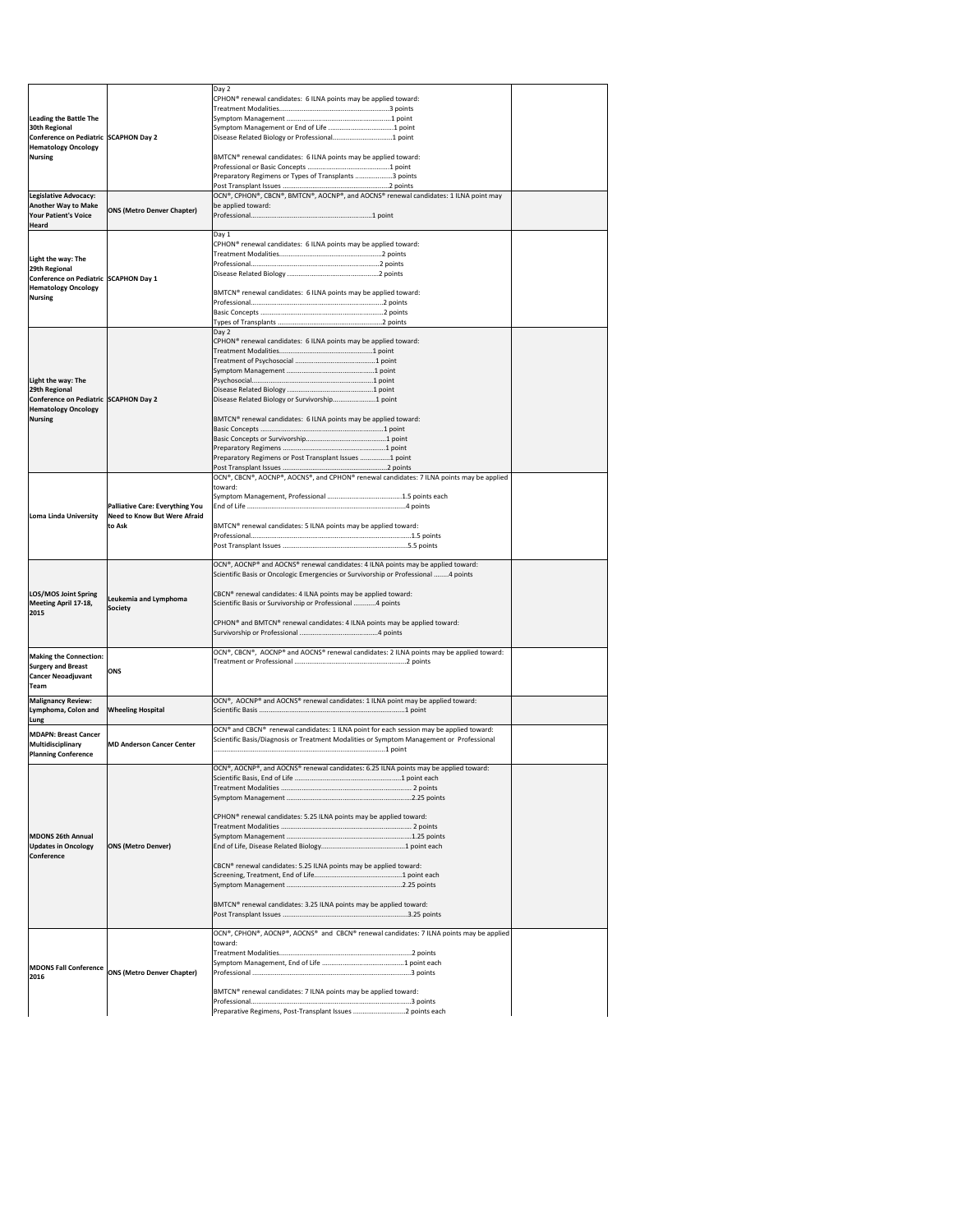| Memorial Sloan-<br>Kettering Cancer Center   Consortium (ELNEC)                      | <b>End of Life Nursing Education</b>                                    | OCN® and CBCN® renewal candidates: 14.25 ILNA points may be applied toward:<br>AOCNP® and AOCNS® renewal candidates: 14.25 ILNA points may be applied toward:<br>Treatment Modalities 1.5 points<br>BMTCN <sup>®</sup> renewal candidates: 14.25 ILNA points may be applied toward:<br>Post-Transplant 9.75 points<br>CPHON <sup>®</sup> renewal candidates: 14.25 ILNA points may be applied toward:<br>End of Life14.25 points                                                                               |                                                                                                                                                                                                                                                                                                                                                     |
|--------------------------------------------------------------------------------------|-------------------------------------------------------------------------|----------------------------------------------------------------------------------------------------------------------------------------------------------------------------------------------------------------------------------------------------------------------------------------------------------------------------------------------------------------------------------------------------------------------------------------------------------------------------------------------------------------|-----------------------------------------------------------------------------------------------------------------------------------------------------------------------------------------------------------------------------------------------------------------------------------------------------------------------------------------------------|
| <b>Metro MN Annual</b><br><b>Oncology Nursing</b><br><b>Conference 2013</b>          | <b>ONS (Metro MN)</b>                                                   | OCN®, AOCNP® and AOCNS® renewal candidates: 6 ILNA points may be applied toward:                                                                                                                                                                                                                                                                                                                                                                                                                               |                                                                                                                                                                                                                                                                                                                                                     |
| <b>Metro MN Annual</b><br><b>Oncology Nursing</b><br>Conference 2014                 | <b>ONS (Metro MN)</b>                                                   | OCN®, AOCNP® and AOCNS® renewal candidates: 6 ILNA points may be applied toward:                                                                                                                                                                                                                                                                                                                                                                                                                               |                                                                                                                                                                                                                                                                                                                                                     |
| Mid Atlantic Follow Up<br><b>Meeting</b>                                             | <b>R25 Geriatric Oncology</b>                                           | OCN®, CBCN®, AOCNP® and AOCNS® renewal candidates: 4.75 ILNA points may be applied<br>toward:<br>OCN®, AOCNP® and AOCNS® renewal candidates: 6.6 ILNA points may be applied toward:                                                                                                                                                                                                                                                                                                                            |                                                                                                                                                                                                                                                                                                                                                     |
| <b>Middle Tennessee</b><br><b>Chapter Fall Oncology</b><br><b>Symposium</b>          | <b>ONS (Middle Tennessee Chapter)</b>                                   | CBCN® renewal candidates: 5.6 ILNA points may be applied toward:                                                                                                                                                                                                                                                                                                                                                                                                                                               |                                                                                                                                                                                                                                                                                                                                                     |
| <b>MOCONS Spring</b><br>Conference 2018 -<br><b>Tabloid Topics in Cancer</b><br>Care | <b>Metro Omaha ONS Chapter</b>                                          | 6 ILNA points can be applied to following content areas:                                                                                                                                                                                                                                                                                                                                                                                                                                                       | Total CNE awarded: 6<br>*Please note that some of the<br>course content applies to<br>multiple content areas. The<br>numerical values above<br>indicate the maximum amount<br>of points that can be claimed<br>in each domain. The total<br>amount of ILNA points claimed<br>may not exceed the total<br>amount of CNE awarded from<br>this course. |
| Mountain States Cancer USF Health<br>Conference 2016                                 |                                                                         | OCN®, AOCNP® and AOCNS® renewal candidates: 6 ILNA points may be applied toward:<br>Screening, Scientific Basis, Treatment, Symptom Management 1.5 points each<br>CBCN <sup>®</sup> renewal candidates: 3 ILNA points may be applied toward:<br>BMTCN® renewal candidates: 2 ILNA points may be applied toward:                                                                                                                                                                                                |                                                                                                                                                                                                                                                                                                                                                     |
| <b>MSKCC</b>                                                                         | <b>1st Annual Treatment Related</b><br><b>Adverse Effects Symposium</b> | OCN®, CBCN®, AOCNP®, and AOCNS® renewal candidates: 6.75 ILNA points may be applied<br>toward:<br><b>OR</b><br>BMTCN <sup>®</sup> renewal candidates: 6.75 ILNA points may be applied toward:<br>IOR<br>*Please note that some of the course content applies to multiple content areas. The numerical<br>value above indicates the maximum amount of points that can be claimed in each domain. The<br>total amount of ILNA points claimed may not exceed the total amount of CNE awarded from this<br>course. |                                                                                                                                                                                                                                                                                                                                                     |
| Multidisciplinary<br><b>Approaches to Cancer</b><br><b>Treatment 2014</b>            | <b>City of Hope</b>                                                     | OCN®, AOCNP® and AOCNS® renewal candidates: 22 ILNA points may be applied toward:<br>CBCN <sup>®</sup> renewal candidates: 7 ILNA points may be applied toward:                                                                                                                                                                                                                                                                                                                                                |                                                                                                                                                                                                                                                                                                                                                     |
| Multidisciplinary<br><b>Approaches to Cancer</b><br><b>Treatment 2015</b>            | <b>City of Hope</b>                                                     | OCN®, AOCNP® and AOCNS® renewal candidates: 20.25 ILNA points may be applied toward:<br>CBCN® renewal candidates: 5.5 ILNA points may be applied toward:                                                                                                                                                                                                                                                                                                                                                       |                                                                                                                                                                                                                                                                                                                                                     |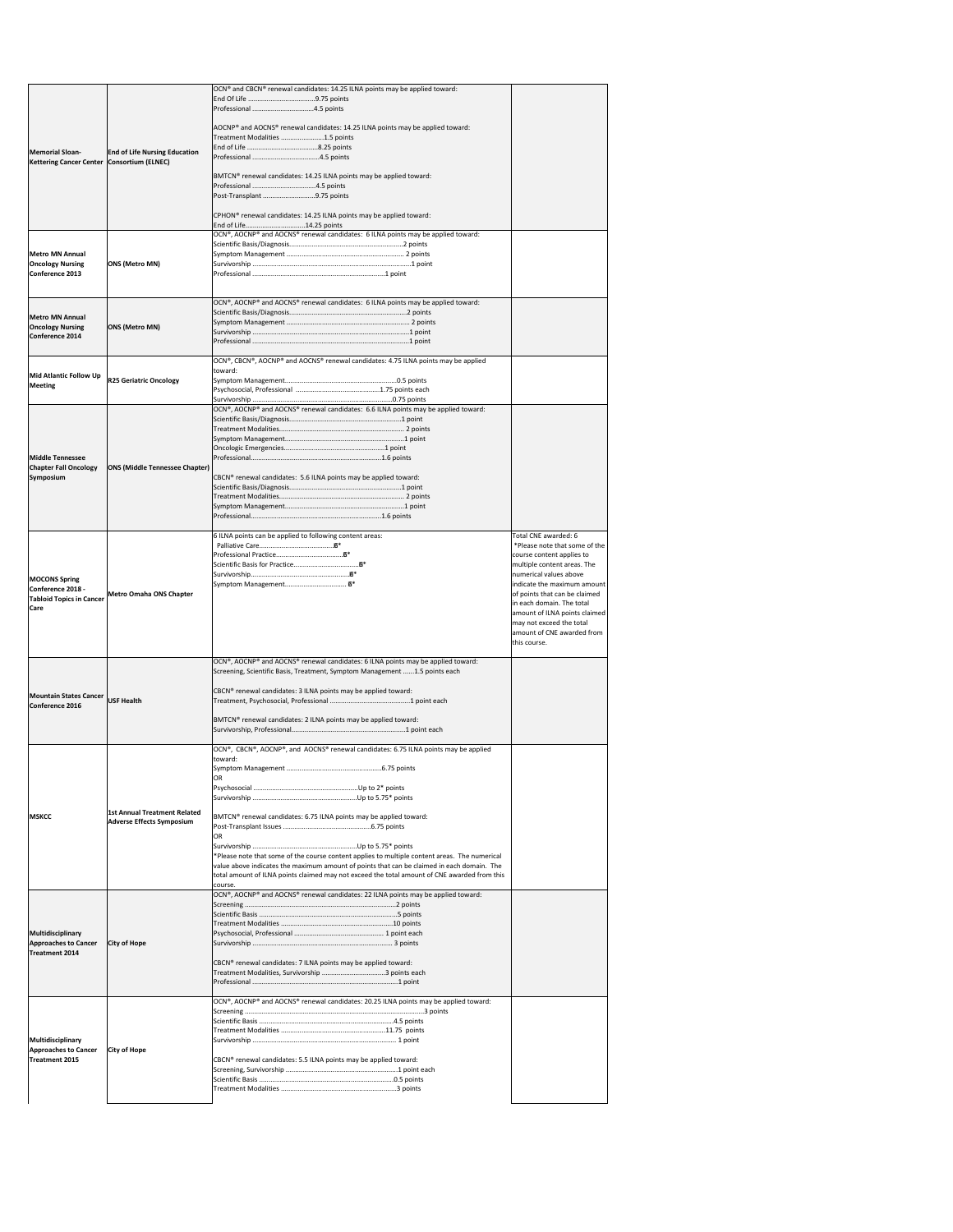|                                          |                                                     | CBCN®, AOCNP® and AOCNS® renewal candidates: 7 ILNA points may be applied toward:          |                                                                       |
|------------------------------------------|-----------------------------------------------------|--------------------------------------------------------------------------------------------|-----------------------------------------------------------------------|
|                                          |                                                     |                                                                                            |                                                                       |
|                                          |                                                     |                                                                                            |                                                                       |
|                                          |                                                     |                                                                                            |                                                                       |
|                                          |                                                     |                                                                                            |                                                                       |
|                                          |                                                     |                                                                                            |                                                                       |
| <b>Multidisciplinary Breast</b>          | <b>Cedars Sinai</b>                                 |                                                                                            |                                                                       |
| <b>Cancer Conference</b>                 |                                                     | OCN <sup>®</sup> renewal candidates: 7 ILNA points may be applied toward:                  |                                                                       |
|                                          |                                                     |                                                                                            |                                                                       |
|                                          |                                                     |                                                                                            |                                                                       |
|                                          |                                                     |                                                                                            |                                                                       |
|                                          |                                                     |                                                                                            |                                                                       |
|                                          |                                                     |                                                                                            |                                                                       |
|                                          |                                                     | OCN®, CBCN®, AOCNP® and AOCNS® renewal candidates: 18 ILNA points may be applied toward:   |                                                                       |
| Multidisciplinary Breast                 | <b>Mount Sinai Health System</b>                    |                                                                                            |                                                                       |
| <b>Conference</b>                        |                                                     |                                                                                            |                                                                       |
|                                          |                                                     | OCN®, CBCN®, AOCNP® and AOCNS® renewal candidates: 5.5 ILNA points may be applied toward:  |                                                                       |
|                                          |                                                     |                                                                                            |                                                                       |
|                                          |                                                     |                                                                                            |                                                                       |
|                                          |                                                     |                                                                                            |                                                                       |
|                                          |                                                     |                                                                                            |                                                                       |
|                                          |                                                     | CPHON <sup>®</sup> renewal candidates: 5.5 ILNA points may be applied toward:              |                                                                       |
| <b>Navigating Oncology</b>               |                                                     |                                                                                            |                                                                       |
| PatientsAll Hands on                     | <b>MSHO Foundation</b>                              |                                                                                            |                                                                       |
| Deck (June 9, 2016)                      |                                                     |                                                                                            |                                                                       |
|                                          |                                                     |                                                                                            |                                                                       |
|                                          |                                                     | BMTCN® renewal candidates: 5.5 ILNA points may be applied toward:                          |                                                                       |
|                                          |                                                     |                                                                                            |                                                                       |
|                                          |                                                     |                                                                                            |                                                                       |
|                                          |                                                     |                                                                                            |                                                                       |
|                                          |                                                     |                                                                                            |                                                                       |
|                                          |                                                     | OCN®, AOCNP® and AOCNS® renewal candidates: 8.24 ILNA points may be applied toward:        | * The numerical values<br>indicate the maximum amount                 |
|                                          |                                                     |                                                                                            | of points that can be claimed                                         |
|                                          |                                                     |                                                                                            | in each domain. The total                                             |
|                                          |                                                     |                                                                                            | amount of ILNA points claimed                                         |
|                                          |                                                     |                                                                                            | may not exceed the total                                              |
|                                          |                                                     |                                                                                            | amount of CNE awarded from                                            |
|                                          |                                                     | CPHON® renewal candidates: 8.24 ILNA points may be applied toward:                         | this course                                                           |
|                                          |                                                     |                                                                                            |                                                                       |
| <b>NCCN 10th Annual</b>                  |                                                     |                                                                                            |                                                                       |
| Congress - Hematologic   NCCN            |                                                     |                                                                                            |                                                                       |
| Malignancies                             |                                                     |                                                                                            |                                                                       |
|                                          |                                                     |                                                                                            |                                                                       |
|                                          |                                                     |                                                                                            |                                                                       |
|                                          |                                                     | BMTCN® renewal candidates: 8.24 ILNA points may be applied toward:                         |                                                                       |
|                                          |                                                     |                                                                                            |                                                                       |
|                                          |                                                     | Professional, Basic Concepts, Types of Transplants, Pre-Transplant Care                    |                                                                       |
|                                          |                                                     |                                                                                            |                                                                       |
|                                          |                                                     |                                                                                            |                                                                       |
|                                          |                                                     |                                                                                            |                                                                       |
|                                          |                                                     |                                                                                            |                                                                       |
| NCCN 2016 Congress                       |                                                     | $[OCN®, CBCN®, AOCNP® and AOCNS® renewal candidates: 5 ILNA points may be applied toward:$ |                                                                       |
| Series: Breast Cancer                    | <b>Breast Cancer with Updates from</b>              |                                                                                            |                                                                       |
|                                          | with Updates from the   the 2015 San Antonio Breast |                                                                                            |                                                                       |
| 2015 San Antonio Breast Cancer Symposium |                                                     |                                                                                            |                                                                       |
| <b>Cancer Symposium</b>                  |                                                     |                                                                                            |                                                                       |
| <b>NCCN 2017 Congress</b>                |                                                     | OCN®, CBCN®, AOCNP® and AOCNS® renewal candidates: 5 ILNA points may be applied toward:    |                                                                       |
| <b>Series: Breast Cancer</b>             | <b>Breast Cancer with Updates from</b>              |                                                                                            |                                                                       |
| with Updates from the                    | the 2016 San Antonio Breast                         | Detection, Scientific Basis/ Diagnosis 1 point each                                        |                                                                       |
| 2016 San Antonio Breast Cancer Symposium |                                                     |                                                                                            |                                                                       |
| <b>Cancer Symposium</b>                  |                                                     |                                                                                            |                                                                       |
|                                          |                                                     | OCN®, AOCNP®, and AOCNS® renewal candidates: 12.75 ILNA points may be applied toward:      |                                                                       |
|                                          |                                                     |                                                                                            |                                                                       |
| <b>NCCN 21st Annual</b>                  |                                                     | Symptom Management, Psychosocial, Professional Up to 2* points each                        | *Note that some of the course<br>content applies to multiple content  |
| <b>Conference: Advancing</b>             |                                                     |                                                                                            | areas. The numerical value                                            |
| the Standard of Cancer                   | <b>NCCN</b>                                         | CBCN® renewal candidates: 4.8 ILNA points may be applied toward:                           | indicates the maximum amount of<br>points that can be claimed in each |
| <b>Care - 2016</b>                       |                                                     |                                                                                            | domain. The total amount of ILNA                                      |
|                                          |                                                     |                                                                                            | points claimed may not exceed the                                     |
|                                          |                                                     |                                                                                            | total amount of CNE awarded from<br>this course.                      |
|                                          |                                                     | OCN® renewal candidates: 17 ILNA points may be applied toward:                             |                                                                       |
|                                          |                                                     |                                                                                            |                                                                       |
|                                          |                                                     | Scientific Basis, Symptom Management 0.75 points each                                      |                                                                       |
|                                          |                                                     |                                                                                            |                                                                       |
|                                          |                                                     |                                                                                            |                                                                       |
|                                          |                                                     |                                                                                            |                                                                       |
|                                          |                                                     |                                                                                            |                                                                       |
|                                          |                                                     | AOCNP® and AOCNS® renewal candidates: 17 ILNA points may be applied toward:                |                                                                       |
| <b>NCCN 22nd Annual</b>                  | <b>Full Conference - All Days</b>                   |                                                                                            |                                                                       |
| Conference (2017)                        |                                                     | Scientific Basis, Symptom Management 0.75 points each                                      |                                                                       |
|                                          |                                                     |                                                                                            |                                                                       |
|                                          |                                                     |                                                                                            |                                                                       |
|                                          |                                                     |                                                                                            |                                                                       |
|                                          |                                                     |                                                                                            |                                                                       |
|                                          |                                                     |                                                                                            |                                                                       |
|                                          |                                                     |                                                                                            |                                                                       |
|                                          |                                                     | BMTCN® renewal candidates: 2 ILNA points may be applied toward:                            |                                                                       |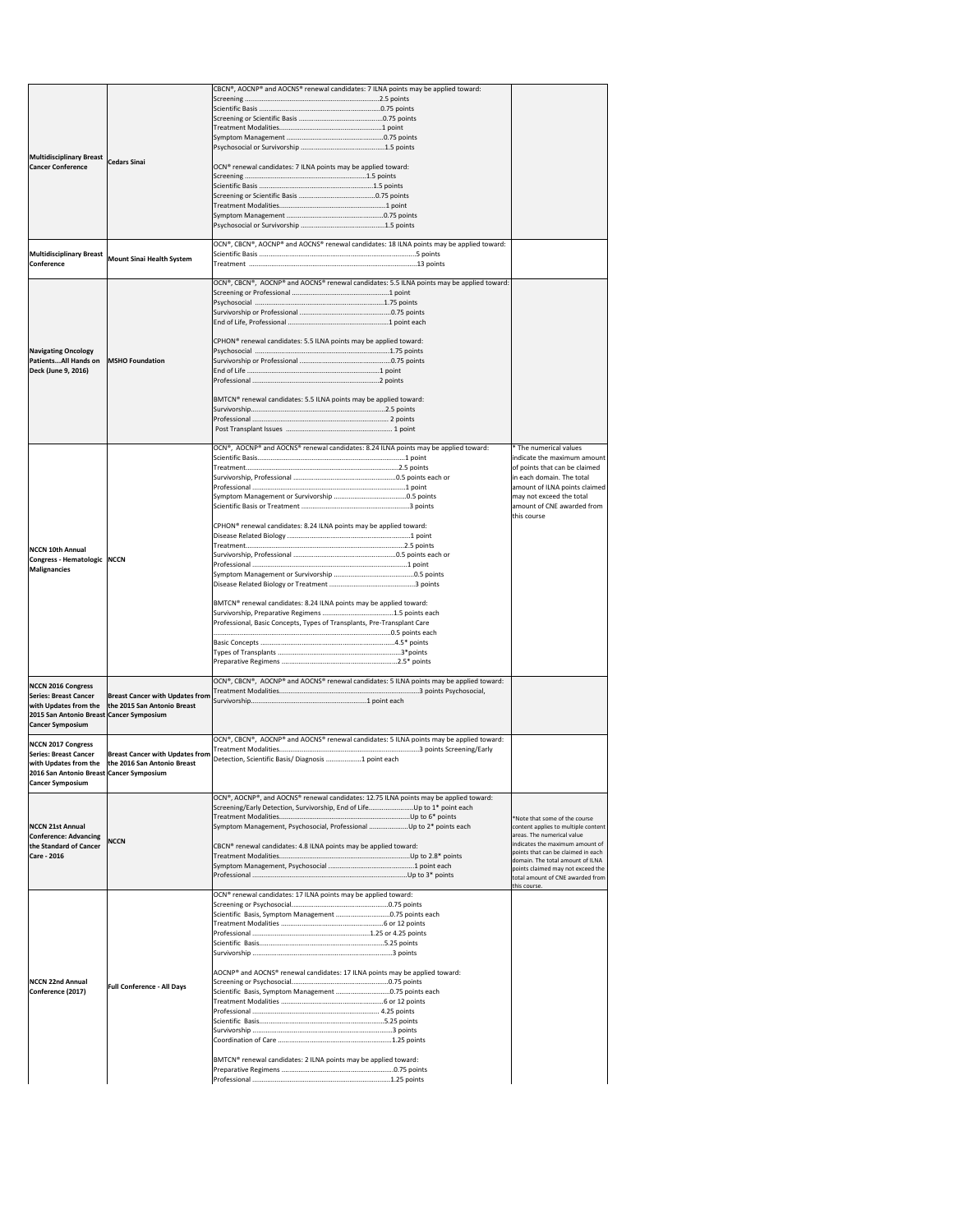|                                               |                                                        | CPHON <sup>®</sup> renewal candidates: 17 ILNA points may be applied toward:                                                                                 |  |
|-----------------------------------------------|--------------------------------------------------------|--------------------------------------------------------------------------------------------------------------------------------------------------------------|--|
|                                               |                                                        | Disease Related Biology, Symptom Management 0.75 points each                                                                                                 |  |
|                                               |                                                        |                                                                                                                                                              |  |
|                                               |                                                        |                                                                                                                                                              |  |
|                                               |                                                        |                                                                                                                                                              |  |
| <b>NCCN 22nd Annual</b><br>Conference (2017)  | <b>Full Conference - All Days</b>                      |                                                                                                                                                              |  |
|                                               |                                                        | CBCN® renewal candidates: 8.75 ILNA points may be applied toward:                                                                                            |  |
|                                               |                                                        | Scientific Basis, Symptom Management 0.75 points each                                                                                                        |  |
|                                               |                                                        |                                                                                                                                                              |  |
|                                               |                                                        |                                                                                                                                                              |  |
|                                               |                                                        |                                                                                                                                                              |  |
|                                               |                                                        | OCN®, AOCNP® and AOCNS® renewal candidates: 5.25 ILNA points may be applied toward:                                                                          |  |
|                                               |                                                        | Scientific Basis, Symptom Management 0.75 points each                                                                                                        |  |
|                                               |                                                        |                                                                                                                                                              |  |
|                                               |                                                        | <b>OR</b>                                                                                                                                                    |  |
|                                               |                                                        |                                                                                                                                                              |  |
|                                               |                                                        |                                                                                                                                                              |  |
|                                               |                                                        | CPHON <sup>®</sup> renewal candidates: 5.25 ILNA points may be applied toward:<br>Disease Related Biology, Symptom Management 0.75 points each               |  |
|                                               |                                                        |                                                                                                                                                              |  |
| <b>NCCN 22nd Annual</b>                       |                                                        |                                                                                                                                                              |  |
| Conference (2017)                             | <b>NCCN Day 1</b>                                      | OR.                                                                                                                                                          |  |
|                                               |                                                        |                                                                                                                                                              |  |
|                                               |                                                        |                                                                                                                                                              |  |
|                                               |                                                        | CBCN <sup>®</sup> renewal candidates: 3 ILNA points may be applied toward:<br>Scientific Basis, Treatment Modalities, Symptom Management 0.75 points each    |  |
|                                               |                                                        |                                                                                                                                                              |  |
|                                               |                                                        |                                                                                                                                                              |  |
|                                               |                                                        | BMTCN <sup>®</sup> renewal candidates: 1.5 ILNA points may be applied toward:                                                                                |  |
|                                               |                                                        |                                                                                                                                                              |  |
|                                               |                                                        |                                                                                                                                                              |  |
|                                               |                                                        | OCN® renewal candidates: 6.5 ILNA points may be applied toward:                                                                                              |  |
|                                               |                                                        |                                                                                                                                                              |  |
|                                               |                                                        | Scientific Basis or Treatment Modalities 2.25 points                                                                                                         |  |
|                                               |                                                        |                                                                                                                                                              |  |
|                                               |                                                        |                                                                                                                                                              |  |
|                                               |                                                        | $AOCNP®$ and AOCNS <sup>®</sup> renewal candidates: 6.5 ILNA points may be applied toward:                                                                   |  |
|                                               |                                                        |                                                                                                                                                              |  |
|                                               |                                                        | Scientific Basis or Treatment Modalities 2.25 points                                                                                                         |  |
|                                               |                                                        |                                                                                                                                                              |  |
| <b>NCCN 22nd Annual</b>                       |                                                        |                                                                                                                                                              |  |
| Conference (2017)                             | <b>NCCN Day 2</b>                                      |                                                                                                                                                              |  |
|                                               |                                                        | CPHON <sup>®</sup> renewal candidates: 6.5 ILNA points may be applied toward:                                                                                |  |
|                                               |                                                        |                                                                                                                                                              |  |
|                                               |                                                        | Disease Related Biology or Treatment Modalities 2.25 points                                                                                                  |  |
|                                               |                                                        |                                                                                                                                                              |  |
|                                               |                                                        |                                                                                                                                                              |  |
|                                               |                                                        | CBCN® renewal candidates: 4.25 ILNA points may be applied toward:                                                                                            |  |
|                                               |                                                        |                                                                                                                                                              |  |
|                                               |                                                        |                                                                                                                                                              |  |
|                                               |                                                        | Scientific Basis or Treatment Modalities 2.25 points<br>Screening or Survivorship or Professional 0.75 points                                                |  |
|                                               |                                                        | OCN®, AOCNP® and AOCNS® renewal candidates: 5.25 ILNA points may be applied toward:                                                                          |  |
|                                               |                                                        |                                                                                                                                                              |  |
|                                               |                                                        | Scientific Basis or Treatment Modalities 1.5 points                                                                                                          |  |
|                                               |                                                        |                                                                                                                                                              |  |
|                                               |                                                        |                                                                                                                                                              |  |
|                                               |                                                        | CPHON <sup>®</sup> renewal candidates: 5.25 ILNA points may be applied toward:                                                                               |  |
|                                               |                                                        | Disease Related Biology or Treatment Modalities 1.5 points                                                                                                   |  |
|                                               |                                                        |                                                                                                                                                              |  |
| <b>INCCN 22nd Annual</b><br>Conference (2017) | <b>NCCN Day 3</b>                                      |                                                                                                                                                              |  |
|                                               |                                                        | CBCN® renewal candidates: 1.5 ILNA points may be applied toward:                                                                                             |  |
|                                               |                                                        | Scientific Basis or Psychosocial or Survivorship 0.75 points                                                                                                 |  |
|                                               |                                                        |                                                                                                                                                              |  |
|                                               |                                                        | BMTCN® renewal candidates: 3 ILNA points may be applied toward:                                                                                              |  |
|                                               |                                                        |                                                                                                                                                              |  |
|                                               |                                                        | Survivorship, Basic Concepts, Post-Transplant Issues 0.75 points each<br>OR.                                                                                 |  |
|                                               |                                                        |                                                                                                                                                              |  |
|                                               |                                                        |                                                                                                                                                              |  |
|                                               | <b>Nursing Program: Clinical</b>                       | OCN® and CPHON® renewal candidates: 0.9 ILNA points may be applied toward:<br>Treatment or Symptom Management or Professional 0.9 points                     |  |
| <b>NCCN 22nd Annual</b><br>Conference (2017)  | <b>Updates and Issues: Bladder</b>                     |                                                                                                                                                              |  |
|                                               | <b>Cancer</b>                                          | $AOCNP®$ and AOCNS <sup>®</sup> renewal candidates: 0.9 ILNA points may be applied toward:<br>Treatment or Symptom Management or Roles of the APN 0.9 points |  |
|                                               |                                                        | BMTCN® renewal candidates: 0.9 ILNA point may be applied toward:                                                                                             |  |
|                                               |                                                        | Preparative Regimens or Post-Transplant Issues or Professional  0.9 points                                                                                   |  |
| NCCN 22nd Annual                              | <b>Nursing Program: Clinical</b>                       | OCN® and CPHON® renewal candidates: 0.9 ILNA points may be applied toward:                                                                                   |  |
| Conference (2017)                             | <b>Updates and Issues: Chronic</b>                     | Treatment or Symptom Management or Professional 0.9 points                                                                                                   |  |
|                                               | Lymphocytic Lymphoma                                   |                                                                                                                                                              |  |
|                                               |                                                        | AOCNP® and AOCNS® renewal candidates: 0.9 ILNA points may be applied toward:<br>Treatment or Symptom Management or Roles of the APN 0.9 points               |  |
|                                               |                                                        | OCN® and CPHON® renewal candidates: 0.9 ILNA points may be applied toward:                                                                                   |  |
| NCCN 22nd Annual                              | <b>Nursing Program: Clinical</b>                       | Treatment or Symptom Management or Professional 0.9 points                                                                                                   |  |
| Conference (2017)                             | <b>Updates and Issues: Colorectal</b><br><b>Cancer</b> | $AOCNP®$ and AOCNS <sup>®</sup> renewal candidates: 0.9 ILNA points may be applied toward:                                                                   |  |
|                                               |                                                        | Treatment or Symptom Management or Roles of the APN 0.9 points                                                                                               |  |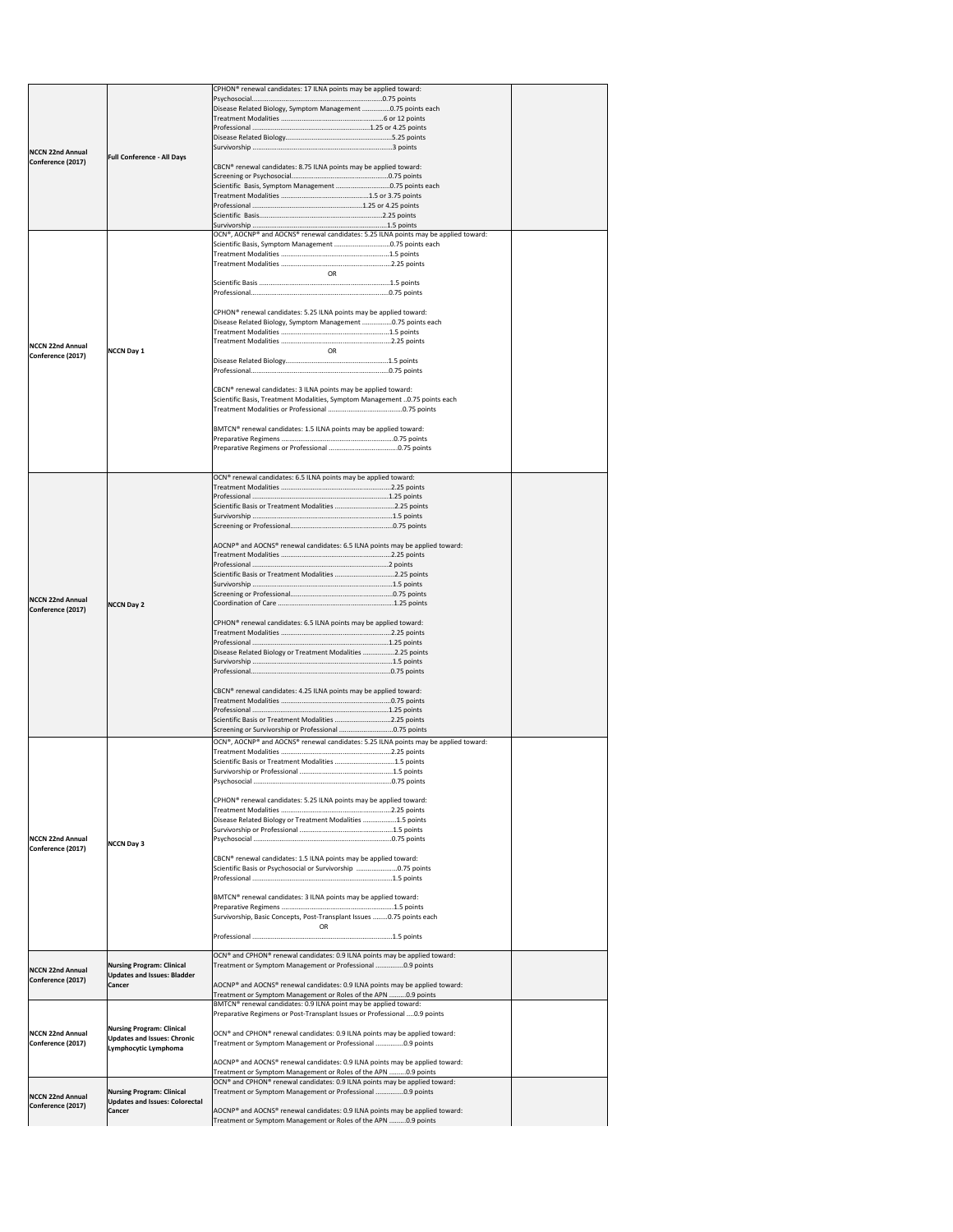|                                                                                                                       |                                                                                                                         | BMTCN® renewal candidates: 0.9 ILNA point may be applied toward:<br>Preparative Regimens or Post-Transplant Issues or Professional  0.9 points                                  |                                                                                                                                                                 |
|-----------------------------------------------------------------------------------------------------------------------|-------------------------------------------------------------------------------------------------------------------------|---------------------------------------------------------------------------------------------------------------------------------------------------------------------------------|-----------------------------------------------------------------------------------------------------------------------------------------------------------------|
| NCCN 22nd Annual<br>Conference (2017)                                                                                 | <b>Nursing Program: Clinical</b><br><b>Updates and Issues:</b><br><b>Myelofibrosis</b>                                  | OCN® and CPHON® renewal candidates: 0.9 ILNA points may be applied toward:<br>Treatment or Symptom Management or Professional 0.9 points                                        |                                                                                                                                                                 |
|                                                                                                                       |                                                                                                                         | AOCNP® and AOCNS® renewal candidates: 0.9 ILNA points may be applied toward:<br>Treatment or Symptom Management or Professional or Roles of the APN 0.9 points                  |                                                                                                                                                                 |
|                                                                                                                       |                                                                                                                         | OCN®, CPHON®, CBCN®, BMTCN® renewal candidates: 1 ILNA point may be applied toward:                                                                                             |                                                                                                                                                                 |
| <b>NCCN 22nd Annual</b><br>Conference (2017)                                                                          | <b>Nursing Program: Creating a</b><br><b>Compassionate Workplace</b>                                                    | AOCNP® and AOCNS® renewal candidates: 1 ILNA point may be applied toward:                                                                                                       |                                                                                                                                                                 |
|                                                                                                                       |                                                                                                                         | BMTCN® renewal candidates: 0.9 ILNA point may be applied toward:<br>Preparative Regimens or Post-Transplant Issues or Professional  0.9 points                                  |                                                                                                                                                                 |
| NCCN 22nd Annual<br>Conference (2017)                                                                                 | <b>Nursing Program: Management</b><br>of Dermatologic Adverse Events                                                    | OCN®, CBCN® and CPHON® renewal candidates: 0.9 ILNA points may be applied toward:<br>Treatment or Symptom Management or Professional 0.9 points                                 |                                                                                                                                                                 |
|                                                                                                                       |                                                                                                                         | AOCNP® and AOCNS® renewal candidates: 0.9 ILNA points may be applied toward:<br>Treatment or Symptom Management or Roles of the APN 0.9 points                                  |                                                                                                                                                                 |
| NCCN 22nd Annual                                                                                                      | <b>Nursing Program: Optimizing the</b>                                                                                  | OCN®, CPHON®, CBCN®, BMTCN® renewal candidates: 0.9 ILNA points may be applied toward:                                                                                          |                                                                                                                                                                 |
| Conference (2017)                                                                                                     | <b>Nursing Role in Difficult</b><br><b>Conversations</b>                                                                | AOCNP® and AOCNS® renewal candidates: 0.9 ILNA points may be applied toward:                                                                                                    |                                                                                                                                                                 |
| NCCN 22nd Annual                                                                                                      | Nursing Program: Strategies to<br>Improve the Management of                                                             | OCN®, CPHON®, CBCN®, AOCNP® and AOCNS® renewal candidates: 0.9 ILNA points may be<br>applied toward:                                                                            |                                                                                                                                                                 |
| Conference (2017)                                                                                                     | <b>Febrile Neutropenia</b>                                                                                              | BMTCN® renewal candidates: 0.9 ILNA point may be applied toward:<br>Preparative Regimens or GVHD Prevention 0.9 points                                                          |                                                                                                                                                                 |
|                                                                                                                       |                                                                                                                         | OCN® and CPHON® renewal candidates: 1.25 ILNA points may be applied toward:                                                                                                     |                                                                                                                                                                 |
| NCCN 22nd Annual<br>Conference (2017)                                                                                 | <b>Examining Health Policy, Payers,</b><br><b>Providers, Policy makers and</b>                                          | AOCNP® and AOCNS® renewal candidates: 1.25 ILNA points may be applied toward:<br>Patients in Indolent Non-Hodgkin Treatment or Professional or Coordination of Care 1.25 points |                                                                                                                                                                 |
|                                                                                                                       | Lymphoma                                                                                                                | BMTCN® renewal candidates: 6.75 ILNA points may be applied toward:<br>Professional or Preparative Regimens 1.25 points                                                          |                                                                                                                                                                 |
|                                                                                                                       |                                                                                                                         | OCN®, AOCNP® and AOCNS® renewal candidates: 1 ILNA points may be applied toward:<br>Scientific Basis/Diagnosis or Treatment or Symptom Management or Professional               |                                                                                                                                                                 |
| NCCN 22nd Annual<br>Conference (2017)                                                                                 | <b>Expert Guidance for Optimizing</b><br>Immune Checkpoint Inhibitor<br><b>Therapy for Kidney and Bladder</b><br>Cancer | CPHON <sup>®</sup> renewal candidates: 1 ILNA points may be applied toward:<br>Disease Related Biology or Treatment or Symptom Management or Professional                       |                                                                                                                                                                 |
|                                                                                                                       |                                                                                                                         | OCN <sup>®</sup> renewal candidates: 1.25 ILNA points may be applied toward:<br>Scientific Basis/Diagnosis or Treatment or Symptom Management or Professional                   |                                                                                                                                                                 |
| <b>NCCN 22nd Annual</b>                                                                                               | Insights on Individualizing                                                                                             | CPHON <sup>®</sup> renewal candidates: 1.25 ILNA points may be applied toward:<br>Disease Related Biology or Treatment or Symptom Management or Professional                    |                                                                                                                                                                 |
| Conference (2017)                                                                                                     | <b>Treatment of Patients with</b><br><b>Multiple Myeloma</b>                                                            | AOCNP® and AOCNS® renewal candidates: 1.25 ILNA points may be applied toward:<br>Scientific Basis/Diagnosis or Treatment or Symptom Management or Professional                  |                                                                                                                                                                 |
|                                                                                                                       |                                                                                                                         | BMTCN® renewal candidates: 1.25 ILNA points may be applied toward:<br>Professional or Basic Concepts or Preparative Regimens or Post-Transplant Issues                          |                                                                                                                                                                 |
| NCDB Workshop:<br><b>Utilizing the NCDB for</b>                                                                       | <b>American College of Surgeons</b>                                                                                     | OCN®, CBCN®, CPHON®, BMTCN®, AOCNP®, and AOCNS® renewal candidates: 7 ILNA points may<br>be applied toward:                                                                     |                                                                                                                                                                 |
| <b>Quality Improvement</b><br><b>New York Presbyterian</b><br><b>Hospital Oncology</b><br><b>Certification Review</b> | <b>Medical Education Inc</b>                                                                                            | OCN® renewal candidates: 15 ILNA points may be applied toward:<br>Scientific Basis, Symptom Management, Oncologic Emergencies, Survivorship, Professional                       |                                                                                                                                                                 |
| <b>Course</b><br>Norwalk Hospital                                                                                     | <b>Genetic Cancer Case Review</b>                                                                                       | OCN®, CBCN®, AOCNP® and AOCNS® renewal candidates: 6 ILNA points may be applied toward:                                                                                         |                                                                                                                                                                 |
| <b>Nursing Excellence</b><br>Capital Ideas: Advocacy,                                                                 |                                                                                                                         | OCN® and CBCN® renewal candidates: 9.5 ILNA points may be applied toward:                                                                                                       | *Note that some of the course<br>content applies to multiple content<br>areas. The numerical value<br>indicates the maximum amount of                           |
| <b>Best Practices and</b><br><b>Changing Cancer Care</b>                                                              | <b>MD Anderson Cancer Center</b>                                                                                        |                                                                                                                                                                                 | points that can be claimed in each<br>domain. The total amount of ILNA<br>points claimed may not exceed the<br>total amount of CNE awarded from<br>this course. |
|                                                                                                                       |                                                                                                                         | OCN®, CBCN®, AOCNP® and AOCNS® renewal candidates: 1 ILNA point may be applied toward:<br>Scientific Basis or Treatment or Professional 1.0 point                               |                                                                                                                                                                 |
| <b>Ohio Health General</b><br><b>Cancer Conference</b>                                                                | <b>Ohio Health</b>                                                                                                      | CPHON <sup>®</sup> renewal candidates: 1 ILNA point may be applied toward:<br>Treatment or Professional or Disease Related Biology 1.0 point                                    |                                                                                                                                                                 |
|                                                                                                                       |                                                                                                                         | BMTCN® renewal candidates: 1 ILNA point may be applied toward:                                                                                                                  |                                                                                                                                                                 |
| <b>Oncology Conference</b><br>2016                                                                                    | <b>Mercy Medical Center and ONS</b><br>(Siouxland Chapter)                                                              | OCN®, AOCNP® and AOCNS® renewal candidates: 6 ILNA points may be applied toward:<br>Symptom Management, Psychosocial, Professional 1 point each                                 |                                                                                                                                                                 |
|                                                                                                                       |                                                                                                                         |                                                                                                                                                                                 |                                                                                                                                                                 |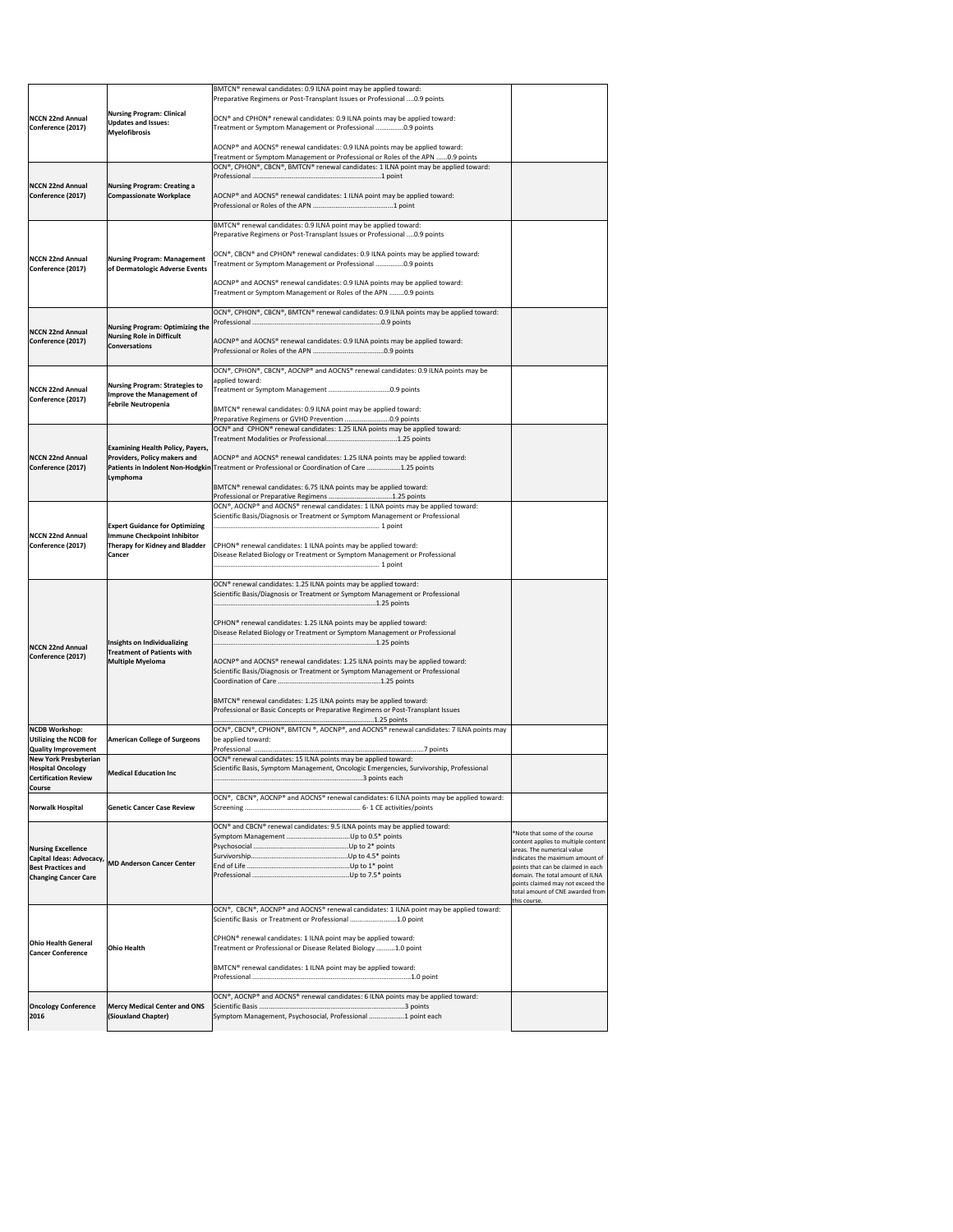|                                                              |                                                    | OCN®, AOCNP® and AOCNS® renewal candidates: 7 ILNA points may be applied toward:<br>Screening/Early Detection, End of Life, Professional 0.5 points each                   |  |
|--------------------------------------------------------------|----------------------------------------------------|----------------------------------------------------------------------------------------------------------------------------------------------------------------------------|--|
|                                                              |                                                    |                                                                                                                                                                            |  |
|                                                              |                                                    | Symptom Management, Oncologic Emergencies  1 point each                                                                                                                    |  |
|                                                              |                                                    |                                                                                                                                                                            |  |
| 2017                                                         | Oncology Education Day Princeton Healthcare System | CBCN® renewal candidates: 2.5 ILNA points may be applied toward:<br>Treatment Modalities, End of Life, Professional 0.5 points each                                        |  |
|                                                              |                                                    |                                                                                                                                                                            |  |
|                                                              |                                                    | BMTCN® renewal candidates: 0.5 ILNA points may be applied toward:                                                                                                          |  |
|                                                              |                                                    |                                                                                                                                                                            |  |
|                                                              |                                                    | OCN® and CBCN® renewal candidates: 14.5 ILNA points may be applied toward:                                                                                                 |  |
|                                                              |                                                    | Treatment Modalities, Psychosocial, Survivorship 3 points each                                                                                                             |  |
| <b>Oncology Nurse Advisor</b>                                | <b>Oncology Nurse Advisor</b>                      |                                                                                                                                                                            |  |
| <b>Navigation Summit</b>                                     |                                                    | AOCNP® and AOCNS® renewal candidates: 14.5 ILNA points may be applied toward:                                                                                              |  |
|                                                              |                                                    | Treatment Modalities, Psychosocial, Survivorship 3 points each                                                                                                             |  |
|                                                              |                                                    | OCN®, CPHON®, CBCN®, AOCNP® and AOCNS® renewal candidates: 4 ILNA points may be applied                                                                                    |  |
|                                                              |                                                    | toward:<br>Symptom Management, End of Life, Professional 1 point each                                                                                                      |  |
| <b>Oncology Nurses</b>                                       | <b>Hartford Healthcare</b>                         |                                                                                                                                                                            |  |
| Connecting in CT                                             |                                                    | BMTCN® renewal candidates: 4 ILNA points may be applied toward:                                                                                                            |  |
|                                                              |                                                    |                                                                                                                                                                            |  |
|                                                              |                                                    | OCN®, AOCNP®, and AOCNS® renewal candidates: 6.25 ILNA points may be applied toward:                                                                                       |  |
|                                                              |                                                    | Screening/Early Detection, Treatment Modalities, Symptom Management 1 point each                                                                                           |  |
| <b>Oncology Nursing Fast</b>                                 | <b>ONS (St. Louis Chapter)</b>                     |                                                                                                                                                                            |  |
| <b>Forward to the Future</b>                                 |                                                    |                                                                                                                                                                            |  |
|                                                              |                                                    |                                                                                                                                                                            |  |
|                                                              |                                                    | OCN®, AOCNP® and AOCNS® renewal candidates: 7.25 ILNA points may be applied toward:                                                                                        |  |
| <b>Oncology Nursing</b>                                      |                                                    | Scientific Basis, Treatment, Psychosocial, Survivorship 0.5 points each                                                                                                    |  |
| <b>Planting Seeds of Hope</b><br>and Healing 2015            | <b>Wisconsin Nursing Association</b>               |                                                                                                                                                                            |  |
|                                                              |                                                    |                                                                                                                                                                            |  |
|                                                              |                                                    | OCN®, AOCNP® and AOCNS® renewal candidates: 7.5 ILNA points may be applied toward:                                                                                         |  |
| <b>Oncology Nursing</b>                                      |                                                    |                                                                                                                                                                            |  |
| <b>Planting Seeds of Hope</b><br>and Healing 2016            | <b>Wisconsin Nursing Association</b>               |                                                                                                                                                                            |  |
|                                                              |                                                    |                                                                                                                                                                            |  |
|                                                              |                                                    | $\vert$ OCN®, AOCNP® and AOCNS® renewal candidates: 7.5 ILNA points may be applied toward:<br>Scientific Basis/Diagnosis, Oncologic Emergencies, Survivorship 1 point each |  |
|                                                              |                                                    | Symptom Management, Psychosocial, Professional 1.5 points each                                                                                                             |  |
|                                                              |                                                    | CPHON <sup>®</sup> renewal candidates: 1 ILNA point may be applied toward:                                                                                                 |  |
|                                                              |                                                    |                                                                                                                                                                            |  |
| <b>Oncology Nursing</b><br><b>Planting Seeds of Hope</b>     | <b>Centra Health Care</b>                          | CBCN® renewal candidates: 1.5 ILNA points may be applied toward:                                                                                                           |  |
| and Healing 2017                                             |                                                    |                                                                                                                                                                            |  |
|                                                              |                                                    |                                                                                                                                                                            |  |
|                                                              |                                                    | BMTCN® renewal candidates: 3 ILNA points may be applied toward:                                                                                                            |  |
|                                                              |                                                    |                                                                                                                                                                            |  |
|                                                              |                                                    |                                                                                                                                                                            |  |
|                                                              |                                                    | OCN®, CBCN®, AOCNP®, AOCNS®, renewal candidates: 4 ILNA points may be applied toward:                                                                                      |  |
|                                                              |                                                    | Treatment Modalities2 points                                                                                                                                               |  |
|                                                              |                                                    | Symptom Management 0.5 points                                                                                                                                              |  |
|                                                              |                                                    |                                                                                                                                                                            |  |
| <b>Oncology Nursing:</b><br><b>Looking Back &amp; Moving</b> | <b>ONS (Intermountain Chapter)</b>                 | CPHON®, renewal candidates: 3.5 ILNA points may be applied toward:                                                                                                         |  |
| Forward                                                      |                                                    | Treatment Modalities2 points<br>Symptom Management 0.5 points                                                                                                              |  |
|                                                              |                                                    |                                                                                                                                                                            |  |
|                                                              |                                                    |                                                                                                                                                                            |  |
|                                                              |                                                    | BMTCN <sup>®</sup> , renewal candidates: 0.5 ILNA points may be applied toward:                                                                                            |  |
|                                                              |                                                    |                                                                                                                                                                            |  |
|                                                              |                                                    | OCN®, AOCNP® and AOCNS® renewal candidates: 6.08 ILNA points may be applied toward:                                                                                        |  |
|                                                              |                                                    |                                                                                                                                                                            |  |
|                                                              |                                                    |                                                                                                                                                                            |  |
|                                                              |                                                    |                                                                                                                                                                            |  |
|                                                              |                                                    |                                                                                                                                                                            |  |
|                                                              |                                                    | CPHON <sup>®</sup> renewal candidates: 5.08 ILNA points may be applied toward:                                                                                             |  |
| <b>Oncology Update 2016</b>                                  | <b>Altru Health System</b>                         |                                                                                                                                                                            |  |
|                                                              |                                                    |                                                                                                                                                                            |  |
|                                                              |                                                    |                                                                                                                                                                            |  |
|                                                              |                                                    | CBCN® renewal candidates: 5.08 ILNA points may be applied toward:                                                                                                          |  |
|                                                              |                                                    |                                                                                                                                                                            |  |
|                                                              |                                                    |                                                                                                                                                                            |  |
|                                                              |                                                    |                                                                                                                                                                            |  |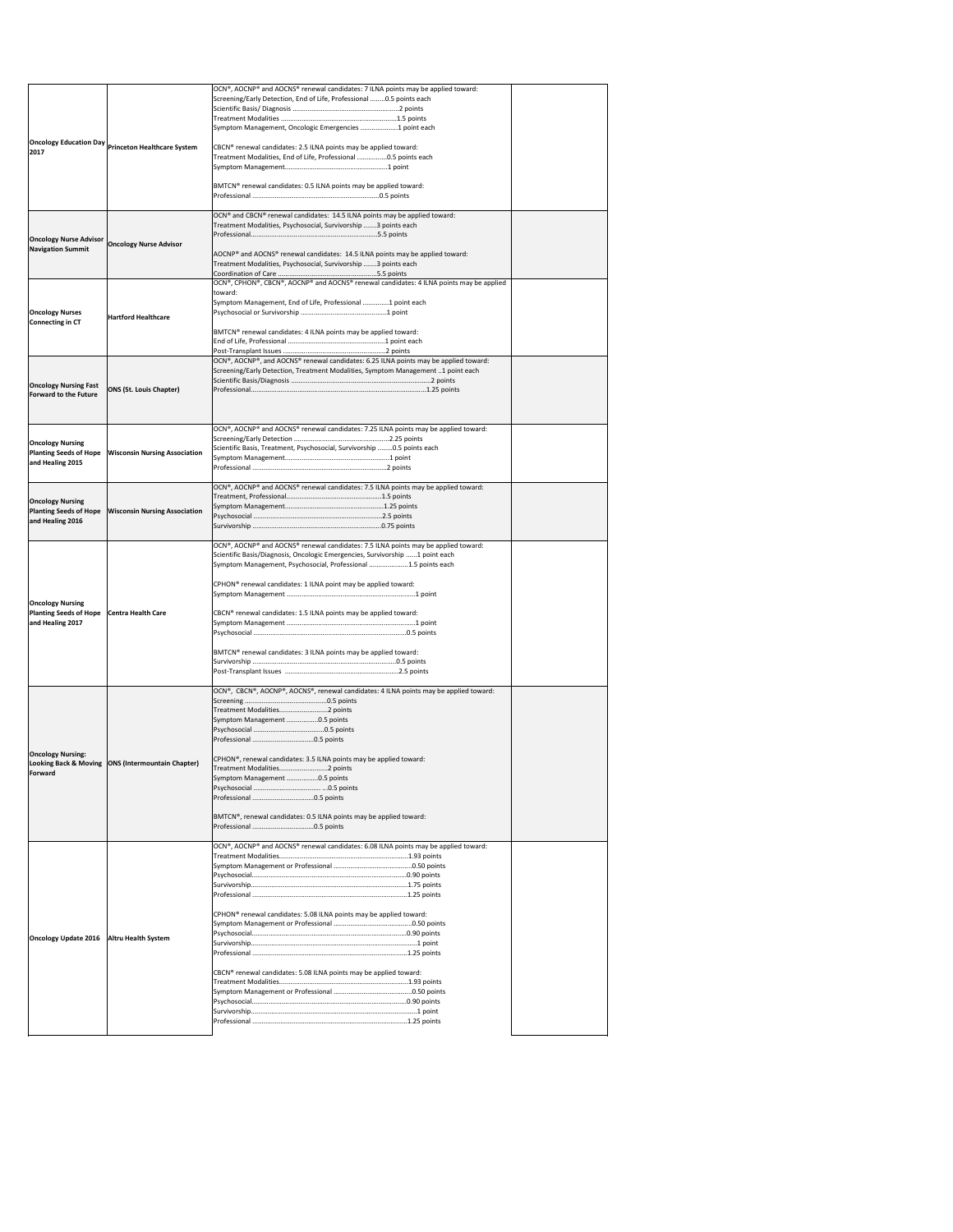| <b>Oncology Update 2017</b><br><b>Altru Health System</b><br>CBCN <sup>®</sup> renewal candidates: 6.33 ILNA points may be applied toward:<br> OCN®, CBCN®, AOCNP® and AOCNS® renewal candidates: 6.5 ILNA points may be applied toward:<br>CPHON <sup>®</sup> renewal candidates: 6.5 ILNA points may be applied toward:<br>2016 Updates in Oncology<br><b>Nursing: Highlights from the ONS</b><br><b>ONS</b><br>41 <sup>st</sup> Annual Congress<br>BMTCN® renewal candidates: 6.5 ILNA points may be applied toward:<br><b>ONS (Metro Denver</b><br>All renewal candidates: 1.0 ILNA point may be applied toward:<br><b>2017 CLABSI Prevention</b><br>Chapter)<br>$[OCN®, CBCN®, AOCNP®, AOCNS®, and CPHON® renewal candidates: 1 ILNA point may be applied$<br>toward:<br><b>ONS (Metro Denver</b><br>Telephone Triage and Symptom<br>Chapter)<br><b>Management in Oncology</b><br>BMTCN <sup>®</sup> renewal candidates: 1 ILNA point may be applied toward:<br>OCN®, AOCNP® and AOCNS® renewal candidates: 6 ILNA points may be applied toward:<br><b>Metro MN Annual Oncology</b><br><b>ONS (Metro MN)</b><br><b>Nursing Conference 2016</b> | indicate the maximum amount<br>of points that can be claimed<br>in each domain. The total<br>amount of ILNA points claimed<br>may not exceed the total<br>amount of CNE awarded from<br>this course. |
|-----------------------------------------------------------------------------------------------------------------------------------------------------------------------------------------------------------------------------------------------------------------------------------------------------------------------------------------------------------------------------------------------------------------------------------------------------------------------------------------------------------------------------------------------------------------------------------------------------------------------------------------------------------------------------------------------------------------------------------------------------------------------------------------------------------------------------------------------------------------------------------------------------------------------------------------------------------------------------------------------------------------------------------------------------------------------------------------------------------------------------------------------------|------------------------------------------------------------------------------------------------------------------------------------------------------------------------------------------------------|
|                                                                                                                                                                                                                                                                                                                                                                                                                                                                                                                                                                                                                                                                                                                                                                                                                                                                                                                                                                                                                                                                                                                                                     |                                                                                                                                                                                                      |
|                                                                                                                                                                                                                                                                                                                                                                                                                                                                                                                                                                                                                                                                                                                                                                                                                                                                                                                                                                                                                                                                                                                                                     |                                                                                                                                                                                                      |
|                                                                                                                                                                                                                                                                                                                                                                                                                                                                                                                                                                                                                                                                                                                                                                                                                                                                                                                                                                                                                                                                                                                                                     |                                                                                                                                                                                                      |
|                                                                                                                                                                                                                                                                                                                                                                                                                                                                                                                                                                                                                                                                                                                                                                                                                                                                                                                                                                                                                                                                                                                                                     |                                                                                                                                                                                                      |
|                                                                                                                                                                                                                                                                                                                                                                                                                                                                                                                                                                                                                                                                                                                                                                                                                                                                                                                                                                                                                                                                                                                                                     |                                                                                                                                                                                                      |
|                                                                                                                                                                                                                                                                                                                                                                                                                                                                                                                                                                                                                                                                                                                                                                                                                                                                                                                                                                                                                                                                                                                                                     |                                                                                                                                                                                                      |
|                                                                                                                                                                                                                                                                                                                                                                                                                                                                                                                                                                                                                                                                                                                                                                                                                                                                                                                                                                                                                                                                                                                                                     |                                                                                                                                                                                                      |
|                                                                                                                                                                                                                                                                                                                                                                                                                                                                                                                                                                                                                                                                                                                                                                                                                                                                                                                                                                                                                                                                                                                                                     |                                                                                                                                                                                                      |
|                                                                                                                                                                                                                                                                                                                                                                                                                                                                                                                                                                                                                                                                                                                                                                                                                                                                                                                                                                                                                                                                                                                                                     |                                                                                                                                                                                                      |
| OCN®, CBCN®, CPHON®, AOCNP® and AOCNS® renewal candidates: 7.2 ILNA points may be<br>applied toward:                                                                                                                                                                                                                                                                                                                                                                                                                                                                                                                                                                                                                                                                                                                                                                                                                                                                                                                                                                                                                                                |                                                                                                                                                                                                      |
| <b>ONS (Metro Omaha</b><br><b>Emerging Issues In Cancer</b><br>Chapter)<br><b>Treatment</b><br>BMTCN <sup>®</sup> renewal candidates: 7.2 ILNA points may be applied toward:                                                                                                                                                                                                                                                                                                                                                                                                                                                                                                                                                                                                                                                                                                                                                                                                                                                                                                                                                                        |                                                                                                                                                                                                      |
| OCN®, CPHON®, CBCN® and BMTCN® renewal candidates: 9.9 ILNA points may be applied                                                                                                                                                                                                                                                                                                                                                                                                                                                                                                                                                                                                                                                                                                                                                                                                                                                                                                                                                                                                                                                                   |                                                                                                                                                                                                      |
| toward:<br><b>ONS Capital Hill Days</b>                                                                                                                                                                                                                                                                                                                                                                                                                                                                                                                                                                                                                                                                                                                                                                                                                                                                                                                                                                                                                                                                                                             |                                                                                                                                                                                                      |
| AOCNP® and AOCNS® renewal candidates: 9.9 ILNA points may be applied toward:<br><b>ONS</b><br> 2017<br><b>OR</b>                                                                                                                                                                                                                                                                                                                                                                                                                                                                                                                                                                                                                                                                                                                                                                                                                                                                                                                                                                                                                                    |                                                                                                                                                                                                      |
| OCN®, AOCNP® and AOCNS® renewal candidates: 6.5 ILNA points may be applied toward:                                                                                                                                                                                                                                                                                                                                                                                                                                                                                                                                                                                                                                                                                                                                                                                                                                                                                                                                                                                                                                                                  |                                                                                                                                                                                                      |
| Scientific Basis, Treatment, Symptom Management, Survivorship, Professional 1.3 points each<br>CPHON <sup>®</sup> renewal candidates: 6.5 ILNA points may be applied toward:<br>Treatment, Symptom Management, Survivorship, Professional, Disease Related Biology 1.3<br>points each                                                                                                                                                                                                                                                                                                                                                                                                                                                                                                                                                                                                                                                                                                                                                                                                                                                               |                                                                                                                                                                                                      |
| It's a No Brainer: Demystifying<br><b>ONS Conference 2014</b><br>the Nervous System<br>CBCN <sup>®</sup> renewal candidates: 3.9 ILNA points may be applied toward:<br>Symptom Management, Survivorship, Professional 1.3 points each                                                                                                                                                                                                                                                                                                                                                                                                                                                                                                                                                                                                                                                                                                                                                                                                                                                                                                               |                                                                                                                                                                                                      |
| BMTCN® renewal candidates: 3.9 ILNA points may be applied toward:<br>Survivorship, Professional, Post Transplant Issues 1.3 points each                                                                                                                                                                                                                                                                                                                                                                                                                                                                                                                                                                                                                                                                                                                                                                                                                                                                                                                                                                                                             |                                                                                                                                                                                                      |
| OCN®, CPHON®, CBCN® AOCNP®, AOCNS® and BMTCN® renewal candidates: 1.5 ILNA points may<br>Survivorship, Quality of Life and<br>be applied toward:<br><b>ONS Congress 2014</b><br><b>Rehabilitation SIG</b><br>$[OCN®, CBCN®, AOCNP®, AOCNS®, and CPHON® renewal candidates: 1.5 ILNA points may be$                                                                                                                                                                                                                                                                                                                                                                                                                                                                                                                                                                                                                                                                                                                                                                                                                                                  |                                                                                                                                                                                                      |
| applied toward:<br><b>Addressing Gaps in Knowledge</b><br>Symptom Management1.5 points<br><b>ONS Congress 2015</b><br>and Attitudes in Pain (2015<br>Congress)<br>BMTCN® renewal candidates 1.5 ILNA points may be applied toward:                                                                                                                                                                                                                                                                                                                                                                                                                                                                                                                                                                                                                                                                                                                                                                                                                                                                                                                  |                                                                                                                                                                                                      |
| Post Transplant Issues  1.5 points<br>OCN®, CBCN®, AOCNP® and AOCNS® renewal candidates: 1.5 ILNA points may be applied toward:<br><b>Bench to Bedside Drug</b><br><b>ONS Congress 2015</b><br>Resistance                                                                                                                                                                                                                                                                                                                                                                                                                                                                                                                                                                                                                                                                                                                                                                                                                                                                                                                                           |                                                                                                                                                                                                      |
| OCN®, CBCN®, BMTCN®, and CPHON® renewal candidates: 1.5 ILNA points may be applied<br>toward:<br>Bringing It All Together (2015<br><b>ONS Congress 2015</b><br>Congress)<br>AOCNP® and AOCNS® renewal candidates: 1.5 ILNA points may be applied toward:                                                                                                                                                                                                                                                                                                                                                                                                                                                                                                                                                                                                                                                                                                                                                                                                                                                                                            |                                                                                                                                                                                                      |
|                                                                                                                                                                                                                                                                                                                                                                                                                                                                                                                                                                                                                                                                                                                                                                                                                                                                                                                                                                                                                                                                                                                                                     |                                                                                                                                                                                                      |
| OCN®, CBCN®, BMTCN®, and CPHON® renewal candidates: 2 ILNA points may be applied toward:<br><b>Cancer Genetics: Genetic</b><br><b>ONS Congress 2015</b><br>Counseling, Ethical Issues, and                                                                                                                                                                                                                                                                                                                                                                                                                                                                                                                                                                                                                                                                                                                                                                                                                                                                                                                                                          |                                                                                                                                                                                                      |
| OCN®, CBCN®, BMTCN®, and CPHON® renewal candidates: 1.5 ILNA points may be applied<br>toward:<br><b>Cancer Prehabilitation (2015</b><br><b>ONS Congress 2015</b>                                                                                                                                                                                                                                                                                                                                                                                                                                                                                                                                                                                                                                                                                                                                                                                                                                                                                                                                                                                    |                                                                                                                                                                                                      |
| Congress)<br>AOCNP® and AOCNS® renewal candidates: 1.5 ILNA points may be applied toward:                                                                                                                                                                                                                                                                                                                                                                                                                                                                                                                                                                                                                                                                                                                                                                                                                                                                                                                                                                                                                                                           |                                                                                                                                                                                                      |
| OCN®, CBCN®, AOCNP® and AOCNS® renewal candidates: 1.5 ILNA points may be applied toward:<br><b>Cancer Prevention: From</b><br><b>Environmental and Behavioral</b><br><b>ONS Congress 2015</b><br><b>Factors to Physiological</b>                                                                                                                                                                                                                                                                                                                                                                                                                                                                                                                                                                                                                                                                                                                                                                                                                                                                                                                   |                                                                                                                                                                                                      |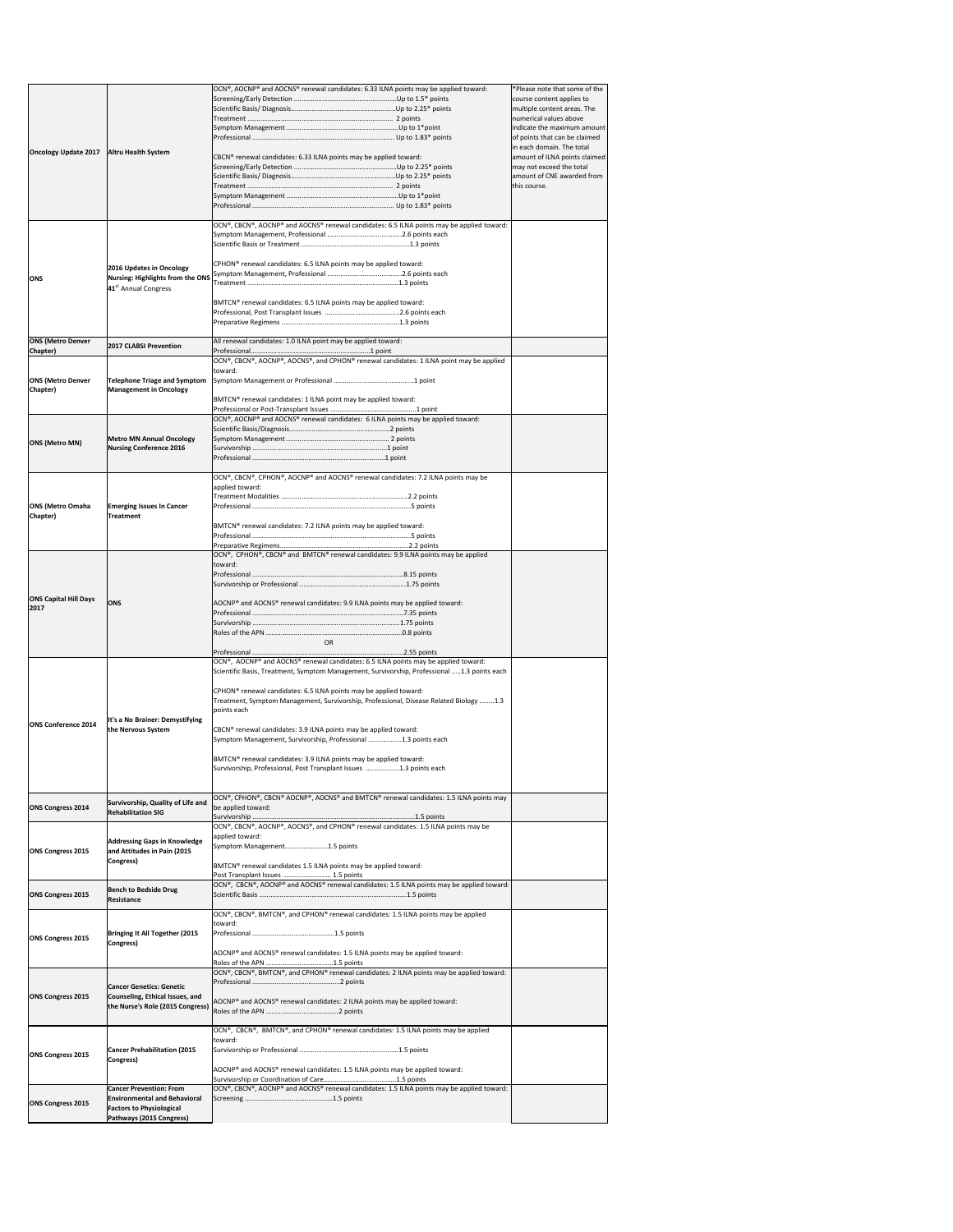| <b>ONS Congress 2015</b> | <b>Care Coordination Throughout</b><br>the Cancer Trajectory: Improving<br><b>Communication, Developing</b><br><b>Metrics and Measuring Impact</b><br>(2015 Congress) | OCN®, CBCN®, BMTCN®, and CPHON® renewal candidates: 1.5 ILNA points may be applied<br>toward:<br>AOCNP® and AOCNS® renewal candidates: 1.5 ILNA points may be applied toward:                                                                                                                                                                                                                                                                                     |  |
|--------------------------|-----------------------------------------------------------------------------------------------------------------------------------------------------------------------|-------------------------------------------------------------------------------------------------------------------------------------------------------------------------------------------------------------------------------------------------------------------------------------------------------------------------------------------------------------------------------------------------------------------------------------------------------------------|--|
| <b>ONS Congress 2015</b> | <b>Chemo/Bio Clinical Hot Topics</b><br>(Chemo and Bio SIG) (2015<br>Congress)                                                                                        | Coordination of Care1.5 points<br>OCN®, AOCNP®, AOCNS®, and CPHON® renewal candidates:1.5 ILNA points may be applied<br>toward:<br>Symptom Management or Oncologic Emergencies1.5 points<br>CBCN® renewal candidates: 1.5 ILNA points may be applied toward:<br>BMTCN®, renewal candidates: 1.5 ILNA points may be applied toward:                                                                                                                                |  |
| <b>ONS Congress 2015</b> | <b>Colorectal Cancer Screening</b><br><b>Promotion Interventions for</b><br><b>African Americans in the</b><br><b>Community Setting (2015</b><br>Congress)            | OCN®, CBCN®, AOCNP® and AOCNS® renewal candidates: 1 ILNA point may be applied toward:                                                                                                                                                                                                                                                                                                                                                                            |  |
| <b>ONS Congress 2015</b> | Distress Screening: The Sixth<br>Vital Sign (2015 Congress)                                                                                                           | OCN®, CBCN®, and CPHON® renewal candidates: 1.5 ILNA points may be applied toward:<br>BMTCN <sup>®</sup> renewal candidates: 1.5 ILNA points may be applied toward:                                                                                                                                                                                                                                                                                               |  |
| <b>ONS Congress 2015</b> | <b>DNP Project: A Roadmap for</b><br><b>Success (2015 Congress)</b>                                                                                                   | OCN®, CBCN®, BMTCN®, and CPHON® renewal candidates: 1.5 ILNA points may be applied<br>toward:<br>AOCNP® and AOCNS® renewal candidates: 1.5 ILNA points may be applied toward:                                                                                                                                                                                                                                                                                     |  |
| <b>ONS Congress 2015</b> | Drug Update/Pharmacology:<br>Polypharmacy (2015 Congress)                                                                                                             | OCN®, CBCN®, AOCNP®, AOCNS®, and CPHON® renewal candidates: 1.5 ILNA points may be<br>applied toward:<br>Treatment Modalities1.5 points<br>BMTCN <sup>®</sup> renewal candidates: 1.5 ILNA points may be applied toward:<br>Preparative Regimens 1.5 points                                                                                                                                                                                                       |  |
| <b>ONS Congress 2015</b> | <b>Family Caregivers: Assessment</b><br>and Interventions from Patient<br>Diagnosis to Death                                                                          | OCN®, CBCN®, BMTCN®, and CPHON® renewal candidates: 1.5 ILNA points may be applied<br>toward:<br>AOCNP® and AOCNS® renewal candidates: 1.5 ILNA points may be applied toward:                                                                                                                                                                                                                                                                                     |  |
| <b>ONS Congress 2015</b> | <b>Filling the Provider Gap:</b><br>Successful Implementation of<br><b>APRN-Run Oncology Clinics (2015</b><br>Congress)                                               | OCN®, CBCN®, BMTCN®, and CPHON® renewal candidates: 1.5 ILNA points may be applied<br>toward:<br>AOCNP® and AOCNS® renewal candidates: 1.5 ILNA points may be applied toward:                                                                                                                                                                                                                                                                                     |  |
| <b>ONS Congress 2015</b> | <b>Finding Metrics to Support</b><br><b>Navigation and Care</b><br><b>Coordination (2015 Congress)</b>                                                                | OCN®, CBCN®, BMTCN®, and CPHON® renewal candidates: 1 ILNA point may be applied toward:<br>AOCNP® and AOCNS® renewal candidates: 1 ILNA point may be applied toward:                                                                                                                                                                                                                                                                                              |  |
| <b>ONS Congress 2015</b> | <b>Healing by Spiritual Care (2015)</b><br>Congress)                                                                                                                  | OCN®, CBCN®, AOCNP®, AOCNS®, and CPHON® renewal candidates: 1.5 ILNA points may be<br>applied toward:<br>BMTCN <sup>®</sup> renewal candidates: 1.5 ILNA points may be applied toward:                                                                                                                                                                                                                                                                            |  |
| <b>ONS Congress 2015</b> | <b>Healthy People Vaccinate:</b><br><b>Improving HPV Vaccine Update</b><br>(2015 Congress)                                                                            | OCN®, CBCN®, BMTCN®, and CPHON® renewal candidates: 1.5 ILNA points may be applied<br>toward:<br>$ AOCNP^{\circ} $ and $AOCNS^{\circ} $ renewal candidates: 1.5 ILNA points may be applied toward:                                                                                                                                                                                                                                                                |  |
| <b>ONS Congress 2015</b> | Improving Chemotherapy and<br><b>Side Effect Outcomes Through</b><br><b>Nursing Education</b>                                                                         | OCN®, CBCN®, BMTCN®, and CPHON® renewal candidates: 1.5 ILNA points may be applied<br>toward:<br>AOCNP® and AOCNS® renewal candidates: 1.5 ILNA points may be applied toward:                                                                                                                                                                                                                                                                                     |  |
| <b>ONS Congress 2015</b> | <b>Incorporating ClinicalTrials.gov</b><br>into Patient Education and Care<br><b>Coordination (2015 Congress)</b>                                                     | OCN® and CBCN® renewal candidates: 1.5 ILNA points may be applied toward:<br>Scientific Basis or Treatment Modalities or Professional 1.5 points<br>AOCNP® and AOCNS® renewal candidates: 1.5 ILNA points may be applied toward:<br>Scientific Basis or Treatment Modalities or Roles of the APN 1.5 points<br>BMTCN® renewal candidates: 1.5 ILNA points may be applied toward:<br>CPHON <sup>®</sup> renewal candidates: 1.5 ILNA points may be applied toward: |  |
| <b>ONS Congress 2015</b> | <b>Increasing the Cancer Workforce</b><br><b>with Patient Navigation (2015</b><br>Congress)                                                                           | OCN®, CBCN®, BMTCN®, and CPHON® renewal candidates: 1.5 ILNA points may be applied<br>toward:<br>AOCNP® and AOCNS® renewal candidates: 1.5 ILNA points may be applied toward:<br>Coordination of Care1.5 points                                                                                                                                                                                                                                                   |  |
| <b>ONS Congress 2015</b> | and Managing Research Teams<br>(2015 Congress)                                                                                                                        | OCN®, CBCN®, BMTCN®, and CPHON® renewal candidates: 1.5 ILNA points may be applied<br>toward:<br>Intervention Fidelity and building reference material measurement and 1.5 points<br>AOCNP® and AOCNS® renewal candidates: 1.5 ILNA points may be applied toward:                                                                                                                                                                                                 |  |
| <b>ONS Congress 2015</b> | <b>Islet Cell Autotransplantation in</b><br><b>Total Pancreatectomy for</b><br>Malignancy (2015 Congress)                                                             | OCN®, CBCN®, AOCNP®, AOCNS®, and CPHON® renewal candidates: 1 ILNA point may be applied<br>toward:<br>Treatment Modalities1 point                                                                                                                                                                                                                                                                                                                                 |  |
| <b>ONS Congress 2015</b> | <b>Leadership Survival Skills</b><br>(Management and Program<br>Development) (2015 Congress)                                                                          | OCN®, CBCN®, BMTCN®, and CPHON® renewal candidates: 1 ILNA point may be applied toward:<br>AOCNP® and AOCNS® renewal candidates: 1 ILNA point may be applied toward:                                                                                                                                                                                                                                                                                              |  |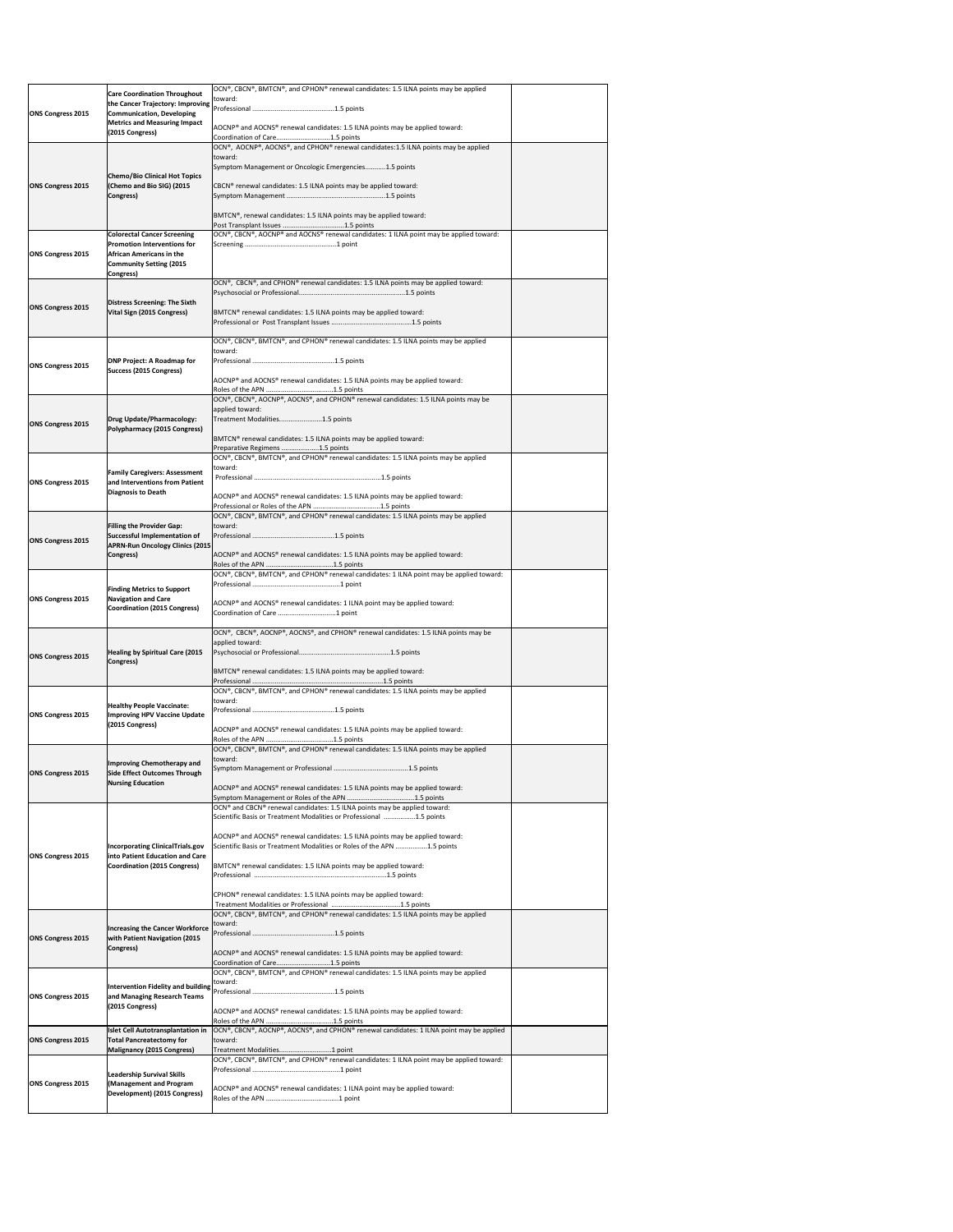|                          |                                                                                 | OCN®, CBCN®, BMTCN®, and CPHON® renewal candidates: 1.5 ILNA points may be applied<br>toward:                                           |  |
|--------------------------|---------------------------------------------------------------------------------|-----------------------------------------------------------------------------------------------------------------------------------------|--|
| <b>ONS Congress 2015</b> | <b>Managing Large Datasets of</b><br><b>Genetic/Genomic Data (2015</b>          |                                                                                                                                         |  |
|                          | Congress)                                                                       | AOCNP® and AOCNS® renewal candidates: 1.5 ILNA points may be applied toward:                                                            |  |
|                          | <b>Mara Mogensen Flaherty</b>                                                   | OCN®, CBCN®, AOCNP®, AOCNS®, BMTCN®, and CPHON® renewal candidates: 1.5 ILNA points                                                     |  |
| <b>ONS Congress 2015</b> | <b>Memorial Lecture: Celebrating</b><br>Survivorship: Reflections of 34         | may be applied toward:                                                                                                                  |  |
|                          | Years of Mara's Legacy (2015<br>Congress)                                       |                                                                                                                                         |  |
|                          |                                                                                 | OCN®, CBCN®, AOCNP®, AOCNS®, and CPHON® renewal candidates: 1.5 ILNA points may be<br>applied toward:                                   |  |
| <b>ONS Congress 2015</b> | <b>Neurotoxicity in Cancer Care: A</b><br><b>Case-Based Approach (2015</b>      | Symptom Management1.5 points                                                                                                            |  |
|                          | Congress)                                                                       | BMTCN® renewal candidates: 1.5 ILNA points may be applied toward:                                                                       |  |
|                          |                                                                                 | Post Transplant Issues  1.5 points                                                                                                      |  |
|                          |                                                                                 | OCN®, CBCN®, and CPHON® renewal candidates: 1.5 ILNA points may be applied toward:<br>Symptom Management or Professional 1.5 points     |  |
|                          | Nurse's Role in Fungal Infection                                                |                                                                                                                                         |  |
| <b>ONS Congress 2015</b> | and Evidence-Based Prevention<br>(2015 Congress)                                | AOCNP® and AOCNS® renewal candidates: 1.5 ILNA points may be applied toward:<br>Symptom Management or Roles of the APN1.5 points        |  |
|                          |                                                                                 | BMTCN®, renewal candidates: 1.5 ILNA points may be applied toward:                                                                      |  |
|                          |                                                                                 | Professional or Post Transplant Issues 1.5 points<br>OCN®, CBCN®, BMTCN®, and CPHON® renewal candidates: 1.5 ILNA points may be applied |  |
|                          |                                                                                 | toward:                                                                                                                                 |  |
|                          | <b>Obesity and Cancer (2015</b>                                                 |                                                                                                                                         |  |
| <b>ONS Congress 2015</b> | Congress)                                                                       | AOCNP® and AOCNS® renewal candidates: 1.5 ILNA points may be applied toward:                                                            |  |
|                          |                                                                                 | AOCNP® and AOCNS® renewal candidates: 1.5 ILNA points may be applied toward:                                                            |  |
|                          |                                                                                 | OCN®, CBCN®, BMTCN®, and CPHON® renewal candidates: 1.5 ILNA points may be applied                                                      |  |
|                          |                                                                                 | toward:                                                                                                                                 |  |
| <b>ONS Congress 2015</b> | <b>Recurrence (2015 Congress)</b>                                               |                                                                                                                                         |  |
|                          |                                                                                 | AOCNP® and AOCNS® renewal candidates: 1.5 ILNA points may be applied toward:                                                            |  |
| <b>ONS Congress 2015</b> | <b>Oncologic Emergencies: A Case-</b>                                           | OCN®, AOCNP®, AOCNS®, and CPHON® renewal candidates: 1.5 ILNA points may be applied<br>toward:                                          |  |
|                          | <b>Based Approach (2015 Congress)</b>                                           | Oncologic Emergencies1.5 points<br>OCN®, CBCN®, BMTCN®, and CPHON® renewal candidates: 1 ILNA point may be applied toward:              |  |
|                          | <b>Oncology Nursing Competencies</b>                                            |                                                                                                                                         |  |
| <b>ONS Congress 2015</b> | from Novice to Expert (2015<br>Congress)                                        | AOCNP® and AOCNS® renewal candidates: 1 ILNA point may be applied toward:                                                               |  |
|                          |                                                                                 |                                                                                                                                         |  |
| <b>ONS Congress 2015</b> | <b>Oncology Palliative Nursing Care:</b><br><b>Transcultural Considerations</b> | OCN®, CBCN®, AOCNP®, AOCNS®, and CPHON® renewal candidates: 1 ILNA point may be applied<br>toward:                                      |  |
|                          | (2015 Congress)                                                                 |                                                                                                                                         |  |
|                          |                                                                                 | $[OCN®, CBCN®, BMTCN®, and CPHON® renewal candidates: 0.25 ILNA points may be applied$<br>toward:                                       |  |
| <b>ONS Congress 2015</b> | <b>Opening Ceremony: Keynote</b><br><b>Address Transforming Our Future</b>      |                                                                                                                                         |  |
|                          | (2015 Congress)                                                                 | AOCNP® and AOCNS® renewal candidates: 0.25 ILNA points may be applied toward:                                                           |  |
|                          |                                                                                 | OCN®, CBCN®, BMTCN®, and CPHON® renewal candidates: 1.5 ILNA points may be applied                                                      |  |
| <b>ONS Congress 2015</b> | Oral Therapy: Underadherence,<br>Overadherence and Everything in                | toward:                                                                                                                                 |  |
|                          | Between (2015 Congress)                                                         | AOCNP® and AOCNS® renewal candidates: 1.5 ILNA points may be applied toward:                                                            |  |
|                          |                                                                                 | OCN®, CBCN®, AOCNP®, AOCNS®, and CPHON® renewal candidates: 1.5 ILNA points may be                                                      |  |
| <b>ONS Congress 2015</b> | <b>Palliative Care: The Essence of</b><br><b>Nursing (2015 Congress)</b>        | applied toward:                                                                                                                         |  |
|                          |                                                                                 | OCN®, CBCN®, AOCNP® and AOCNS® renewal candidates: 2 ILNA points may be applied toward:                                                 |  |
|                          |                                                                                 |                                                                                                                                         |  |
| <b>ONS Congress 2015</b> | <b>Pathology Interpretation</b><br><b>Workshop (2015 Congress)</b>              | BMTCN <sup>®</sup> renewal candidates: 2 ILNA point may be applied toward:                                                              |  |
|                          |                                                                                 | CPHON <sup>®</sup> renewal candidates 1 ILNA point may be applied toward:                                                               |  |
|                          |                                                                                 | Disease Related Biology1 point                                                                                                          |  |
|                          |                                                                                 | $\overline{OCN^{\circ}}$ , CBCN <sup>®</sup> , AOCNP®, AOCNS®, and CPHON® renewal candidates: 1.5 ILNA points may be<br>applied toward: |  |
| <b>ONS Congress 2015</b> | <b>Psychosocial Challenges for the</b><br>Young Adult with Cancer - How         |                                                                                                                                         |  |
|                          | Can We Help? (2015 Congress)                                                    | BMTCN <sup>®</sup> renewal candidates: 1.5 ILNA points may be applied toward:                                                           |  |
|                          |                                                                                 | OCN®, CBCN®, BMTCN®, and CPHON® renewal candidates: 1.5 ILNA points may be applied                                                      |  |
| <b>ONS Congress 2015</b> | Quality in Cancer Care: What's                                                  | toward:                                                                                                                                 |  |
|                          | on the Horizon? (2015 Congress)                                                 | AOCNP® and AOCNS® renewal candidates: 1.5 ILNA points may be applied toward:                                                            |  |
|                          |                                                                                 | $[OCN®, CBCN®, AOCNP®, AOCNS®, and CPHON® renewal candidates: 1.5 ILNA points may be$                                                   |  |
|                          | <b>Rash Decisions: Assessment,</b><br>Diagnostics, and Treatment of             | applied toward:<br>Symptom Management1.5 points                                                                                         |  |
| <b>ONS Congress 2015</b> | <b>Cancer-Related Skin Reactions</b>                                            |                                                                                                                                         |  |
|                          | (2015 Congress)                                                                 | BMTCN <sup>®</sup> renewal candidates: 1.5 ILNA points may be applied toward:<br>Post Transplant Issues  1.5 points                     |  |
|                          | <b>Safe Handling: Implementing</b>                                              | OCN®, CBCN®, BMTCN®, and CPHON® renewal candidates: 2 ILNA points may be applied toward:                                                |  |
| <b>ONS Congress 2015</b> | <b>Evidenced-Based Standards</b>                                                | AOCNP <sup>®</sup> and AOCNS <sup>®</sup> renewal candidates: 2 ILNA points may be applied toward:                                      |  |
|                          | (2015 Congress)                                                                 |                                                                                                                                         |  |
|                          |                                                                                 | OCN®, CBCN®, BMTCN®, and CPHON® renewal candidates: 1.5 ILNA points may be applied<br>toward:                                           |  |
|                          |                                                                                 |                                                                                                                                         |  |
| <b>ONS Congress 2015</b> | <b>Self Care of the Oncology Nurse</b>                                          |                                                                                                                                         |  |
|                          | (2015 Congress)                                                                 | AOCNP® and AOCNS® renewal candidates: 1.5 ILNA points may be applied toward:                                                            |  |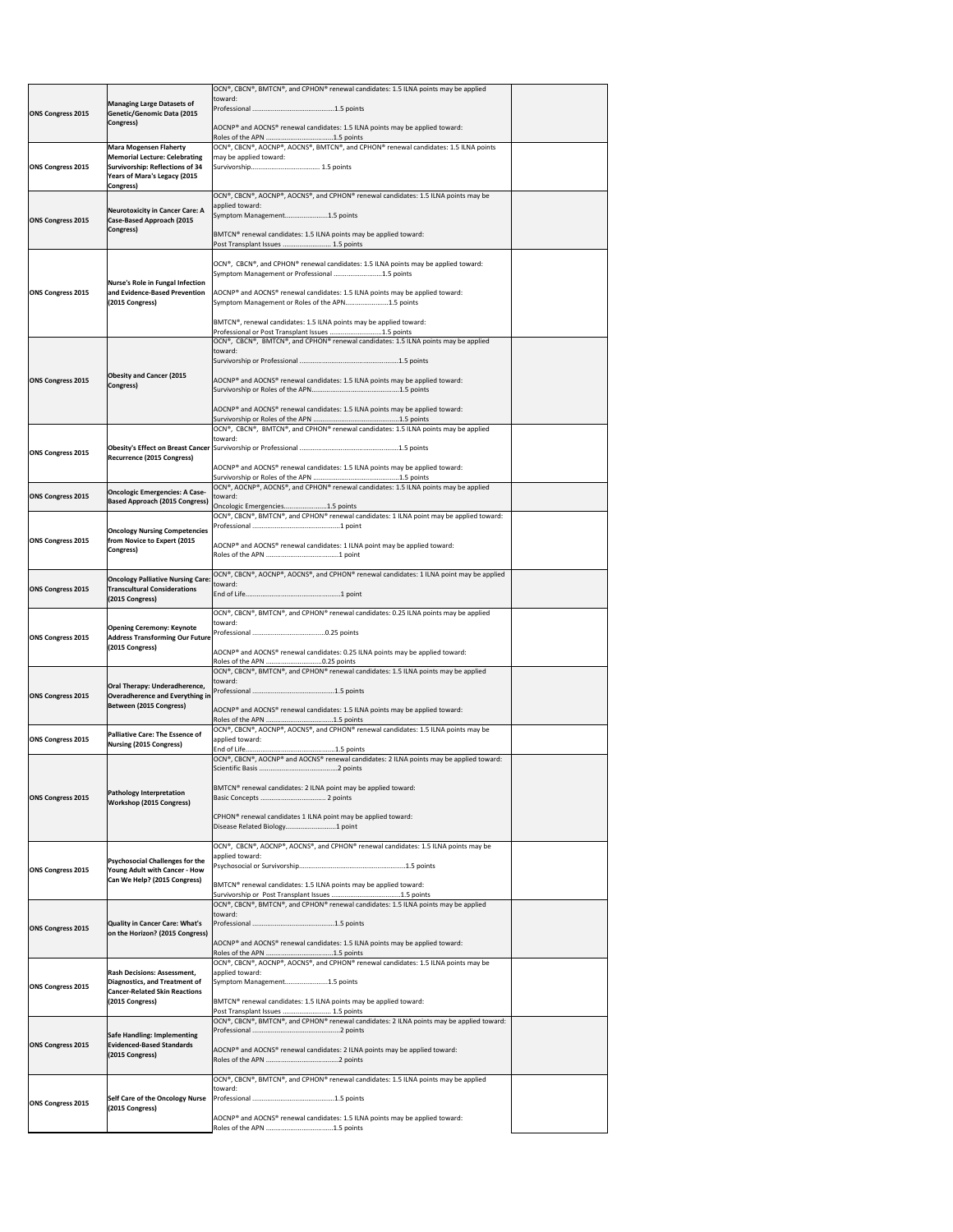|                                                                                                              |                                                                                                          | OCN®, CBCN®, BMTCN®, and CPHON® renewal candidates: 1.5 ILNA points may be applied<br>toward:                                                                             |  |
|--------------------------------------------------------------------------------------------------------------|----------------------------------------------------------------------------------------------------------|---------------------------------------------------------------------------------------------------------------------------------------------------------------------------|--|
| <b>ONS Congress 2015</b>                                                                                     | <b>Silent Spring: Environmental</b><br><b>Ethical Issues (2015 Congress)</b>                             |                                                                                                                                                                           |  |
|                                                                                                              |                                                                                                          | AOCNP® and AOCNS® renewal candidates: 1.5 ILNA points may be applied toward:                                                                                              |  |
|                                                                                                              | Soarin' in Oncology - Innovation,                                                                        | OCN®, CBCN®, BMTCN®, and CPHON® renewal candidates: 1.5 ILNA points may be applied<br>toward:                                                                             |  |
| <b>ONS Congress 2015</b>                                                                                     | <b>Change and Resilience (2015</b><br><b>Congress)</b>                                                   |                                                                                                                                                                           |  |
|                                                                                                              |                                                                                                          | $ AOCNP^{\circ} $ and $AOCNS^{\circ} $ renewal candidates: 1.5 ILNA points may be applied toward:                                                                         |  |
|                                                                                                              | Social Media Panel: Get                                                                                  | $ OCN^{\circ}$ , CBCN <sup>®</sup> , BMTCN <sup>®</sup> , and CPHON <sup>®</sup> renewal candidates: 1.5 ILNA points may be applied<br>toward:                            |  |
| <b>ONS Congress 2015</b>                                                                                     | <b>Engagement and Patient</b>                                                                            |                                                                                                                                                                           |  |
|                                                                                                              | <b>Engagement (2015 Congress)</b>                                                                        | AOCNP® and AOCNS® renewal candidates: 1.5 ILNA points may be applied toward:                                                                                              |  |
|                                                                                                              |                                                                                                          | OCN®, CBCN®, and CPHON® renewal candidates: 1.5 ILNA points may be applied toward:<br>Psychosocial or Survivorship or Professional 1.5 points                             |  |
|                                                                                                              |                                                                                                          | State-of-the-Science-Award: The AOCNP® and AOCNS® renewal candidates: 1.5 ILNA points may be applied toward:                                                              |  |
| <b>ONS Congress 2015</b>                                                                                     | Dynamics of Distress (2015<br>Congress)                                                                  | Psychosocial or Survivorship or Roles of the APN 1.5 points                                                                                                               |  |
|                                                                                                              |                                                                                                          | BMTCN® renewal candidates: 1.5 ILNA points may be applied toward:<br>Survivorship or Professional or Post Transplant1.5 points                                            |  |
|                                                                                                              | <b>Survivorship Care Planning: One</b>                                                                   | OCN®, CBCN®, AOCNP®, AOCNS®, BMTCN® and CPHON® renewal candidates: 1 ILNA point may                                                                                       |  |
| <b>ONS Congress 2015</b>                                                                                     | Size Does Not Fit All (2015<br>Congress)                                                                 | be applied toward:                                                                                                                                                        |  |
| <b>ONS Congress 2015</b>                                                                                     | <b>Survivorship Care: Moving</b><br>Beyond Being Lost in Translation   may be applied toward:            | OCN®, CBCN®, AOCNP®, AOCNS®, BMTCN®, and CPHON® renewal candidates: 1.5 ILNA points                                                                                       |  |
|                                                                                                              | (2015 Congress)                                                                                          | OCN®, CBCN®, AOCNP®, AOCNS®, and CPHON® renewal candidates: 1.5 ILNA points may be                                                                                        |  |
| <b>ONS Congress 2015</b>                                                                                     | Treating From the Inside Out:<br>Intro to Brachytherapy                                                  | applied toward:<br>Treatment Modalities1.5 points                                                                                                                         |  |
|                                                                                                              | (Radiation SIG) (2015 Congress)                                                                          | BMTCN® renewal candidates: 1.5 ILNA points may be applied toward:                                                                                                         |  |
|                                                                                                              |                                                                                                          | Preparative Regimens 1.5 points<br>OCN®, CBCN®, AOCNP®, AOCNS®, and CPHON® renewal candidates: 1.5 ILNA points may be                                                     |  |
| <b>ONS Congress 2015</b>                                                                                     | <b>Tumor Board: Hematology</b><br><b>Oncology Treatment Modalities</b>                                   | applied toward:<br>Treatment Modalities1.5 points                                                                                                                         |  |
|                                                                                                              | (2015 Congress)                                                                                          | BMTCN® renewal candidates: 1.5 ILNA points may be applied toward:                                                                                                         |  |
|                                                                                                              | <b>Tumor Board: Medical and</b>                                                                          | Preparative Regimens 1.5 points<br>OCN®, CBCN®, AOCNP®, AOCNS®, and CPHON® renewal candidates: 1.5 ILNA points may be<br>applied toward:                                  |  |
| <b>ONS Congress 2015</b>                                                                                     | <b>Radiation Oncology Treatment</b><br>Modalities (2015 Congress)                                        | Treatment Modalities1.5 points                                                                                                                                            |  |
|                                                                                                              | <b>Tumor Board: Surgical Oncology</b>                                                                    | $[OCN®, CBCN®, AOCNP®, AOCNS®, and CPHON® renewal candidates: 1.5 ILNA points may be$<br>applied toward:                                                                  |  |
| <b>ONS Congress 2015</b>                                                                                     | <b>Treatment Modalities (2015</b><br>Congress)                                                           | Treatment Modalities1.5 points                                                                                                                                            |  |
|                                                                                                              |                                                                                                          | OCN®, CBCN®, BMTCN®, and CPHON® renewal candidates: 1.5 ILNA points may be applied<br>toward:                                                                             |  |
| <b>ONS Congress 2015</b>                                                                                     | Understanding the Role of the<br>CNS (2015 Congress)                                                     |                                                                                                                                                                           |  |
|                                                                                                              |                                                                                                          | AOCNP® and AOCNS® renewal candidates: 1.5 ILNA points may be applied toward:                                                                                              |  |
| <b>ONS Congress 2015</b>                                                                                     | <b>Understanding the Unique</b><br><b>Aspects of Palliative Care (2015</b>                               | OCN®, CBCN®, AOCNP®, AOCNS®, and CPHON® renewal candidates: 1 ILNA point may be applied<br>toward:                                                                        |  |
|                                                                                                              | Congress)                                                                                                | OCN®, CBCN®, BMTCN®, and CPHON® renewal candidates: 1 ILNA point may be applied toward:                                                                                   |  |
|                                                                                                              |                                                                                                          |                                                                                                                                                                           |  |
| <b>ONS Congress 2015</b>                                                                                     | <b>Identify Oncology Patients at</b>                                                                     |                                                                                                                                                                           |  |
|                                                                                                              |                                                                                                          | Risk for Deterioration (Acute and AOCNP® and AOCNS® renewal candidates:1 ILNA point may be applied toward:                                                                |  |
|                                                                                                              |                                                                                                          | OCN®, CBCN®, BMTCN®, and CPHON® renewal candidates: 1.5 ILNA points may be applied                                                                                        |  |
|                                                                                                              | <b>Victoria Mock New Investigator</b><br><b>Award: Oral Anti-Cancer Agent</b>                            | toward:                                                                                                                                                                   |  |
|                                                                                                              | <b>Symptom and Adherence</b><br><b>Management: Discovery,</b>                                            | AOCNP® and AOCNS® renewal candidates: 1.5 ILNA points may be applied toward:                                                                                              |  |
|                                                                                                              | <b>Translation, and Dissemination</b><br>in Collaborative Practice<br><b>Environment (2015 Congress)</b> |                                                                                                                                                                           |  |
|                                                                                                              |                                                                                                          | OCN® and CBCN® renewal candidates: 1 ILNA point may be applied toward:                                                                                                    |  |
|                                                                                                              |                                                                                                          | Scientific Basis or Treatment Modalities or Professional 1 point                                                                                                          |  |
|                                                                                                              | <b>What the CTN Needs to Know</b>                                                                        | AOCNP <sup>®</sup> and AOCNS <sup>®</sup> renewal candidates: 1 ILNA point may be applied toward:<br>Scientific Basis or Treatment Modalities or Roles of the APN 1 point |  |
|                                                                                                              | <b>About Submitting Results to</b>                                                                       | ClinicalTrials.gov (2015 Congress) BMTCN® renewal candidates: 1 ILNA point may be applied toward:                                                                         |  |
|                                                                                                              |                                                                                                          | Professional 1 point                                                                                                                                                      |  |
|                                                                                                              |                                                                                                          | CPHON <sup>®</sup> renewal candidates: 1 ILNA point may be applied toward:                                                                                                |  |
|                                                                                                              |                                                                                                          | OCN®, CBCN® AOCNP® and AOCNS® renewal candidates: 7 ILNA points may be applied toward:                                                                                    |  |
|                                                                                                              |                                                                                                          |                                                                                                                                                                           |  |
|                                                                                                              | 11th Annual Best of ONS                                                                                  |                                                                                                                                                                           |  |
|                                                                                                              | <b>Congress</b>                                                                                          |                                                                                                                                                                           |  |
|                                                                                                              |                                                                                                          | BMTCN® renewal candidates: 6 ILNA points may be applied toward:                                                                                                           |  |
|                                                                                                              |                                                                                                          |                                                                                                                                                                           |  |
|                                                                                                              |                                                                                                          | BMTCN® and CPHON® renewal candidates: 1.25 ILNA points may be applied toward:                                                                                             |  |
|                                                                                                              |                                                                                                          | A New Spin to Improve Programs OCN® and CBCN® renewal candidates: 1.25 ILNA points may be applied toward:                                                                 |  |
| <b>ONS Congress 2015</b><br><b>ONS Congress 2015</b><br><b>ONS Congress 2016</b><br><b>ONS Congress 2016</b> | (Congress 2016)                                                                                          | Screening or Survivorship or Professional 1.25 points                                                                                                                     |  |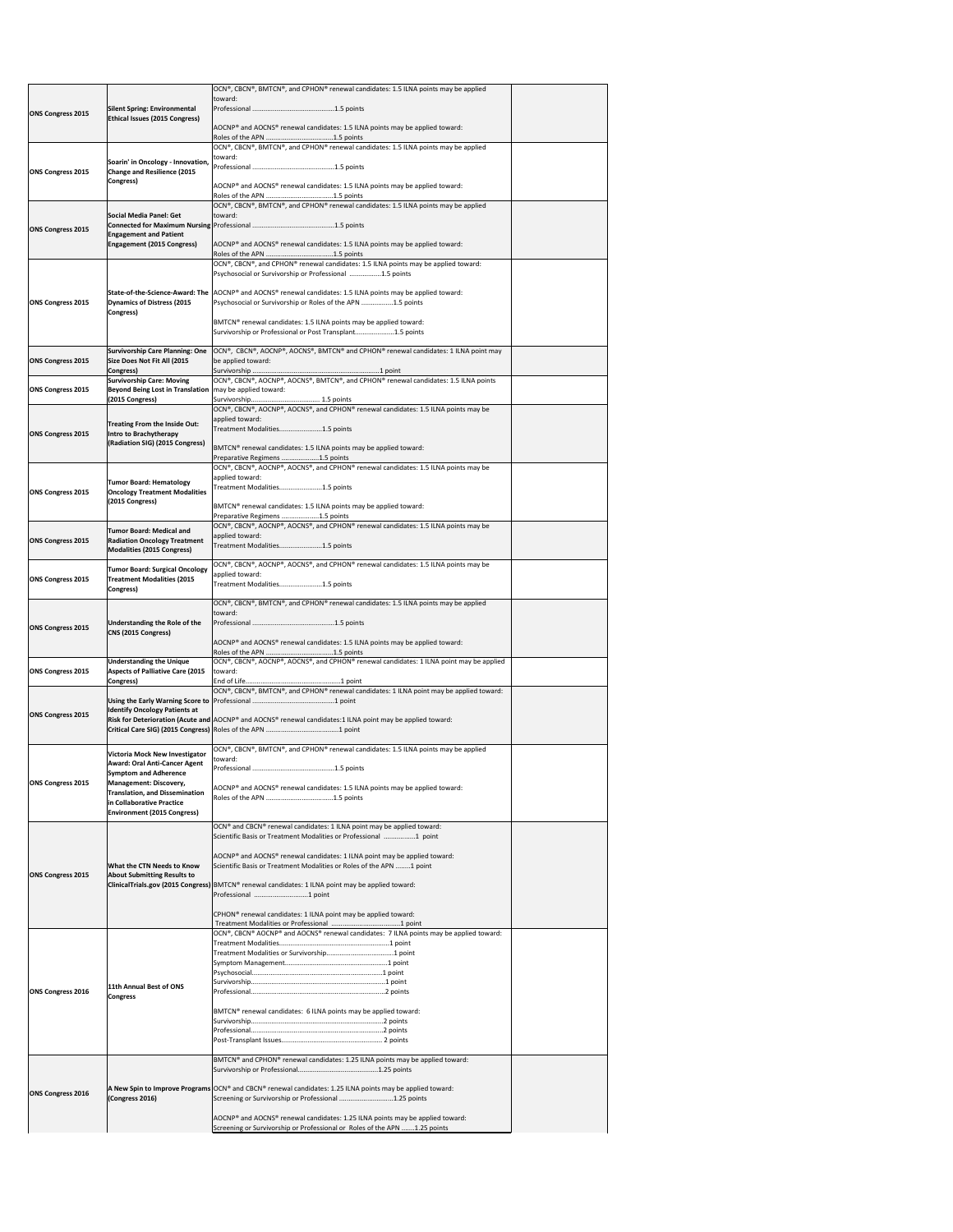|                          |                                                                                                | OCN®, CBCN®, AOCNP®, and AOCNS® renewal candidates: 1.25 ILNA points may be applied                                                                      |  |
|--------------------------|------------------------------------------------------------------------------------------------|----------------------------------------------------------------------------------------------------------------------------------------------------------|--|
|                          |                                                                                                | toward:<br>Screening or Psychosocial or End of Life or Professional1.25 points                                                                           |  |
|                          | <b>Addressing Challenges in Cancer</b><br><b>Care Management From</b>                          |                                                                                                                                                          |  |
| <b>ONS Congress 2016</b> | <b>Prevention to Post-Treatment</b><br>(Congress 2016)                                         | CPHON <sup>®</sup> renewal candidates: 1.25 ILNA points may be applied toward:<br>Psychosocial or End of Life or Professional1.25 points                 |  |
|                          |                                                                                                | BMTCN® renewal candidates: 1.25 ILNA points may be applied toward:                                                                                       |  |
|                          |                                                                                                |                                                                                                                                                          |  |
|                          |                                                                                                | OCN®, CBCN®, BMTCN® and CPHON® renewal candidates: 1.25 ILNA points may be applied<br>toward:                                                            |  |
| <b>ONS Congress 2016</b> | <b>Advanced Nursing Research</b>                                                               |                                                                                                                                                          |  |
|                          | Critique (Congress 2016)                                                                       | AOCNP® and AOCNS® renewal candidates: 1.25 ILNA points may be applied toward:                                                                            |  |
|                          |                                                                                                |                                                                                                                                                          |  |
|                          | <b>American Association for Cancer</b>                                                         | OCN®, CBCN®, AOCNP®, and AOCNS® renewal candidates: 1.25 ILNA points may be applied<br>toward:                                                           |  |
|                          | <b>Research/ONS Bench to Bedside:</b>                                                          |                                                                                                                                                          |  |
| <b>ONS Congress 2016</b> | The Role of Inflammation in<br><b>Cancer (and the Tumor</b>                                    | CPHON <sup>®</sup> renewal candidates: 1.25 ILNA points may be applied toward:                                                                           |  |
|                          | <b>Microenvironment) (Congress</b>                                                             |                                                                                                                                                          |  |
|                          | 2016)                                                                                          | BMTCN <sup>®</sup> renewal candidates: 1.25 ILNA points may be applied toward:                                                                           |  |
|                          |                                                                                                | OCN®, CBCN®, AOCNP® and AOCNS® renewal candidates: 1.25 ILNA points may be applied                                                                       |  |
|                          | <b>American Association for Cancer</b>                                                         | toward:                                                                                                                                                  |  |
| <b>ONS Congress 2016</b> | <b>Research/ONS Research Session:</b><br><b>Epigenetics and Cancer</b>                         |                                                                                                                                                          |  |
|                          |                                                                                                | BMTCN <sup>®</sup> renewal candidates: 1.25 ILNA points may be applied toward:                                                                           |  |
|                          | <b>American Nurses Association</b>                                                             | OCN®, CPHON®, CBCN® AOCNP®, AOCNS® and BMTCN® renewal candidates: 1 ILNA point may be                                                                    |  |
| <b>ONS Congress 2016</b> | <b>Code of Ethics and Impact on</b><br><b>Oncology Nursing Practice</b>                        | applied toward:                                                                                                                                          |  |
|                          | (Congress 2016)                                                                                |                                                                                                                                                          |  |
| <b>ONS Congress 2016</b> | Analyzing Symptom Burden and<br><b>Management Strategies</b>                                   | OCN®, CPHON®, CBCN® AOCNP® and AOCNS® renewal candidates: 1.25 ILNA points may be<br>applied toward:                                                     |  |
|                          | (Congress 2016)                                                                                | OCN®, CPHON®, CBCN® AOCNP®, and AOCNS® renewal candidates: 1.25 ILNA points may be                                                                       |  |
| <b>ONS Congress 2016</b> | <b>Anticoagulation (Congress 2016)</b>                                                         | applied toward:                                                                                                                                          |  |
|                          |                                                                                                | OCN®, CPHON®, CBCN® and BMTCN® renewal candidates: 1.25 ILNA points may be applied                                                                       |  |
|                          |                                                                                                | toward:                                                                                                                                                  |  |
| <b>ONS Congress 2016</b> | (Congress 2016)                                                                                |                                                                                                                                                          |  |
|                          |                                                                                                | AOCNP® and AOCNS® renewal candidates: 1.25 ILNA points may be applied toward:                                                                            |  |
|                          |                                                                                                | OCN®, AOCNP®, AOCNS®, and CPHON® renewal candidates: 1.5 ILNA points may be applied                                                                      |  |
|                          |                                                                                                | toward:                                                                                                                                                  |  |
| <b>ONS Congress 2016</b> | <b>Situations (Congress 2016)</b>                                                              |                                                                                                                                                          |  |
|                          |                                                                                                | BMTCN® renewal candidates: 1.5 ILNA points may be applied toward:                                                                                        |  |
|                          |                                                                                                | OCN®, CPHON®, AOCNP® and AOCNS® renewal candidates: 2 ILNA points may be applied toward:                                                                 |  |
|                          |                                                                                                |                                                                                                                                                          |  |
| <b>ONS Congress 2016</b> | <b>Cancer and Emergency Medicine:</b><br>A Unified and Evidence-Based                          | CBCN® renewal candidates: 2 ILNA points may be applied toward:                                                                                           |  |
|                          | <b>Approach to Emergency Care</b><br>(Congress 2016)                                           |                                                                                                                                                          |  |
|                          |                                                                                                | BMTCN® renewal candidates: 2 ILNA points may be applied toward:                                                                                          |  |
|                          |                                                                                                |                                                                                                                                                          |  |
|                          |                                                                                                | OCN®, CPHON®, CBCN® AOCNP® and AOCNS® renewal candidates: 2 ILNA points may be applied<br>toward:                                                        |  |
| <b>ONS Congress 2016</b> | <b>Cancer at the Two Ends of the</b><br>Life Span (Congress 2016)                              | Psychosocial or Survivorship or End of Life or Professional2 points                                                                                      |  |
|                          |                                                                                                | BMTCN® renewal candidates: 2 ILNA points may be applied toward:                                                                                          |  |
|                          | <b>Chemotherapy and Biotherapy</b>                                                             | Survivorship or Professional or Post-Transplant Issues2 points<br>OCN®, CPHON®, CBCN® AOCNP®, and AOCNS® renewal candidates: 1 ILNA point may be applied |  |
| <b>ONS Congress 2016</b> | <b>Clinical Hot Topics 2016</b>                                                                | toward:                                                                                                                                                  |  |
|                          | (Congress 2016)                                                                                | OCN®, CPHON®, CBCN® AOCNP®, AOCNS® and BMTCN® renewal candidates: 1.25 ILNA points                                                                       |  |
| <b>ONS Congress 2016</b> | <b>CLABSI and CAUTI, Oh My! Nurse-</b><br><b>Driven Interventions to Decrease</b>              | may be applied toward:                                                                                                                                   |  |
|                          |                                                                                                |                                                                                                                                                          |  |
|                          | the Incidences (Congress 2016)                                                                 |                                                                                                                                                          |  |
| <b>ONS Congress 2016</b> | <b>Clinic Rounds: Venous Access</b>                                                            | OCN®, CPHON®, CBCN® AOCNP®, AOCNS® and BMTCN® renewal candidates: 2 ILNA points may<br>be applied toward:                                                |  |
|                          | <b>Devices (Congress 2016)</b>                                                                 |                                                                                                                                                          |  |
|                          | <b>Patient Portals to Engage</b>                                                               | Clinical Award Lectureship: Using OCN®, CPHON®, CBCN® AOCNP®, AOCNS® and BMTCN® renewal candidates: 1.25 ILNA points<br>may be applied toward:           |  |
| <b>ONS Congress 2016</b> | <b>Patients With Cancer (Congress</b>                                                          |                                                                                                                                                          |  |
|                          | 2016)                                                                                          | OCN®, CPHON®, CBCN® AOCNP®, and AOCNS® renewal candidates: 1.25 ILNA points may be                                                                       |  |
|                          | <b>Complex Issues in Care</b>                                                                  | applied toward:<br>Treatment or Symptom Management or Professional1.25 points                                                                            |  |
| <b>ONS Congress 2016</b> | Management (Congress 2016)                                                                     |                                                                                                                                                          |  |
|                          |                                                                                                | BMTCN <sup>®</sup> renewal candidates: 1.25 ILNA points may be applied toward:                                                                           |  |
|                          | <b>Complex Pain Management in</b>                                                              | OCN®, CPHON®, CBCN® AOCNP® and AOCNS® renewal candidates: 1.25 ILNA points may be                                                                        |  |
| <b>ONS Congress 2016</b> | <b>Oncology (Congress 2016)</b>                                                                | applied toward:                                                                                                                                          |  |
| <b>ONS Congress 2016</b> | Congress 101 (Congress 2016)                                                                   | OCN®, CPHON®, CBCN® AOCNP®, AOCNS® and BMTCN® renewal candidates: 1 ILNA point may be<br>applied toward:                                                 |  |
|                          |                                                                                                |                                                                                                                                                          |  |
|                          | Data Science: Exploring the<br>Challenges and Opportunities for $\vert$ may be applied toward: | OCN®, CPHON®, CBCN® AOCNP®, AOCNS® and BMTCN® renewal candidates: 1.25 ILNA points                                                                       |  |
| <b>ONS Congress 2016</b> | <b>Nursing Research (Congress</b>                                                              |                                                                                                                                                          |  |
|                          | 2016)<br><b>Defining Safety and Quality</b>                                                    | OCN®, CPHON®, CBCN® AOCNP®, AOCNS® and BMTCN® renewal candidates: 1.25 ILNA points                                                                       |  |
| <b>ONS Congress 2016</b> | <b>Across the Cancer Care</b><br>Continuum (Congress 2016)                                     | may be applied toward:                                                                                                                                   |  |
|                          |                                                                                                | OCN®, CPHON®, CBCN® AOCNP®, and AOCNS® renewal candidates: 1.25 ILNA points may be                                                                       |  |
|                          |                                                                                                | applied toward:<br>Symptom Management or Survivorship 1.25 points                                                                                        |  |
| <b>ONS Congress 2016</b> | <b>Dental Oncology (Congress 2016)</b>                                                         | BMTCN® renewal candidates: 1.25 ILNA points may be applied toward:                                                                                       |  |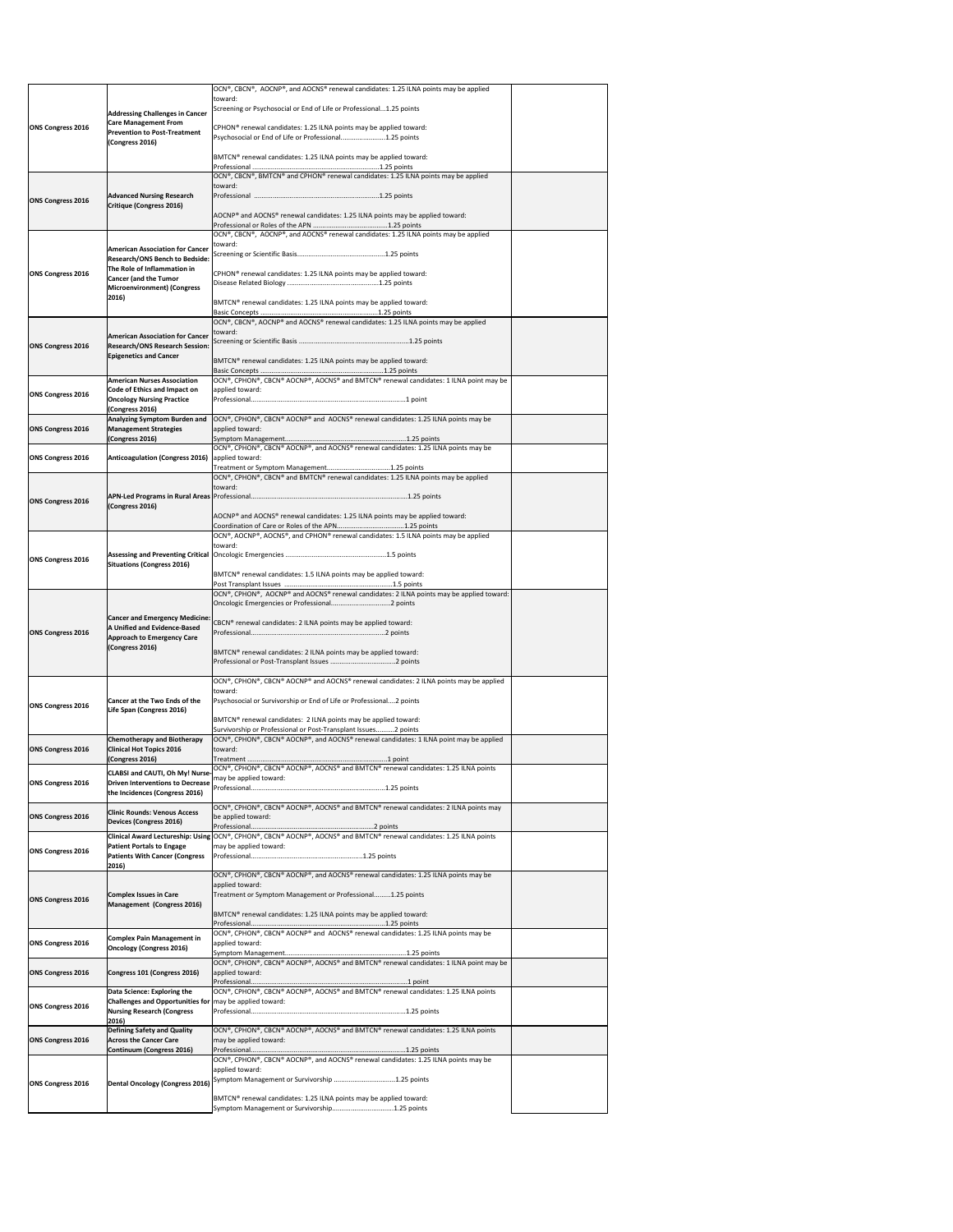|                          | <b>Distinguished Nurse Researcher</b>                                                               | OCN®, CBCN®, BMTCN® and CPHON® renewal candidates: 1.25 ILNA points may be applied                                 |  |
|--------------------------|-----------------------------------------------------------------------------------------------------|--------------------------------------------------------------------------------------------------------------------|--|
|                          | <b>Award Lecture: "Two roads</b>                                                                    | toward:                                                                                                            |  |
|                          | diverged in a wood, and $I-I$ took<br>the one less traveled by"                                     |                                                                                                                    |  |
| <b>ONS Congress 2016</b> | <b>Reflections of an Oncology</b>                                                                   | AOCNP® and AOCNS® renewal candidates: 1.25 ILNA points may be applied toward:                                      |  |
|                          | <b>Palliative Care Researcher</b>                                                                   |                                                                                                                    |  |
|                          | (Congress 2016)                                                                                     |                                                                                                                    |  |
| <b>ONS Congress 2016</b> | Do You Have the Right Tools?<br>How to Integrate Guidelines,                                        | OCN®, CPHON®, CBCN® AOCNP®, AOCNS® and BMTCN® renewal candidates: 1.25 ILNA points<br>may be applied toward:       |  |
|                          | <b>Tools, and Resources Into</b><br><b>Practice (Congress 2016)</b>                                 |                                                                                                                    |  |
|                          |                                                                                                     | OCN®, CPHON®, CBCN® AOCNP®, and AOCNS® renewal candidates: 1 ILNA point may be applied                             |  |
|                          |                                                                                                     | toward:<br>Enhanced Recovery After Surgery Treatment or Symptom Management or Professional 1 point                 |  |
| <b>ONS Congress 2016</b> | (Congress 2016)                                                                                     |                                                                                                                    |  |
|                          |                                                                                                     | BMTCN® renewal candidates: 1 ILNA points may be applied toward:                                                    |  |
|                          | <b>Exploring Cancer Survivorship</b>                                                                | OCN®, CPHON®, CBCN® AOCNP®, AOCNS® and BMTCN® renewal candidates: 1 ILNA point may be                              |  |
| <b>ONS Congress 2016</b> | <b>Through Case Studies (Congress</b><br>2016)                                                      | applied toward:                                                                                                    |  |
|                          |                                                                                                     | Get Them In, Get Them Out, and  OCN®, CPHON®, CBCN® AOCNP®, AOCNS® and BMTCN® renewal candidates: 1.25 ILNA points |  |
| <b>ONS Congress 2016</b> | <b>Everything in Between:</b>                                                                       | may be applied toward:                                                                                             |  |
|                          | (Congress 2016)                                                                                     |                                                                                                                    |  |
|                          | <b>Getting Through the First Year:</b>                                                              | OCN®, CPHON®, CBCN® AOCNP®, AOCNS® and BMTCN® renewal candidates: 1.25 ILNA points<br>may be applied toward:       |  |
| <b>ONS Congress 2016</b> | Ways to Educate, Support, and<br><b>Develop the New Oncology</b>                                    |                                                                                                                    |  |
|                          | <b>Nurse (Congress 2016)</b>                                                                        |                                                                                                                    |  |
|                          |                                                                                                     | OCN®, CPHON®, AOCNP® and AOCNS® renewal candidates: 1.25 ILNA points may be applied<br>toward:                     |  |
|                          |                                                                                                     | Oncologic Emergencies or Symptom Management or Treatment  1.25 points                                              |  |
|                          | <b>Grand Rounds: Acute</b><br><b>Promyelocytic Leukemia (APL)</b>                                   | CBCN <sup>®</sup> renewal candidates: 1.25 ILNA points may be applied toward:                                      |  |
| <b>ONS Congress 2016</b> | and Unique Blood Product                                                                            |                                                                                                                    |  |
|                          | <b>Requirements (Congress 2016)</b>                                                                 | BMTCN® renewal candidates: 1.25 ILNA points may be applied toward:                                                 |  |
|                          |                                                                                                     | Pre- Transplant Care or Preparatory Regimens or Post Transplant Issues 1.25 points                                 |  |
|                          |                                                                                                     | OCN®, CPHON®, CBCN® and BMTCN® renewal candidates: 1.25 ILNA points may be applied                                 |  |
|                          | <b>Health Disparities and Cancer</b>                                                                | toward:                                                                                                            |  |
| <b>ONS Congress 2016</b> | Navigation: Impact, Utility, and<br><b>Implications Globally (Congress</b>                          |                                                                                                                    |  |
|                          | 2016)                                                                                               | AOCNP® and AOCNS® renewal candidates: 1.25 ILNA points may be applied toward:                                      |  |
|                          | <b>Home Care and Palliative Care</b>                                                                | OCN®, CPHON®, CBCN® AOCNP®, AOCNS® and BMTCN® renewal candidates: 1 ILNA point may be                              |  |
| <b>ONS Congress 2016</b> | Legislative Update (Congress<br>2016)                                                               | applied toward:                                                                                                    |  |
|                          |                                                                                                     | OCN®, CBCN®, BMTCN® and CPHON® renewal candidates: 1.25 ILNA points may be applied                                 |  |
|                          | If Walls Could Talk: You ARE<br><b>Risking Exposure and</b>                                         | toward:                                                                                                            |  |
| <b>ONS Congress 2016</b> | <b>Communication DOES Optimize</b>                                                                  |                                                                                                                    |  |
|                          | <b>Outcomes (Congress 2016)</b>                                                                     | AOCNP® and AOCNS® renewal candidates: 1.25 ILNA points may be applied toward:                                      |  |
|                          |                                                                                                     | OCN®, CBCN®, AOCNP® and AOCNS® renewal candidates: 1.25 ILNA points may be applied                                 |  |
|                          |                                                                                                     | toward:                                                                                                            |  |
|                          |                                                                                                     |                                                                                                                    |  |
| <b>ONS Congress 2016</b> | Immunology (Congress 2016)                                                                          | BMTCN® renewal candidates: 1.25 ILNA points may be applied toward:                                                 |  |
|                          |                                                                                                     |                                                                                                                    |  |
|                          |                                                                                                     | CPHON <sup>®</sup> renewal candidates: 1.25 ILNA points may be applied toward:                                     |  |
|                          |                                                                                                     | OCN®, CBCN®, AOCNP®, and AOCNS® renewal candidates: 1.25 ILNA points may be applied                                |  |
|                          |                                                                                                     | toward:                                                                                                            |  |
|                          | Immunotherapy: Nibs and Mabs                                                                        |                                                                                                                    |  |
| <b>ONS Congress 2016</b> | (Congress 2016)                                                                                     | CPHON <sup>®</sup> renewal candidates: 1.25 ILNA points may be applied toward:                                     |  |
|                          |                                                                                                     | BMTCN® renewal candidates: 1.25 ILNA points may be applied toward: Preparatory Regimens                            |  |
|                          |                                                                                                     |                                                                                                                    |  |
| <b>ONS Congress 2016</b> | <b>Impacting Oncology Nursing</b><br><b>Practice With Tailored Education</b> may be applied toward: | OCN®, CPHON®, CBCN® AOCNP®, AOCNS® and BMTCN® renewal candidates: 1.25 ILNA points                                 |  |
|                          | (Congress 2016)                                                                                     |                                                                                                                    |  |
| <b>ONS Congress 2016</b> | Implementation of Evidence in<br><b>Practice: Policy or Secret Sauce?</b>   may be applied toward:  | OCN®, CPHON®, CBCN® AOCNP®, AOCNS® and BMTCN® renewal candidates: 1.25 ILNA points                                 |  |
|                          | (Congress 2016)                                                                                     |                                                                                                                    |  |
| <b>ONS Congress 2016</b> | Improving Clinical Outcomes in<br>the Inpatient Environment                                         | OCN®, CPHON®, CBCN® AOCNP®, AOCNS® and BMTCN® renewal candidates: 1.25 ILNA points<br>may be applied toward:       |  |
|                          | (Congress 2016)                                                                                     | OCN®, CPHON® and CBCN® renewal candidates: 1.25 ILNA points may be applied toward:                                 |  |
|                          |                                                                                                     |                                                                                                                    |  |
|                          | Improving Processes for Heme                                                                        | AOCNP® and AOCNS® renewal candidates: 1.25 ILNA points may be applied toward:                                      |  |
| <b>ONS Congress 2016</b> | <b>Malignant Patients (Congress</b>                                                                 |                                                                                                                    |  |
|                          | 2016)                                                                                               | BMTCN <sup>®</sup> renewal candidates: 1.25 ILNA points may be applied toward:                                     |  |
|                          |                                                                                                     |                                                                                                                    |  |
|                          |                                                                                                     | OCN®, CPHON®, CBCN® AOCNP®, AOCNS® and BMTCN® renewal candidates: 1.25 ILNA points                                 |  |
| <b>ONS Congress 2016</b> | Innovation in Infusion Centers to<br>Impact Revenue and Patient                                     | may be applied toward:                                                                                             |  |
|                          | <b>Experience (Congress 2016)</b>                                                                   |                                                                                                                    |  |
| <b>ONS Congress 2016</b> | Ins and Outs of Neutropenia                                                                         | $[OCN®, CPHON®, CBCN® AOCNP®, and AOCNS® renewal candidates: 1 ILNA point may be applied$<br>toward:               |  |
|                          | (Congress 2016)                                                                                     |                                                                                                                    |  |
|                          | <b>Interdisciplinary Education and</b><br><b>Teamwork: A Way to Improve</b>                         | OCN®, CPHON®, CBCN® AOCNP®, AOCNS® and BMTCN® renewal candidates: 1.25 ILNA points<br>may be applied toward:       |  |
| <b>ONS Congress 2016</b> | <b>Patient Outcomes (Congress</b>                                                                   |                                                                                                                    |  |
|                          | 2016)                                                                                               | OCN®, CPHON®, CBCN® and BMTCN® renewal candidates: 1.25 ILNA points may be applied                                 |  |
|                          | <b>Intervention Management: A</b>                                                                   | toward:                                                                                                            |  |
| <b>ONS Congress 2016</b> | <b>New Approach to Ongoing Issues</b>                                                               |                                                                                                                    |  |
|                          | (Congress 2016)                                                                                     | AOCNP® and AOCNS® renewal candidates: 1.25 ILNA points may be applied toward:                                      |  |
|                          |                                                                                                     | Coordination of Care or Roles of the APN 1.25 points                                                               |  |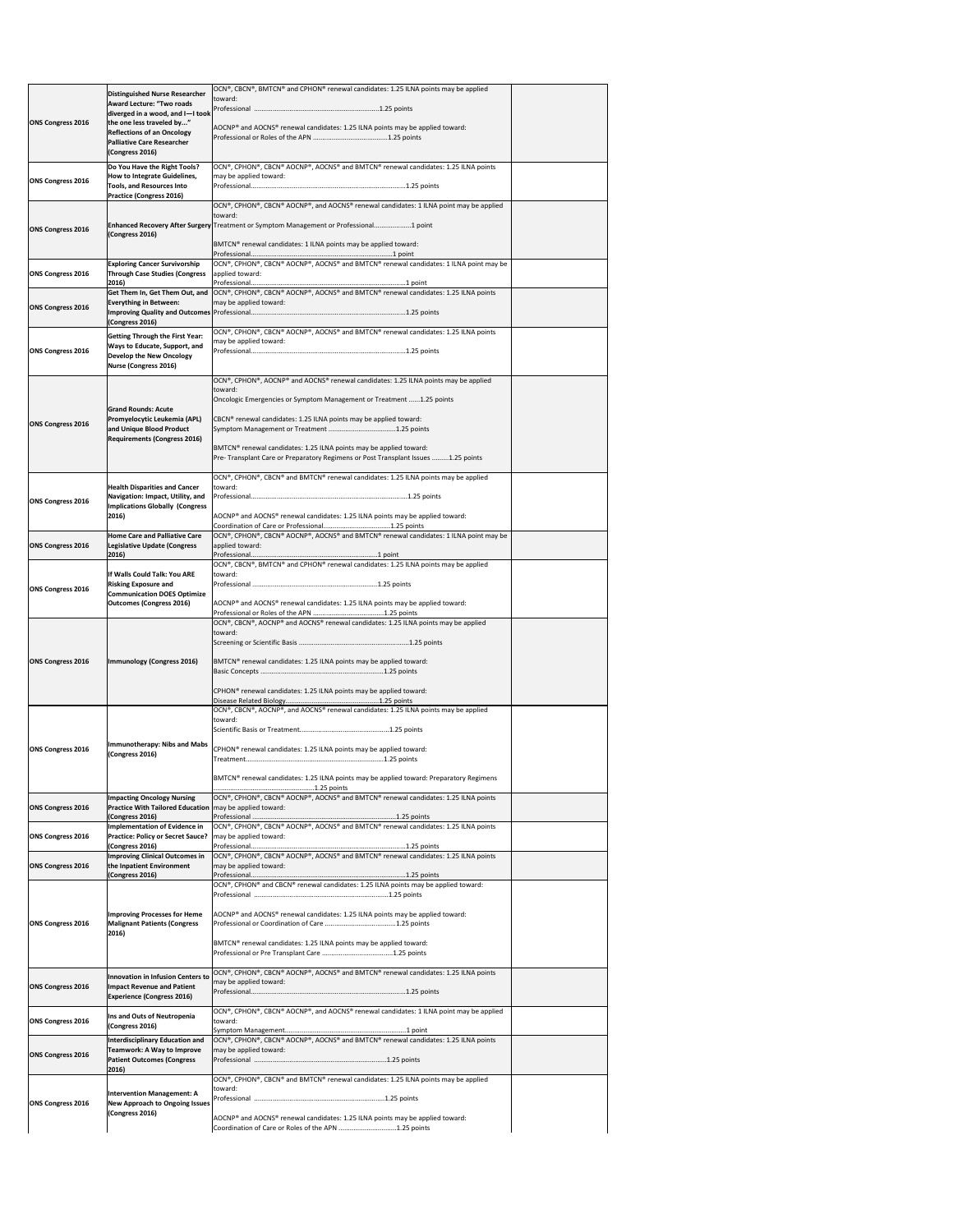|                          |                                                                           | OCN®, CPHON®, CBCN® AOCNP®, and AOCNS® renewal candidates: 1.25 ILNA points may be                                                             |  |
|--------------------------|---------------------------------------------------------------------------|------------------------------------------------------------------------------------------------------------------------------------------------|--|
|                          | <b>Intervention Management: A</b>                                         | applied toward:<br>Symptom Management or Psychosocial or Professional1.25 points                                                               |  |
| <b>ONS Congress 2016</b> | <b>New Approach to Ongoing Issues</b>                                     |                                                                                                                                                |  |
|                          | (Congress 2016)                                                           | BMTCN <sup>®</sup> renewal candidates: 1.25 ILNA points may be applied toward:                                                                 |  |
|                          |                                                                           |                                                                                                                                                |  |
|                          |                                                                           | $ OCN^{\circ} $ , CBCN <sup>®</sup> , BMTCN <sup>®</sup> and CPHON <sup>®</sup> renewal candidates: 1.25 ILNA points may be applied<br>toward: |  |
|                          | It's all About Education,                                                 |                                                                                                                                                |  |
| <b>ONS Congress 2016</b> | Communication, and<br><b>Collaboration (Congress 2016)</b>                |                                                                                                                                                |  |
|                          |                                                                           | AOCNP® and AOCNS® renewal candidates: 1.25 ILNA points may be applied toward:                                                                  |  |
|                          | Keep the Fire Burning: How to                                             | OCN®, CPHON®, CBCN® AOCNP®, AOCNS® and BMTCN® renewal candidates: 1.25 ILNA points                                                             |  |
| <b>ONS Congress 2016</b> | <b>Maintain Momentum After</b>                                            | may be applied toward:                                                                                                                         |  |
|                          | <b>Congress</b>                                                           |                                                                                                                                                |  |
|                          |                                                                           | $[OCN®, CBCN®, BMTCN® and CPHON® renewal candidates: 1.25 ILNA points may be applied$<br>toward:                                               |  |
| <b>ONS Congress 2016</b> | <b>Late-Breaking Research Hot</b>                                         |                                                                                                                                                |  |
|                          | <b>Topics (Congress 2016)</b>                                             |                                                                                                                                                |  |
|                          |                                                                           | AOCNP® and AOCNS® renewal candidates: 1.25 ILNA points may be applied toward:                                                                  |  |
|                          |                                                                           | $[OCN®, CBCN®, BMTCN® and CPHON® renewal candidates: 1.25 ILNA points may be applied$                                                          |  |
|                          |                                                                           | toward:                                                                                                                                        |  |
| <b>ONS Congress 2016</b> | (Congress 2016)                                                           |                                                                                                                                                |  |
|                          |                                                                           | AOCNP® and AOCNS® renewal candidates: 1.25 ILNA points may be applied toward:                                                                  |  |
|                          |                                                                           | Professional or Coordination of Care1.25 points                                                                                                |  |
|                          |                                                                           | BMTCN® and CPHON® renewal candidates: 1.25 ILNA points may be applied toward:                                                                  |  |
|                          |                                                                           |                                                                                                                                                |  |
|                          | <b>Lessons in Symptom Science</b><br><b>Research: A Conversation With</b> | OCN® and CBCN® renewal candidates: 1.25 ILNA points may be applied toward:                                                                     |  |
| <b>ONS Congress 2016</b> | the Experts (Congress 2016)                                               |                                                                                                                                                |  |
|                          |                                                                           | AOCNP® and AOCNS® renewal candidates: 1.25 ILNA points may be applied toward:                                                                  |  |
|                          |                                                                           | Scientific Basis or Professional or Roles of the APN 1.25 points                                                                               |  |
|                          |                                                                           | OCN®, CBCN®, BMTCN® and CPHON® renewal candidates: 1.5 ILNA points may be applied toward:                                                      |  |
|                          | <b>Looking Toward the Future</b>                                          |                                                                                                                                                |  |
| <b>ONS Congress 2016</b> | (Congress 2016)                                                           | AOCNP® and AOCNS® renewal candidates: 1.5 ILNA points may be applied toward:                                                                   |  |
|                          |                                                                           |                                                                                                                                                |  |
|                          |                                                                           |                                                                                                                                                |  |
| <b>ONS Congress 2016</b> | <b>Making The Most of a Life,</b>                                         | $[OCN®, CPHON®, CBCN® AOCNP®, AOCNS® and BMTCN® renewal candidates: 1 ILNA point may be$<br>applied toward:                                    |  |
|                          | <b>Interrupted (Congress 2016)</b>                                        |                                                                                                                                                |  |
|                          |                                                                           | OCN®, CPHON®, AOCNP® and AOCNS® renewal candidates: 2 ILNA points may be applied toward:                                                       |  |
|                          |                                                                           |                                                                                                                                                |  |
| <b>ONS Congress 2016</b> | <b>Issues in Oncology Patients</b>                                        |                                                                                                                                                |  |
|                          | (Congress 2016)                                                           | CBCN <sup>®</sup> renewal candidates: 2 ILNA points may be applied toward:<br>Diagnosis and Staging or Symptom Management2 points              |  |
|                          | <b>Mara Mogensen Flaherty</b>                                             | OCN®, CPHON®, CBCN® AOCNP®, AOCNS® and BMTCN® renewal candidates: 1.25 ILNA points                                                             |  |
|                          | <b>Memorial Lectureship: Love</b>                                         | may be applied toward:                                                                                                                         |  |
| <b>ONS Congress 2016</b> |                                                                           |                                                                                                                                                |  |
|                          | of Oncology Nursing (Congress                                             |                                                                                                                                                |  |
|                          | 2016)                                                                     | OCN®, CBCN®, BMTCN® and CPHON® renewal candidates: 1.25 ILNA points may be applied                                                             |  |
|                          | <b>Mentoring Oncology Clinical</b>                                        | toward:                                                                                                                                        |  |
| <b>ONS Congress 2016</b> | <b>Nurses to Become Nurse Leaders</b>                                     |                                                                                                                                                |  |
|                          | (Congress 2016)                                                           | AOCNP® and AOCNS® renewal candidates: 1.25 ILNA points may be applied toward:                                                                  |  |
|                          |                                                                           |                                                                                                                                                |  |
|                          | <b>Methadone: Are You Prepared to</b>                                     | OCN®, CPHON®, CBCN® AOCNP®, and AOCNS® renewal candidates: 1 ILNA point may be applied                                                         |  |
| <b>ONS Congress 2016</b> | Use It (Congress 2016)                                                    | toward:                                                                                                                                        |  |
|                          | <b>Moral Courage: Building</b>                                            | OCN®, CPHON®, CBCN® AOCNP®, AOCNS® and BMTCN® renewal candidates: 1.25 ILNA points                                                             |  |
| <b>ONS Congress 2016</b> | <b>Resilience (Congress 2016)</b>                                         | may be applied toward:                                                                                                                         |  |
|                          |                                                                           | OCN®, CPHON®, AOCNP®, and AOCNS® renewal candidates: 1.25 ILNA points may be applied                                                           |  |
|                          |                                                                           | toward:                                                                                                                                        |  |
|                          |                                                                           | Oncologic Emergencies or Treatment or Symptom Management or Survivorship                                                                       |  |
|                          | <b>Symptom Management and</b>                                             |                                                                                                                                                |  |
| <b>ONS Congress 2016</b> | <b>Quality of Life for Patients</b>                                       | CBCN <sup>®</sup> renewal candidates: 1.25 ILNA points may be applied toward:                                                                  |  |
|                          | (Congress 2016)                                                           | Treatment or Symptom Management or Survivorship 1.25 points                                                                                    |  |
|                          |                                                                           |                                                                                                                                                |  |
|                          |                                                                           | BMTCN® renewal candidates: 1.25 ILNA points may be applied toward:                                                                             |  |
|                          | <b>Opening Ceremony Keynote</b>                                           | OCN®, CPHON®, CBCN® AOCNP®, AOCNS® and BMTCN® renewal candidates: 0.5 ILNA points may                                                          |  |
|                          | Address: Do it Well. Make it Fun.                                         | be applied toward:                                                                                                                             |  |
| <b>ONS Congress 2016</b> | The Key to Success in Oncology                                            |                                                                                                                                                |  |
|                          | <b>Nursing (Congress 2016)</b>                                            |                                                                                                                                                |  |
|                          |                                                                           | OCN®, CPHON®, CBCN® AOCNP®, and AOCNS® and BMTCN® renewal candidates: 1.25 ILNA points                                                         |  |
|                          | <b>Partnering With Patients,</b><br><b>Families, and Volunteers to</b>    | may be applied toward:<br>Symptom Management or Survivorship or Professional 1.25 points                                                       |  |
| <b>ONS Congress 2016</b> | <b>Impact Cancer Care (Congress</b>                                       |                                                                                                                                                |  |
|                          | 2016)                                                                     | BMTCN® renewal candidates: 1.25 ILNA points may be applied toward:                                                                             |  |
|                          |                                                                           | OCN®, CPHON®, CBCN® AOCNP®, AOCNS® and BMTCN® renewal candidates: 1 ILNA point may be                                                          |  |
| <b>ONS Congress 2016</b> | Past, Present, and Future ONS                                             | applied toward:                                                                                                                                |  |
|                          | Leadership (Congress 2016)                                                |                                                                                                                                                |  |
|                          |                                                                           | OCN <sup>®</sup> renewal candidates: 1 ILNA point may be applied toward:<br>Health Promotion or Treatment or Professional1 point               |  |
|                          | <b>Personalized Genomic</b>                                               |                                                                                                                                                |  |
|                          | Sequencing and the Future of                                              | CPHON®, CBCN® AOCNP®, and AOCNS® renewal candidates: 1 ILNA point may be applied toward:                                                       |  |
| <b>ONS Congress 2016</b> | <b>Cancer Care: Discovery,</b><br><b>Treatment, and Defeating the</b>     |                                                                                                                                                |  |
|                          | Disease (Congress 2016)                                                   | BMTCN® renewal candidates: 1 ILNA point may be applied toward:                                                                                 |  |
|                          |                                                                           |                                                                                                                                                |  |
|                          |                                                                           | OCN®, CPHON®, CBCN® AOCNP® and AOCNS® renewal candidates: 1.25 ILNA points may be                                                              |  |
| <b>ONS Congress 2016</b> | <b>Pharmacology Update (Congress</b>                                      | applied toward:                                                                                                                                |  |
|                          | 2016)                                                                     |                                                                                                                                                |  |
|                          | <b>Poster Session (Congress 2016)</b>                                     | OCN®, CPHON®, CBCN® AOCNP®, AOCNS® and BMTCN® renewal candidates: 1 ILNA point may be                                                          |  |
| <b>ONS Congress 2016</b> |                                                                           | applied toward:                                                                                                                                |  |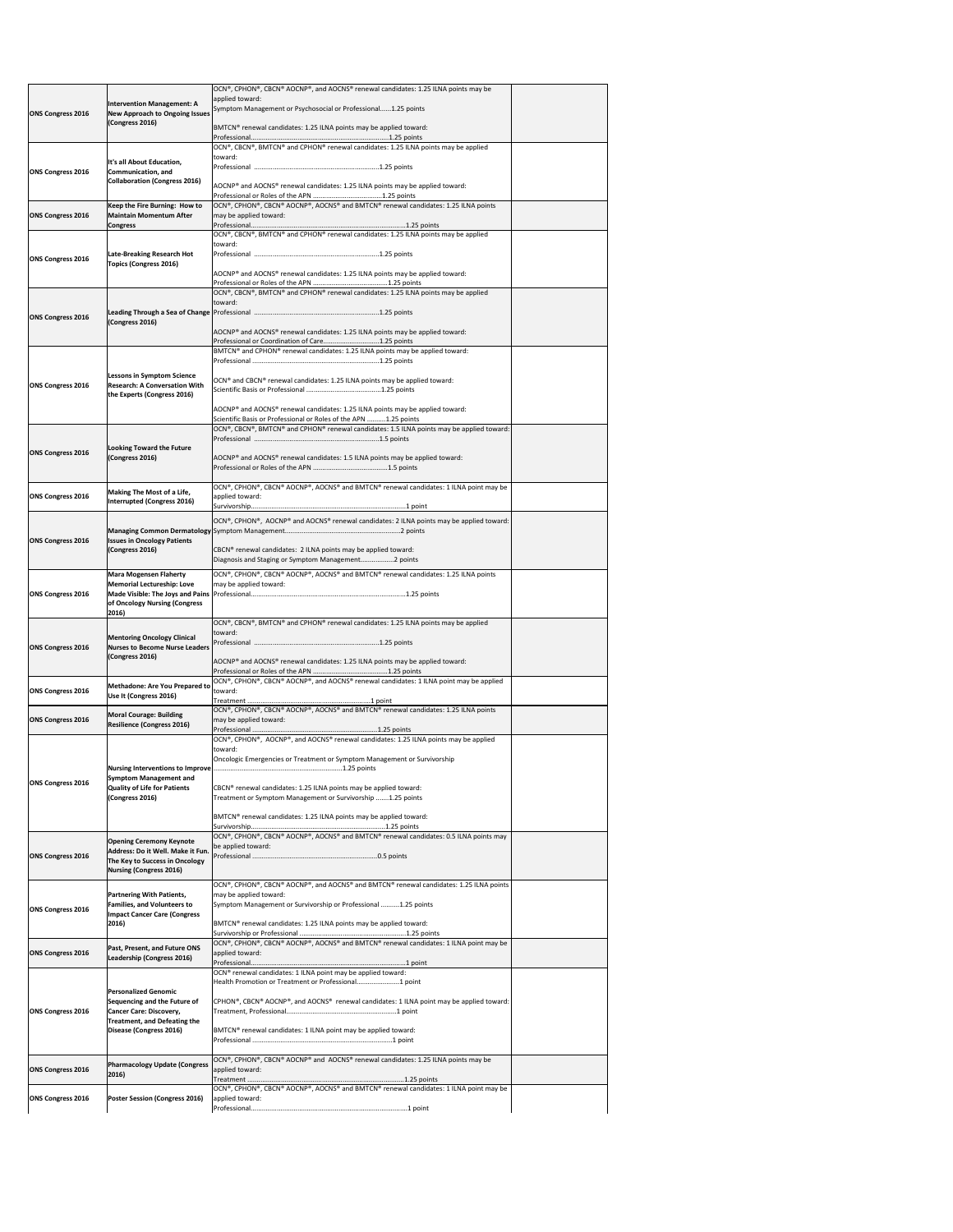| <b>ONS Congress 2016</b> | <b>Preventing Legal Problems in</b><br><b>Practice: A Case-Based Approach</b><br>for APNs (Congress 2016)                                                                                                | OCN®, CBCN®, BMTCN® and CPHON® renewal candidates: 1.5 ILNA points may be applied toward:<br>AOCNP® and AOCNS® renewal candidates: 1.5 ILNA points may be applied toward:                                                                                                                                                                                                                                            |  |
|--------------------------|----------------------------------------------------------------------------------------------------------------------------------------------------------------------------------------------------------|----------------------------------------------------------------------------------------------------------------------------------------------------------------------------------------------------------------------------------------------------------------------------------------------------------------------------------------------------------------------------------------------------------------------|--|
|                          | <b>Research Use Beyond the</b>                                                                                                                                                                           | OCN <sup>®</sup> renewal candidates: 1.25 ILNA points may be applied toward:<br>Health Promotion or Treatment or Psychosocial1.25 points                                                                                                                                                                                                                                                                             |  |
| <b>ONS Congress 2016</b> | <b>Bedside: Bringing Practice</b><br><b>Change to the Chair (Congress</b><br>2016)                                                                                                                       | CPHON®, CBCN® AOCNP®, AOCNS® and BMTCN® renewal candidates: 1.25 ILNA points may be<br>applied toward:                                                                                                                                                                                                                                                                                                               |  |
| <b>ONS Congress 2016</b> | <b>Role of the Clinical Nurse</b><br><b>Specialist in Oncology Care</b>                                                                                                                                  | AOCNP® and AOCNS® renewal candidates: 1 ILNA point may be applied toward:                                                                                                                                                                                                                                                                                                                                            |  |
| <b>ONS Congress 2016</b> | (Congress 2016)<br><b>Self-Advocating for Protection</b><br><b>Against Hazardous Drugs</b><br>(Congress 2016)                                                                                            | OCN®, CPHON®, CBCN® AOCNP®, AOCNS® and BMTCN® renewal candidates: 1.25 ILNA points<br>may be applied toward:                                                                                                                                                                                                                                                                                                         |  |
| <b>ONS Congress 2016</b> | Set the Standard: Creating a<br><b>Culture of Safety Surrounding</b><br><b>Oral Therapy (Congress 2016)</b>                                                                                              | OCN®, CPHON®, CBCN® AOCNP®, and AOCNS® renewal candidates: 1.25 ILNA points may be<br>applied toward:<br>Treatment or Symptom Management or Professional1.25 points<br>BMTCN® renewal candidates: 1.25 ILNA points may be applied toward:                                                                                                                                                                            |  |
| <b>ONS Congress 2016</b> | <b>Staff Education: Let's Have Some</b><br><b>Fun Using Gamification and</b><br><b>Simulation (Congress 2016)</b>                                                                                        | OCN®, CBCN®, BMTCN® and CPHON® renewal candidates: 1 ILNA point may be applied toward:<br>AOCNP® and AOCNS® renewal candidates: 1 ILNA point may be applied toward:                                                                                                                                                                                                                                                  |  |
| <b>ONS Congress 2016</b> | State-of-the-Science Lectureship: toward:<br><b>Chemotherapy Treatment</b><br><b>Disparity in Breast Cancer:</b><br><b>Implications for Cancer Care and</b><br><b>Public Health (Congress 2016)</b>      | $[OCN®, CBCN®, BMTCN® and CPHON® renewal candidates: 1.25 ILNA points may be applied$<br>AOCNP® and AOCNS® renewal candidates: 1.25 ILNA points may be applied toward:<br>Professional or Coordination of Care or Roles of the APN 1.25 points                                                                                                                                                                       |  |
| <b>ONS Congress 2016</b> | <b>Supporting Oncology Nurses</b><br><b>Through Mentorship and Self</b><br>Care (Congress 2016)                                                                                                          | OCN®, CPHON®, CBCN® AOCNP®, and AOCNS® renewal candidates: 1.25 ILNA points may be<br>applied toward:<br>BMTCN® renewal candidates: 1.25 ILNA points may be applied toward:                                                                                                                                                                                                                                          |  |
| <b>ONS Congress 2016</b> | <b>Targeting the Needs of Unique</b><br>Populations (Congress 2016)                                                                                                                                      | OCN®, CBCN®, AOCNP® and AOCNS® renewal candidates: 1.25 ILNA points may be applied<br>toward:<br>BMTCN <sup>®</sup> and CBCN <sup>®</sup> renewal candidates: 1.25 ILNA points may be applied toward:                                                                                                                                                                                                                |  |
| <b>ONS Congress 2016</b> | <b>The Cost of Cancer: Beyond</b><br><b>Insurance (Congress 2016)</b>                                                                                                                                    | OCN®,CBCN®, BMTCN® and CPHON® renewal candidates: 1.25 ILNA points may be applied<br>toward:<br>AOCNP® and AOCNS® renewal candidates: 1.25 ILNA points may be applied toward:<br>Survivorship or Professional or Coordination of Care1.25 points                                                                                                                                                                     |  |
| <b>ONS Congress 2016</b> | The Elephant in the Room:<br><b>Tackling Tough Topics With Your</b><br><b>Patients (Congress 2016)</b>                                                                                                   | OCN®, CBCN®, and CPHON® renewal candidates: 1.25 ILNA points may be applied toward:<br>Survivorship or Psychosocial or End of Life or Professional 1.25 points<br>AOCNP® and AOCNS® renewal candidates: 1.25 ILNA points may be applied toward:<br>Survivorship or Psychosocial or End of Life or Professional or Roles of the APN 1.25 points<br>BMTCN® renewal candidates: 1.25 ILNA points may be applied toward: |  |
| <b>ONS Congress 2016</b> | <b>The Power of Nursing</b><br><b>Interventions in Holistic</b><br><b>Oncology Treatment (Congress</b><br>2016)                                                                                          | OCN®, CPHON®, CBCN® AOCNP®, and AOCNS® renewal candidates: 1.25 ILNA points may be<br>applied toward:<br>Symptom Management or Psychosocial 1.25 points                                                                                                                                                                                                                                                              |  |
| <b>ONS Congress 2016</b> | The Role of Spirituality in the<br><b>Grieving Process (Congress 2016)</b>                                                                                                                               | $[OCN®, CPHON®, CBCN® AOCNP® and AOCNS® renewal candidates: 1 ILNA point may be applied$<br>toward:                                                                                                                                                                                                                                                                                                                  |  |
| <b>ONS Congress 2016</b> | The Role of the Nurse Navigator<br>in Establishing Quality<br><b>Communication and</b><br><b>Collaboration Between Oncology</b><br><b>Services, Primary Care, and</b><br><b>Patients (Congress 2016)</b> | OCN®, CPHON®, CBCN® AOCNP®, AOCNS® and BMTCN® renewal candidates: 1 ILNA point may be<br>applied toward:                                                                                                                                                                                                                                                                                                             |  |
| <b>ONS Congress 2016</b> | The Same Only Scarier: Cancer<br><b>Care and the LGBT Community</b><br>(Congress 2016)                                                                                                                   | OCN®, CPHON®, CBCN® AOCNP®, and AOCNS® renewal candidates: 1.25 ILNA points may be<br>applied toward:<br>Psychosocial or Survivorship or Professional1.25 points<br>BMTCN® renewal candidates: 1.25 ILNA points may be applied toward:                                                                                                                                                                               |  |
| <b>ONS Congress 2016</b> | <b>Using Health Literacy Principles</b><br>to Improve Patient Education<br>(Congress 2016)                                                                                                               | $[OCN®, CBCN®, BMTCN® and CPHON® renewal candidates: 1.25 ILNA points may be applied$<br>toward:<br>AOCNP® and AOCNS® renewal candidates: 1.25 ILNA points may be applied toward:<br>Professional or Coordination of Care or Roles of the APN  1.25 points                                                                                                                                                           |  |
| <b>ONS Congress 2016</b> | <b>Using Patient Feedback to Drive</b><br><b>Change in Clinical Care (Congress</b><br>2016)                                                                                                              | $[OCN®, CPHON®, CBCN® and BMTCN® renewal candidates: 1.25 ILNA points may be applied$<br>toward:<br>AOCNP® and AOCNS® renewal candidates: 1.25 ILNA points may be applied toward:                                                                                                                                                                                                                                    |  |
| <b>ONS Congress 2016</b> | Vaccination: Prevent, Protect,<br>Immunize (Congress 2016)                                                                                                                                               | $[OCN®, CPHON®, AOCNP®, and AOCNS® renewal candidates: 1.25 ILNA points may be applied$<br>toward:<br>CBCN <sup>®</sup> renewal candidates: 1.25 ILNA points may be applied toward:<br>BMTCN® renewal candidates: 1.25 ILNA points may be applied toward:                                                                                                                                                            |  |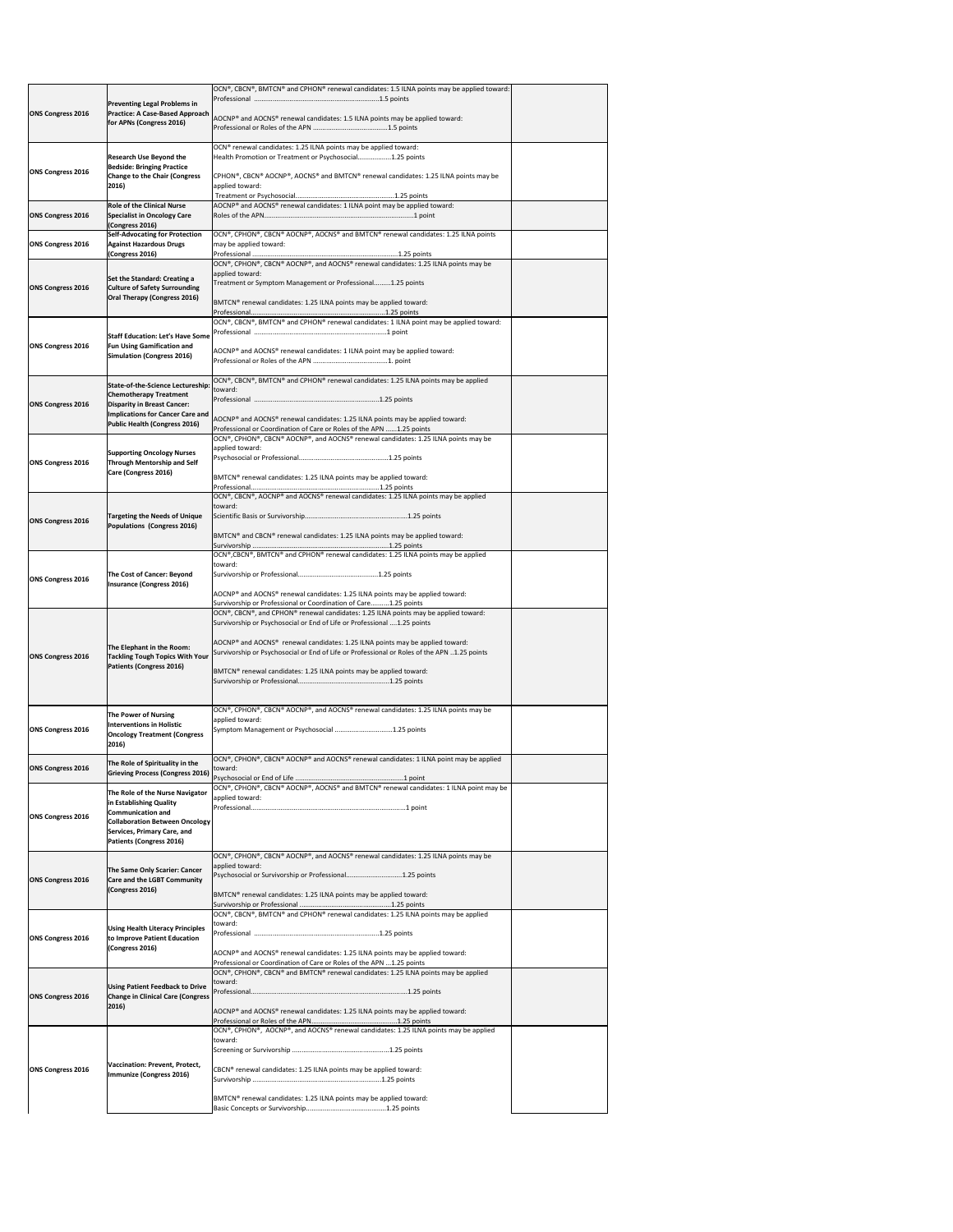| <b>ONS Congress 2016</b> | <b>What's the Buzz? Tell Me What's</b><br><b>Happening With Breast Cancer</b><br><b>Screening (Congress 2016)</b> | OCN®, CBCN® AOCNP®, and AOCNS® renewal candidates: 1 ILNA point may be applied toward:                                                                                                        |  |
|--------------------------|-------------------------------------------------------------------------------------------------------------------|-----------------------------------------------------------------------------------------------------------------------------------------------------------------------------------------------|--|
| <b>ONS Congress 2016</b> | <b>Yoga and Nursing in Cancer Care</b><br>(Congress 2016)                                                         | OCN®, CPHON®, CBCN® AOCNP®, and AOCNS® renewal candidates: 1 ILNA point may be applied<br>toward:                                                                                             |  |
|                          |                                                                                                                   | OCN®, CPHON®, CBCN®, AOCNP®, and AOCNS® renewal candidates: 1.25 ILNA points may be                                                                                                           |  |
| <b>ONS Congress 2017</b> | 24-Hour Triage: Standardizing<br><b>Excellent Practice Through Risk</b><br><b>Assessment (Congress 2017)</b>      | applied toward:<br>Treatment Modalities or Symptom Management 1.25 points                                                                                                                     |  |
|                          |                                                                                                                   | OCN® and CBCN® renewal candidates: 1.5 ILNA point may be applied toward:<br>Scientific Basis or Treatment or Professional 1.5 points                                                          |  |
|                          |                                                                                                                   | AOCNP®, and AOCNS® renewal candidates: 1.5 ILNA points may be applied toward:<br>American Association for Cancer Scientific Basis or Treatment or Professional or Roles of the APN 1.5 points |  |
| <b>ONS Congress 2017</b> | <b>Research/ONS Bench to Bedside</b><br>(Congress 2017)                                                           | CPHON <sup>®</sup> renewal candidates: 1.5 ILNA point may be applied toward:                                                                                                                  |  |
|                          |                                                                                                                   | BMTCN <sup>®</sup> renewal candidates: 1.5 ILNA point may be applied toward:                                                                                                                  |  |
|                          |                                                                                                                   | OCN®, CBCN® AOCNP® and AOCNS® renewal candidates: 1.25 ILNA points may be applied toward:<br>Screening or Scientific Basis or Treatment 1.25 points                                           |  |
| <b>ONS Congress 2017</b> | <b>American Association for Cancer</b><br><b>Research/ONS Research Session:</b><br><b>Genomics and Precision</b>  | CPHON <sup>®</sup> renewal candidates: 1.25 ILNA points may be applied toward:                                                                                                                |  |
|                          | <b>Medicine (Congress 2017)</b>                                                                                   | BMTCN® renewal candidates: 1.25 ILNA points may be applied toward:                                                                                                                            |  |
|                          |                                                                                                                   | OCN®, CPHON®, CBCN®, BMTCN® renewal candidates: 1.25 ILNA points may be applied toward:                                                                                                       |  |
| <b>ONS Congress 2017</b> | <b>APN Professional Development:</b><br><b>Novice to Autonomy (Congress</b><br>2017)                              | AOCNP® and AOCNS® renewal candidates: 1.25 ILNA points may be applied toward:                                                                                                                 |  |
|                          |                                                                                                                   |                                                                                                                                                                                               |  |
|                          |                                                                                                                   | OCN®, CPHON®, CBCN® and BMTCN® renewal candidates: 0.5 ILNA points may be applied toward:                                                                                                     |  |
|                          | <b>Best of ONS Abstracts: At Home</b>                                                                             | AOCNP® and AOCNS® renewal candidates: 0.5 ILNA points may be applied toward:                                                                                                                  |  |
| <b>ONS Congress 2017</b> | and Abroad, Oncology Nurses at<br><b>Work (Congress 2017)</b>                                                     |                                                                                                                                                                                               |  |
|                          |                                                                                                                   |                                                                                                                                                                                               |  |
|                          |                                                                                                                   |                                                                                                                                                                                               |  |
|                          |                                                                                                                   | OCN®, CPHON®, CBCN® and BMTCN® renewal candidates: 0.5 ILNA points may be applied toward:                                                                                                     |  |
| <b>ONS Congress 2017</b> |                                                                                                                   | Best of ONS Abstracts: Develop   AOCNP® and AOCNS® renewal candidates: 0.5 ILNA points may be applied toward:                                                                                 |  |
|                          |                                                                                                                   | OCN <sup>®</sup> and CBCN <sup>®</sup> renewal candidates: 0.5 ILNA points may be applied toward:                                                                                             |  |
|                          |                                                                                                                   |                                                                                                                                                                                               |  |
| <b>ONS Congress 2017</b> | <b>Best of ONS Abstracts: From</b><br><b>Primary Care to Specialty Care</b>                                       | CPHON <sup>®</sup> renewal candidates: 0.5 ILNA points may be applied toward:                                                                                                                 |  |
|                          | (Congress 2017)                                                                                                   | AOCNP® and AOCNS® renewal candidates: 0.5 ILNA points may be applied toward:                                                                                                                  |  |
|                          |                                                                                                                   | BMTCN® renewal candidates: 0.5 ILNA points may be applied toward:                                                                                                                             |  |
|                          | <b>Best of ONS Abstracts: Improving</b>                                                                           | OCN®, CPHON®, CBCN®, AOCNP®, and AOCNS® renewal candidates: 0.5 ILNA points may be<br>applied toward:<br>Treatment Modalities or Symptom Management0.5 points                                 |  |
| <b>ONS Congress 2017</b> | <b>Care With Technology (Congress</b><br>2017)                                                                    | BMTCN <sup>®</sup> renewal candidates: 0.5 ILNA points may be applied toward:                                                                                                                 |  |
|                          |                                                                                                                   | $\overline{OCN^{\circ}}$ , CBCN <sup>®</sup> , AOCNP® and AOCNS® renewal candidates: 0.5 ILNA points may be applied toward:                                                                   |  |
| <b>ONS Congress 2017</b> | <b>Best of ONS Abstracts:</b><br><b>Navigating the Fog of Fatigue</b><br>and Cognitive Impairment                 | CPHON <sup>®</sup> renewal candidates: 0.5 ILNA points may be applied toward:<br>Psychosocial or Survivorship or Disease Related Biology0.5 points                                            |  |
|                          | (Congress 2017)                                                                                                   | BMTCN <sup>®</sup> renewal candidates: 0.5 ILNA points may be applied toward:                                                                                                                 |  |
|                          |                                                                                                                   | OCN®, CPHON®, CBCN®, AOCNP®, and AOCNS® renewal candidates: 0.5 ILNA points may be                                                                                                            |  |
| <b>ONS Congress 2017</b> | <b>Best of ONS Abstracts: Successful</b><br><b>Training to Impact Care</b>                                        | applied toward:                                                                                                                                                                               |  |
|                          | (Congress 2017)                                                                                                   | BMTCN® renewal candidates: 0.5 ILNA points may be applied toward:                                                                                                                             |  |
| <b>ONS Congress 2017</b> | <b>Best of ONS Abstracts: Using</b><br><b>Guidelines and Precision</b>                                            | OCN®, CPHON®, CBCN®, BMTCN®, AOCNP®, and AOCNS® renewal candidates: 0.5 ILNA points<br>may be applied toward:                                                                                 |  |
|                          | <b>Medicine for Quality Care</b><br>(Congress 2017)                                                               | OCN®, CPHON®, CBCN® and BMTCN® renewal candidates: 2 ILNA points may be applied toward:                                                                                                       |  |
|                          | <b>Breaking Down Evidence-Based</b>                                                                               |                                                                                                                                                                                               |  |
| <b>ONS Congress 2017</b> | <b>Practice (Congress 2017)</b>                                                                                   | AOCNP <sup>®</sup> and AOCNS <sup>®</sup> renewal candidates: 2 ILNA points may be applied toward:                                                                                            |  |
| <b>ONS Congress 2017</b> | <b>Breathing New Life Into Lung</b><br><b>Cancer Screening Programs</b>                                           | AOCNP® and AOCNS® renewal candidates: 1.25 ILNA points may be applied toward:                                                                                                                 |  |
|                          | (Congress 2017)<br><b>Needs of the Complex,</b>                                                                   | Care Coordination: Managing the AOCNP®, and AOCNS® renewal candidates: 1.25 ILNA points may be applied toward:                                                                                |  |
| <b>ONS Congress 2017</b> | <b>Chronically III Patient (Congress</b><br>2017)                                                                 |                                                                                                                                                                                               |  |
|                          | <b>Caring for the Mind: Managing</b>                                                                              | OCN®, CPHON®, CBCN® renewal candidates: 1.25 ILNA points may be applied toward:                                                                                                               |  |
| <b>ONS Congress 2017</b> | <b>Depression and Anxiety</b><br>(Congress 2017)                                                                  | AOCNP®, and AOCNS® renewal candidates: 1.25 ILNA points may be applied toward:                                                                                                                |  |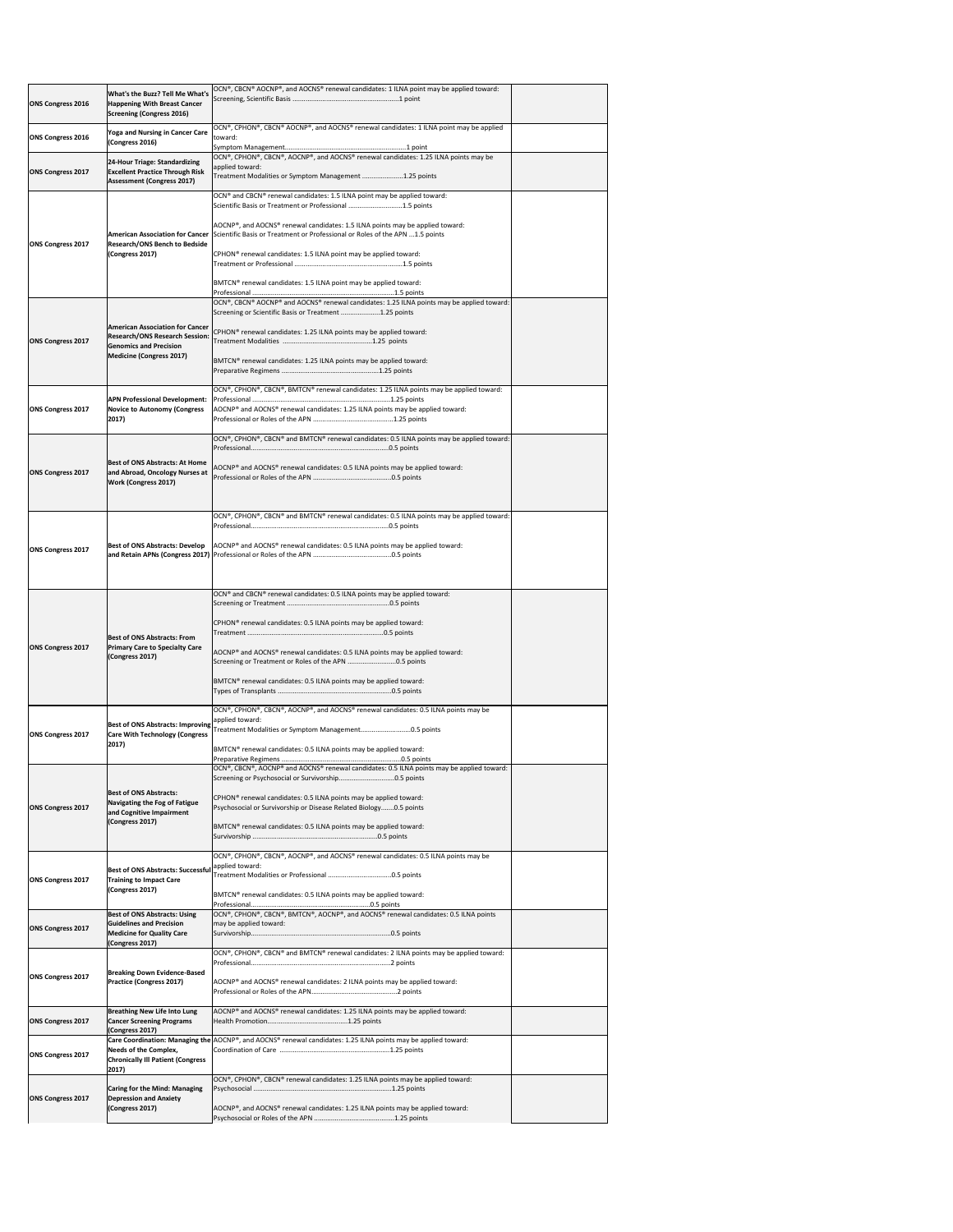| <b>ONS Congress 2017</b> | <b>Clinical Programming Built to</b><br>Survive (Congress 2017)                                              | OCN®, CPHON®, CBCN® AOCNP®, AOCNS® and BMTCN® renewal candidates: 2 ILNA points may<br>be applied toward:                                                                  |  |
|--------------------------|--------------------------------------------------------------------------------------------------------------|----------------------------------------------------------------------------------------------------------------------------------------------------------------------------|--|
| <b>ONS Congress 2017</b> | <b>Clinical/Advanced Practice</b><br>Posters (Congress 2017)                                                 |                                                                                                                                                                            |  |
| <b>ONS Congress 2017</b> | Congress 101 (Congress 2017)                                                                                 | OCN®, CPHON®, CBCN® AOCNP®, AOCNS® and BMTCN® renewal candidates: 1 ILNA point may be<br>applied toward:                                                                   |  |
|                          |                                                                                                              | OCN® and CBCN® renewal candidates: 0.58 ILNA point may be applied toward:                                                                                                  |  |
| <b>ONS Congress 2017</b> | Distinguished Nurse Researcher<br><b>Award Lecture (Congress 2017)</b>                                       | AOCNP <sup>®</sup> and AOCNS <sup>®</sup> renewal candidates: 0.58 ILNA point may be applied toward:<br>Scientific Basis or Roles of the APN0.58 points                    |  |
|                          |                                                                                                              | CPHON <sup>®</sup> renewal candidates: 0.58 ILNA point may be applied toward:                                                                                              |  |
|                          | <b>Exceeding the Benchmark:</b>                                                                              | OCN®, CPHON®, CBCN®, BMTCN®, AOCNP®, and AOCNS® renewal candidates: 1.25 ILNA points                                                                                       |  |
| <b>ONS Congress 2017</b> | <b>Nursing Sensitive Indicators</b><br>(Congress 2017)                                                       | may be applied toward:                                                                                                                                                     |  |
| <b>ONS Congress 2017</b> | From GI to GI: Working With<br>Sensitive Issues (Congress 2017)                                              | OCN®, CPHON®, CBCN®, AOCNP®, and AOCNS® renewal candidates: 1.25 ILNA points may be<br>applied toward:<br>Treatment Modalities or Survivorship or Professional 1.25 points |  |
|                          |                                                                                                              | BMTCN® renewal candidates: 1.25 ILNA points may be applied toward:                                                                                                         |  |
| <b>ONS Congress 2017</b> | <b>From Instrument Development</b><br>to Intervention: Conquering the<br><b>Pinnacle of Oncology Nursing</b> | OCN®, CPHON®, CBCN®, AOCNP®, and AOCNS® renewal candidates: 1.25 ILNA points may be<br>applied toward:<br>Treatment Modalities or Professional 1.25 points                 |  |
|                          | Science (Congress 2017)                                                                                      | BMTCN <sup>®</sup> renewal candidates: 1.25 ILNA points may be applied toward:                                                                                             |  |
| <b>ONS Congress 2017</b> | <b>Global Oncology Nursing 101</b><br>(Congress 2017)                                                        |                                                                                                                                                                            |  |
| <b>ONS Congress 2017</b> | Immunotherapy (Congress 2017)                                                                                | OCN®, CPHON®, CBCN®, AOCNP®, and AOCNS® renewal candidates: 1.25 ILNA points may be<br>applied toward:                                                                     |  |
|                          |                                                                                                              | BMTCN® renewal candidates: 1.25 ILNA points may be applied toward: Preparatory Regimens                                                                                    |  |
|                          | Improving Patient Outcomes: It's                                                                             | OCN®, CPHON®, CBCN®, AOCNP®, and AOCNS® renewal candidates: 1.25 ILNA points may be<br>applied toward:                                                                     |  |
| <b>ONS Congress 2017</b> | <b>All About Teamwork (Congress</b><br>2017)                                                                 | BMTCN® renewal candidates: 1.25 ILNA points may be applied toward: Professional                                                                                            |  |
|                          |                                                                                                              | OCN®, CPHON®, CBCN® and BMTCN® renewal candidates: 1.5 ILNA points may be applied toward:                                                                                  |  |
| <b>ONS Congress 2017</b> | Influencing Optimal Cancer Care                                                                              | and Cost of Care (Congress 2017) AOCNP® and AOCNS® renewal candidates: 1.5 ILNA points may be applied toward:                                                              |  |
| <b>ONS Congress 2017</b> | Innovations in Nursing Education<br>(Congress 2017)                                                          | OCN®, CPHON®, CBCN®, BMTCN®, AOCNP®, and AOCNS® renewal candidates: 1.25 ILNA points<br>may be applied toward:                                                             |  |
|                          |                                                                                                              | OCN®, CPHON®, CBCN®, AOCNP®, and AOCNS® renewal candidates: 1.25 ILNA points may be<br>applied toward:                                                                     |  |
| <b>ONS Congress 2017</b> | Inpatient to Outpatient:<br><b>Resourceful Resources</b>                                                     |                                                                                                                                                                            |  |
|                          | <b>Issues in Screening and Practice</b>                                                                      | BMTCN <sup>®</sup> renewal candidates: 1.25 ILNA points may be applied toward:<br>AOCNP®, and AOCNS® renewal candidates: 1.25 ILNA points may be applied toward:           |  |
| <b>ONS Congress 2017</b> | (Congress 2017)                                                                                              | OCN®, CPHON®, CBCN® AOCNP® and AOCNS® renewal candidates: 2 ILNA points may be applied                                                                                     |  |
| <b>ONS Congress 2017</b> | It Is a Big Deal: Obesity and<br>Cancer (Congress 2017)                                                      | toward:<br>Health Promotion or Treatment or Symptom Management 2 points                                                                                                    |  |
|                          | It's Not Just Patient Education:                                                                             | OCN®, CPHON®, CBCN® and BMTCN® renewal candidates: 1.25 ILNA points may be applied<br>toward:                                                                              |  |
| <b>ONS Congress 2017</b> | <b>Assessing Patient Needs to</b><br><b>Provide Optimal Education</b>                                        |                                                                                                                                                                            |  |
|                          | (Congress 2017)                                                                                              | AOCNP® and AOCNS® renewal candidates: 2 ILNA points may be applied toward:<br>Survivorship or Professional or Roles of the APN 1.25 points                                 |  |
|                          | LGBTQ+ Savvy: Not Just Another                                                                               | OCN®, CPHON®, CBCN®, AOCNP®, and AOCNS® renewal candidates: 1.25 ILNA points may be<br>applied toward:                                                                     |  |
| <b>ONS Congress 2017</b> | <b>Acronym in Health Care</b><br>(Congress 2017)                                                             | BMTCN <sup>®</sup> renewal candidates: 1.25 ILNA points may be applied toward:                                                                                             |  |
|                          |                                                                                                              |                                                                                                                                                                            |  |
| <b>ONS Congress 2017</b> | Lost in Translation: Capturing the<br><b>Patient Story (Congress 2017)</b>                                   | OCN®, CPHON®, CBCN®, AOCNP®, AOCNS® and BMTCN® renewal candidates: 1.25 ILNA points<br>may be applied toward:                                                              |  |
|                          |                                                                                                              | OCN®, CBCN®, AOCNP® and AOCNS® renewal candidates: 2 ILNA points may be applied toward:<br>Scientific Basis or Symptom Management or Psychosocial or Survivorship          |  |
| <b>ONS Congress 2017</b> | <b>Managing Pain in High-Risk</b><br>Patients (Congress 2017)                                                | CPHON <sup>®</sup> renewal candidates: 2 ILNA points may be applied toward:<br>Symptom Management or Psychosocial or Survivorship 2 points                                 |  |
|                          |                                                                                                              | BMTCN® renewal candidates: 2 ILNA points may be applied toward:                                                                                                            |  |
| <b>ONS Congress 2017</b> | <b>Mara Mogensen Flaherty</b><br><b>Memorial Lectureship (Congress</b><br>2017)                              | OCN®, CPHON®, CBCN®, AOCNP®, and AOCNS® renewal candidates: 1.25 ILNA points may be<br>applied toward:                                                                     |  |
| <b>ONS Congress 2017</b> | High, But How Far We Can Go                                                                                  | Medical Marijuana: It's Not How  OCN®, CPHON®, CBCN®, AOCNP®, and AOCNS® renewal candidates: 1.25 ILNA points may be<br>applied toward:                                    |  |
| <b>ONS Congress 2017</b> | (Congress 2017)<br><b>More Than A Checkbox: Nursing</b><br>Competencies                                      | OCN®, CPHON®, CBCN®, BMTCN®, AOCNP®, and AOCNS® renewal candidates: 1.25 ILNA points<br>may be applied toward:                                                             |  |
|                          |                                                                                                              | OCN®, CPHON®, CBCN® and BMTCN® renewal candidates: 1.25 ILNA points may be applied<br>toward:                                                                              |  |
| <b>ONS Congress 2017</b> | Navigation and Collaboration:<br><b>Moving Forward With Teamwork</b><br>(Congress 2017)                      |                                                                                                                                                                            |  |
|                          |                                                                                                              | AOCNP® and AOCNS® renewal candidates: 2 ILNA points may be applied toward:                                                                                                 |  |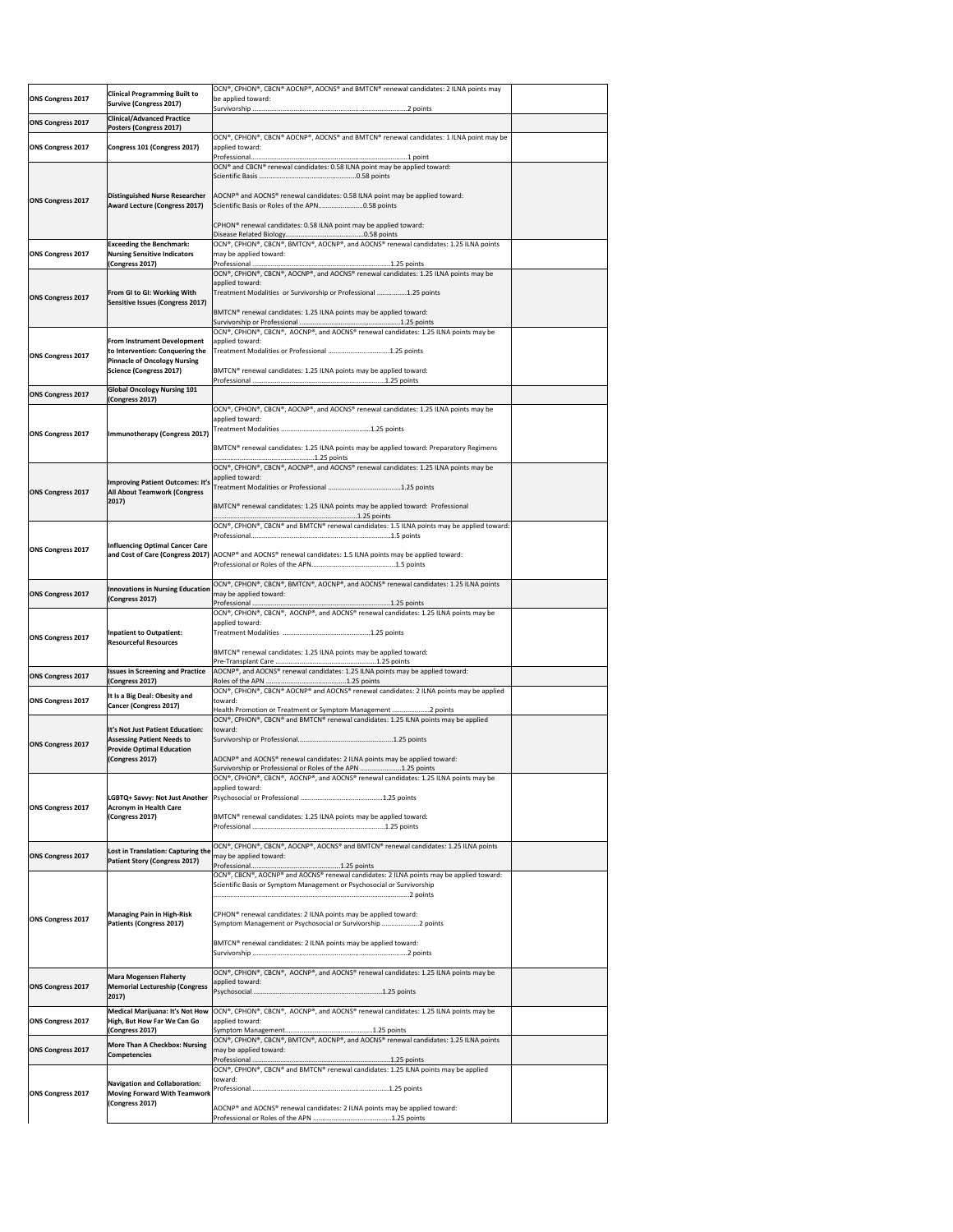| <b>ONS Congress 2017</b> | <b>New Frontiers in Patient</b><br><b>Education (Congress 2017)</b>                                                                           | OCN®, CPHON®, CBCN® and BMTCN® renewal candidates: 1.25 ILNA points may be applied<br>toward:                                                                                                      |  |
|--------------------------|-----------------------------------------------------------------------------------------------------------------------------------------------|----------------------------------------------------------------------------------------------------------------------------------------------------------------------------------------------------|--|
|                          |                                                                                                                                               |                                                                                                                                                                                                    |  |
|                          |                                                                                                                                               | $AOCNP^*$ and AOCNS® renewal candidates: 2 ILNA points may be applied toward:                                                                                                                      |  |
|                          |                                                                                                                                               | OCN®, CPHON®, CBCN®, BMTCN® renewal candidates: 1.25 ILNA points may be applied toward:                                                                                                            |  |
| <b>ONS Congress 2017</b> | <b>Novel Approaches to Advancing</b><br><b>Practice (Congress 2017)</b>                                                                       | AOCNP® and AOCNS® renewal candidates: 1.25 ILNA points may be applied toward:                                                                                                                      |  |
|                          |                                                                                                                                               | OCN®, CBCN® AOCNP® and AOCNS® renewal candidates: 2 ILNA points may be applied toward:<br>Screening or Symptom Management or Professional 2 points                                                 |  |
| <b>ONS Congress 2017</b> | <b>Oncodermatology Nursing: Crash</b><br><b>Course (Congress 2017)</b>                                                                        | CPHON® renewal candidates: 2 ILNA points may be applied toward:                                                                                                                                    |  |
|                          |                                                                                                                                               | BMTCN® renewal candidates: 2 ILNA points may be applied toward:                                                                                                                                    |  |
| <b>ONS Congress 2017</b> | <b>Opening Ceremony: Stand Up,</b><br>Speak Up, Listen Up: How to<br><b>Empower Patients and Inspire</b><br><b>Colleagues (Congress 2017)</b> | $\vert$ OCN®, CPHON®, CBCN® AOCNP®, AOCNS® and BMTCN® renewal candidates: 0.5 ILNA points may<br>be applied toward:                                                                                |  |
| <b>ONS Congress 2017</b> | <b>Oral Abstract Session (Congress</b><br>2017)                                                                                               | OCN®, CPHON®, CBCN®, BMTCN®, AOCNP®, and AOCNS® renewal candidates: 1.25 ILNA points<br>may be applied toward:                                                                                     |  |
|                          |                                                                                                                                               | OCN®, CPHON®, CBCN® and BMTCN® renewal candidates: 1.25 ILNA points may be applied<br>toward:                                                                                                      |  |
| <b>ONS Congress 2017</b> | <b>Patient Flow and Satisfaction:</b><br><b>Navigating Through Systems</b><br>(Congress 2017)                                                 | AOCNP® and AOCNS® renewal candidates: 1.25 ILNA points may be applied toward:                                                                                                                      |  |
|                          |                                                                                                                                               | OCN®, CPHON®, CBCN®, AOCNP®, and AOCNS® renewal candidates: 1.5 ILNA points may be                                                                                                                 |  |
| <b>ONS Congress 2017</b> | <b>Pharmacology Update (Congress</b><br>2017)                                                                                                 | applied toward:                                                                                                                                                                                    |  |
|                          |                                                                                                                                               | OCN®, CPHON® and CBCN® renewal candidates: 1.25 ILNA point may be applied toward:                                                                                                                  |  |
| <b>ONS Congress 2017</b> | Planning and Caring: What<br><b>Advanced Practice Nurses Do</b>                                                                               | AOCNP® and AOCNS® renewal candidates: 1.25 ILNA point may be applied toward:<br>End of Life or Survivorship or Roles of the APN1.25 points                                                         |  |
|                          | Best (Congress 2017)                                                                                                                          | BMTCN® renewal candidates: 1.25 ILNA point may be applied toward:                                                                                                                                  |  |
|                          |                                                                                                                                               |                                                                                                                                                                                                    |  |
|                          |                                                                                                                                               | OCN®, CPHON®, CBCN®, BMTCN® renewal candidates: 1 ILNA point may be applied toward:                                                                                                                |  |
| <b>ONS Congress 2017</b> | <b>Poster Session (Congress 2017)</b>                                                                                                         | AOCNP®, and AOCNS® renewal candidates: 1 ILNA points may be applied toward:                                                                                                                        |  |
| <b>ONS Congress 2017</b> | <b>Preventing Adverse Events</b><br><b>Through Assessment and</b><br><b>Intervention (Congress 2017)</b>                                      | OCN®, CPHON®, CBCN®, AOCNP®, and AOCNS® renewal candidates: 1.25 ILNA points may be<br>applied toward:                                                                                             |  |
|                          |                                                                                                                                               | OCN®, CPHON®, CBCN® and BMTCN® renewal candidates: 2 ILNA points may be applied toward:                                                                                                            |  |
| <b>ONS Congress 2017</b> | Provide, Implement, Motivate:<br><b>Effective Leadership in Nursing</b><br>(Congress 2017)                                                    | AOCNP® and AOCNS® renewal candidates: 2 ILNA points may be applied toward:<br>Professional or Roles of the APN2 points                                                                             |  |
|                          |                                                                                                                                               | $\vert$ OCN®, CPHON®, CBCN® and BMTCN® renewal candidates: 1.25 ILNA points may be applied                                                                                                         |  |
|                          | <b>Reaching New Heights One</b><br><b>Benchmark at a Time (Congress</b><br>2017)                                                              | toward:                                                                                                                                                                                            |  |
| <b>ONS Congress 2017</b> |                                                                                                                                               | $ AOCNP^* $ and $AOCNS^* $ renewal candidates: 1.25 ILNA points may be applied toward:                                                                                                             |  |
|                          |                                                                                                                                               | OCN®, CPHON®, CBCN®, BMTCN® renewal candidates: 1.25 ILNA points may be applied toward:                                                                                                            |  |
| <b>ONS Congress 2017</b> | Relationship, Mentorship, and<br>Leadership: Approaches for<br><b>Success (Congress 2017)</b>                                                 | AOCNP®, and AOCNS® renewal candidates: 1.25 ILNA points may be applied toward:                                                                                                                     |  |
| <b>ONS Congress 2017</b> | <b>Research Abstract Critique</b>                                                                                                             | AOCNP®, and AOCNS® renewal candidates: 1.25 ILNA points may be applied toward:                                                                                                                     |  |
|                          | (Congress 2017)                                                                                                                               | OCN®, CPHON®, CBCN®, BMTCN® renewal candidates: 8.5 ILNA points may be applied toward:                                                                                                             |  |
| <b>ONS Congress 2017</b> | <b>Research Intensive</b>                                                                                                                     | AOCNP® and AOCNS® renewal candidates: 8.5 ILNA points may be applied toward:                                                                                                                       |  |
|                          |                                                                                                                                               |                                                                                                                                                                                                    |  |
| <b>ONS Congress 2017</b> |                                                                                                                                               | $[OCN®, CPHON®, CBCN®, AOCNP®, and AOCNS® renewal candidates: 2 ILNA points may be applied$<br>toward:<br>Shedding Light on the End of Life   Psychosocial or End of Life or Professional 2 points |  |
|                          | (Congress 2017)                                                                                                                               | BMTCN® renewal candidates: 2 ILNA points may be applied toward:                                                                                                                                    |  |
|                          |                                                                                                                                               | OCN®, CPHON® and CBCN® renewal candidates: 1.25 ILNA point may be applied toward:                                                                                                                  |  |
|                          | <b>SMART Designs to Optimize</b>                                                                                                              | End of Life or Treatment or Professional1.25 points                                                                                                                                                |  |
| <b>ONS Congress 2017</b> | <b>Treatment Strategies for Patient</b><br>and/or Family Caregiver                                                                            | AOCNP® and AOCNS® renewal candidates: 1.25 ILNA point may be applied toward:<br>End of Life or Treatment or Professional or Roles of the APN1.25 points                                            |  |
|                          | <b>Outcomes (Congress 2017)</b>                                                                                                               | BMTCN® renewal candidates: 1.25 ILNA point may be applied toward:                                                                                                                                  |  |
| <b>ONS Congress 2017</b> | <b>Patient, Not the Numbers</b>                                                                                                               | Staffing for Safety: It's About the OCN®, CPHON®, CBCN®, BMTCN®, AOCNP®, and AOCNS® renewal candidates: 1.25 ILNA points<br>may be applied toward:                                                 |  |
|                          | (Congress 2017)                                                                                                                               | OCN®, CPHON®, CBCN®, BMTCN® renewal candidates: 0.58 ILNA points may be applied toward:                                                                                                            |  |
| <b>ONS Congress 2017</b> | State-of-the-Science Lectureship<br>(Congress 2017)                                                                                           | AOCNP® and AOCNS® renewal candidates: 0.58 ILNA points may be applied toward:                                                                                                                      |  |
|                          |                                                                                                                                               | $\vert$ OCN®, CPHON®, CBCN® and BMTCN® renewal candidates: 1.25 ILNA points may be applied                                                                                                         |  |
| ONS Congress 2017        | The Power of Mentoring<br>(Congress 2017)                                                                                                     | toward:                                                                                                                                                                                            |  |
|                          |                                                                                                                                               | AOCNP® and AOCNS® renewal candidates: 2 ILNA points may be applied toward:                                                                                                                         |  |
|                          |                                                                                                                                               |                                                                                                                                                                                                    |  |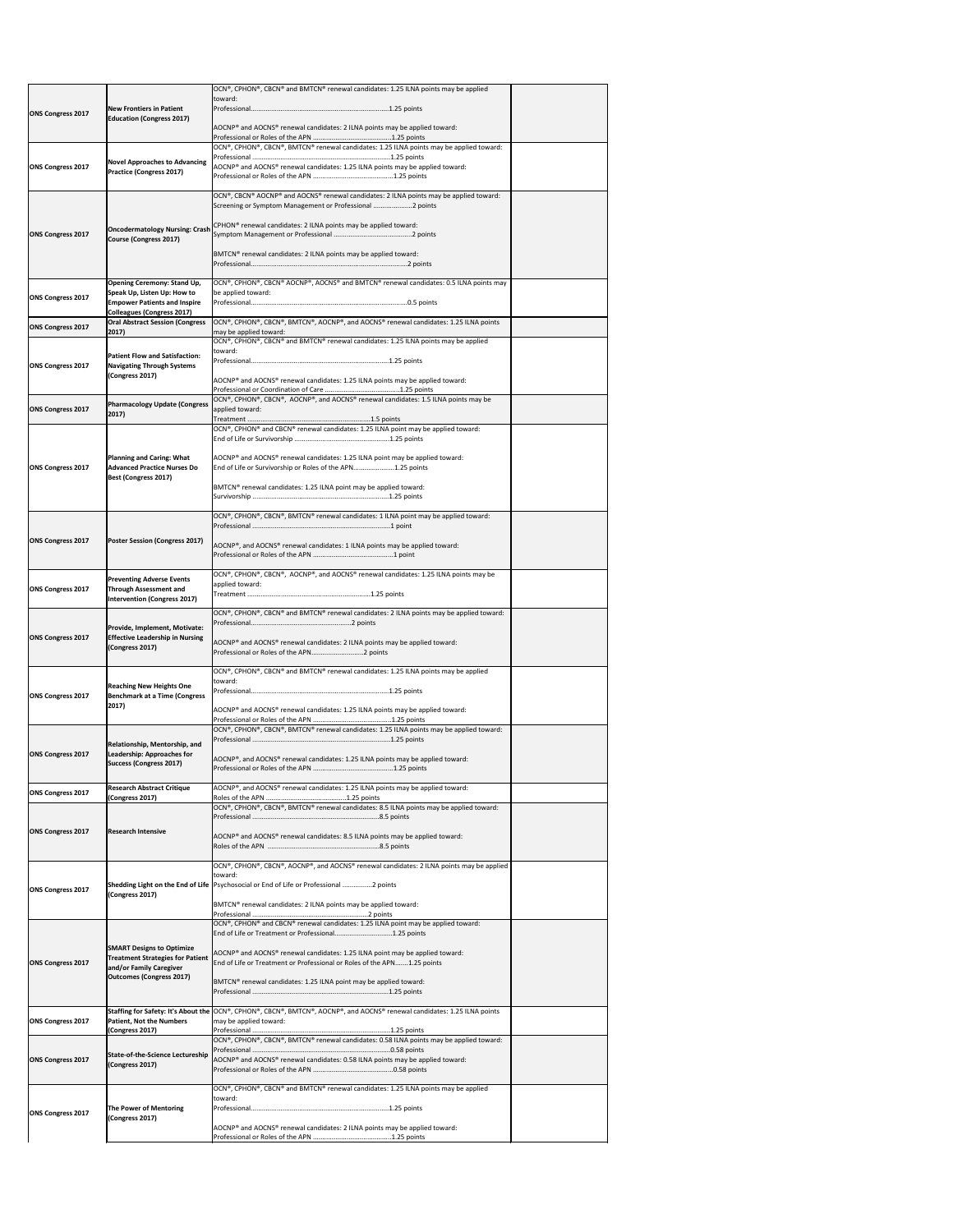|                                                          |                                                                                   | OCN®, CPHON®, CBCN®, BMTCN® renewal candidates: 0.58 ILNA points may be applied toward:                                                         |  |
|----------------------------------------------------------|-----------------------------------------------------------------------------------|-------------------------------------------------------------------------------------------------------------------------------------------------|--|
|                                                          | <b>Trish Greene Memorial Quality</b>                                              |                                                                                                                                                 |  |
| <b>ONS Congress 2017</b>                                 | of Life Lectureship (Congress                                                     | AOCNP® and AOCNS® renewal candidates: 0.58 ILNA points may be applied toward:                                                                   |  |
|                                                          | 2017)                                                                             |                                                                                                                                                 |  |
|                                                          |                                                                                   |                                                                                                                                                 |  |
|                                                          |                                                                                   | $\overline{OCN^{\circ}}$ , CBCN°, AOCNP® and AOCNS® renewal candidates: 1.25 ILNA points may be applied                                         |  |
|                                                          | Up Close and Personal With                                                        | toward:<br>Scientific Basis or Symptom Management 1.25 points                                                                                   |  |
| <b>ONS Congress 2017</b>                                 | <b>Fatigue Biomarkers (Congress</b>                                               |                                                                                                                                                 |  |
|                                                          | 2017)                                                                             | CPHON <sup>®</sup> renewal candidates: 2 ILNA points may be applied toward:                                                                     |  |
|                                                          |                                                                                   | Symptom Management or Disease Related Biology 1.25 points<br>OCN® and CPHON® renewal candidates: 1.25 ILNA point may be applied toward:         |  |
|                                                          |                                                                                   |                                                                                                                                                 |  |
| <b>ONS Congress 2017</b>                                 | <b>Urgent to Emergent: Enhancing</b><br><b>Access to Care (Congress 2017)</b>     |                                                                                                                                                 |  |
|                                                          |                                                                                   | AOCNP®, and AOCNS® renewal candidates: 1.25 ILNA point may be applied toward:                                                                   |  |
|                                                          |                                                                                   | Oncologic Emergencies or Coordination of Care1.25 points<br>OCN®, CPHON®, CBCN®, AOCNP®, and AOCNS® renewal candidates: 1.25 ILNA points may be |  |
|                                                          | <b>Using Evidence-Based Practice to</b>                                           | applied toward:                                                                                                                                 |  |
| <b>ONS Congress 2017</b>                                 | <b>Improve Patient Symptoms</b>                                                   | Symptom Management or End of Life 1.25 points                                                                                                   |  |
|                                                          | (Congress 2017)                                                                   | BMTCN® renewal candidates: 1.25 ILNA points may be applied toward:                                                                              |  |
|                                                          |                                                                                   |                                                                                                                                                 |  |
|                                                          | <b>Victoria Mock New Investigator</b>                                             | OCN®, CPHON®, CBCN®, AOCNP®, and AOCNS® renewal candidates: 0.58 ILNA points may be                                                             |  |
|                                                          | <b>Award Lecture: The Impact of</b>                                               | applied toward:                                                                                                                                 |  |
| <b>ONS Congress 2017</b>                                 | <b>Patient-Reported Symptoms on</b>                                               |                                                                                                                                                 |  |
|                                                          | <b>Functional Status and Quality of</b><br>Life in Adults with Acute              |                                                                                                                                                 |  |
|                                                          | Leukemia (Congress 2017)                                                          |                                                                                                                                                 |  |
|                                                          |                                                                                   | OCN®, CPHON®, CBCN®, BMTCN® renewal candidates: 1.25 ILNA points may be applied toward:                                                         |  |
|                                                          |                                                                                   |                                                                                                                                                 |  |
| <b>ONS Congress 2017</b>                                 | What Do You Want to Be When                                                       |                                                                                                                                                 |  |
|                                                          | You Grow Up? (Congress 2017)                                                      | AOCNP® and AOCNS® renewal candidates: 1.25 ILNA points may be applied toward:                                                                   |  |
|                                                          |                                                                                   |                                                                                                                                                 |  |
|                                                          | <b>What Language Are You</b>                                                      | OCN®, CPHON®, CBCN®, BMTCN®, AOCNP®, and AOCNS® renewal candidates: 1.25 ILNA points                                                            |  |
| <b>ONS Congress 2017</b>                                 | <b>Speaking? Communicating With</b>                                               | may be applied toward:                                                                                                                          |  |
|                                                          | 2017)                                                                             |                                                                                                                                                 |  |
|                                                          |                                                                                   | OCN®, CPHON®, CBCN® and BMTCN® renewal candidates: 1.25 ILNA points may be applied                                                              |  |
|                                                          | <b>What's Guiding Your Actions?</b>                                               | toward:                                                                                                                                         |  |
| <b>ONS Congress 2017</b>                                 | <b>Translating Guidelines Into</b>                                                |                                                                                                                                                 |  |
|                                                          | <b>Practice (Congress 2017)</b>                                                   | AOCNP® and AOCNS® renewal candidates: 2 ILNA points may be applied toward:                                                                      |  |
|                                                          |                                                                                   |                                                                                                                                                 |  |
|                                                          | <b>What's the Buzz About</b>                                                      | OCN®, CPHON®, CBCN®, AOCNP®, and AOCNS® renewal candidates: 1.25 ILNA points may be                                                             |  |
| <b>ONS Congress 2017</b>                                 | <b>Radiation? (Congress 2017)</b>                                                 | applied toward:                                                                                                                                 |  |
|                                                          |                                                                                   | OCN®, AOCNP® and AOCNS® renewal candidates: 1.25 ILNA points may be applied toward:                                                             |  |
|                                                          |                                                                                   | Oncologic Emergencies or Scientific Basis or Treatment or Symptom Management 1.25 points                                                        |  |
|                                                          |                                                                                   | CPHON <sup>®</sup> renewal candidates: 1.25 ILNA points may be applied toward:                                                                  |  |
|                                                          | <b>What's Up, What's Down?</b>                                                    | Oncologic Emergencies or Treatment or Symptom Management  1.25 points                                                                           |  |
| <b>ONS Congress 2017</b>                                 | <b>Identifying Signs of Sepsis</b><br>(Congress 2017)                             |                                                                                                                                                 |  |
|                                                          |                                                                                   | CBCN® renewal candidates: 1.25 ILNA points may be applied toward:                                                                               |  |
|                                                          |                                                                                   | Scientific Basis or Treatment or Symptom Management 1.25 points                                                                                 |  |
|                                                          |                                                                                   |                                                                                                                                                 |  |
|                                                          |                                                                                   | $[OCN®, CPHON®, CBCN® and BMTCN® renewal candidates: 2 ILNA points may be applied toward:$                                                      |  |
|                                                          | <b>Wisdom and Wit: Updates from</b>                                               |                                                                                                                                                 |  |
| <b>ONS Congress 2017</b>                                 | the ONS Distinguished Nurse                                                       | AOCNP® and AOCNS® renewal candidates: 2 ILNA points may be applied toward:                                                                      |  |
|                                                          | <b>Researchers (Congress 2017)</b>                                                |                                                                                                                                                 |  |
|                                                          |                                                                                   | OCN®, AOCNP®, and AOCNS® renewal candidates: 1.5 ILNA points may be applied toward:                                                             |  |
|                                                          | <b>Targeting the DNA Damage</b>                                                   |                                                                                                                                                 |  |
| <b>ONS Congress 2017</b><br>(Symposium)                  | <b>Response Pathway: The Evolving</b><br><b>Role of PARP Inhibitors in Cancer</b> | Treatment Modalities or Scientific Basis/Diagnosis 0.5 points                                                                                   |  |
|                                                          | <b>Therapy</b>                                                                    | Treatment Modalities or Symptom Management 0.5 points                                                                                           |  |
|                                                          |                                                                                   | OCN®, CPHON®, CBCN®, AOCNP® and AOCNS® renewal candidates: 1.5 ILNA points may be                                                               |  |
| <b>ONS Congress 2017</b>                                 | <b>Oncology Grand Rounds - Cancer</b><br>Immunotherapy by Research to             | applied toward:                                                                                                                                 |  |
| <b>Oncology Grand Rounds</b>                             | <b>Practice</b>                                                                   |                                                                                                                                                 |  |
|                                                          | <b>Oncology Grand Rounds -</b>                                                    | OCN®, AOCNP® and AOCNS® renewal candidates: 2 ILNA points may be applied toward:                                                                |  |
| <b>ONS Congress 2017</b>                                 | <b>Lymphoma and Chronic</b>                                                       |                                                                                                                                                 |  |
| <b>Oncology Grand Rounds</b>                             | Lymphocytic Leukemia by                                                           |                                                                                                                                                 |  |
|                                                          | <b>Research to Practice</b>                                                       | OCN®, AOCNP® and AOCNS® renewal candidates: 2 ILNA points may be applied toward:                                                                |  |
|                                                          | <b>Oncology Grand Rounds -</b>                                                    |                                                                                                                                                 |  |
| <b>ONS Congress 2017</b><br><b>Oncology Grand Rounds</b> | <b>Non-Small Cell Lung Cancer by</b>                                              |                                                                                                                                                 |  |
|                                                          | <b>Research to Practice</b>                                                       |                                                                                                                                                 |  |
|                                                          |                                                                                   | OCN®, CBCN®, AOCNP® and AOCNS® renewal candidates: 1.5 ILNA points may be applied toward:                                                       |  |
| <b>ONS Congress 2017</b>                                 | <b>Oncology Grand Rounds - Breast</b>                                             |                                                                                                                                                 |  |
| <b>Oncology Grand Rounds</b>                             | <b>Cancer by Research to Practice</b>                                             |                                                                                                                                                 |  |
|                                                          |                                                                                   | OCN®, AOCNP® and AOCNS® renewal candidates: 2 ILNA points may be applied toward:                                                                |  |
| <b>ONS Congress 2017</b>                                 | <b>Oncology Grand Rounds -</b>                                                    |                                                                                                                                                 |  |
| <b>Oncology Grand Rounds</b>                             | <b>Gastrointestinal Cancer by</b>                                                 |                                                                                                                                                 |  |
|                                                          | <b>Research to Practice</b>                                                       | Symptom Management or Survivorship 0.5 points                                                                                                   |  |
|                                                          |                                                                                   | OCN®, AOCNP® and AOCNS® renewal candidates: 1.5 ILNA points may be applied toward:                                                              |  |
| <b>ONS Congress 2017</b>                                 | <b>Oncology Grand Rounds -</b><br><b>Myeloproliferative Neoplasms:</b>            |                                                                                                                                                 |  |
| <b>Oncology Grand Rounds</b>                             | by Research to Practice                                                           |                                                                                                                                                 |  |
|                                                          |                                                                                   | OCN®, CPHON®, CBCN®, AOCNP® and AOCNS® renewal candidates: 1.5 ILNA points may be                                                               |  |
| <b>ONS Congress 2017</b>                                 | <b>Oncology Grand Rounds -</b><br><b>Ovarian Cancer by Research to</b>            | applied toward:                                                                                                                                 |  |
| <b>Oncology Grand Rounds</b>                             | <b>Practice</b>                                                                   |                                                                                                                                                 |  |
|                                                          |                                                                                   | OCN® and CBCN® renewal candidates: 14.7 ILNA points may be applied toward:                                                                      |  |
|                                                          |                                                                                   |                                                                                                                                                 |  |
| <b>ONS e-Conference 2013</b>                             | <b>Care Coordination: Improving</b><br><b>Patient-Centered Care</b>               |                                                                                                                                                 |  |
|                                                          |                                                                                   | AOCNP® and AOCNS® renewal candidates: 14.7 ILNA points may be applied toward:                                                                   |  |
|                                                          |                                                                                   | OCN®, CPHON®, CBCN®, BMTCN®, AOCNP®, and AOCNS® renewal candidates: 5.5 ILNA point                                                              |  |
| <b>ONS Leadership</b>                                    | Leadership Weekend - 2017                                                         | may be applied toward:                                                                                                                          |  |
| Weekend                                                  | <b>Board Track</b>                                                                |                                                                                                                                                 |  |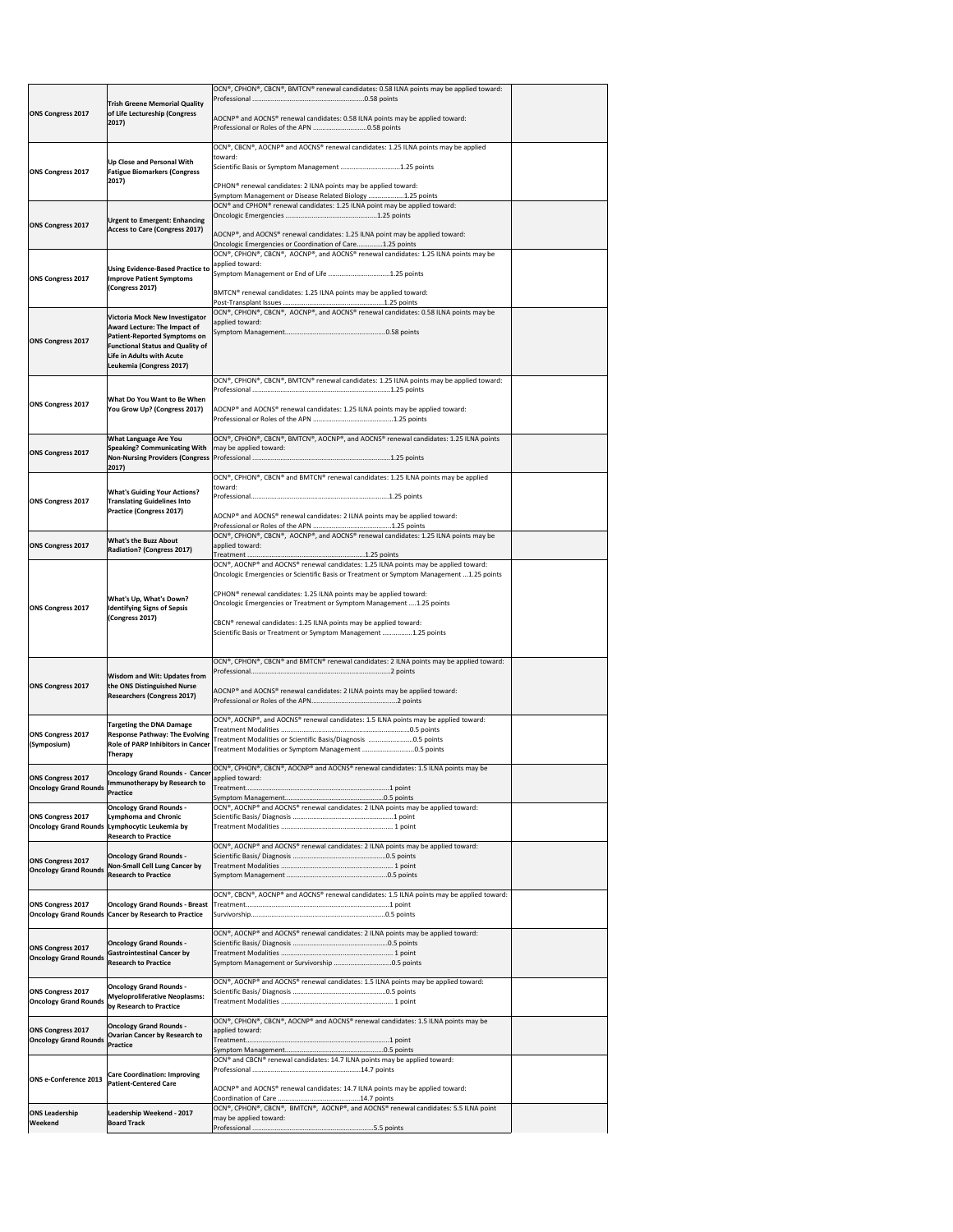| <b>ONS Leadership</b><br><b>Weekend</b>                                   | Leadership Weekend - 2017<br><b>Chapter Leadership Track</b>            | OCN®, CPHON®, CBCN®, BMTCN®, AOCNP®, and AOCNS® renewal candidates: 6.25 ILNA point<br>may be applied toward:                                                                               |  |
|---------------------------------------------------------------------------|-------------------------------------------------------------------------|---------------------------------------------------------------------------------------------------------------------------------------------------------------------------------------------|--|
|                                                                           |                                                                         | OCN®, AOCNP® and AOCNS® renewal candidates: 7.25 ILNA points may be applied toward:                                                                                                         |  |
|                                                                           |                                                                         | Scientific Basis/Diagnosis or Treatment 2.5 points                                                                                                                                          |  |
|                                                                           |                                                                         |                                                                                                                                                                                             |  |
|                                                                           |                                                                         |                                                                                                                                                                                             |  |
|                                                                           | The Eighth: Extraordinary                                               | CPHON® renewal candidates: 5.75 ILNA points may be applied toward:                                                                                                                          |  |
| <b>Optum Health</b>                                                       | <b>Innovations and Emerging</b><br><b>Trends in Transplantation and</b> |                                                                                                                                                                                             |  |
| <b>Education</b>                                                          | <b>Oncology from Nebraska</b><br>Medicine-Day 1 and Day 2               | CBCN® renewal candidates: 1.75 ILNA points may be applied toward:                                                                                                                           |  |
|                                                                           | <b>Combined</b>                                                         |                                                                                                                                                                                             |  |
|                                                                           |                                                                         | BMTCN <sup>®</sup> renewal candidates: 5.75 ILNA points may be applied toward:                                                                                                              |  |
|                                                                           |                                                                         |                                                                                                                                                                                             |  |
|                                                                           |                                                                         |                                                                                                                                                                                             |  |
|                                                                           |                                                                         | OCN®, CBCN®, CPHON®, AOCNP®, and AOCNS® renewal candidates: 1.5 ILNA points may be                                                                                                          |  |
| <b>Pain Management Fair</b>                                               | <b>Fauquier Health</b>                                                  | applied toward:                                                                                                                                                                             |  |
|                                                                           |                                                                         | BMTCN ® renewal candidates: 1.5 ILNA points may be applied toward:                                                                                                                          |  |
|                                                                           |                                                                         | OCN®, CPHON®, CBCN®, AOCNP® and AOCNS® renewal candidates: 12 ILNA points may be                                                                                                            |  |
|                                                                           |                                                                         | applied toward:<br>Symptom Management, Psychosocial, Professional 2 points each                                                                                                             |  |
| <b>Palliative Care</b><br><b>Education Series</b>                         | <b>UCSF</b>                                                             |                                                                                                                                                                                             |  |
|                                                                           |                                                                         | BMTCN® renewal candidates: 12 ILNA points may be applied toward:                                                                                                                            |  |
|                                                                           |                                                                         | OCN®, CPHON®, AOCNP®, AOCNS® and CBCN® renewal candidates: 1 ILNA point may be applied                                                                                                      |  |
| <b>Palliative Care in the</b>                                             | <b>ONS (Metro Denver Chapter)</b>                                       | toward:                                                                                                                                                                                     |  |
| <b>Oncology Setting</b>                                                   |                                                                         | BMTCN <sup>®</sup> renewal candidates: 1 ILNA point may be applied toward:                                                                                                                  |  |
| <b>Pediatric Emergency</b>                                                |                                                                         | CPHON® renewal candidates: 6 ILNA points may be applied toward:                                                                                                                             |  |
| <b>Assessment Recognition Fauquier Health</b><br>and Stabilization Course |                                                                         |                                                                                                                                                                                             |  |
| <b>Pediatric Fundamental</b><br><b>Critical Care Support</b><br>2014      | Loma Linda University Medical<br><b>Center</b>                          | CPHON <sup>®</sup> renewal candidates: 4.25 ILNA points may be applied toward:                                                                                                              |  |
| <b>Pediatric Solid Tumors</b>                                             | Cincinnati Children's Hospital<br><b>Medical Center</b>                 | CPHON <sup>®</sup> renewal candidates: 1 ILNA point may be applied toward:<br>Treatment Modalities or Symptom Management or Oncologic Emergencies or Disease Related                        |  |
| <b>Pharmacology and Legal</b><br><b>Status of Kratom: An</b>              |                                                                         | OCN®, CBCN®, AOCNP® and AOCNS® renewal candidates: 1.25 ILNA points may be applied<br>toward:                                                                                               |  |
| emerging Botanical<br><b>Agent with Stimulant</b>                         | <b>ONS (Chicago Chapter)</b>                                            |                                                                                                                                                                                             |  |
| <b>Analgesic and Reputed</b><br><b>Opioid like Effects</b>                |                                                                         | BMTCN® renewal candidates: 1.25 ILNA points may be applied toward:                                                                                                                          |  |
|                                                                           |                                                                         | $\overline{OCN^{\circ}}$ , AOCNP <sup>®</sup> , and AOCNS <sup>®</sup> renewal candidates: 10.25 ILNA points may be applied toward:                                                         |  |
|                                                                           |                                                                         |                                                                                                                                                                                             |  |
|                                                                           |                                                                         |                                                                                                                                                                                             |  |
| <b>Physicians Educational</b><br><b>Resources (PER)</b>                   | <b>1st Annual School of Nursing</b><br>Oncology                         |                                                                                                                                                                                             |  |
|                                                                           |                                                                         | *Please note that some of the course content applies to multiple content areas. The numerical<br>value above indicates the maximum amount of points that can be claimed in each domain. The |  |
|                                                                           |                                                                         | total amount of ILNA points claimed may not exceed the total amount of CNE awarded from this<br>course.                                                                                     |  |
|                                                                           |                                                                         | OCN®, AOCNP®, and AOCNS® renewal candidates: 5 ILNA points may be applied toward:                                                                                                           |  |
|                                                                           |                                                                         | Psychosocial, Oncologic Emergencies, Survivorship, End of Life, Professional1 point each                                                                                                    |  |
| <b>Piedmont Triad Chapter</b>                                             | <b>ONS (Piedmont Triad Chapter)</b>                                     | CBCN® renewal candidates: 5 ILNA points may be applied toward:<br>Symptom Management, Psychosocial, Survivorship, End of Life, Professional1 point each                                     |  |
| <b>Oncology Nursing</b><br><b>Symposium</b>                               |                                                                         | BMTCN® renewal candidates: 5 ILNA points may be applied toward:                                                                                                                             |  |
|                                                                           |                                                                         |                                                                                                                                                                                             |  |
|                                                                           |                                                                         |                                                                                                                                                                                             |  |
| <b>Preceptor Skills</b>                                                   | Loma Linda University Medical                                           | OCN®, CPHON®, CBCN® AOCNP®, AOCNS® and BMTCN® renewal candidates: 5 ILNA points may<br>be applied toward:                                                                                   |  |
| <b>Workshop</b>                                                           | <b>Center</b>                                                           | OCN®, CBCN®, CPHON®, BMTCN ®, AOCNP®, and AOCNS® renewal candidates: 5.5 ILNA points                                                                                                        |  |
| <b>Preceptor Workshop</b>                                                 | <b>Fauquier Health</b>                                                  | may be applied toward:                                                                                                                                                                      |  |
|                                                                           | <b>Practical Recommendations in</b>                                     | $\overline{OCN^{\circ}}$ , AOCNP® and AOCNS® renewal candidates: 12.9 ILNA points may be applied toward:                                                                                    |  |
| <b>PRIMO</b>                                                              | Immuno & Molecular Oncology                                             |                                                                                                                                                                                             |  |
| <b>Radiation Oncology for</b>                                             | <b>Mercy Medical Center</b>                                             | OCN® renewal candidates: 7.2 ILNA points may be applied toward:<br>Screening/Early Detection, Scientific Basis/Diagnosis 1 point each                                                       |  |
| <b>Nurses</b>                                                             |                                                                         |                                                                                                                                                                                             |  |
|                                                                           |                                                                         | OCN®, CBCN®, CPHON®, AOCNP®, and AOCNS® renewal candidates: 6 ILNA points may be applied<br>toward:                                                                                         |  |
| <b>Reasoning with</b><br><b>Unreasonable People:</b>                      |                                                                         |                                                                                                                                                                                             |  |
| <b>Focus on Disorders of</b><br><b>Emotional Regulation</b>               | Institution for Brain Potential                                         | BMTCN® renewal candidates: 6 ILNA points may be applied toward:                                                                                                                             |  |
|                                                                           |                                                                         |                                                                                                                                                                                             |  |
| <b>Reframing Stressful</b>                                                | Situations in the Clinical Dana Farber Cancer Institute                 | OCN®, CPHON®, CBCN®, BMTCN®, AOCNP®, and AOCNS® renewal candidates: 0.75 ILNA points<br>may be applied toward:                                                                              |  |
| Setting                                                                   |                                                                         |                                                                                                                                                                                             |  |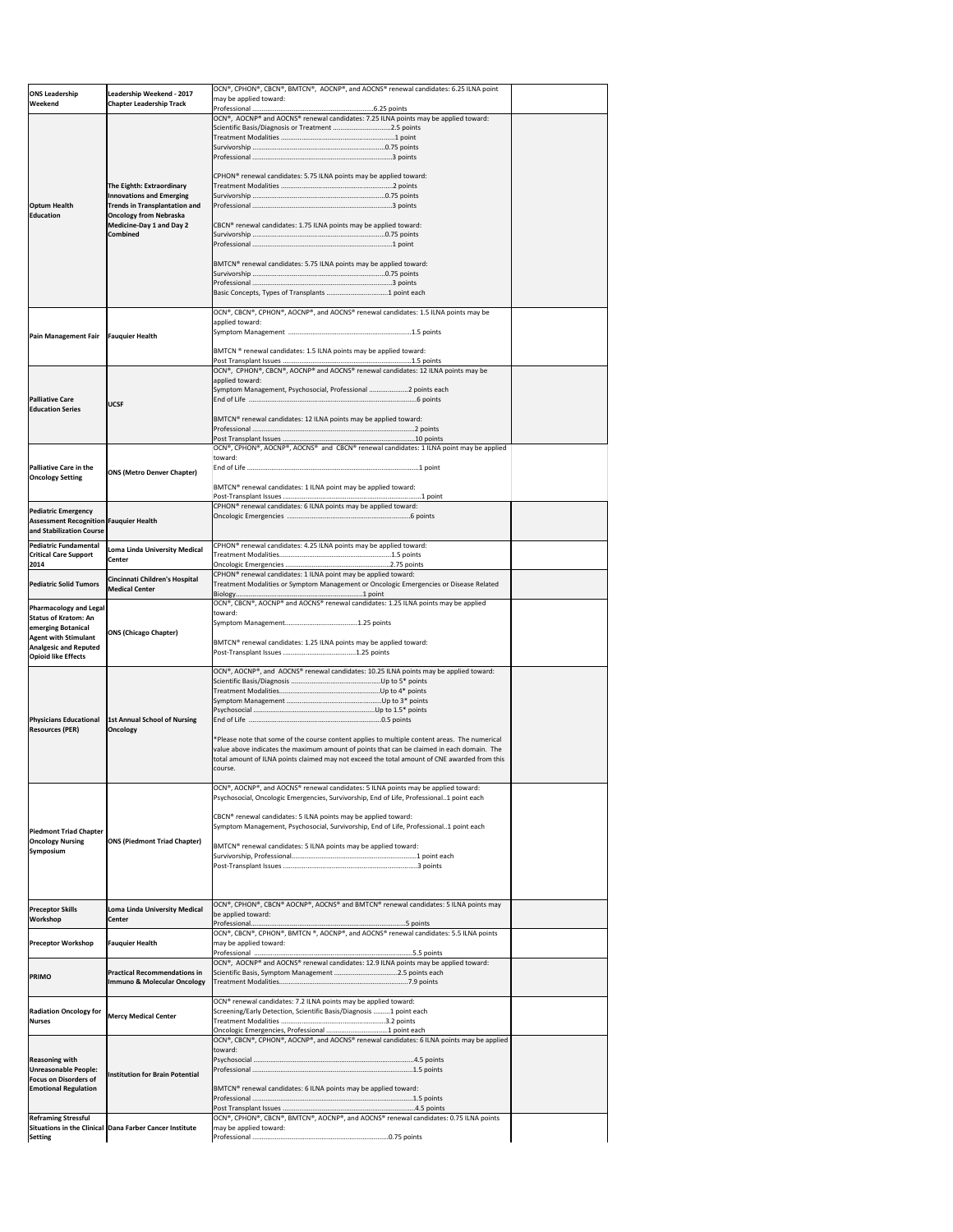|                                           |                                                 | OCN®, AOCNP® and AOCNS® renewal candidates: 3.6 ILNA points may be applied toward:                                                                                                                            |                             |
|-------------------------------------------|-------------------------------------------------|---------------------------------------------------------------------------------------------------------------------------------------------------------------------------------------------------------------|-----------------------------|
| <b>Regional Cancer</b>                    |                                                 |                                                                                                                                                                                                               |                             |
| Conference 2015                           |                                                 | King's Daughters Medical Center Scientific Basis/Diagnosis, End of Life1.25 points each                                                                                                                       |                             |
|                                           |                                                 |                                                                                                                                                                                                               |                             |
|                                           |                                                 |                                                                                                                                                                                                               |                             |
|                                           |                                                 | OCN <sup>®</sup> renewal candidates: 5.1 ILNA points may be applied toward:                                                                                                                                   |                             |
|                                           |                                                 |                                                                                                                                                                                                               |                             |
|                                           |                                                 |                                                                                                                                                                                                               |                             |
|                                           |                                                 |                                                                                                                                                                                                               |                             |
| <b>Regional Cancer</b><br>Conference 2016 | <b>King's Daughters Medical Center</b>          |                                                                                                                                                                                                               |                             |
|                                           |                                                 | AOCNP® and AOCNS® renewal candidates: 5.1 ILNA points may be applied toward:                                                                                                                                  |                             |
|                                           |                                                 |                                                                                                                                                                                                               |                             |
|                                           |                                                 |                                                                                                                                                                                                               |                             |
|                                           |                                                 |                                                                                                                                                                                                               |                             |
|                                           |                                                 | OCN®, CBCN, AOCNP®renewal candidates: 1.5 ILNA points may be applied toward:                                                                                                                                  |                             |
|                                           |                                                 | Screening/Early Detection or Scientific Basis/Diagnosis or Treatment1.5 points                                                                                                                                |                             |
|                                           |                                                 | CPHON <sup>®</sup> renewal candidates: 1.5 ILNA points may be applied toward:                                                                                                                                 |                             |
| <b>San Antonio Breast</b>                 | <b>Changing Recommendations for</b>             | Treatment or Disease Related Biology 1.5 points                                                                                                                                                               |                             |
|                                           | Cancer Symposium 2017 Intermediate Risk Lesions | AOCNP® renewal candidates: 1.5 ILNA points may be applied toward:                                                                                                                                             |                             |
|                                           |                                                 |                                                                                                                                                                                                               |                             |
|                                           |                                                 | BMTCN <sup>®</sup> renewal candidates: 1.5 ILNA points may be applied toward:                                                                                                                                 |                             |
|                                           |                                                 | Basic Concepts or Preparative Regimens1.5 points                                                                                                                                                              |                             |
|                                           |                                                 | OCN®, AOCNP® and AOCNS® renewal candidates: 10.07 ILNA points may be applied toward:                                                                                                                          |                             |
| <b>Sanford Cancer</b>                     | A Focus on Head and Neck                        |                                                                                                                                                                                                               |                             |
| Symposium 2016                            | <b>Cancer</b>                                   | Treatment Modalities or Symptom Management or Professional 3.37 points                                                                                                                                        |                             |
|                                           |                                                 |                                                                                                                                                                                                               |                             |
|                                           |                                                 | <b>OCN®</b> , AOCNP® and AOCNS® renewal candidates: 25 ILNA points may be applied toward:                                                                                                                     |                             |
|                                           |                                                 |                                                                                                                                                                                                               |                             |
|                                           |                                                 |                                                                                                                                                                                                               |                             |
|                                           |                                                 | Scientific Basis or Treatment Modalities or Professional 5 points                                                                                                                                             |                             |
| Scripps' 34th Annual                      |                                                 |                                                                                                                                                                                                               |                             |
| <b>Conference Clinical</b>                |                                                 | CPHON <sup>®</sup> renewal candidates: 25 ILNA points may be applied toward:                                                                                                                                  |                             |
| Hematology and                            | <b>Scripps Health</b>                           |                                                                                                                                                                                                               |                             |
| Oncology 2014                             |                                                 |                                                                                                                                                                                                               |                             |
|                                           |                                                 | Disease Related Biology or Treatment Modalities or Professional 5 points                                                                                                                                      |                             |
|                                           |                                                 | BMTCN <sup>®</sup> renewal candidates: 15 ILNA points may be applied toward:                                                                                                                                  |                             |
|                                           |                                                 | Professional, Basic Concepts, Pre Transplant Care 5 points each                                                                                                                                               |                             |
|                                           |                                                 |                                                                                                                                                                                                               |                             |
|                                           |                                                 | -- ITP Update for 2018<br>$8:00 - 8:45am$                                                                                                                                                                     | <b>Total CNE for entire</b> |
|                                           |                                                 | 0.75 ILNA Points in (CHOOSE ONE): Scientific Basis for Practice, Disease Related Biology,                                                                                                                     | conference: 25.25           |
|                                           |                                                 | Symptom Management, Survivorship, or Treatment                                                                                                                                                                |                             |
|                                           |                                                 | -- "Mind the Gap"<br>8:45 - 9:30am                                                                                                                                                                            |                             |
|                                           |                                                 | 0.75 ILNA Points in (CHOOSE ONE): Oncologic Emergencies, Symptom Management, Treatment,                                                                                                                       |                             |
|                                           |                                                 | Survivorship, Professional Practice or Roles of the APN                                                                                                                                                       |                             |
|                                           |                                                 | -- Sickle Cell Disease and Other Hemoglobinopathies: 2018 Update<br>10:00 - 10:45am                                                                                                                           |                             |
|                                           |                                                 | 0.75 ILNA Points in (CHOOSE ONE): Disease Related Biology, Scientific Basis for Practice,<br>Symptom Management, Survivorship or Treatment                                                                    |                             |
|                                           |                                                 | -Hormones and Thrombosis: Everything the Hematologist Wants to Know 10:45 - 11:30am                                                                                                                           |                             |
|                                           |                                                 | [0.75 ILNA Points in (CHOOSE ONE): Disease Related Biology, Scientific Basis for Practice,                                                                                                                    |                             |
|                                           |                                                 | Treatment, Survivorship, Symptom Management, Professional Practice or Roles of the APN                                                                                                                        |                             |
| Scripps' 39th Annual                      |                                                 | --Lessons Learned from Clinical Practice from Having Been an Expert Witness in Thrombosis &                                                                                                                   |                             |
| <b>Clinical Hematology &amp;</b>          | <b>February 17, 2018 -</b>                      | <b>Hemostasis Lawsuits</b><br>11:30 - 12:15pm                                                                                                                                                                 |                             |
| <b>Oncology Conference</b><br>2018        | Nonmalignant Hematology                         | 0.75 ILNA Points in (CHOOSE ONE): Professional Practice or Roles of the APN                                                                                                                                   |                             |
|                                           |                                                 | -Radiological Pitfalls Relevant for the Practicing Heme-Onc Physician<br>$1:15 - 2:00$ pm                                                                                                                     |                             |
|                                           |                                                 | 0.75 ILNA Points in (CHOOSE ONE): Professional Practice or Roles of the APN                                                                                                                                   |                             |
|                                           |                                                 | --Oncology Drugs Causing Bleeding or Clotting<br>$2:00 - 2:45$ pm                                                                                                                                             |                             |
|                                           |                                                 | 0.75 ILNA Points in (CHOOSE ONE): Treatment, Symptom Management or Oncologic Emergencies<br>--Myelofibrosis: 2018 Review and Update<br>$2:45 - 3:30$ pm                                                       |                             |
|                                           |                                                 | [0.75 ILNA Points in (CHOOSE ONE): Scientific Basis for Practice, Disease Related Biology,                                                                                                                    |                             |
|                                           |                                                 | Symptom Management, Survivorship or Treatment                                                                                                                                                                 |                             |
|                                           |                                                 | -Workshops<br>$4:00 - 5:00 \text{pm}$                                                                                                                                                                         |                             |
|                                           |                                                 | Less Common Thromboses                                                                                                                                                                                        |                             |
|                                           |                                                 | Syndromes of DIC                                                                                                                                                                                              |                             |
|                                           |                                                 | Bleeding Disorders Not Due to Hemostatic Failure                                                                                                                                                              |                             |
|                                           |                                                 | Diagnosis and Management of Plasma Cell Disorders                                                                                                                                                             |                             |
|                                           |                                                 | -Novel Strategies in Acute Leukemia of Relevance to Clinical Practice<br>$8:00 - 8:45am$                                                                                                                      | <b>Total CNE for entire</b> |
|                                           |                                                 | 0.75 ILNA Points in (CHOOSE ONE): Coordinaton of Care, Navigation, Diagnosis & Staging, Disease conference: 25.25<br>Related Biology, Symptom Management, Treatment, Survivorship, Psychosocial, Professional |                             |
|                                           |                                                 |                                                                                                                                                                                                               |                             |
|                                           |                                                 |                                                                                                                                                                                                               |                             |
|                                           |                                                 | Practice or Roles of the APN                                                                                                                                                                                  |                             |
|                                           |                                                 | -Complicated Clinical Scenarios in Myelomas<br>$8:45 - 9:30am$<br>0.75 ILNA Points in (CHOOSE ONE): Coordinaton of Care, Navigation, Diagnosis & Staging,                                                     |                             |
|                                           |                                                 | Disease Related Biology, Symptom Management, Treatment, Survivorship, Psychosocial,                                                                                                                           |                             |
|                                           |                                                 | Professional Practice, or Roles of the APN                                                                                                                                                                    |                             |
|                                           |                                                 | --CAR-T Therapy for Acute Leukemia<br>10:00 - 10:45am                                                                                                                                                         |                             |
|                                           |                                                 | .75 ILNA Points in (CHOOSE ONE): Coordinaton of Care, Navigation, Disease Related Biology,                                                                                                                    |                             |
|                                           |                                                 | Symptom Management, Treatment, Survivorship or Scientific Basis for Practice                                                                                                                                  |                             |
| Scripps' 39th Annual                      |                                                 | --Current Approaches to Mantle Cell Lymphoma<br>10:45 - 11:30am                                                                                                                                               |                             |
| <b>Clinical Hematology &amp;</b>          | <b>February 18, 2018 -</b>                      | 0.75 ILNA Points in (CHOOSE ONE): Coordination of Care, Navigation, Diagnosis & Staging,                                                                                                                      |                             |
| <b>Oncology Conference</b>                | <b>Malignant Hematology</b>                     | Disease Related Biology, Symptom Management, Survivorship, Treatment, Scientific Basis for                                                                                                                    |                             |
| 2018                                      |                                                 | Practice, Professional Practice or Roles of the APN                                                                                                                                                           |                             |
|                                           |                                                 | --Immunotherapy in Myeloid Malignancies<br>$11:30 - 12:15 \text{pm}$<br>0.75 ILNA Points in (CHOOSE ONE): Coordination of Care, Diagnosis & Staging, Disease Related                                          |                             |
|                                           |                                                 | Biology, Navigation, Treatment, Symptom Management, Survivorship, Scientific Basis for Practice,                                                                                                              |                             |
|                                           |                                                 | Professional Practice or Roles of the APN                                                                                                                                                                     |                             |
|                                           |                                                 | --The Oncology Care Model<br>$1:15 - 2:00$ pm                                                                                                                                                                 |                             |
|                                           |                                                 | 0.75 ILNA Points in (CHOOSE ONE): Navigation, Professional Practice or Roles of the APN                                                                                                                       |                             |
|                                           |                                                 | --CLL: Ibrutinib Alone or Ibrutinib "Plus"?<br>$2:00 - 2:45$ pm                                                                                                                                               |                             |
|                                           |                                                 | 0.75 ILNA Points in (CHOOSE ONE): Treatment or Disease Related Biology                                                                                                                                        |                             |
|                                           |                                                 | -Evolution of Targeted Therapies for Myeloproliferative Neoplasms<br>$2:45 - 3:30$ pm                                                                                                                         |                             |
|                                           |                                                 | 0.75 ILNA Points in (CHOOSE ONE): Disease Related Biology, Navigation, Survivorship,                                                                                                                          |                             |
|                                           |                                                 | Scientific Basis for Practice, Treatment, or Symptom Management<br>$4:00 - 5:00 \text{pm}$<br>- Workshops                                                                                                     |                             |

1 ILNA P I ILNA POSTAVA POSTAVA PODIJE U IZVORNOM SRADNJA U SRADNJA U SRADNJA U SRADNJA U SRADNJA U SRADNJA U<br>Dogodki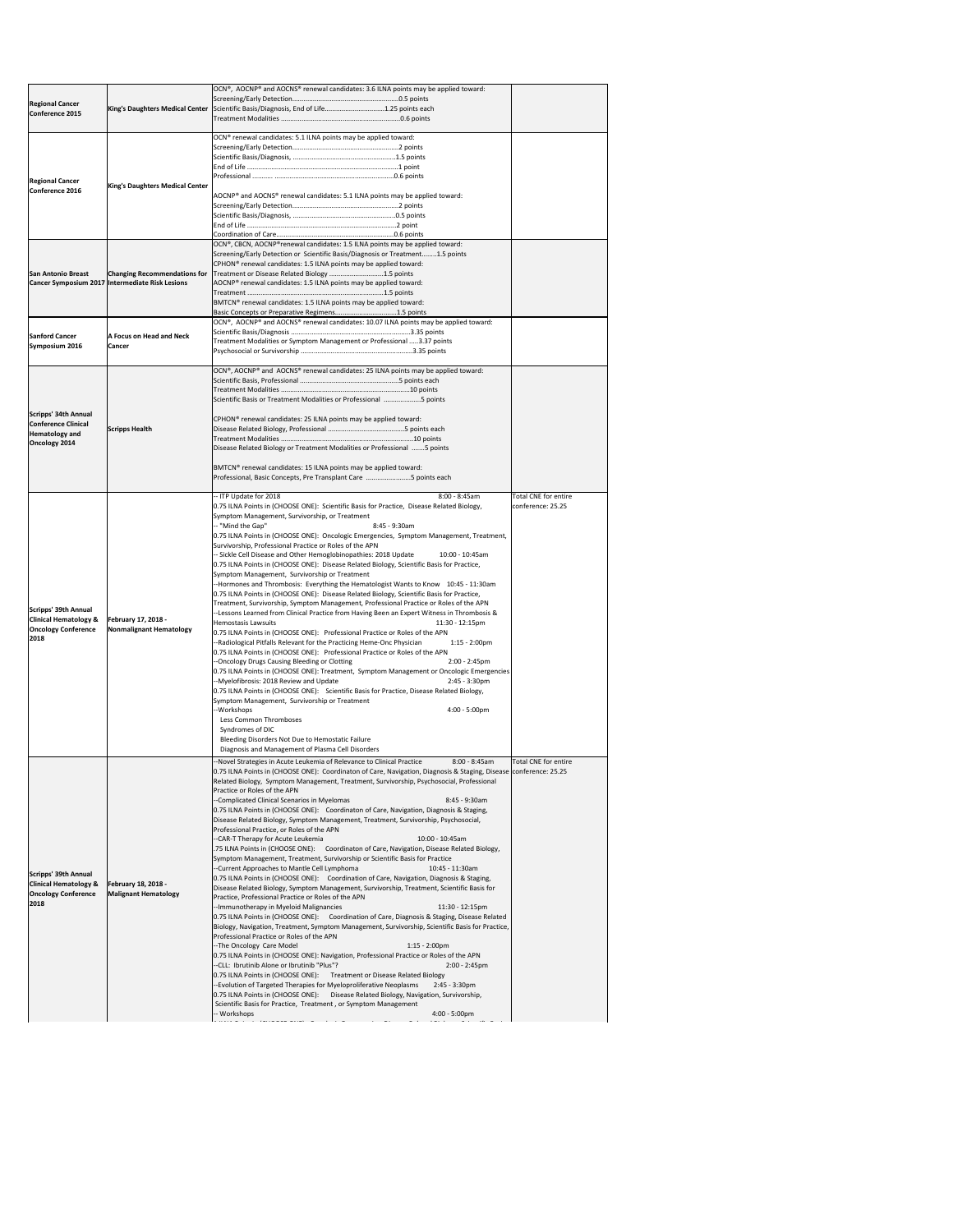|                                                          |                                                       | -- CardioOncology<br>$8:00 - 8:45am$                                                                                                                                                          | Total CNE for entire                             |
|----------------------------------------------------------|-------------------------------------------------------|-----------------------------------------------------------------------------------------------------------------------------------------------------------------------------------------------|--------------------------------------------------|
|                                                          |                                                       | Professional Practice or Roles of the APN<br>0.75 ILNA Points in (CHOOSE ONE):<br>-- Schwartz Lectureship PROSTATE CANCER 2018<br>8:45 - 9:30am                                               | conference: 25.25                                |
|                                                          |                                                       | 0.75 ILNA Points in (CHOOSE ONE): Coordination of Care, Diagnosis & Staging, Disease Related                                                                                                  |                                                  |
|                                                          |                                                       | Biology, Health Promotion/Screening, Navigation, Treatment, Symptom Management,<br>Survivorship, Professional Practice, Roles of the APN, or Scientific Basis of Practice                     |                                                  |
|                                                          |                                                       | -- Upfront Management of Operable Lung Cancer<br>10:00 - 10:45am                                                                                                                              |                                                  |
|                                                          |                                                       | 0.75 ILNA Points in (CHOOSE ONE): Coordination of Care, Diagnosis & Staging, Disease Related<br>Biology, Navigation, Treatment, Symptom Management, Survivorship, Scientific Basis for        |                                                  |
|                                                          |                                                       | Practice, Professional Practice or Roles of the APN                                                                                                                                           |                                                  |
|                                                          |                                                       | -- Individualizing Therapy and Improving Survival in Colorectal Cancer<br>10:45 - 11:30am<br>0.75 ILNA Points in (CHOOSE ONE): Coordination of Care, Diagnosis & Staging, Disease Related     |                                                  |
| Scripps' 39th Annual<br><b>Clinical Hematology &amp;</b> | <b>February 19, 2018 -</b>                            | Biology, Health Promotion/Screening, Navigation, Treatment, Symptom Managemen, Scientific                                                                                                     |                                                  |
| <b>Oncology Conference</b>                               | <b>Updates in Oncology</b>                            | Basis for Practice, Psychosocial, Professional Practice, Roles of the APN, or Survivorship<br>-- Operable Melanoma<br>11:30 - 12:15pm                                                         |                                                  |
| 2018                                                     |                                                       | 0.75 ILNA Points in (CHOOSE ONE): Coordination of Care, Diagnosis & Staging, Disease Related                                                                                                  |                                                  |
|                                                          |                                                       | Biology, Health Promotion/Screening, Navigation, Treatment, Symptom Management,<br>Survivorship, Psychosocial, Professional Practice, Roles of the APN, or Scientific Basis for Practice      |                                                  |
|                                                          |                                                       | -- Incorporating Precision Medicine Into Your Practice: How, Why, When?<br>$1:15 - 2:00 \text{pm}$                                                                                            |                                                  |
|                                                          |                                                       | 0.75 ILNA Points in (CHOOSE ONE): Professional Practice or Roles of the APN<br>-- Immunotherapy in Upper Gastrointestinal Malignancies<br>$2:00 - 2:45$ pm                                    |                                                  |
|                                                          |                                                       | 0.75 ILNA Points in (CHOOSE ONE): Coordination of Care, Disease Related Biology, Professional<br>Practice, Roles of the APN, Treatment, Symptom Management, Scientific Basis for Practice, or |                                                  |
|                                                          |                                                       | Survivorship                                                                                                                                                                                  |                                                  |
|                                                          |                                                       | -- Immunotherapy: An Illusion or a Reality<br>$2:45 - 3:30$ pm<br>0.75 ILNA Points in (CHOOSE ONE): Disease Related Biology or Scientific Basis for Practice                                  |                                                  |
|                                                          |                                                       | Treatment                                                                                                                                                                                     |                                                  |
|                                                          |                                                       | Lifestyle Interventions to Improve Cardiorespiratory Fitness and Reduce Breast Cancer<br>$7:30 - 8:15am$                                                                                      | <b>Total CNE for entire</b><br>conference: 25.25 |
|                                                          |                                                       | Occurrence<br>0.75 ILNA Points in (CHOOSE ONE): Coordination of Care, Health Promotion/Screening,                                                                                             |                                                  |
|                                                          |                                                       | Navigation, Psychosocial, Professional Practice, Roles of the APN or Survivorship                                                                                                             |                                                  |
|                                                          |                                                       |                                                                                                                                                                                               |                                                  |
|                                                          |                                                       | The WISDOM STUDY: Screening for Breast Cancer<br>8:15 - 9:00 am<br>0.75 ILNA Points in (CHOOSE ONE): Coordination of Care, Health Promotion/Screening,                                        |                                                  |
|                                                          |                                                       | Navigation, Psychosocial, Professional Practice, Roles of the APN, Survivorship or Diagnosis &                                                                                                |                                                  |
|                                                          |                                                       | <b>Staging</b>                                                                                                                                                                                |                                                  |
| Scripps' 39th Annual                                     |                                                       | Management of Heterogeneous Breast Cancers<br>$9:15 - 10:00$ am                                                                                                                               |                                                  |
| <b>Clinical Hematology &amp;</b>                         | <b>February 20, 2018 -</b>                            | 0.75 ILNA Points in (CHOOSE ONE): Coordination of Care, Disease Related Biology, Navigation,<br>Professional Practice, Roles of the APN, Treatment, Symptom Management, Scientific Basis for  |                                                  |
| <b>Oncology Conference</b><br>2018                       | <b>Innovations in Breast Cancer</b>                   | Practice or Diagnosis & Staging                                                                                                                                                               |                                                  |
|                                                          |                                                       | Optimizing Neoadjuvant/Adjuvant Treatment Options in Patients with HER2 10:00 - 10:45am                                                                                                       |                                                  |
|                                                          |                                                       | 0.75 ILNA Points in (CHOOSE ONE): Coordination of Care, Disease Related Biology, Navigation,<br>Professional Practice, Roles of the APN, Treatment, Symptom Management, Scientific Basis for  |                                                  |
|                                                          |                                                       | Practice, or Diagnosis & Staging                                                                                                                                                              |                                                  |
|                                                          |                                                       | The Triple Negative Conundrum<br>10:45 - 11:30am                                                                                                                                              |                                                  |
|                                                          |                                                       | 0.75 ILNA Points in (CHOOSE ONE): Coordination of Care, Disease Related Biology, Navigation,                                                                                                  |                                                  |
|                                                          |                                                       | Professional Practice, Roles of the APN, Treatment, Symptom Management, Scientific Basis for<br>Practice or Diagnosis & Staging                                                               |                                                  |
|                                                          |                                                       |                                                                                                                                                                                               |                                                  |
|                                                          |                                                       | OCN®, AOCNP® and AOCNS® renewal candidates: 20.25 ILNA points may be applied toward:                                                                                                          |                                                  |
| <b>Scripps Cancer Care</b>                               | <b>A Nursing and Advanced Practice</b>                |                                                                                                                                                                                               |                                                  |
| Symposium 2015                                           | <b>Collaboration</b>                                  |                                                                                                                                                                                               |                                                  |
|                                                          |                                                       | OCN®, CPHON®, CBCN® AOCNP® and AOCNS® renewal candidates: 16.5 ILNA points may be                                                                                                             |                                                  |
|                                                          |                                                       | applied toward:                                                                                                                                                                               |                                                  |
| <b>Seattle Cancer Care</b>                               | <b>End of Life Nursing Education -</b>                |                                                                                                                                                                                               |                                                  |
| <b>Alliance</b>                                          | <b>SCCA</b>                                           |                                                                                                                                                                                               |                                                  |
|                                                          |                                                       | BMTCN® renewal candidates: 16.5 ILNA points may be applied toward:                                                                                                                            |                                                  |
|                                                          |                                                       |                                                                                                                                                                                               |                                                  |
|                                                          |                                                       | OCN®, AOCNP® and AOCNS® renewal candidates: 6 ILNA points may be applied toward:<br>Screening/Early Detection, Treatment, Professional 0.5 points each                                        |                                                  |
| Sex, Drugs, and Am I too ONS (St Louis Chapter)<br> Old  |                                                       |                                                                                                                                                                                               |                                                  |
|                                                          |                                                       | Symptom Management, Psychosocial, Survivorship 1 point each                                                                                                                                   |                                                  |
| <b>Sexual Health for Cancer</b>                          |                                                       | OCN® renewal candidates: 1 ILNA point may be applied toward:                                                                                                                                  |                                                  |
|                                                          | Patients: Challenges and Dana Farber Cancer Institute |                                                                                                                                                                                               |                                                  |
| <b>Intervention</b>                                      |                                                       | OCN®, CBCN®, CPHON®, AOCNP®, and AOCNS® renewal candidates: 6.25 ILNA points may be                                                                                                           |                                                  |
|                                                          |                                                       | applied toward:                                                                                                                                                                               |                                                  |
| <b>Show Me the Evidence</b>                              |                                                       |                                                                                                                                                                                               |                                                  |
| 2014 – Greater St Louis<br><b>ONS Chapter</b>            | <b>ONS (Greater St Louis Chapter)</b>                 |                                                                                                                                                                                               |                                                  |
|                                                          |                                                       | BMTCN ® renewal candidates: 6.25 ILNA points may be applied toward:                                                                                                                           |                                                  |
|                                                          |                                                       | OCN®, AOCNP® and AOCNS® renewal candidates: 3.5 ILNA points may be applied toward:                                                                                                            |                                                  |
| <b>Sixth Annual Advances</b><br>in Hematology and        |                                                       | Scientific Basis/Diagnosis or Treatment Modalities or Symptom Management or Survivorship or                                                                                                   |                                                  |
| <b>Oncology Fall</b>                                     | <b>Medical College of Wisconsin</b>                   |                                                                                                                                                                                               |                                                  |
| Symposium - 2017                                         |                                                       |                                                                                                                                                                                               |                                                  |
|                                                          |                                                       | OCN®, CBCN®, AOCNP®, and AOCNS® renewal candidates: 7.25 ILNA points may be applied<br>toward:                                                                                                |                                                  |
|                                                          |                                                       |                                                                                                                                                                                               |                                                  |
|                                                          |                                                       |                                                                                                                                                                                               |                                                  |
| Solid Tumor (Day 1)                                      | <b>MD Anderson Cancer Center</b>                      |                                                                                                                                                                                               |                                                  |
|                                                          |                                                       | CPHON <sup>®</sup> renewal candidates: 7.25 ILNA points may be applied toward:                                                                                                                |                                                  |
|                                                          |                                                       |                                                                                                                                                                                               |                                                  |
|                                                          |                                                       |                                                                                                                                                                                               |                                                  |
|                                                          |                                                       |                                                                                                                                                                                               |                                                  |
|                                                          |                                                       | OCN®, CBCN®, AOCNP®, and AOCNS® renewal candidates: 7.5 ILNA points may be applied toward:                                                                                                    |                                                  |
|                                                          |                                                       |                                                                                                                                                                                               |                                                  |
| Solid Tumor (Day2)                                       | <b>MD Anderson Cancer Center</b>                      | CPHON® renewal candidates: 7.5 ILNA points may be applied toward:                                                                                                                             |                                                  |
|                                                          |                                                       |                                                                                                                                                                                               |                                                  |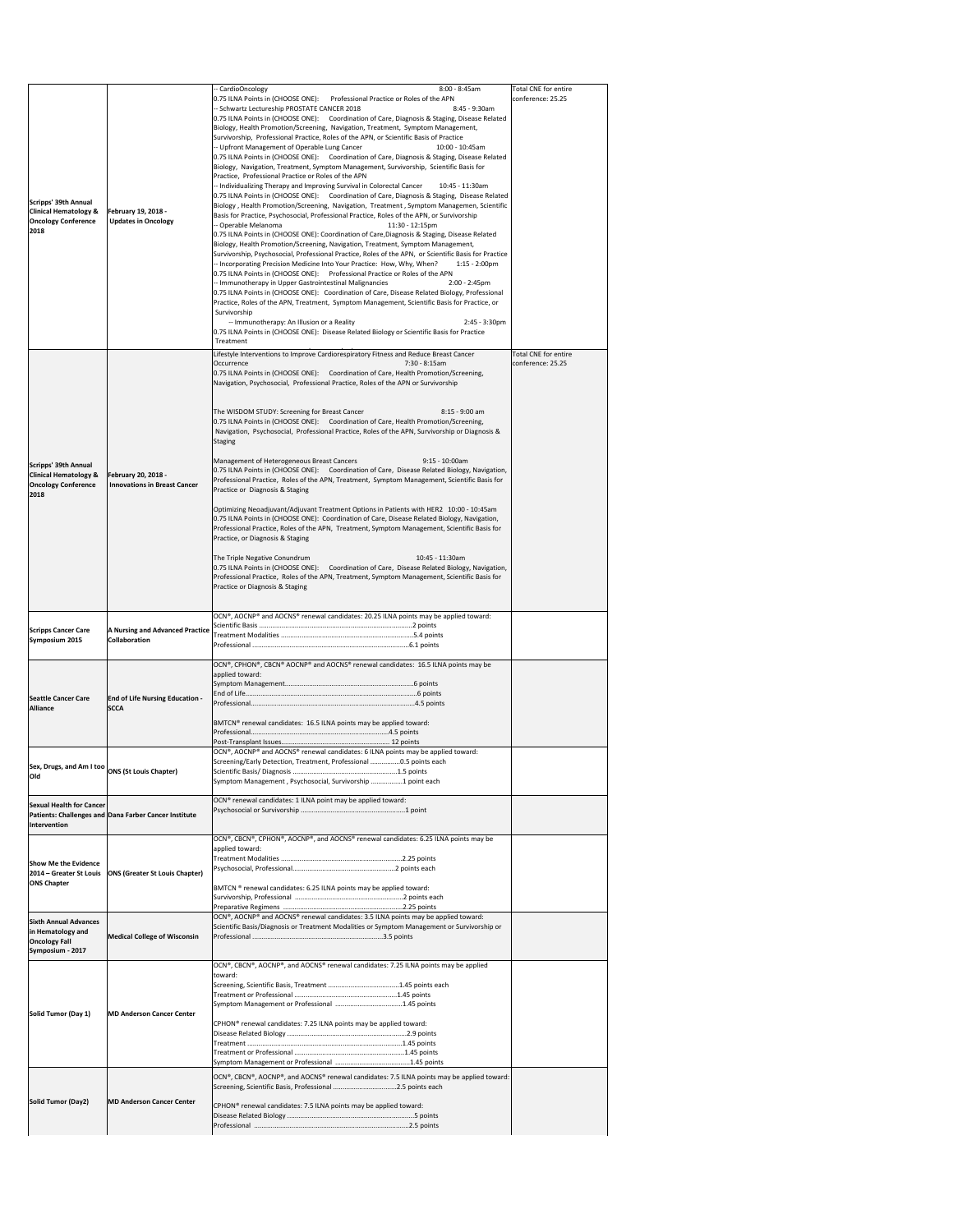|                                                   |                                                        | OCN®, AOCNP® and AOCNS® renewal candidates: 6.75 ILNA points may be applied toward:                                                |                                                            |
|---------------------------------------------------|--------------------------------------------------------|------------------------------------------------------------------------------------------------------------------------------------|------------------------------------------------------------|
| Spring to Life                                    |                                                        |                                                                                                                                    |                                                            |
| Conference on                                     |                                                        |                                                                                                                                    |                                                            |
| Hematologic                                       | <b>Medical College of Wisconsin</b>                    |                                                                                                                                    |                                                            |
| <b>Malignancies 2016</b>                          |                                                        |                                                                                                                                    |                                                            |
|                                                   |                                                        |                                                                                                                                    |                                                            |
|                                                   |                                                        |                                                                                                                                    |                                                            |
|                                                   |                                                        | Up to 11.25 points can be applied to the following content areas:                                                                  | *Note that the course content                              |
|                                                   |                                                        |                                                                                                                                    | applies to multiple content                                |
|                                                   |                                                        |                                                                                                                                    | areas across multiple<br>credentials. The numerical        |
|                                                   |                                                        |                                                                                                                                    | value indicated above is the                               |
|                                                   |                                                        |                                                                                                                                    |                                                            |
| <b>Stanford Cancer</b>                            |                                                        |                                                                                                                                    | maximum amount of points<br>that can be claimed in each    |
|                                                   |                                                        |                                                                                                                                    |                                                            |
| Immunotherapy                                     | <b>ACCME</b>                                           | Types of Transplants and Sources of Stem Cells11.25*                                                                               | domain. The total amount of                                |
| Symposium 2018                                    |                                                        |                                                                                                                                    | ILNA points claimed may not                                |
|                                                   |                                                        | Graft-versus-Host Disease Prevention and Management11.25*                                                                          | exceed the total amount of<br>CNE awarded from this course |
|                                                   |                                                        |                                                                                                                                    |                                                            |
|                                                   |                                                        |                                                                                                                                    | and may only apply to the                                  |
|                                                   |                                                        |                                                                                                                                    | credential you are renewing.                               |
|                                                   |                                                        |                                                                                                                                    |                                                            |
| <b>Stanford Hematology</b>                        |                                                        | OCN®, AOCNP® and AOCNS® renewal candidates: 5.75 ILNA points may be applied toward:                                                |                                                            |
| <b>Review of the 57th</b>                         | <b>Stanford University School of</b>                   |                                                                                                                                    |                                                            |
| <b>Annual Meeting</b>                             | <b>Medicine</b>                                        |                                                                                                                                    |                                                            |
|                                                   |                                                        | OCN®, CPHON®, CBCN® AOCNP®, AOCNS® and BMTCN® renewal candidates: 3 ILNA points may                                                |                                                            |
| <b>Summer CEU and</b>                             |                                                        | be applied toward:                                                                                                                 |                                                            |
| <b>Vendor Fair</b>                                | <b>ONS (Greater Los Angeles</b>                        |                                                                                                                                    |                                                            |
| "Burned Out to On Fire"                           | Chapter)                                               |                                                                                                                                    |                                                            |
| -- "Flourishing in Well                           |                                                        |                                                                                                                                    |                                                            |
| Being" -- "Meditation"                            |                                                        |                                                                                                                                    |                                                            |
| Survivorship: Impact of                           |                                                        |                                                                                                                                    |                                                            |
| <b>Diet and Exercise on</b>                       |                                                        |                                                                                                                                    |                                                            |
| <b>Cancer Recurrence</b>                          | <b>City of Hope</b>                                    | OCN®, CBCN®, BMTCN®, AOCNP® and AOCNS® renewal candidates: 1.5 ILNA points may be applied toward:                                  |                                                            |
| (April 14, 2016)                                  |                                                        |                                                                                                                                    |                                                            |
|                                                   |                                                        | OCN®, CBCN®, AOCNP® and AOCNS® renewal candidates: 1 ILNA point may be applied toward:                                             |                                                            |
|                                                   |                                                        | Scientific Basis/Diagnosis or Treatment or Symptom Management or Professional                                                      |                                                            |
|                                                   |                                                        |                                                                                                                                    |                                                            |
| <b>Targeting the DNA</b>                          |                                                        |                                                                                                                                    |                                                            |
| <b>Damage Response</b>                            |                                                        | CPHON <sup>®</sup> renewal candidates: 1 ILNA point may be applied toward:                                                         |                                                            |
| <b>Pathway The Evolving</b>                       | <b>CEConcepts</b>                                      | Disease Related Biology or Treatment or Symptom Management or                                                                      |                                                            |
| <b>Role of PARP Inhibitors</b>                    |                                                        |                                                                                                                                    |                                                            |
|                                                   |                                                        |                                                                                                                                    |                                                            |
|                                                   |                                                        | BMTCN <sup>®</sup> renewal candidates: 1 ILNA point may be applied toward:                                                         |                                                            |
|                                                   |                                                        |                                                                                                                                    |                                                            |
| The 15th Annual Winter                            |                                                        |                                                                                                                                    |                                                            |
| <b>Lung Cancer Conference</b>                     | <b>Patient-Reported Outcomes for</b>                   | Up to 0.75 CE can be applied to the following content areas: Professional Practice or Symptom                                      |                                                            |
| 2018 Research to                                  | <b>Symptom Monitoring During</b>                       | Management                                                                                                                         |                                                            |
| <b>Practice</b>                                   | <b>Routine Cancer Treatment</b>                        |                                                                                                                                    |                                                            |
|                                                   | The 15th Annual Winter   SESSION 1: Management of Non- |                                                                                                                                    |                                                            |
|                                                   | Lung Cancer Conference Small Cell Lung Cancer (NSCLC)  | Up to 1.5 CE can be applied to the following content areas: Diagnosis and Staging or Treatment or                                  |                                                            |
| 2018 Research to                                  | with a Targetable Mutation -                           | Symptom Management or Professional Practice or Scientific Basis or Disease Related Biology or                                      |                                                            |
| <b>Practice</b>                                   | Part 1                                                 | Roles of the APN                                                                                                                   |                                                            |
| The 15th Annual Winter                            |                                                        |                                                                                                                                    |                                                            |
| <b>Lung Cancer Conference</b>                     | <b>SESSION 2: Management of</b>                        | Up to 1.5 CE can be applied to the following content areas: Diagnosis and Staging or Treatment or                                  |                                                            |
| 2018 Research to                                  | <b>NSCLC with a Targetable</b>                         | Symptom Management or Professional Practice or Survivorship or Roles of the APN                                                    |                                                            |
| <b>Practice</b>                                   | Mutation - Part 2                                      |                                                                                                                                    |                                                            |
| The 15th Annual Winter                            | <b>SESSION 3: Current and Future</b>                   |                                                                                                                                    |                                                            |
| <b>Lung Cancer Conference</b>                     | Application of Immunotherapy in                        | Up to 1.5 CE can be applied to the following content areas: Diagnosis and Staging or Scientific                                    |                                                            |
| 2018 Research to                                  | Lung Cancer - Part 1                                   | Basis or Treatment or Professional Practice or Disease Related Biology or Roles of the APN                                         |                                                            |
| <b>Practice</b>                                   |                                                        |                                                                                                                                    |                                                            |
| The 15th Annual Winter                            | <b>SESSION 4: Current and Future</b>                   |                                                                                                                                    |                                                            |
| Lung Cancer Conference                            | Application of Immunotherapy in                        | Up to 1.65 CE can be applied to the following content areas: Treatment or Professional Practice                                    |                                                            |
| 2018 Research to                                  | Lung Cancer - Part 2                                   | or Roles of the APN                                                                                                                |                                                            |
| <b>Practice</b>                                   |                                                        |                                                                                                                                    |                                                            |
| The 15th Annual Winter                            | <b>SESSION 5: Meet the Professors:</b>                 |                                                                                                                                    |                                                            |
| <b>Lung Cancer Conference</b><br>2018 Research to | <b>Palliative Care and Psychiatric</b>                 | Up to 1.0 CE can be applied to the following content areas: Palliative Care or Psychosocial or<br><b>Treatment or Professional</b> |                                                            |
| <b>Practice</b>                                   | <b>Support for Patients with NSCLC</b>                 |                                                                                                                                    |                                                            |
| The 15th Annual Winter                            |                                                        |                                                                                                                                    |                                                            |
| <b>Lung Cancer Conference</b>                     | <b>SESSION 6: Surgery, Radiation</b>                   | Up to 1.5 CE can be applied to the following content areas: Treatment or Professional Practice or                                  |                                                            |
| 2018 Research to                                  | Therapy and Other Issues in the                        | Survivorship                                                                                                                       |                                                            |
| <b>Practice</b>                                   | <b>Management of NSCLC</b>                             |                                                                                                                                    |                                                            |
|                                                   | The 15th Annual Winter SESSION 7: Practical Clinical   |                                                                                                                                    |                                                            |
|                                                   | Lung Cancer Conference Issues in the Treatment of      | Up to 1.1 CE can be applied to the following content areas: Treatment or Symptom Management                                        |                                                            |
| 2018 Research to                                  | <b>Locally Advanced NSCLC in the</b>                   | or Oncologic Emergencies                                                                                                           |                                                            |
| <b>Practice</b>                                   | <b>Current Era</b>                                     |                                                                                                                                    |                                                            |
|                                                   |                                                        | OCN® and CBCN® renewal candidates: 12.75 ILNA points may be applied toward:                                                        |                                                            |
|                                                   |                                                        | Screening, Symptom Management, Psychosocial 1 point each                                                                           |                                                            |
|                                                   |                                                        |                                                                                                                                    |                                                            |
|                                                   |                                                        |                                                                                                                                    |                                                            |
|                                                   |                                                        |                                                                                                                                    |                                                            |
| The Breast Care Course   MSKCC                    |                                                        |                                                                                                                                    |                                                            |
|                                                   |                                                        | AOCNP® and AOCNS® renewal candidates: 12.75 ILNA points may be applied toward:                                                     |                                                            |
|                                                   |                                                        | Screening, Symptom Management, Psychosocial 1 point each                                                                           |                                                            |
|                                                   |                                                        |                                                                                                                                    |                                                            |
|                                                   |                                                        |                                                                                                                                    |                                                            |
|                                                   |                                                        |                                                                                                                                    |                                                            |
|                                                   |                                                        | $\overline{OCN^{\circ}}$ , AOCNP® and AOCNS® renewal candidates: 5 ILNA points may be applied toward:                              |                                                            |
|                                                   |                                                        |                                                                                                                                    |                                                            |
|                                                   |                                                        |                                                                                                                                    |                                                            |
| The Ebb and Flow of                               | <b>ONS (Northeast Multistate</b>                       |                                                                                                                                    |                                                            |
| <b>Liquid Tumors</b>                              | Division RI and SE MA Chapter)                         | CPHON <sup>®</sup> renewal candidates: 5 ILNA points may be applied toward:                                                        |                                                            |
|                                                   |                                                        |                                                                                                                                    |                                                            |
|                                                   |                                                        |                                                                                                                                    |                                                            |
|                                                   |                                                        |                                                                                                                                    |                                                            |
|                                                   |                                                        | OCN®, CBCN®, CPHON®, AOCNP®, and AOCNS® renewal candidates: 7 ILNA points may be applied                                           |                                                            |
|                                                   |                                                        | toward:                                                                                                                            |                                                            |
|                                                   |                                                        |                                                                                                                                    |                                                            |
| The Fine Art & Science                            |                                                        |                                                                                                                                    |                                                            |
| of Pain and Palliative                            | <b>The Queen's Medical Center</b>                      |                                                                                                                                    |                                                            |
| <b>Care 2014</b>                                  |                                                        |                                                                                                                                    |                                                            |
|                                                   |                                                        | BMTCN ® renewal candidates: 7 ILNA points may be applied toward:                                                                   |                                                            |
|                                                   |                                                        |                                                                                                                                    |                                                            |
|                                                   |                                                        |                                                                                                                                    |                                                            |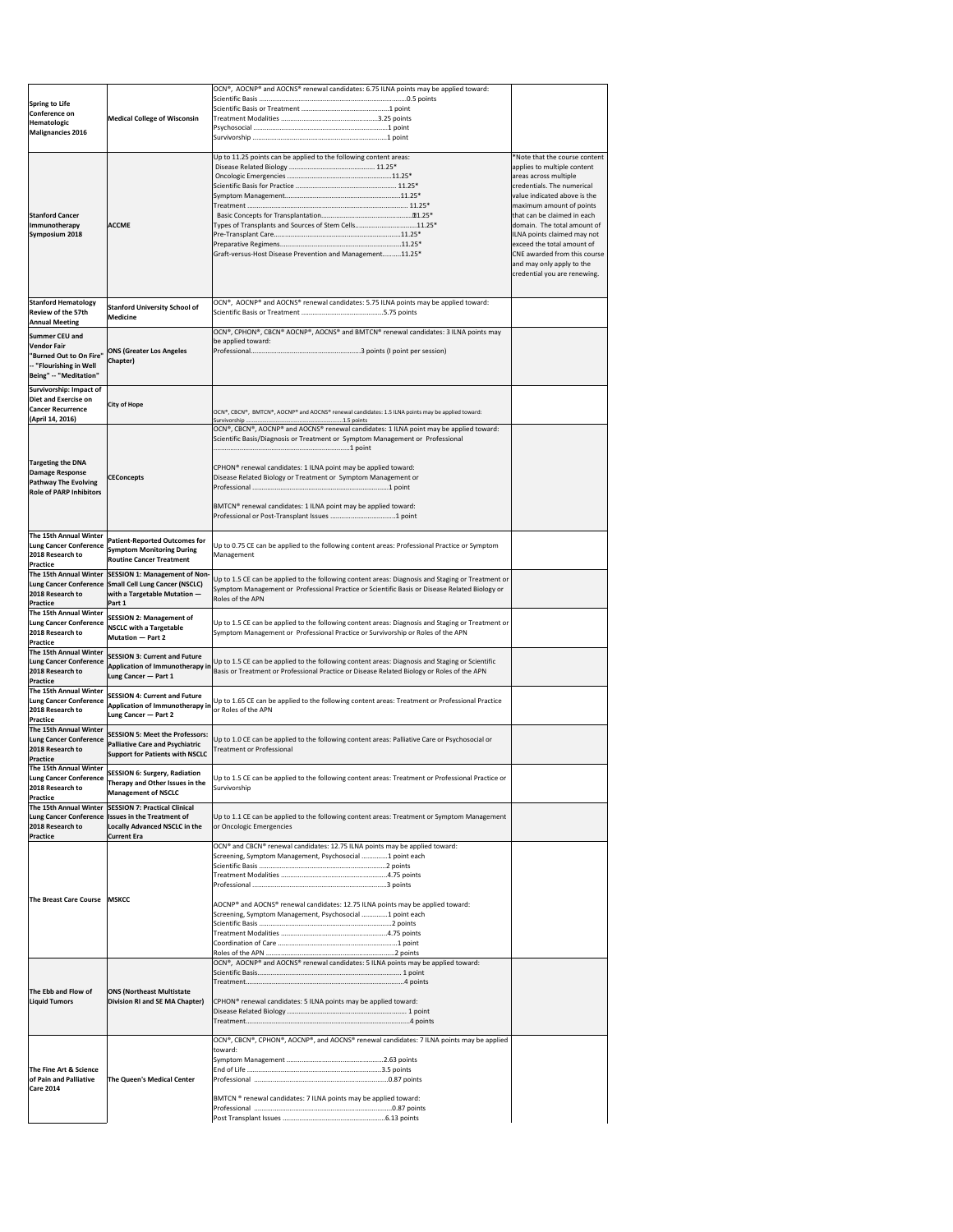|                                                               |                                                      | OCN®, CBCN®, CPHON®, AOCNP®, and AOCNS® renewal candidates: 7.25 ILNA points may be                                                                       |                                 |
|---------------------------------------------------------------|------------------------------------------------------|-----------------------------------------------------------------------------------------------------------------------------------------------------------|---------------------------------|
|                                                               |                                                      | applied toward:                                                                                                                                           |                                 |
|                                                               |                                                      |                                                                                                                                                           |                                 |
| The Fine Art & Science                                        |                                                      |                                                                                                                                                           |                                 |
| of Pain and Palliative<br><b>Care 2015</b>                    | <b>The Queen's Medical Center</b>                    |                                                                                                                                                           |                                 |
|                                                               |                                                      | BMTCN ® renewal candidates: 7.25 ILNA points may be applied toward:                                                                                       |                                 |
|                                                               |                                                      |                                                                                                                                                           |                                 |
|                                                               |                                                      |                                                                                                                                                           |                                 |
|                                                               |                                                      | OCN®, CBCN®, CPHON®, AOCNP® and AOCNS® renewal candidates: 7.25 ILNA point may be                                                                         |                                 |
|                                                               |                                                      | applied toward:                                                                                                                                           |                                 |
|                                                               |                                                      |                                                                                                                                                           |                                 |
|                                                               | The Fine Art and Science The Queen's Medical Center  |                                                                                                                                                           |                                 |
| of Pain and Palliative                                        | Conference on Pain & Palliative                      |                                                                                                                                                           |                                 |
| <b>Care</b>                                                   | Care                                                 | BMTCN® renewal candidates: 7.25 ILNA points may be applied toward:                                                                                        |                                 |
|                                                               |                                                      |                                                                                                                                                           |                                 |
|                                                               |                                                      |                                                                                                                                                           |                                 |
|                                                               |                                                      | OCN®, CBCN®, AOCNP® and AOCNS® renewal candidates: 6 ILNA points may be applied toward:                                                                   |                                 |
| <b>The Future of Breast</b>                                   |                                                      |                                                                                                                                                           |                                 |
| <b>Cancer Care: An</b><br><b>Educational Conference</b>       | <b>University of Tennessee</b>                       | Screening, Treatment, Survivorship, End Of Life 1 point each                                                                                              |                                 |
|                                                               |                                                      |                                                                                                                                                           |                                 |
| The History of                                                | <b>Mercy Medical Center</b>                          | OCN® renewal candidates: 1.2 ILNA points may be applied toward:                                                                                           |                                 |
| <b>Colorectal Cancer</b>                                      |                                                      |                                                                                                                                                           |                                 |
|                                                               |                                                      | OCN®, CPHON®, CBCN® AOCNP®, and AOCNS® renewal candidates: 1 ILNA point may be applied                                                                    |                                 |
| The Importance of<br><b>Nursing and Leadership:</b>           |                                                      | toward:                                                                                                                                                   |                                 |
| Impact of the IOM (2015)                                      | <b>ONCC Recognition Breakfast</b>                    |                                                                                                                                                           |                                 |
| <b>Congress Breakfast)</b>                                    |                                                      |                                                                                                                                                           |                                 |
| The Ohio State                                                |                                                      | 37 ILNA points can be applied to Professional Practice                                                                                                    | Total ILNA points available for |
| <b>University College of</b>                                  | <b>Making evidence-based practice</b>                |                                                                                                                                                           | course: 37                      |
| <b>Nursin's Center for</b>                                    | a reality in your organization                       |                                                                                                                                                           |                                 |
| <b>Transdisciplinary EBP</b>                                  |                                                      |                                                                                                                                                           |                                 |
| The Use of Multi-Gene                                         |                                                      | OCN®, CBCN®, AOCNP®, and AOCNS® renewal candidates: 1 ILNA point may be applied toward:                                                                   |                                 |
| <b>Cancer Genetic Testing</b>                                 | <b>ONS (Northeastern Wisconsin</b><br>Chapter)       |                                                                                                                                                           |                                 |
| <b>Panels for Breast Cancer</b>                               |                                                      |                                                                                                                                                           |                                 |
|                                                               |                                                      | OCN®, CBCN®, CPHON®, AOCNP® and AOCNS® renewal candidates: 1 ILNA point may be applied                                                                    |                                 |
|                                                               |                                                      | toward:                                                                                                                                                   |                                 |
| <b>Trali vs Taco</b>                                          | <b>ONS (Metro Denver Chapter)</b>                    |                                                                                                                                                           |                                 |
|                                                               |                                                      | BMTCN® renewal candidates: 1 ILNA points may be applied toward:                                                                                           |                                 |
|                                                               |                                                      |                                                                                                                                                           |                                 |
|                                                               |                                                      | OCN® renewal candidates: 1 ILNA point may be applied toward:                                                                                              |                                 |
|                                                               |                                                      | Scientific Basis or Treatment or Symptom Management or Professional                                                                                       |                                 |
|                                                               |                                                      |                                                                                                                                                           |                                 |
|                                                               |                                                      |                                                                                                                                                           |                                 |
|                                                               |                                                      | CPHON <sup>®</sup> renewal candidates: 1 ILNA points may be applied toward:<br>Treatment or Symptom Management or Professional or Disease Related Biology |                                 |
| <b>Tumor Conference</b>                                       | <b>Other Solid Tumors</b>                            |                                                                                                                                                           |                                 |
| <b>University of Toledo</b>                                   | and Hematologic Malignancies                         |                                                                                                                                                           |                                 |
|                                                               |                                                      | AOCNP® and AOCNS® renewal candidates: 1 ILNA point may be applied toward:                                                                                 |                                 |
|                                                               |                                                      | Scientific Basis or Treatment or Symptom Management or Professional or Coordination of                                                                    |                                 |
|                                                               |                                                      |                                                                                                                                                           |                                 |
|                                                               |                                                      | BMTCN ® renewal candidates: 1 ILNA point may be applied toward:                                                                                           |                                 |
|                                                               |                                                      |                                                                                                                                                           |                                 |
|                                                               |                                                      | OCN®, AOCNP® and AOCNS® renewal candidates: 5.25 ILNA points may be applied toward:                                                                       |                                 |
| <b>Updates in Cancer Care</b>                                 | Northwell Health Institute for                       |                                                                                                                                                           |                                 |
| 2017                                                          | <b>Nursing</b>                                       | Treatment Modalities, Symptom Management 2 points each                                                                                                    |                                 |
|                                                               |                                                      | OCN®, AOCNP®, and AOCNS® renewal candidates: 6.25 ILNA points may be applied toward:                                                                      |                                 |
|                                                               |                                                      |                                                                                                                                                           |                                 |
| <b>Updates in Oncology</b>                                    | <b>ONS (Metro Detroit)</b>                           |                                                                                                                                                           |                                 |
| Conference                                                    |                                                      |                                                                                                                                                           |                                 |
|                                                               |                                                      |                                                                                                                                                           |                                 |
|                                                               |                                                      | OCN®, CBCN®, AOCNP®, and AOCNS® renewal candidates: 6.5 ILNA points may be applied toward:                                                                |                                 |
|                                                               |                                                      |                                                                                                                                                           |                                 |
|                                                               |                                                      |                                                                                                                                                           |                                 |
|                                                               |                                                      |                                                                                                                                                           |                                 |
|                                                               |                                                      | Scientific Basis/Diagnosis or Symptom Management or Psychosocial or Survivorship                                                                          |                                 |
|                                                               |                                                      |                                                                                                                                                           |                                 |
|                                                               |                                                      |                                                                                                                                                           |                                 |
| <b>Updates in Oncology</b><br><b>Nursing: Highlights from</b> |                                                      | CPHON® renewal candidates: 6.5 ILNA points may be applied toward:                                                                                         |                                 |
| the ONS 42nd Annual                                           | <b>ONS (2017 Congress Highlights)</b>                |                                                                                                                                                           |                                 |
| <b>Congress</b>                                               |                                                      |                                                                                                                                                           |                                 |
|                                                               |                                                      |                                                                                                                                                           |                                 |
|                                                               |                                                      | Symptom Management or Psychosocial or Survivorship 1.25 points                                                                                            |                                 |
|                                                               |                                                      |                                                                                                                                                           |                                 |
|                                                               |                                                      | BMTCN® renewal candidates: 3.75 ILNA points may be applied toward:                                                                                        |                                 |
|                                                               |                                                      |                                                                                                                                                           |                                 |
|                                                               |                                                      |                                                                                                                                                           |                                 |
|                                                               |                                                      | OCN®, AOCNP® and AOCNS® renewal candidates: 5.75 ILNA points may be applied toward:                                                                       |                                 |
| <b>Updates of ASH 2015</b>                                    | <b>University of Pittsburgh</b>                      |                                                                                                                                                           |                                 |
|                                                               |                                                      |                                                                                                                                                           |                                 |
|                                                               |                                                      | $ OCN^{\circ} $ , AOCNP <sup>®</sup> and AOCNS <sup>®</sup> renewal candidates: 1 ILNA point may be applied toward:                                       |                                 |
| <b>Velcade in Mantle Cell</b>                                 |                                                      |                                                                                                                                                           |                                 |
|                                                               | and the Importance of $1$ ONS (Metro Denver Chapter) |                                                                                                                                                           |                                 |
| year treatment with                                           |                                                      |                                                                                                                                                           |                                 |
| <b>Velcade in Melanoma</b>                                    |                                                      |                                                                                                                                                           |                                 |
|                                                               |                                                      | OCN®, CPHON®, AOCNP® and AOCNS® renewal candidates: 3.75 ILNA points may be applied                                                                       |                                 |
|                                                               |                                                      | toward:<br>Symptom Management or Oncologic Emergencies or End of Life or Professional                                                                     |                                 |
|                                                               |                                                      |                                                                                                                                                           |                                 |
|                                                               |                                                      |                                                                                                                                                           |                                 |
|                                                               | Wellstar Health System   2016 OCN Review Course      | CBCN® renewal candidates: 3.75 ILNA points may be applied toward:                                                                                         |                                 |
|                                                               |                                                      | Symptom Management or End of Life or Professional 3.75 points                                                                                             |                                 |
|                                                               |                                                      | BMTCN® renewal candidates: 3.75 ILNA points may be applied toward:                                                                                        |                                 |
|                                                               |                                                      |                                                                                                                                                           |                                 |
|                                                               |                                                      |                                                                                                                                                           |                                 |